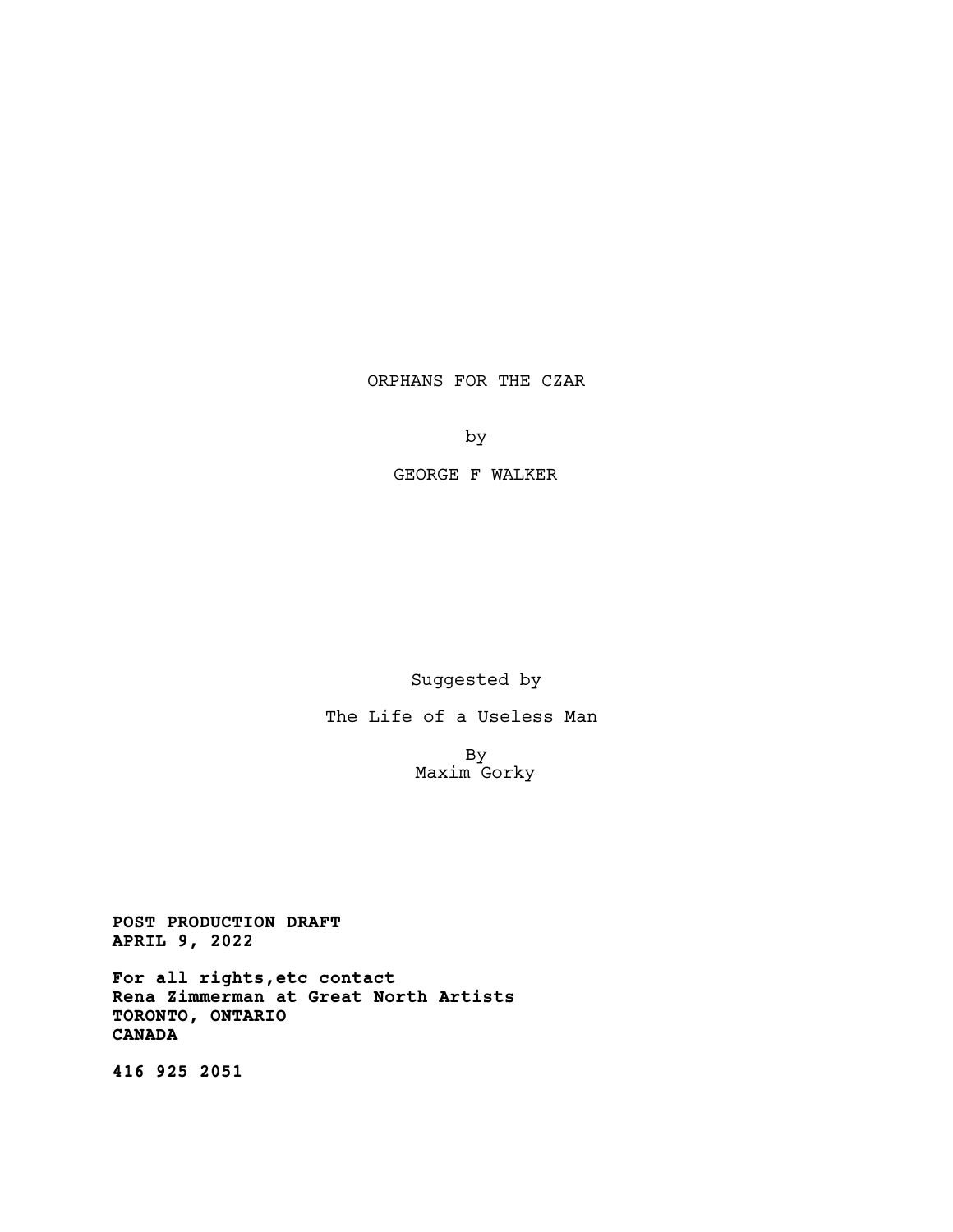## PERSONS

Vasley (early twenties) Reyisha (late teens) Yakov (late twenties) \*Piotr (50ish) \*Master( " ) Olga (20) Maya (23) Sasha (late 20s) Makarov (40) They can (should?) be doubled. Intermission is optional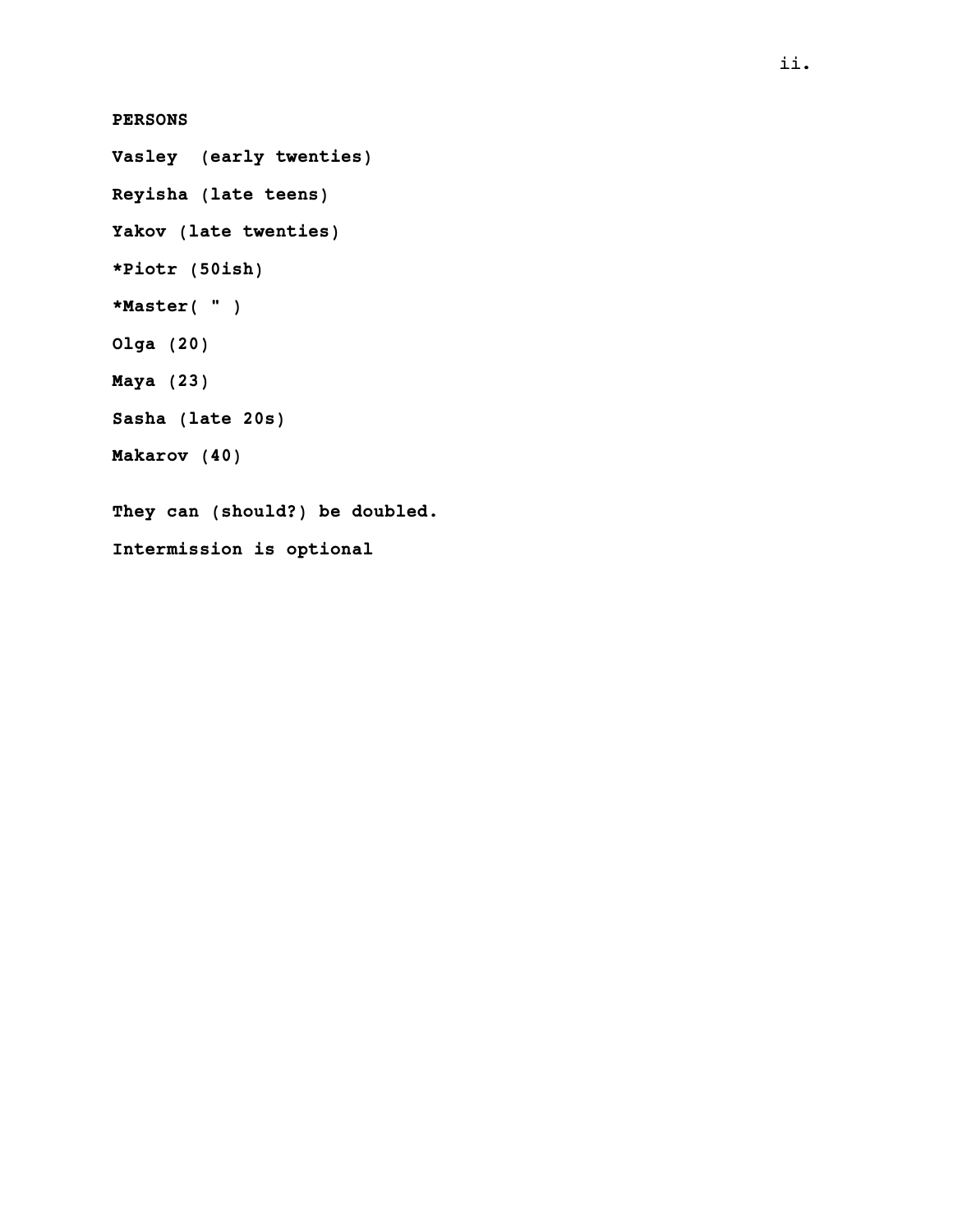SCENE 1

1905. A small Russian village near St. Petersburg. Vasley (21) and Rayisha (17) sit on a makeshift bench. She is blind. He is unkempt. And he has an open book on his lap.

> RAYISHA Why did you stop? Is it getting too dark to read?

VASLEY No I can still see.

RAYISHA Well please keep going then.

VASLEY So you were enjoying it?

RAYISHA I was curious about what was going to happen next.

VASLEY And you cared?

RAYISHA Yes. Didn't you?

VASLEY

Not at all.

RAYISHA You didn't find the people in the story interesting. They were so different from all of us here.

VASLEY

In what way?

RAYISHA Well they had money.

VASLEY Yes. But how were they different?

RAYISHA The money made them different.

VASLEY

In what way?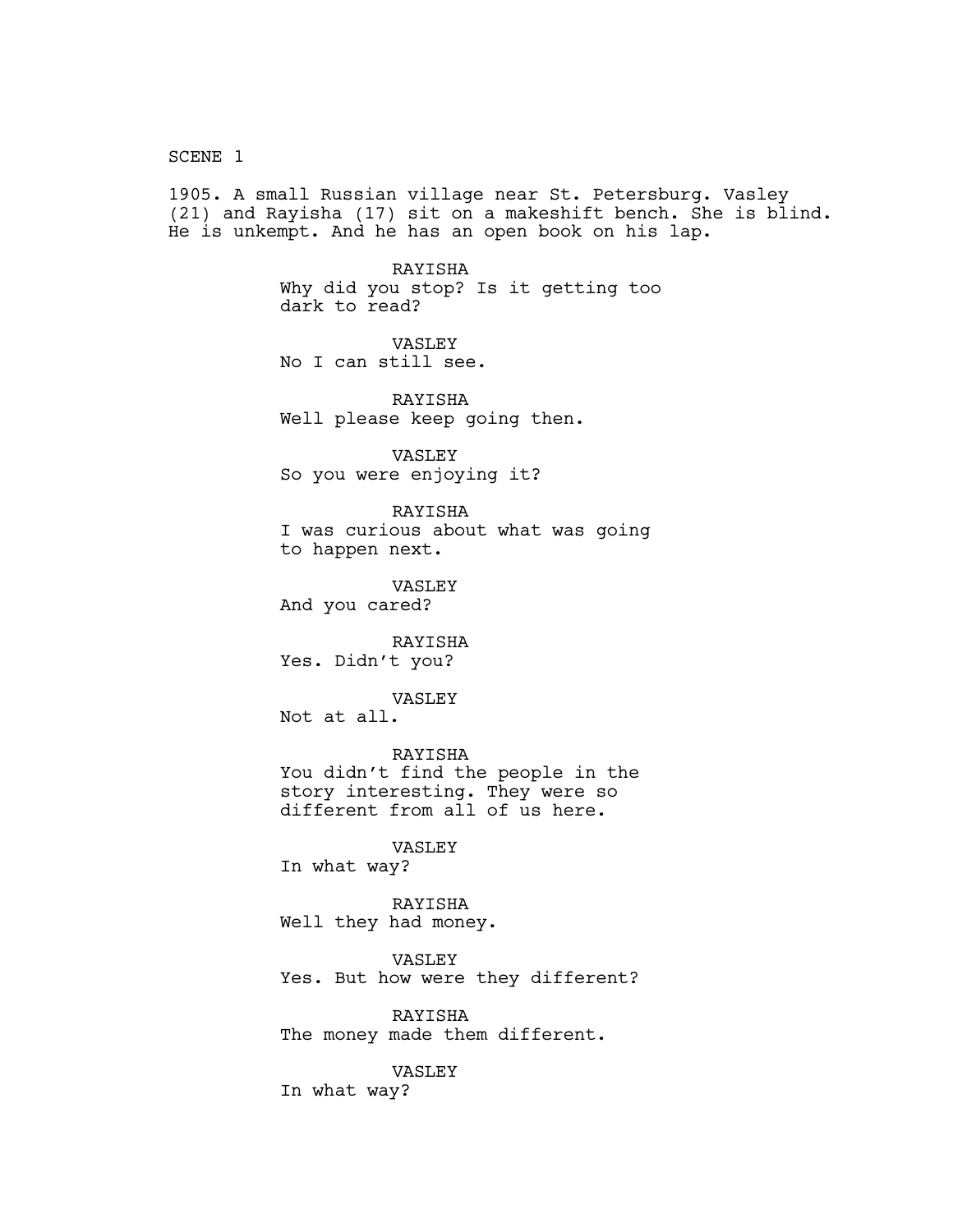RAYISHA Vasley. Stop. You always do this.

VASLEY I'm just asking questions.

RAYISHA Yes. But why? I mean your questions don't always seem to have a purpose.

VASLEY I'm sorry. I'll work on that.

Yakov walks past them with an animal carcass on his shoulders. He thinks about stopping to say something, but decides to keep walking.

> RAYISHA That was Yakov?

> > VASLEY

Yes.

RAYISHA I smelled blood.

VASLEY He killed a small deer.

RAYISHA

I've heard there aren't many deer left.

VASLEY It's true. We're all probably going to starve to death.

RAYISHA A whole village starving to death. Who would allow that to happen?

VASLEY Who would stop it?

RAYISHA Do you think Yakov will share the meat from his kill?

VASLEY

Not with me.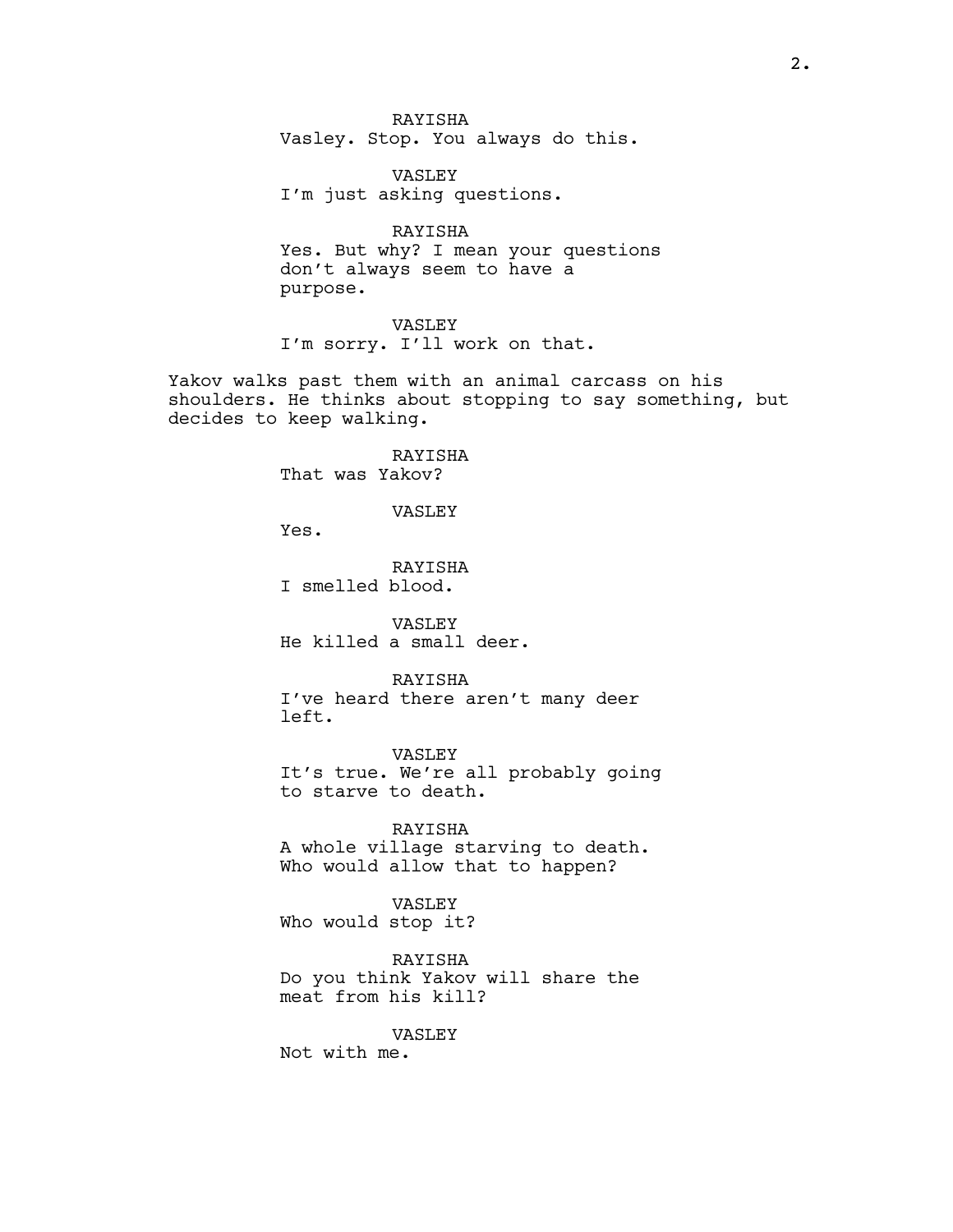RAYISHA That's true. Why does he dislike you so much?

VASLEY He doesn't dislike me any more than the other boys do. He just hits the hardest.

RAYISHA But does them all disliking you make you sad?

VASLEY Many things make me sad. You for example.

RAYISHA Because I'm blind.

VASLEY Because you're blind and poor.

RAYISHA I'm no poorer than you are.

VASLEY But there's a small chance I might not always be poor. While you...

RAYISHA Will never be able to see.

VASLEY

No. (looks at her, thinks) But that makes you lucky in a way. You'll never have to see how ugly the world really is.

RAYISHA My mother told me the world is beautiful.

VASLEY She was lying.

RAYISHA Why would she do that?

VASLEY

She probably thought it would make you feel better. But it just made you feel worse, didn't it.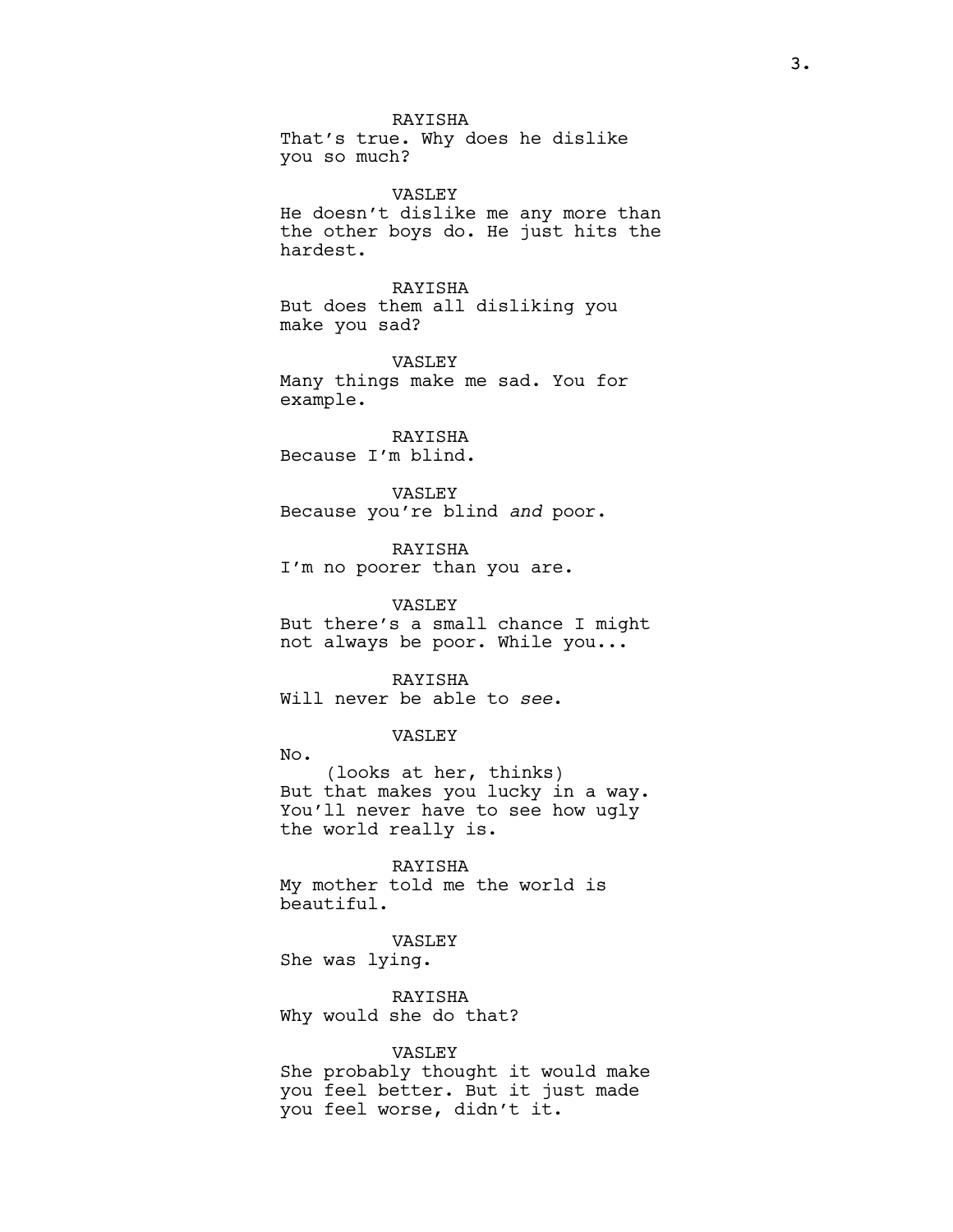## RAYISHA

Well it made me sad that I couldn't-

## VASLEY

See it for yourself. Yes. Your mother was a heartless fool. But I'm going to tell you the truth about the world, and then you'll feel much better about not having to look at it. I'll start with the sky.

RAYISHA Mother told me it's bright blue.

### VASLEY

So what? You don't even know what blue is! Bright or otherwise. Not that it matters, because the sky is almost never bright blue. It's usually a dull dirty grey which after awhile makes people want to kill themselves. You're lucky you can't see it. And you're lucky you don't have to look at the people in this village either. They all have hollow empty eyes. Crooked noses. Dirty blistered faces.

#### RAYISHA

Including you?

#### VASLEY

Well I've never had the courage to look at myself in the mirror. But I assume so.

RAYISHA And what about me?

# VASLEY

Well...you're the exception. You're very beautiful. It's a miracle because your mother's ugliness is what's made her so bitter.

## RAYISHA

She's not bitter. Her voice is sweet and full of love.

#### VASLEY

(MORE) Sweet loving voices are all that mothers have to offer now.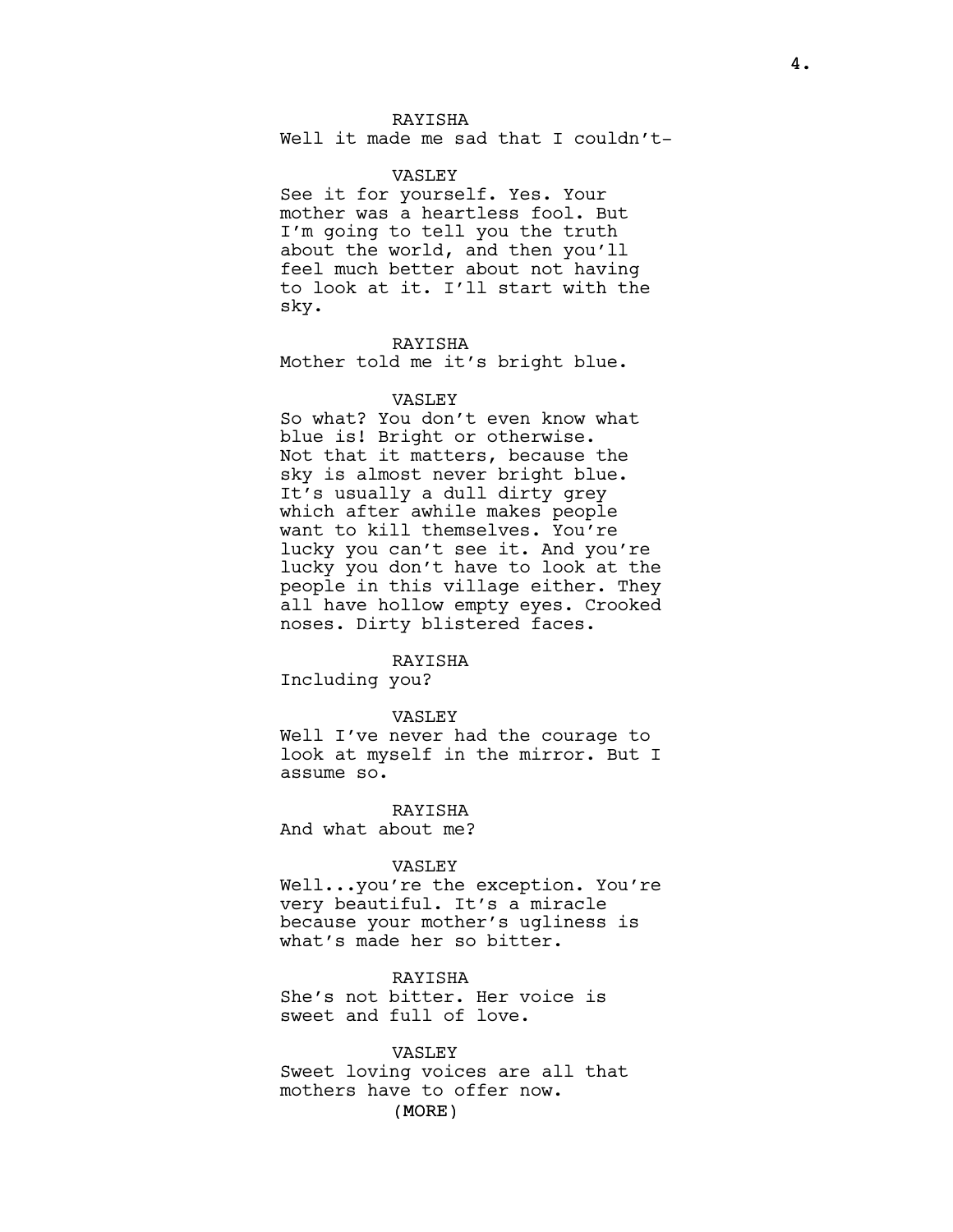#### VASLEY (CONT'D)

They can't feed us properly or save us when we're very ill. And they usually die early and leave us in horrible circumstances.

## RAYISHA

Like yours did.

## VASLEY

Yes. But at least I don't have to look at her anymore. I'm telling you there's nothing but ugliness all around you. In the people, in the sky, even in the animals. All the animals who haven't already starved to death have sunken terrified eyes. Skin sagging from their bones. Trust me, Rayisha. You're very lucky that you can't see them. Or anything else.

RAYISHA No. That can't be--

## VASLEY It's true! It is!

RAYISHA (crying) No. It's not. It can't be!

She starts off, stumbles and falls. Vasley tries to help her up.

> RAYISHA (CONT'D) No. Leave me alone. (pushing him away) Leave me!

She gets up. Rushes off, almost bumping into Yakov on his way in.

## YAKOV

Whoa there.

He corrects her course, and pushes her gently off.

YAKOV (CONT'D) If she stays steadily in that direction she should make it home okay.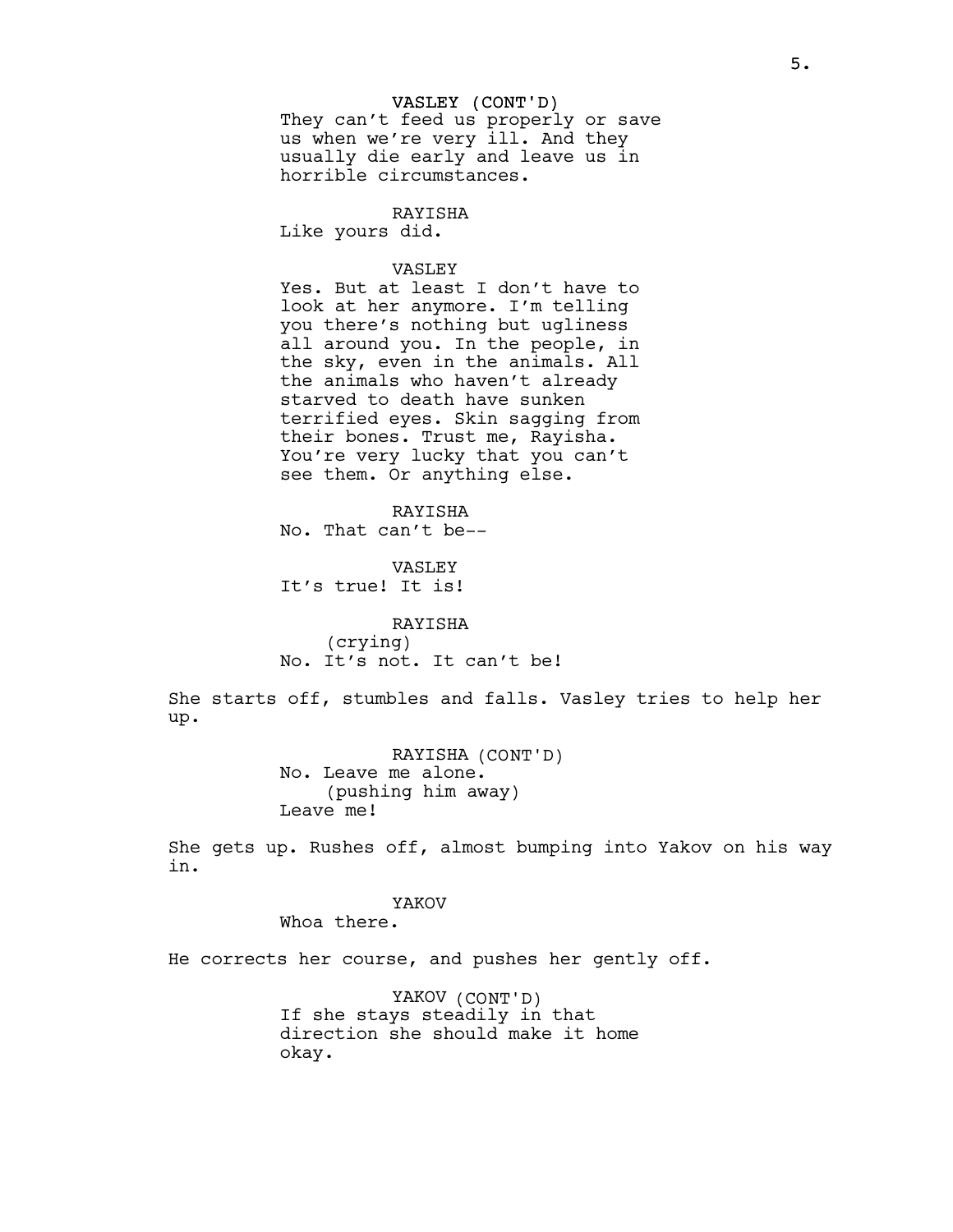VASLEY Very generous of you give her a good push though.

YAKOV What did you do to her? You didn't hurt her? Or touch her in some way?

## VASLEY

You mean in a way that you would have.

YAKOV (advancing) It's because you say things like that--

VASLEY That you beat me so often?

YAKOV What trouble did you just cause Rayisha?

VASLEY

She's sad about being blind. So I tried to make her feel better about it.

YAKOV

By upsetting her.

#### VASLEY

For now. But what I said could help her in the long run. Do you want to know what it was?

YAKOV I think I'll have to beat you for whatever it was.

#### VASLEY

Okay. But wait a day or two. If you let yesterday's bruises heal, imagine how much you'll enjoy giving me a few new ones.

#### YAKOV

How many times do I have to tell you? I don't beat you for enjoyment. I'm trying to knock some sense into you.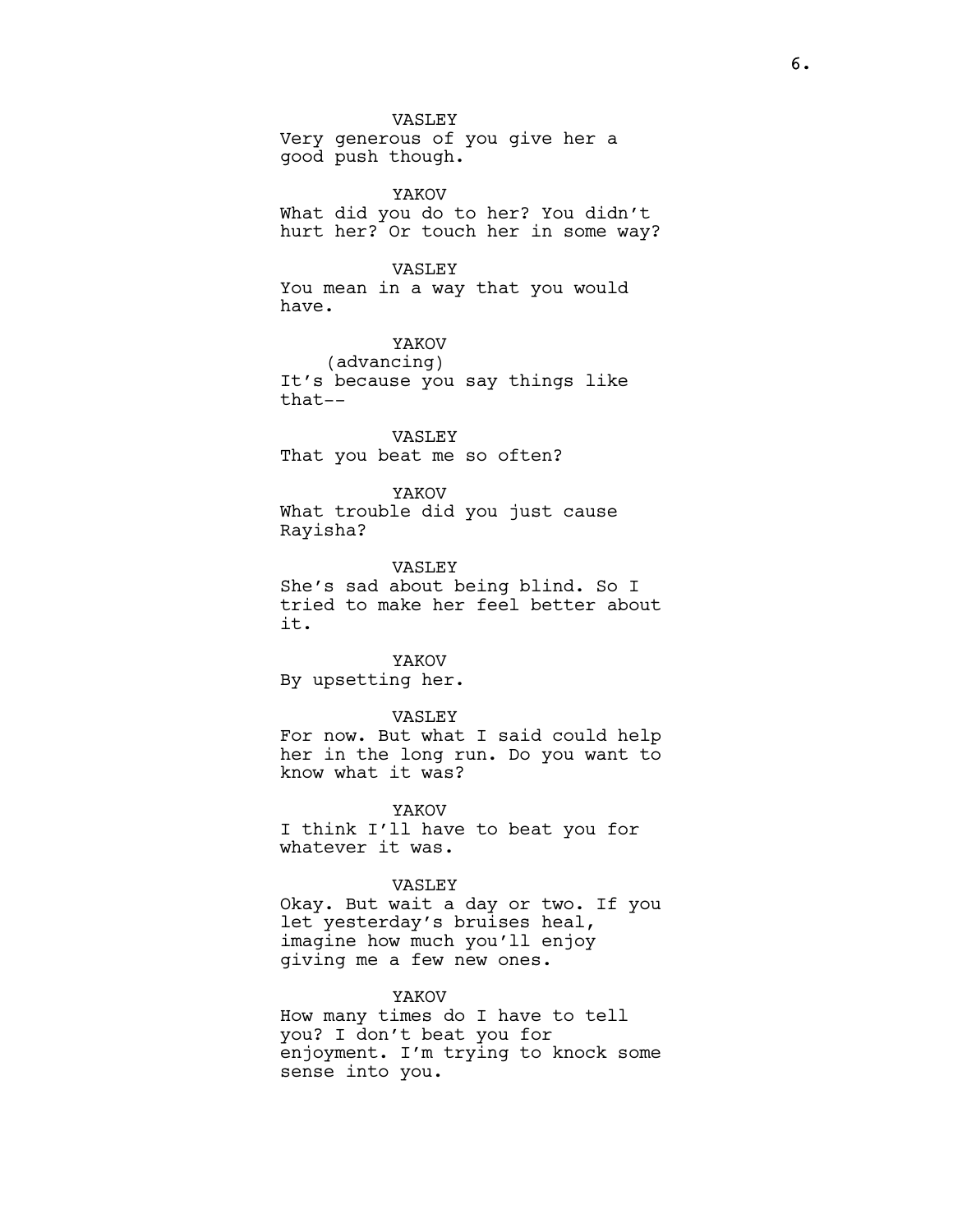#### VASLEY

I think it's probably a little of both. So please just get on with it. My aunt will be waiting for me to clean up after their supper.

#### YAKOV

Their supper? Your uncle still can't convince her to let you eat with them?

## VASLEY

She says the sight of me turns her stomach.

YAKOV

Well maybe if you bathed occasionally things would be better for you.

## VASLEY

I'm an orphan. Things are exactly how they're supposed to be for me. So are you going to beat me or not?

YAKOV No. You've ruined the mood

VASLEY Then if you'll excuse me... (a mocking bow) I'll be on my way.

Vasley starts off.

## YAKOV

Vasley.

## VASLEY (stopping) Yes?

YAKOV Rayisha has enough to worry about without you making her listen to all the strange things that come out of your mouth.

Vasley leaves. Yakov just watches him go.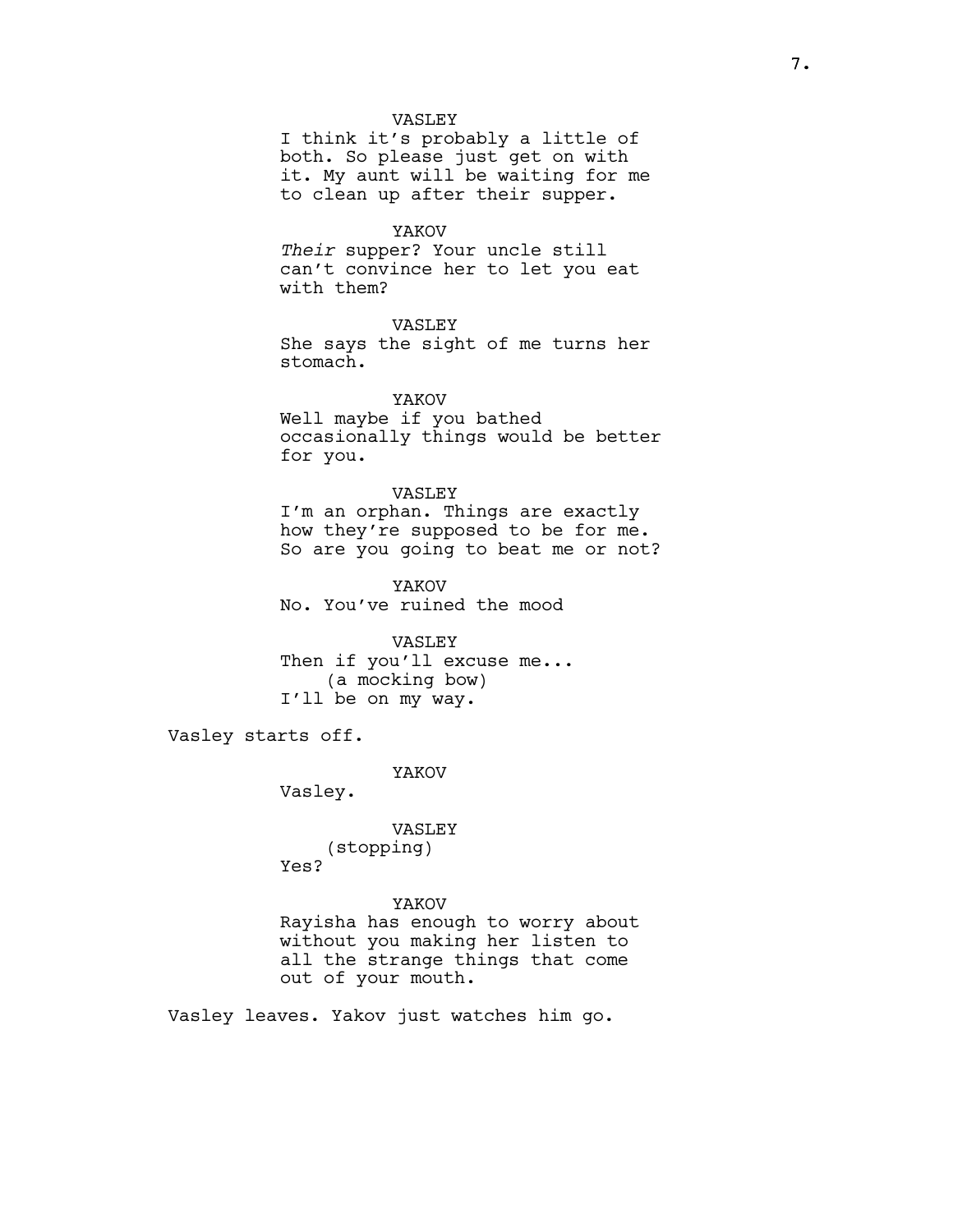SCENE 2

Vasley is dragged on by his Uncle Piotr holding his ear. Piotr is wearing a blacksmith's apron. And holding a poker.

#### PIOTR

Everyone's suspicious about what you did to upset that girl.

VASLEY Yes. I might have gone too far.

PIOTR You mean you touched her? For godsake. There's an agreement that men should never touch her.

VASLEY Just because she's blind?

PIOTR Well would you like to be touched if you were blind?

VASLEY Wouldn't that depend on who was doing the touching?

PIOTR So you did touch her! (grabs his crotch) I piss on your mother's grave!

VASLEY What's she got to do with it?

PIOTR I thought you were a decent boy. But you're just as disgusting as all the rest of them.

VASLEY No they're much worse! And I didn't--

Piotr whips his a little with the apron's leather wrap

PIOTR I should beat you to death right here! You wanna say a prayer first, or should I get right to it?!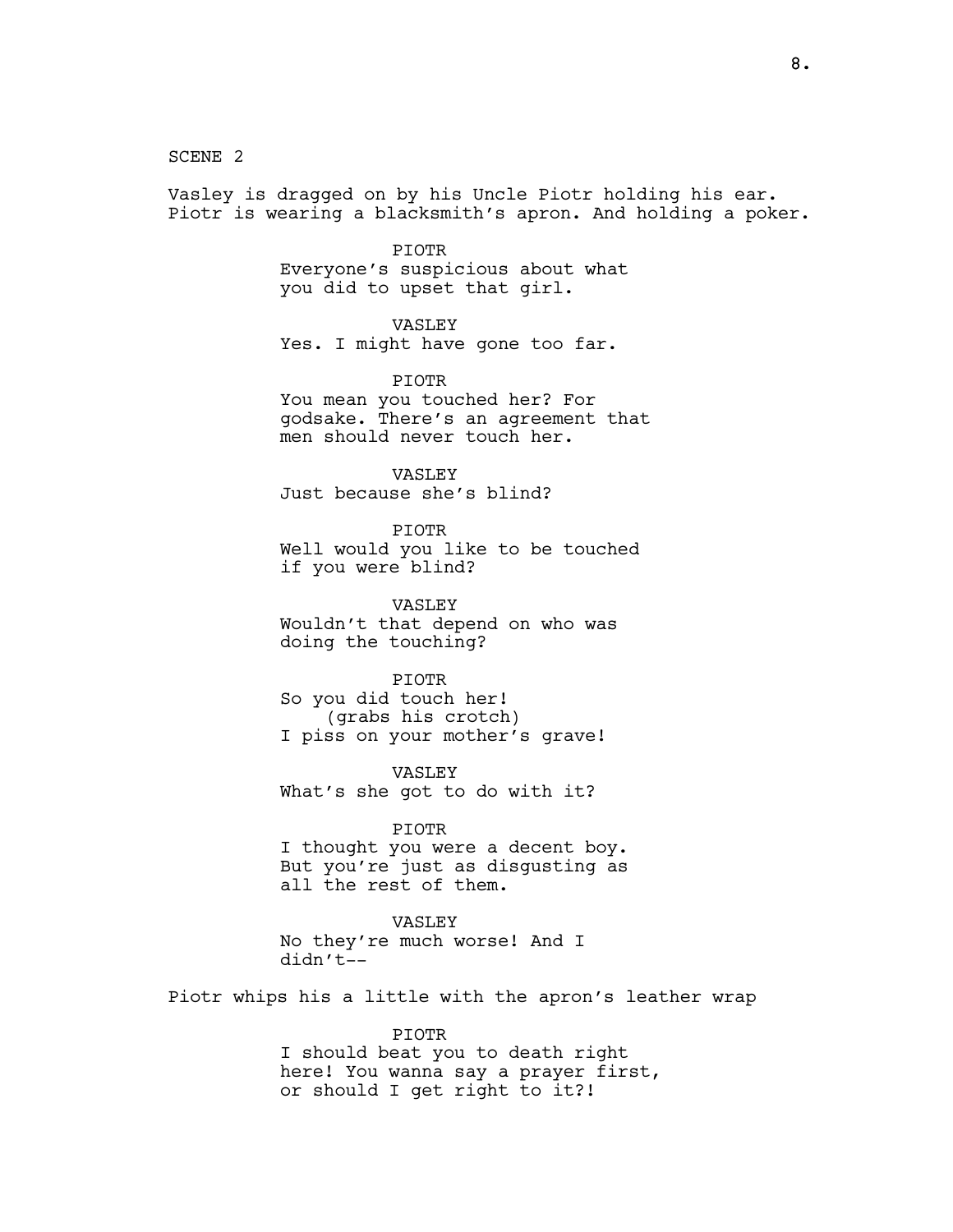## VASLEY

(cowering) No! Please! I didn't touch her. I...just described something to her!

PIOTR You did what?

## VASLEY

Not that! I described the world to her...in a way that would make her feel better about being blind. I made her believe it was ugly.

PIOTR Ugly. The whole world?

#### VASLEY

Yes.

PIOTR Well who the hell are you to be doing something like that.

VASLEY

I think it helped her.

#### PIOTR

Idiot. How could that help her. It probably made her feel worse about even being alive.

### VASLEY

Good point. Sometimes I have these thoughts that I don't completely understand myself.

#### PIOTR

Then here's some advice. Stop thinking. Let other people do it for you.

#### VASLEY

All right. But maybe other people should also try to help Rayisha instead of just letting her bump into things. Or wander off and get lost in the woods.

#### PIOTR

She doesn't do that as much as she used to.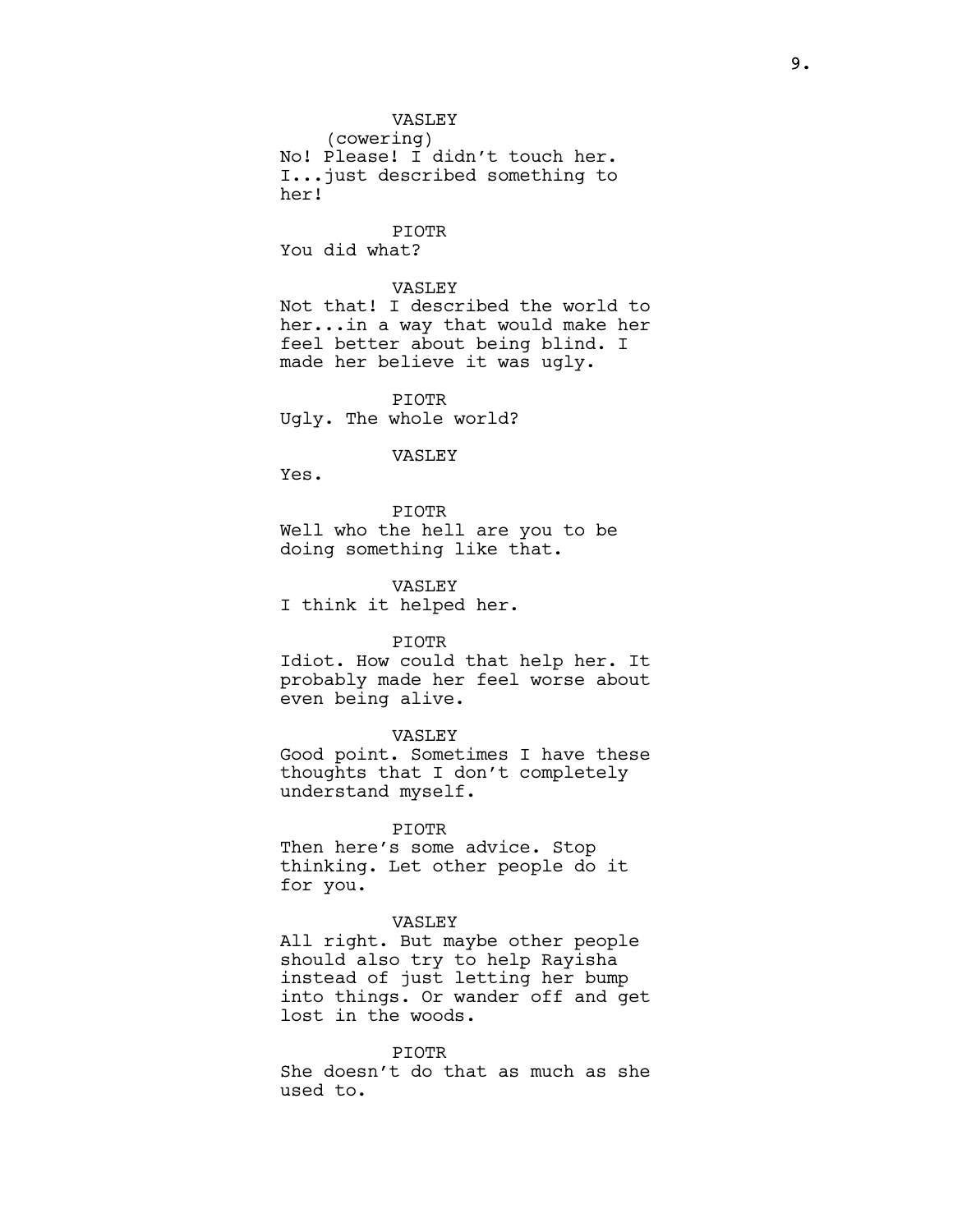VASLEY She did it this evening. That's where I found her.

#### PIOTR

Oh. All right. I can spread the word. Have the villagers keep more of an eye on her. But you made a mistake, telling her all that about the world. And I'm sure the general opinion will be that you should be beaten for it.

## VASLEY

By who?

#### PIOTR

Anyone who wants to. I'd do it myself if I thought it would be of any use. But beatings don't help someone like you.

## VASLEY

Is a beating supposed to help? Isn't causing pain the only point?

## PIOTR

I'm too tired to continue this conversation. Talking to you is exhausting!

#### VASLEY

I've heard that mentioned.

## PIOTR

Well here's another idea that will help you get through life more easily. Stop talking all together. If you find that too hard, do it gradually. And eventually just mostly listen. And watch more. Right now, in fact. (leaving) Just watch me hammer that horseshoe and try to learn something.

### VASLEY

(following) Who is it for?

## PIOTR

(stopping) Someone with a horse.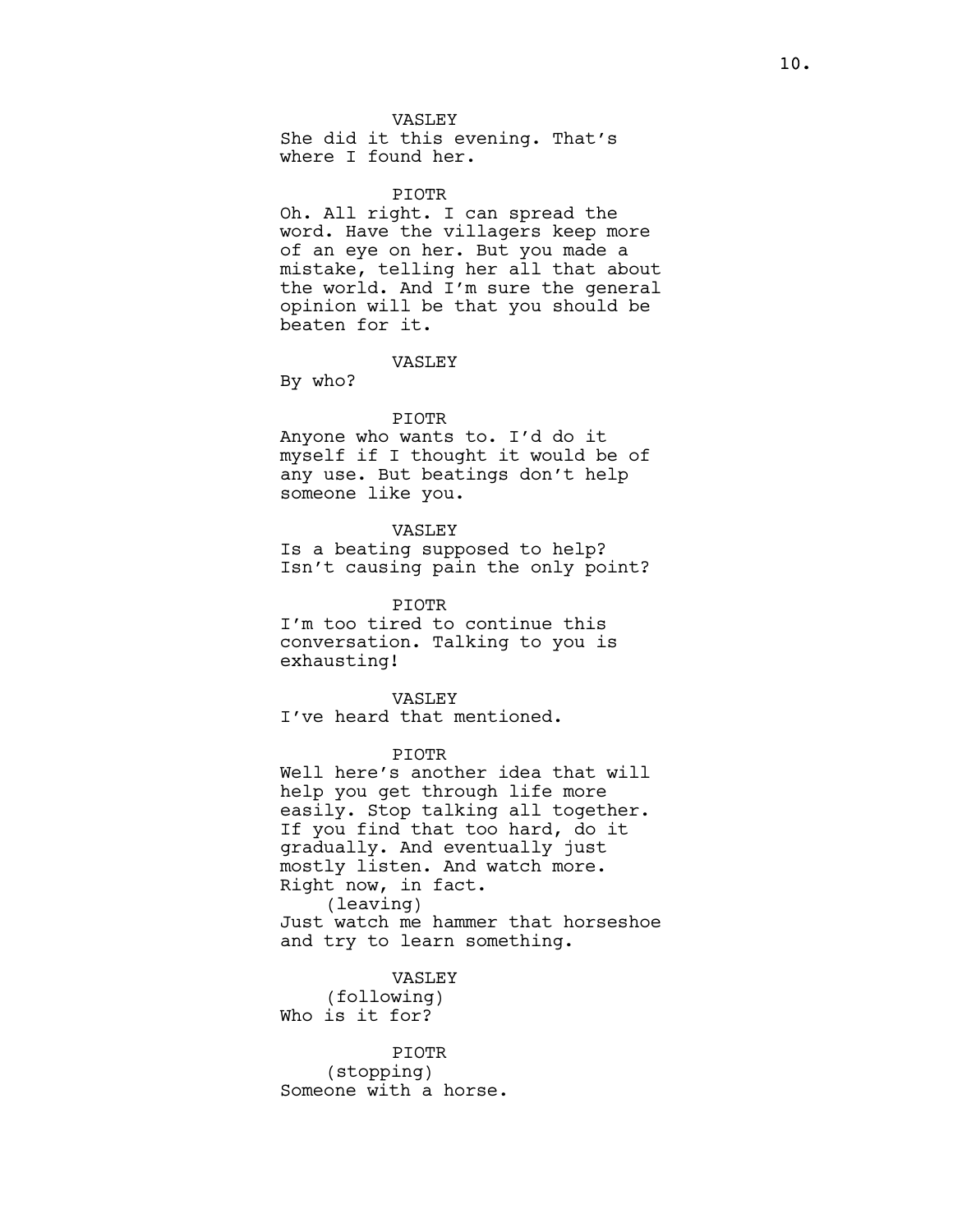## VASLEY

No one in this village owns a horse anymore.

PIOTR Someone might pass through.

VASLEY

What was for supper?

PIOTR

Root vegetables and chicken fat. We saved you some.

VASLEY

You mean you did. Your wife doesn't care if I ever eat again.

#### PIOTR

Well none of us will be eating for much longer if we don't get help. No one seems to know we even exist. (an idea) How about you doing something useful for once. Take yourself to Petersburg and spread our story.

VASLEY You mean talk about it.

PIOTR

Yes. But nothing else, all right. And find someone to tell the Czar how hard up we are.

VASLEY

The whole county is hard up. Does the Czar care?

### PIOTR

He says he does. But he's a disgusting liar. And I'd like to shove this poker up his ass. When you get there make a big fuss about our situation. Maybe we can shame him. Weep and tell everyone our crops have failed, most of the livestock have died, and the people are losing their will to live. Now go prepare to leave.

VASLEY By doing what? I've never left anywhere before.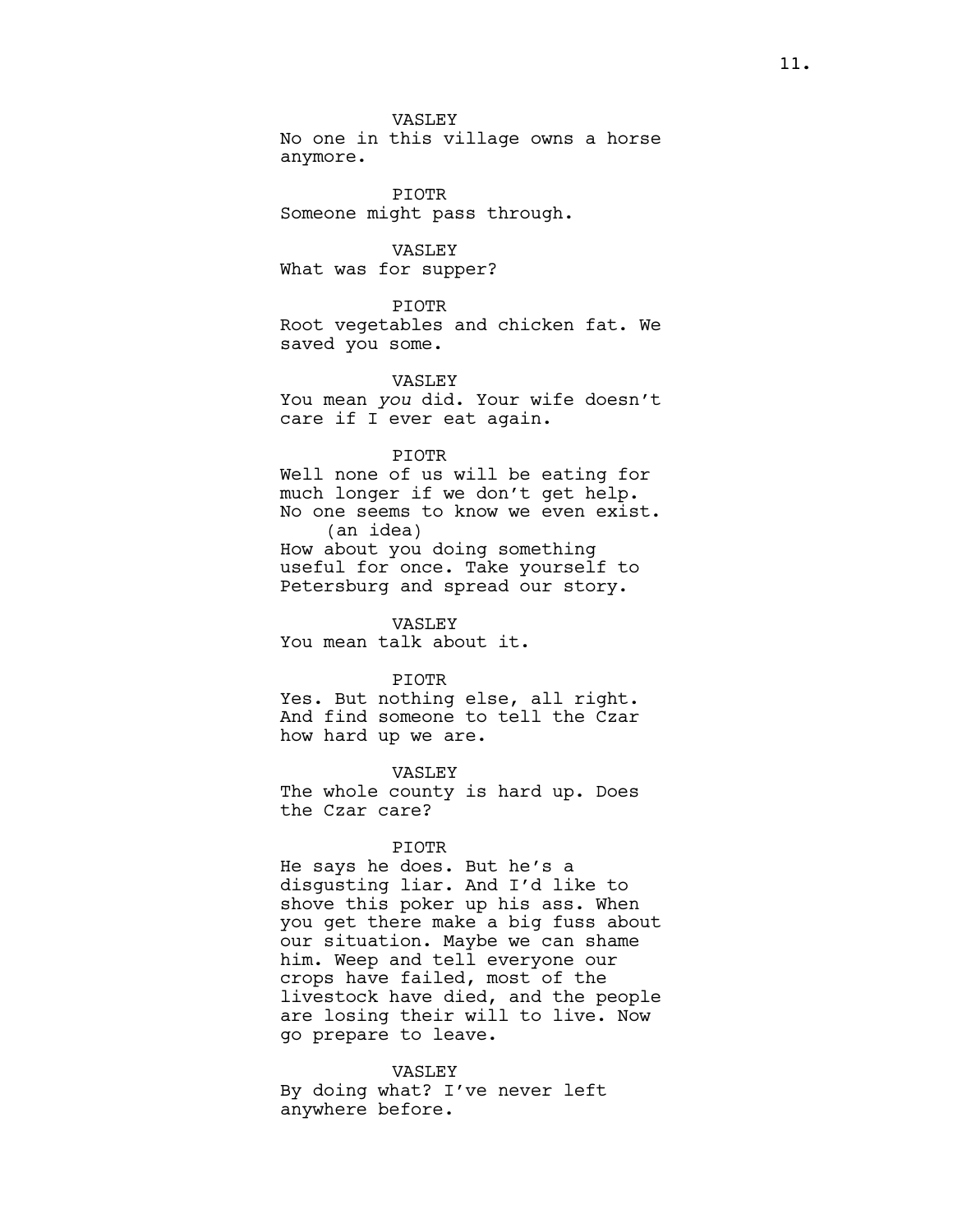Oh for godsake.

## VASLEY

Then there's the getting to somewhere. I've never done that either. Where am I going to stay? Winter is coming, and I'm not healthy enough to survive on the street.

## PIOTR

I know someone who could put you up. He's my half brother, or so he says. The man isn't as easy going as me, so you might have to let him kick you around from time to time.

#### VASLEY

(leaving) Of course.

PIOTR (following) I'm not sure about that. I'm just saying be prepared!

#### VASLEY

(to himself) Of course...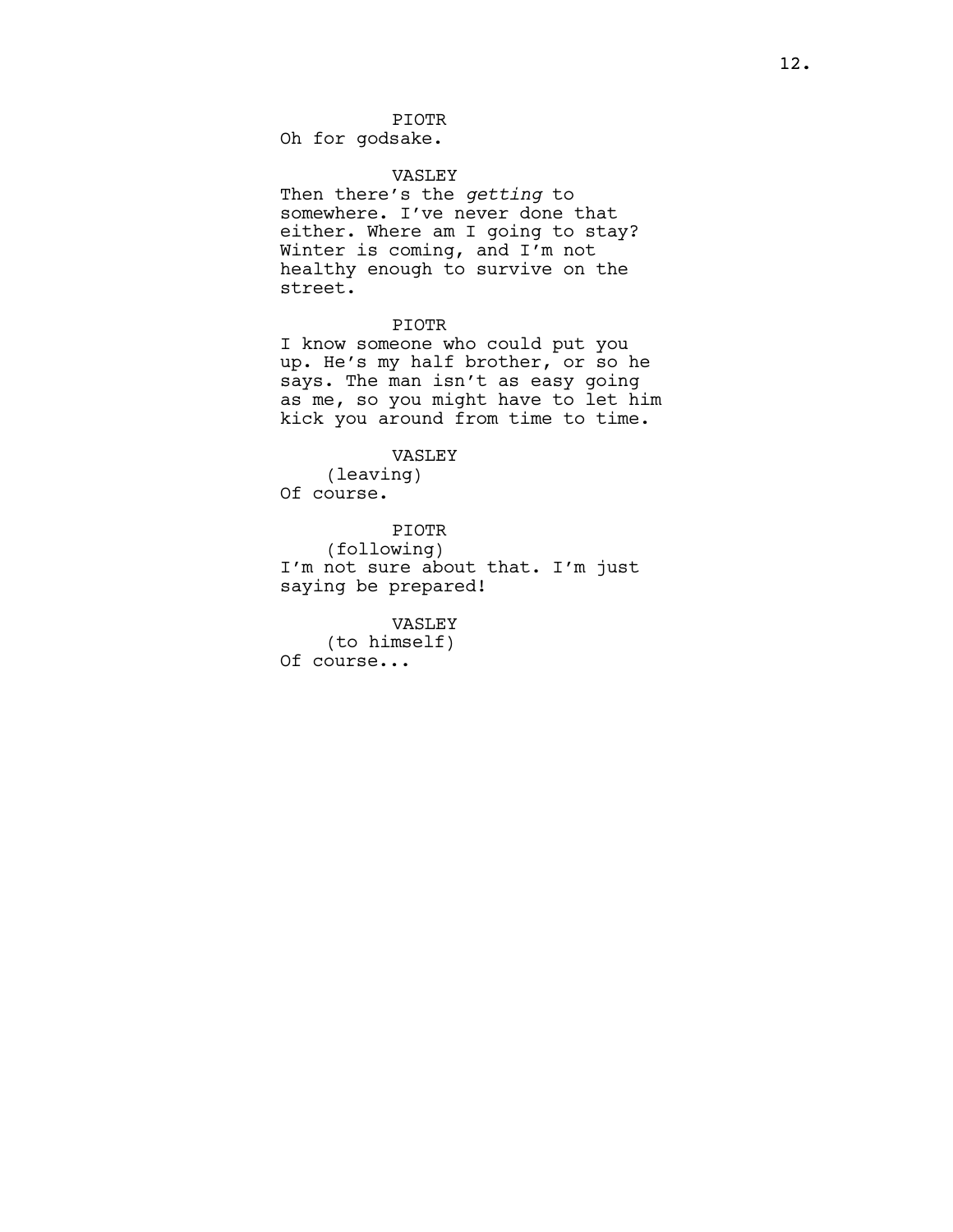SCENE 3

Bookshop. Sloppy piles of books and a cot in the corner. Vasley enters, stands there and looks around.

> VASLEY Hello. Hello! Is anyone here?!

The Master is just a voice from upstairs.

MASTER Yes! I'm here!

VASLEY Oh. Well... Hello!

#### MASTER

Yes yes, hello. Are you the boy my cousin sent?

VASLEY You mean your half brother.

MASTER If he says so. So you're here then. You actually came.

VASLEY Yes. I came. I'm here.

MASTER Good. So you can get right to work then.

VASLEY Yes. Doing what?

MASTER This is a bookshop.

## VASLEY

Yes. I see.

MASTER

(head in the light) You see. And do you see if the books look ready to sell?

VASLEY They're in piles. Are you selling them in piles?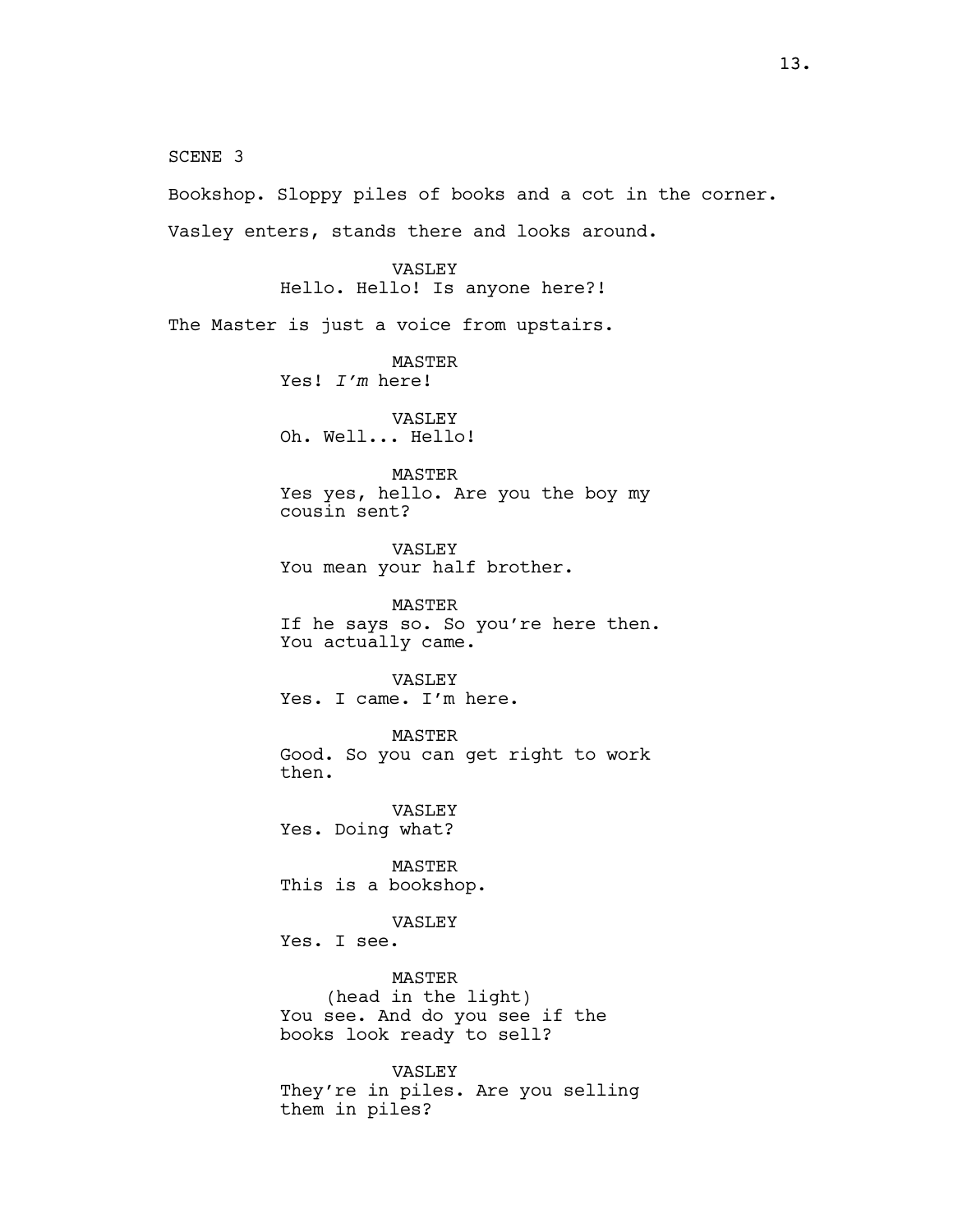#### MASTER

No of course not. They were being sorted into categories. I was in the process of doing it when I fell ill. So that's your first task.

VASLEY

And that would be a useful thing for me to do?

#### **MASTER**

Well why else would I ask you to do it? I was told you could read.

VASLEY

Yes. I read well.

The Master starts down into the room but can't make it all the way and lets himself settle on a step. He looks like Piotr, but more decrepit. And he has several open sores on his face.

## MASTER

(breathing a touch heavily) That's nothing to brag about. They're teaching most people to read these days. Well not in the villages. That might be too dangerous. They read. They learn. They revolt. But in the cities they're hoping it will make the wheels of commerce turn more quickly. Where was I?

VASLEY You asked if I could read.

## MASTER

Yes. And you can, so you should have no problem with the task then. Alphabetical order by title in groups of similar content. History. Agriculture. The Law. And so on.

## VASLEY

Is there a wage?

#### MASTER

Perhaps. Eventually. But for now there's just room and board.

## VASLEY

Okay. So...where is it?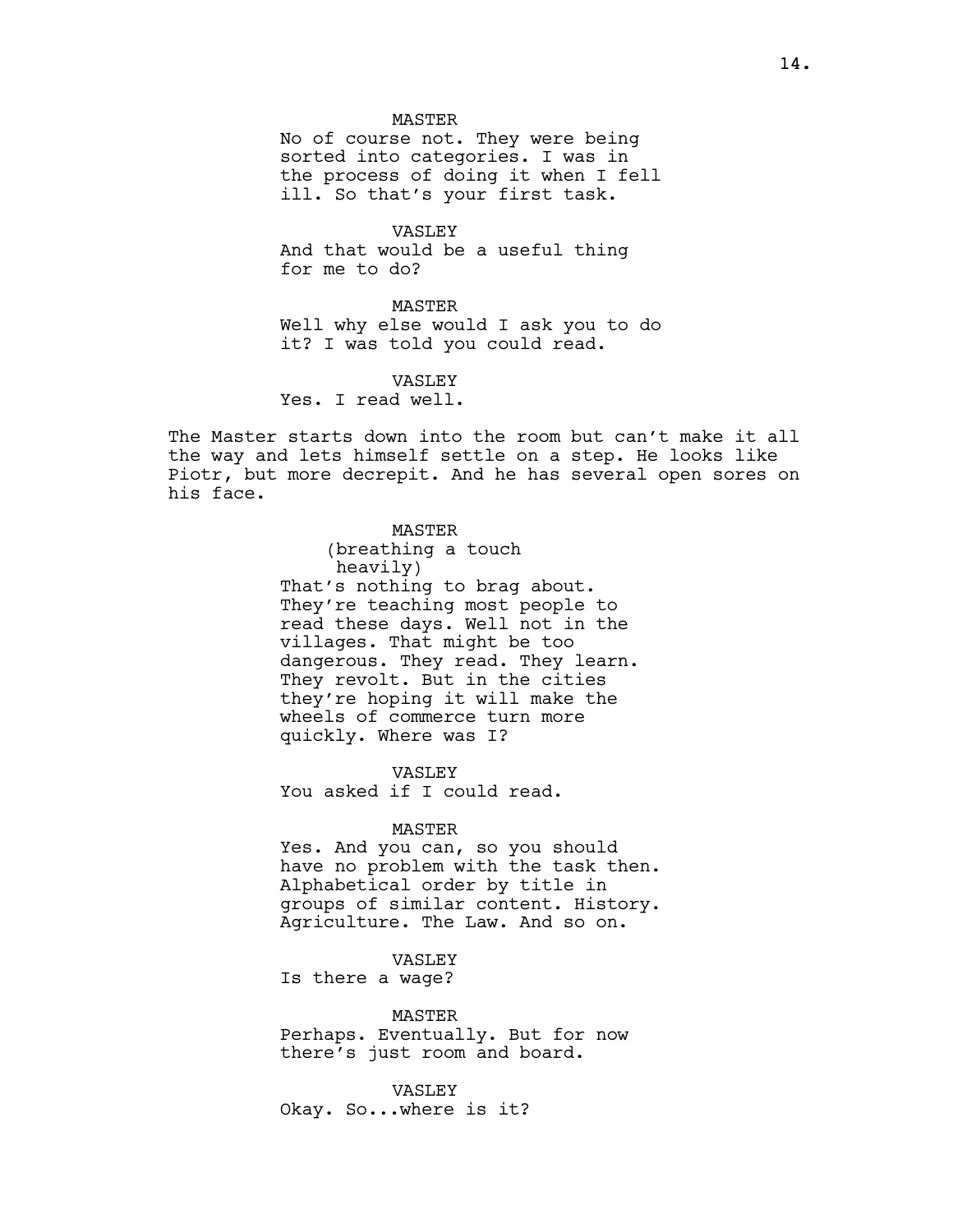#### VASLEY

My room.

#### MASTER

That was just an expression. You'll sleep on that cot. Are you content with that?

## VASLEY

If that's what it is, then that's what it is.

### **MASTER**

Spoken like a true Russian peasant. Or a thoughtless dictator. Later a woman will arrive and cook us supper. We'll eat up above because, as you saw, the stairs are difficult for me.

## VASLEY

(a chuckle) And that was just coming down.

## MASTER

(a look) Right. Now I have some questions for you. After you've answered them you can get to work. These are questions meant to determine if you'll be able to remain impartial about the material we sell here. Are you ready?

VASLEY

Yes. No. No, yes.

#### MASTER

Good God. What's wrong with you?

#### VASLEY

Nothing. Not really. I sometimes have problems with questions like that.

MASTER I haven't asked a question yet.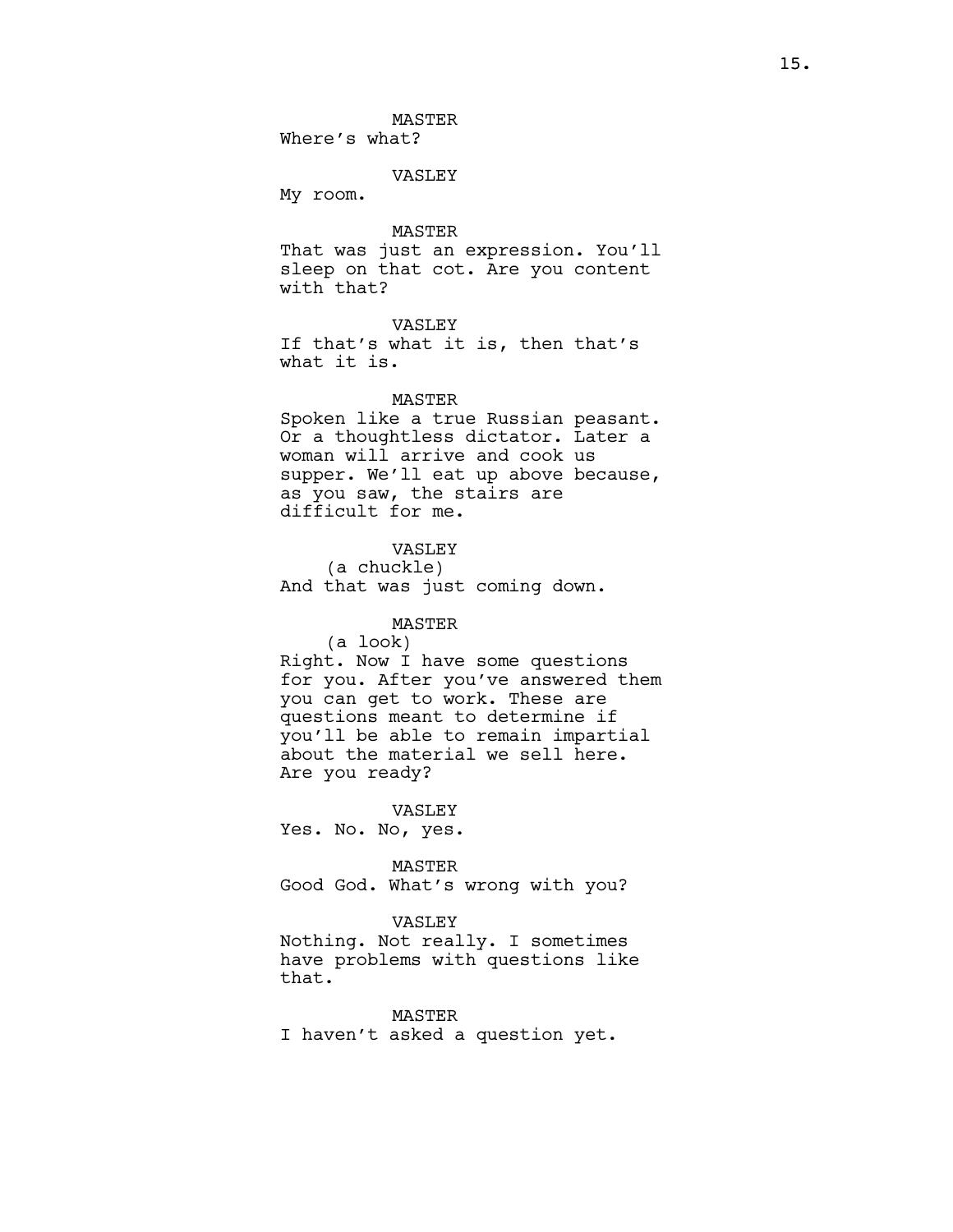#### VASLEY

You asked if I was ready. And right away I started thinking about all the ways I might not be, and then--

#### MASTER

Here's the first actual question. Do you have strong feelings? Opinions. Passionate opinions. About anything?

#### VASLEY

No.

MASTER Well you answered that very quickly.

#### VASLEY

Well the fact that I have no strong feelings about anything is really the one thing I know for certain about myself.

#### MASTER

Are you sure? What about the overall condition of the population, for example.

#### VASLEY

You mean the poor?

MASTER That's what I just said.

VASLEY You said the population.

### MASTER

And isn't the population by in large poor?

### VASLEY

I'm not sure.

MASTER You aren't. Well then here's some news for you. They fucking are!! And now that you know that, do you care?

# VASLEY I'm not in a position to care about anyone except myself.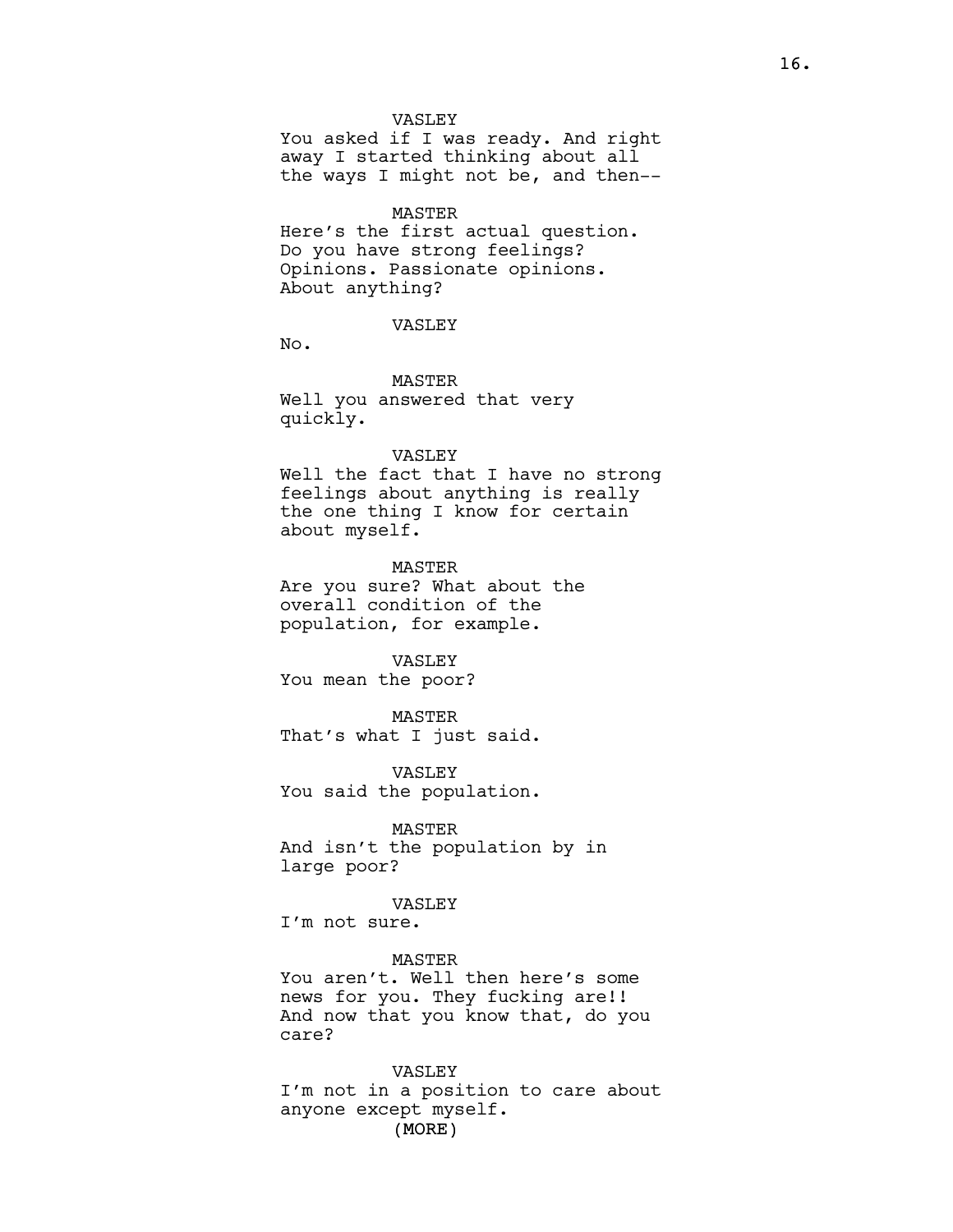VASLEY (CONT'D) Maybe I would if I had time and sufficient comfort to consider all the--

MASTER But moving on. Do you have strong opinions about the church?

VASLEY No. But I like to sing hymns.

MASTER

Because...

VASLEY Of how it makes me feel.

MASTER

Which is?

VASLEY Both very big and very small.

MASTER At the same time?

VASLEY

Yes.

MASTER

Interesting. What about God. I ask that separately from the church question because they're not the same thing.

VASLEY I don't know about God.

MASTER Do you mean you don't believe in God?

VASLEY

No I mean I don't know anything about God including whether I believe in him or not.

## MASTER

Talking to you is making me very tired. I'm sure you have that effect on most people. So just get to work and do your best for now.

The Master starts back up the stairs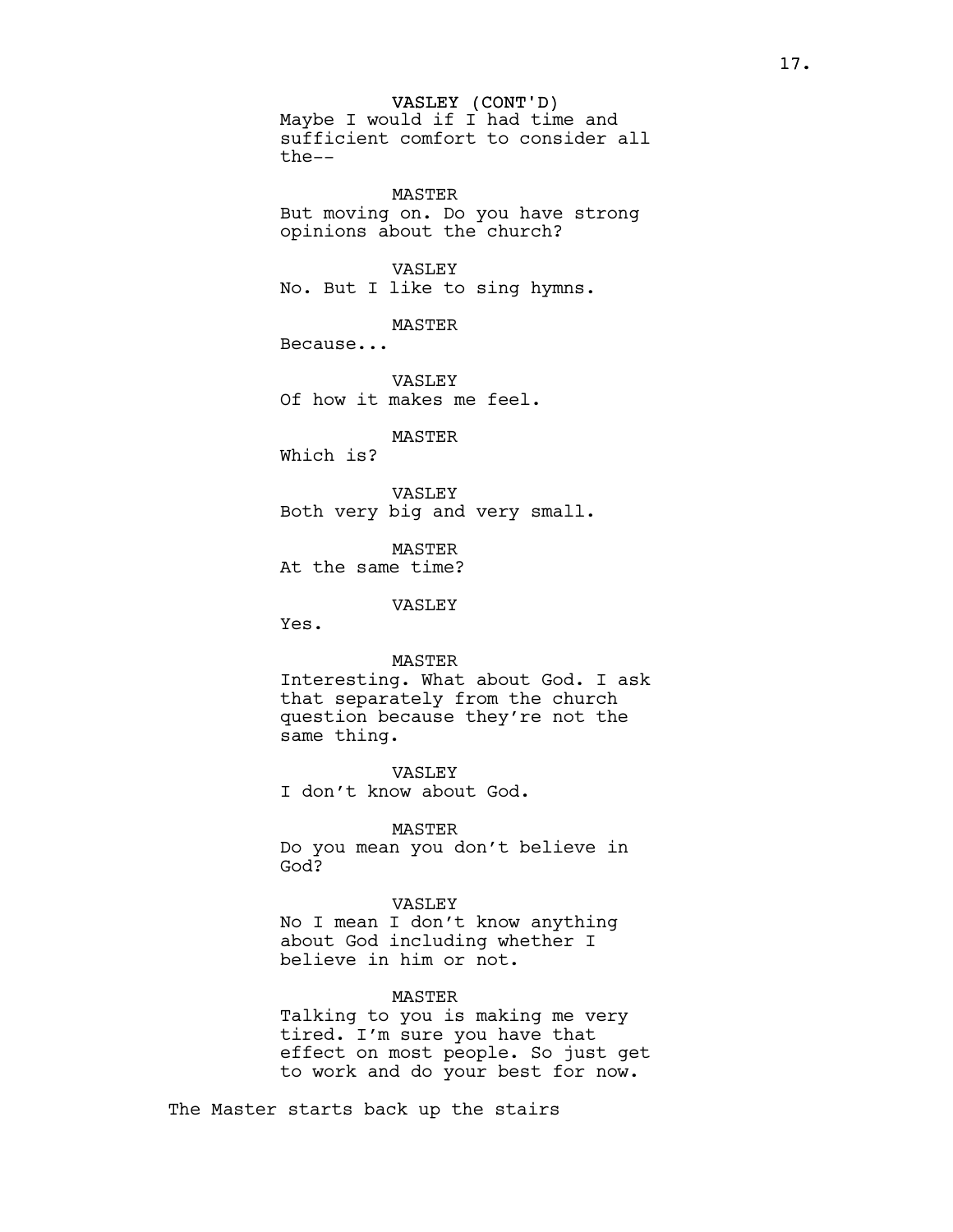## VASLEY

What about the prices? Are they written in the books.

MASTER Of course not. That would be outrageously vulgar.

## VASLEY

Oh. But when they want a book how am I to know what to charge them?

## MASTER

You don't charge them anything. When they want a book they usually pay what they think it's worth.

#### VASLEY

Suppose they don't think it's worth anything.

### MASTER

Why would they want a book they didn't think was worth anything? Listen, let them take it no matter what they say about it. Unless you want to get into a fist fight about it.

#### VASLEY

Suppose they pay for the book and after they've read it, they decide it's worth less than they paid for it, or even worth nothing. Should I give them all or part of their money back?

#### MASTER

Well that would be carrying it a bit far.

## VASLEY

So no refunds then. But also no fist fights. I think I've got it.

## MASTER

What's your name again?

## VASLEY

Vasley. Vasley Klimkov.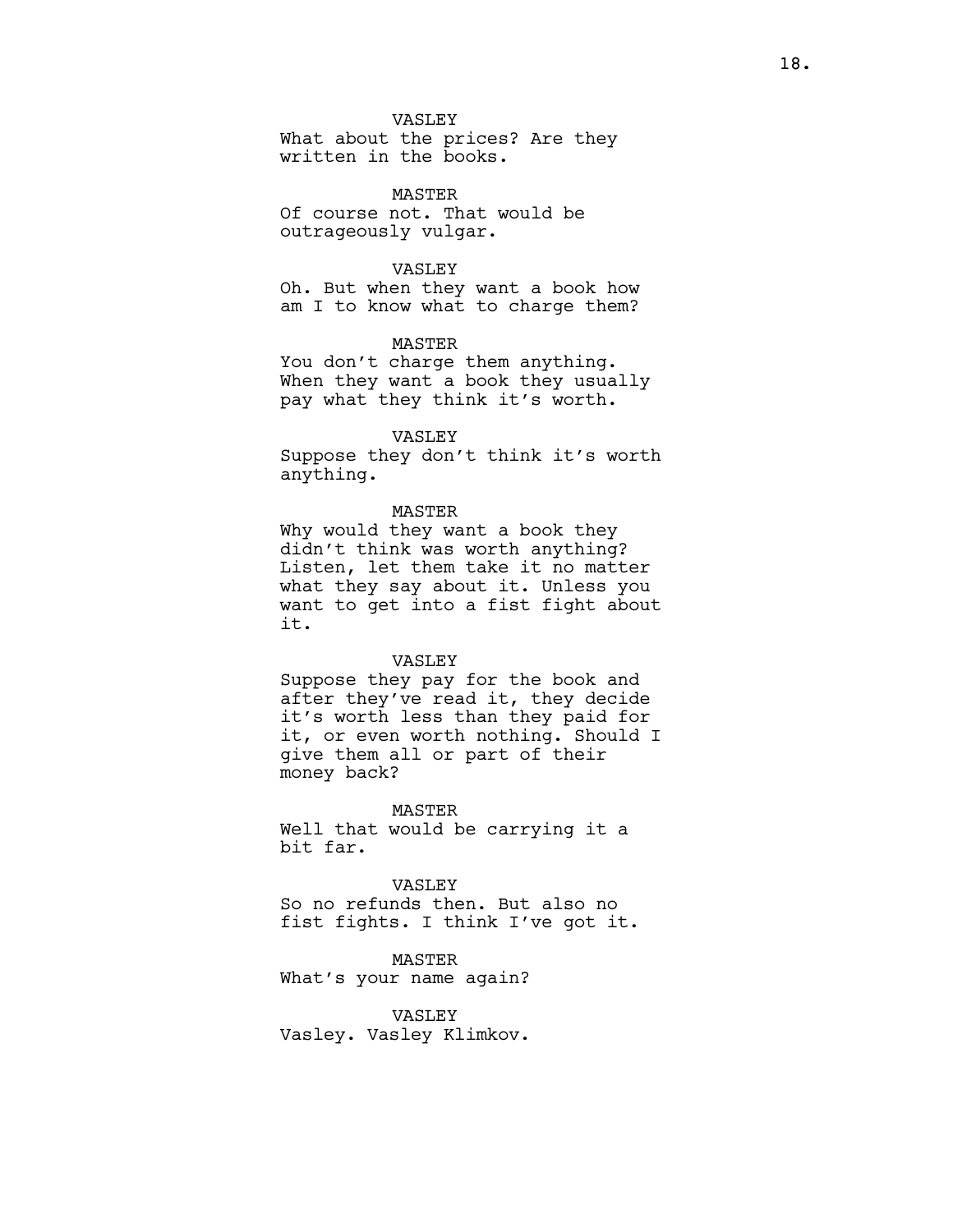## MASTER

(stops and turns) You're a puzzle, aren't you Vasley Klimkov. The impression you've given from this short conversation is that you're both somewhat intelligent and also in many ways very very stupid. What do the people back in your village think about you.

VASLEY

Oh. I'm pretty sure they think I'm just stupid.

MASTER (heading all the way back to his room) Well as long as you're here, try not to prove them right.

VASLEY

I will.

He starts to look through the piles of books.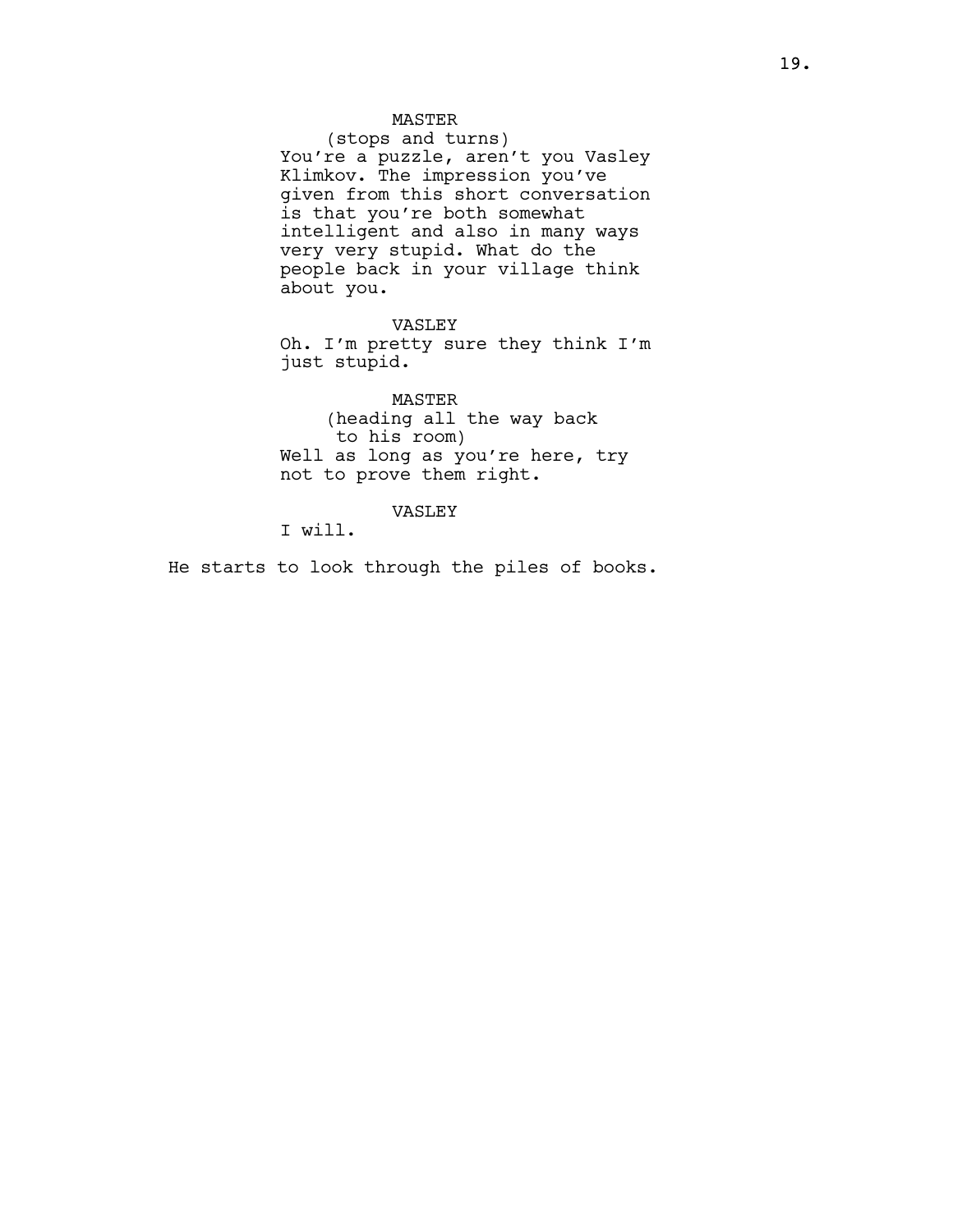SCENE 4 Book shop. Later. Vasley is asleep on the cot. Olga is browsing through the piles. Finds a book. Starts to look through it. Something in it makes her laugh. Vasley stirs. Sits up. Sees her. Flops back down. OLGA Oh. Sorry. I didn't mean to wake you. VASLEY You laughed. OLGA Ah... Yes I did. VASLEY At me? OLGA No. VASLEY It's all right. I'm used to it. OLGA But I wasn't-- People laugh at you so much that you've gotten used to it? VASLEY Well what other choice do I have? OLGA No I mean why do they-- Anyway I wasn't laughing at you. Something in this book reminded me of-- VASLEY (straining to see) It's in French. Do you read French? OLGA Of course. (chuckling) Or how could I have-- I'm sorry. VASLEY For what?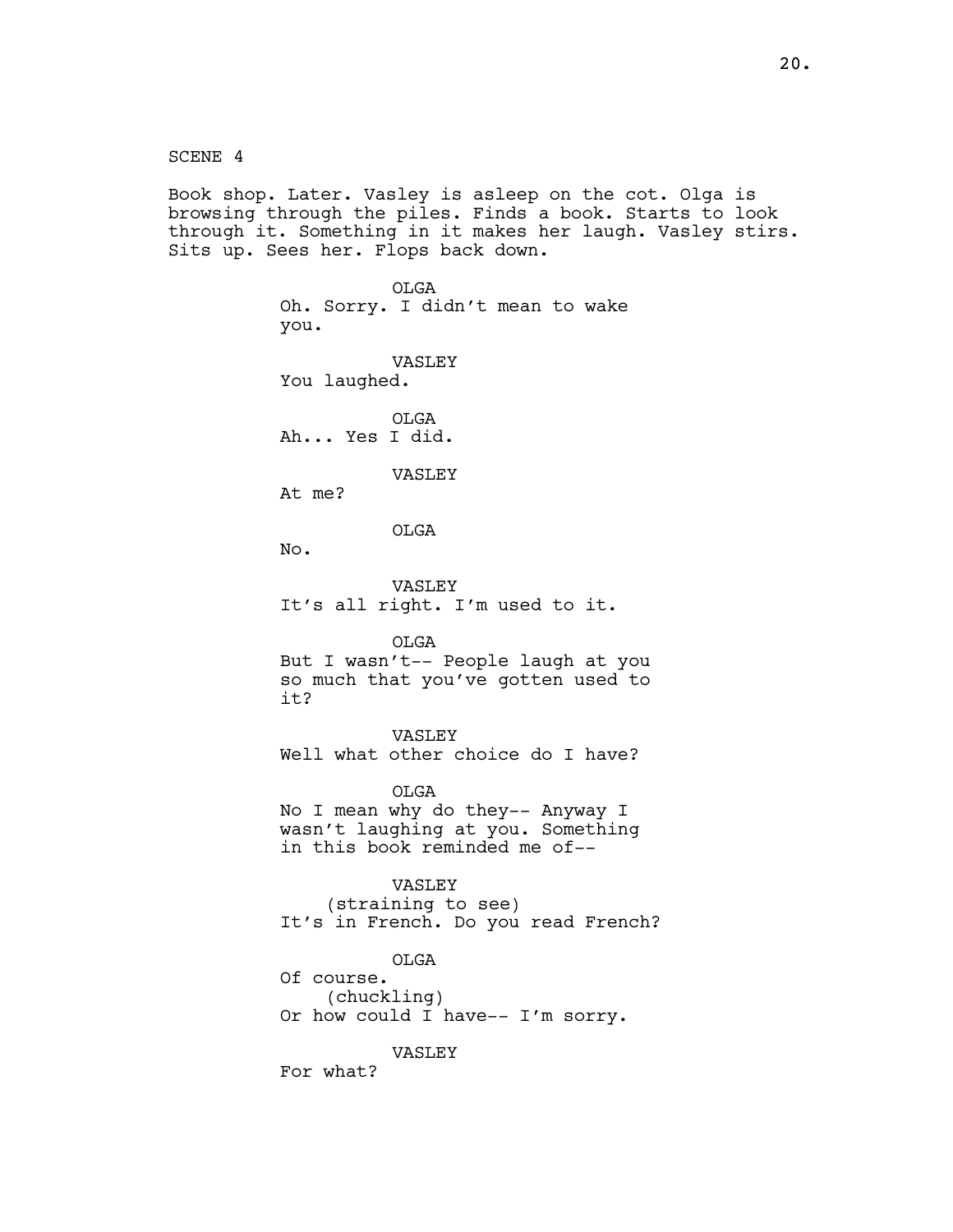OLGA For what I said. Or maybe how I said it. I could tell it bothered you.

#### VASLEY

If it bothered me, I would have said it bothered me. Which it did. But not enough to say it did.

#### OLGA

Do you mind if I give you a little advice?

## VASLEY

(staring at her) What? Oh. Yes. I mean no. I'd be honoured to receive anything from you. Advice or even... severe criticism.

OLGA

(an odd look) Oh. Well I was just going to suggest that if you thought a little before you spoke then-- Look you can go back to sleep if you like. I'll just continue to browse.

#### VASLEY

No.

OLGA I can't browse?

VASLEY I can't sleep. I'm in charge of these books.

OLGA Since when?

VASLEY Today. The Master has fallen ill.

## OLGA

I know. I'm a regular customer. I usually just come in, look around and leave money for whatever I take. You call him Master?

## VASLEY

I shouldn't?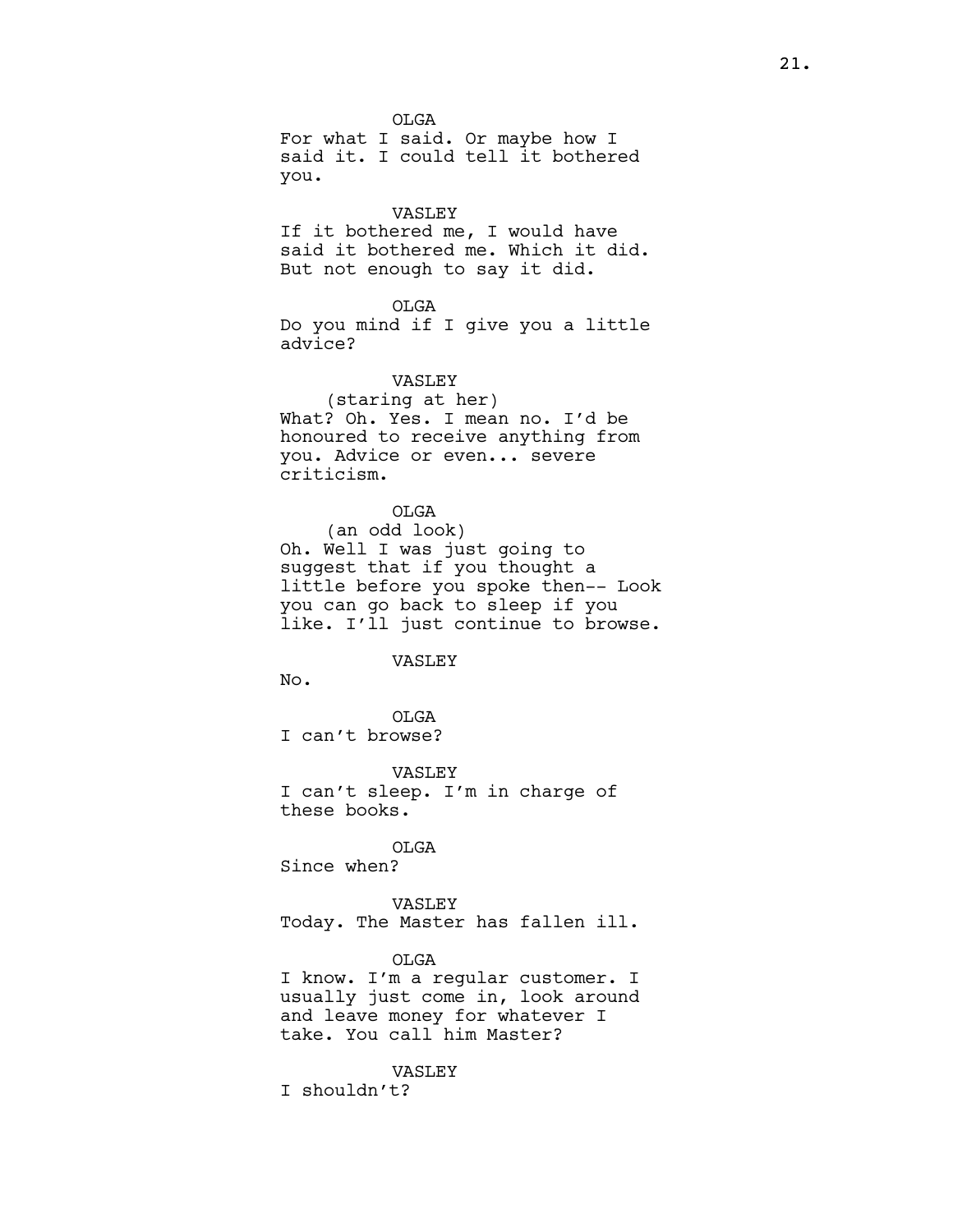OLGA He's your employer. Not your owner.

VASLEY Well if he ever starts paying me I'll start using his name.

OLGA

He doesn't pay you anything?

VASLEY He says he might eventually.

OLGA

Do you want me to have a word with him about that?

VASLEY What would that word be?

OLGA I'll appeal to his sense of fair play. I know he has one. I've been

coming here since I started university.

VASLEY

Oh. University. They allow women? (off her look) I mean of course they do.

OLGA I'm sure most of the professors don't like it, but--

VASLEY What's wrong with him? My... employer. What illness does he have?

OLGA Syphilis... (off his look) The pox?

## VASLEY

Oh.

OLGA You haven't seen him?

VASLEY Not clearly. He stays mostly in the darkness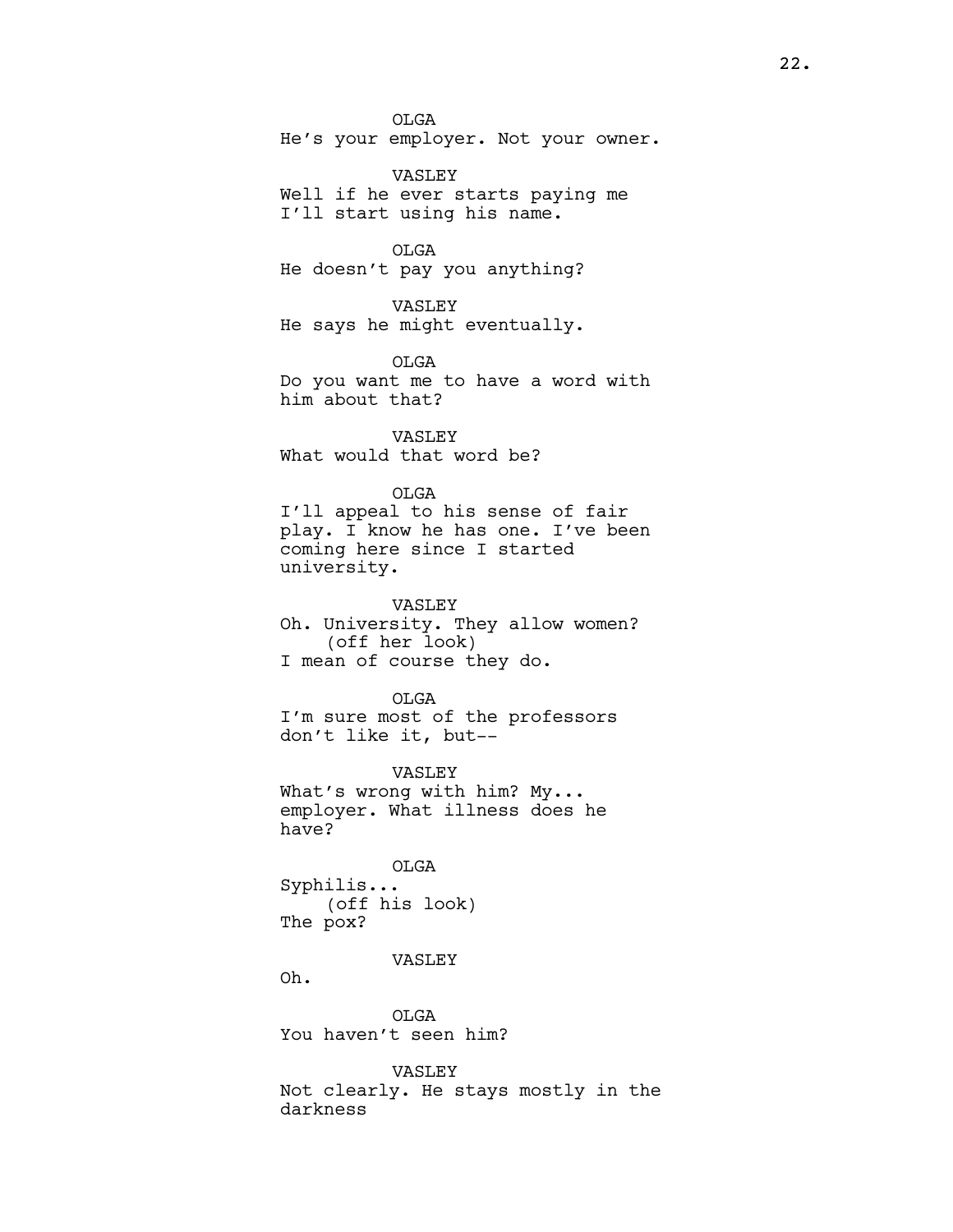OLGA

Well then you better prepare yourself. He's not actually disfigured yet. But there are some open sores on his face.

#### VASLEY

Open sores. I might not react well to that.

OLGA That kind of thing offends you, does it?

VASLEY No. But it sometimes amuses me. (off her look) I mean if I get caught off-guard my responses aren't always...correct.

OLGA I see. Well anyway, now that you know, you can prepare myself... (hands him several coins) Here. For the book.

VASLEY This is a lot of money. I mean for something that's not food or clothing.

OLGA I hear it's worth it.

VASLEY What's it about?

OLGA It's about how to change the world.

VASLEY

All of it.

OLGA One place at a time. But yes, eventually the entire world.

She starts out.

VASLEY Will you be coming back anytime soon?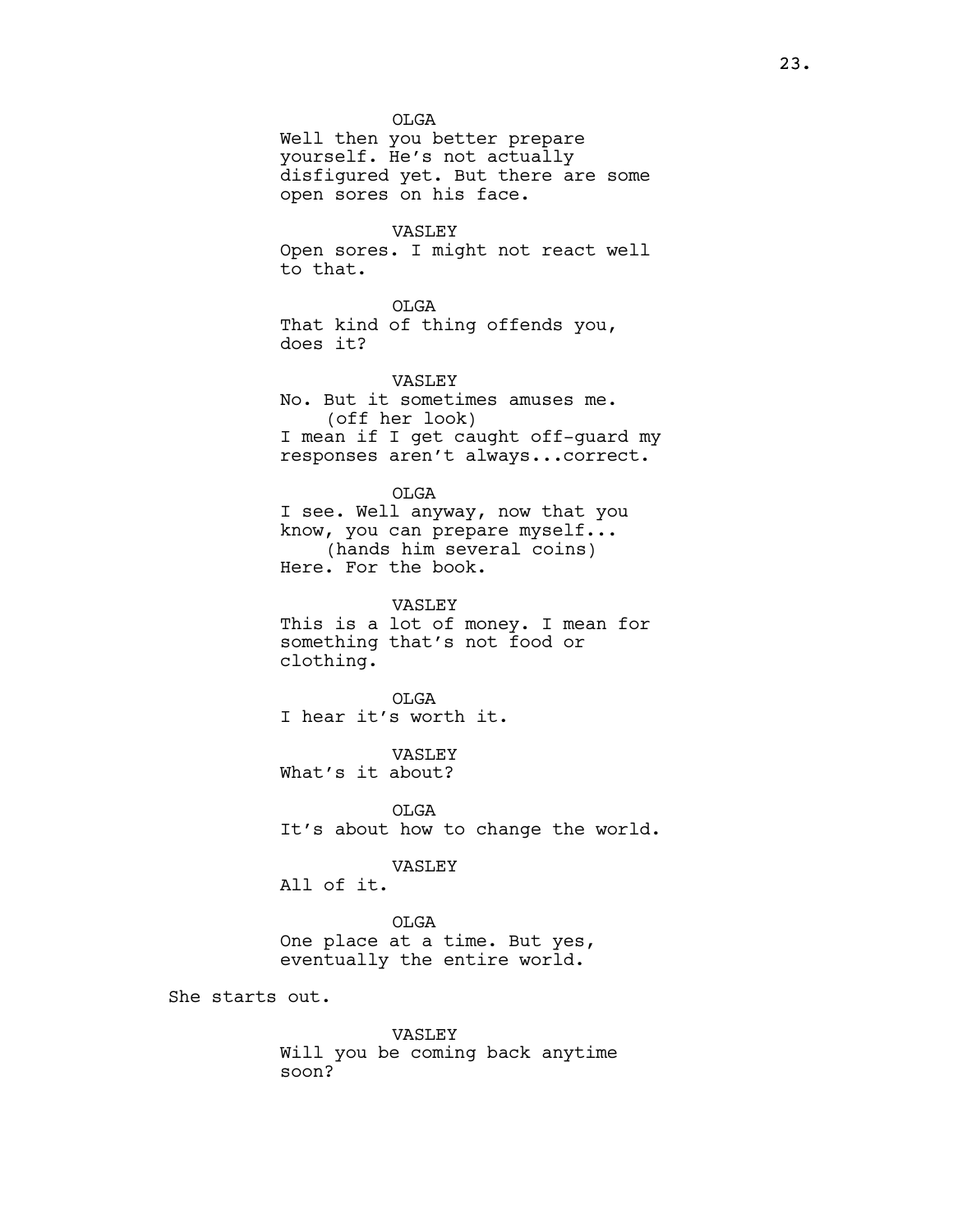OLGA Probably (stops) And when I do, will you be looking at me the same way you are now? VASLEY I don't... OLGA You're very young. But even so, the way you look at me is...actually quite... VASLEY Annoying? OLGA No. Just a little... She smiles. Leaves. He just watches her go. Eyes wide open.

> VASLEY A little what? (towards the door) A little what?!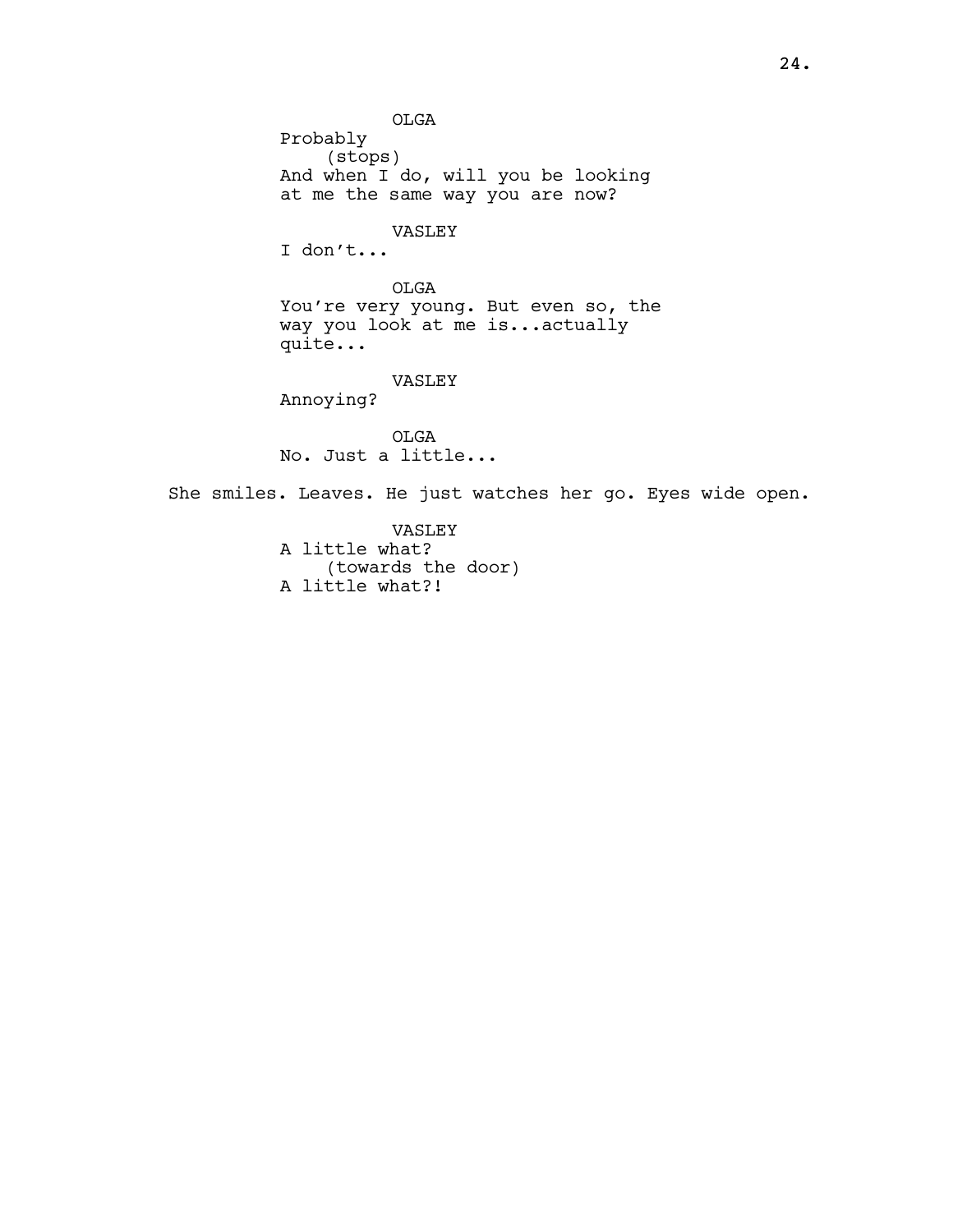SCENE 5

Makarov waits under a street light. He checks his watch. Looks at us.

## MAKAROV I seem to have some time on my hands, so let me tell you a little about what's going on. It's 1905 and Russia has fallen into a pit of despair. The people, as usual, are hungry, angry, confused, vulnerable and deeply apprehensive. Not all of us of course. Some of us have sufficient resources to withstand most of the chaos and terror that's about to erupt and therefore don't actually care that much about it at all. But the people in general, let's call them all peasants... because that best describes their unmatched ignorance about anything beyond their limited vision and also to some degree, their odour. The "peasants" have recently decided that they have definitely and even passionately had enough! Having been driven, ironically, to that conclusion by not having enough. Not enough food. Not enough land. Not enough hope. And not nearly enough power to get more food or land...or not enough knowledge to even understand what hope, power, and knowledge really are. And they know of course that eventually there will be some kind of war in which most of them will be callously sacrificed. So...they are now in the process of turning into not much more than vermin that sniff and scratch at the ground or wild beasts that howl pathetically in the darkness. Unthinking, unknowing, looking for any form of comfort, ready to be led by anyone who needs, for their own self gratification, to have a crowd following behind and applauding every idiotic utterance.

(MORE)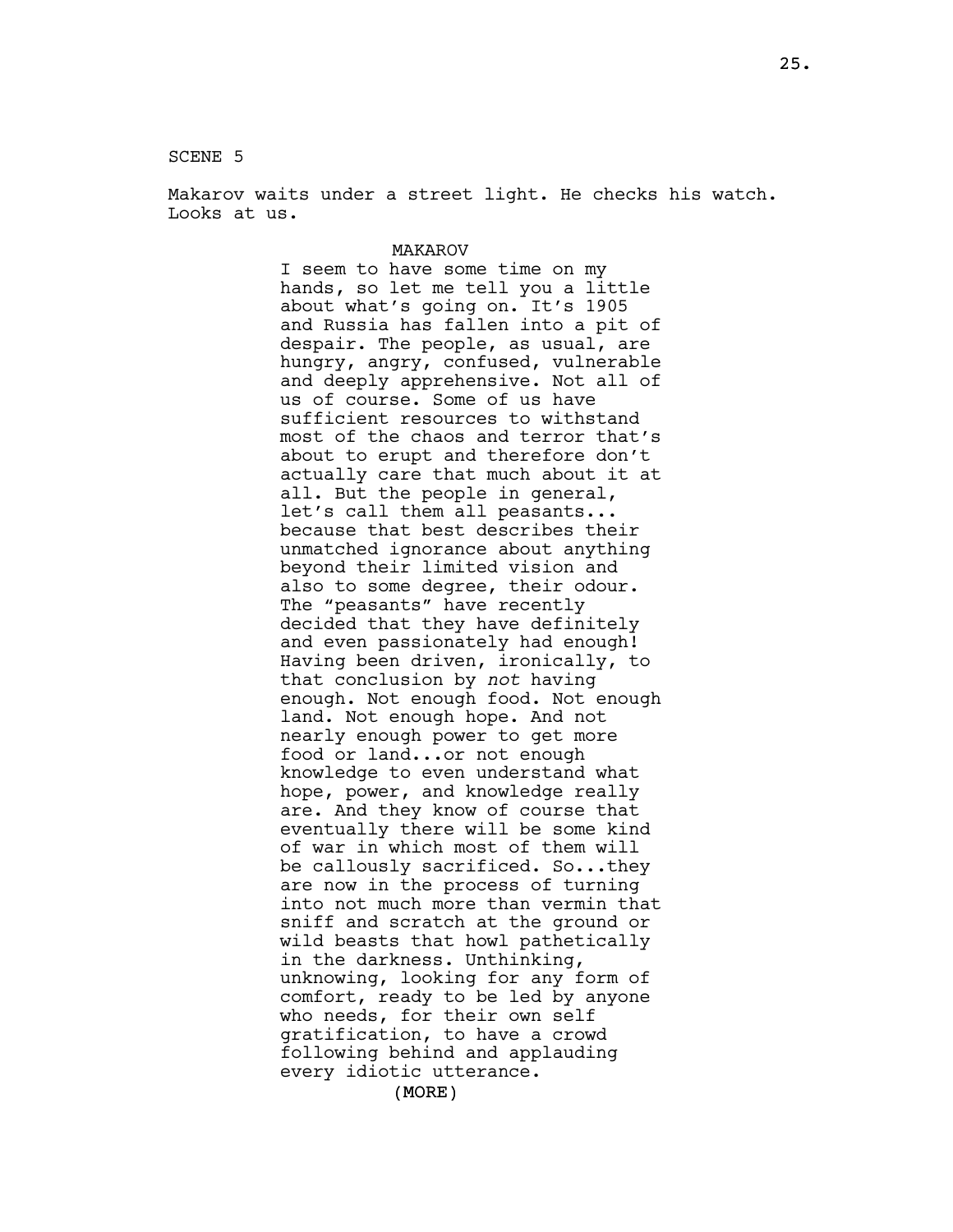MAKAROV (CONT'D) Anyone who knows a few rhetorical tricks that can hypnotize the ignorant and bend them to his will. Tricks and lies about faulty ideologies. And even on occasion their sexual prowess. These "anyones," these violence prone men and newly educated women, their heads full of romantic foreign ideas, have made themselves "leaders" of the coming insurrection. And it's them who need to be watched. Constantly. And very closely. Which is what I do. And do very well. That is, when I can find enough people with half a brain to help me out.

Sasha approaches.

MAKAROV (CONT'D) Ah. Here comes half a brain now.

SASHA Good evening, brother.

MAKAROV You're late. And don't call me brother.

SASHA I'm sorry. I can't help feeling a certain kinship with you.

MAKAROV I'm your boss. There is no kinship. There are only my orders and your obedience. For example, when I tell you to be at a certain place at a certain time--

SASHA I was on duty.

MAKAROV You mean you were watching that doctor?

SASHA

Yes.

MAKAROV So where was he?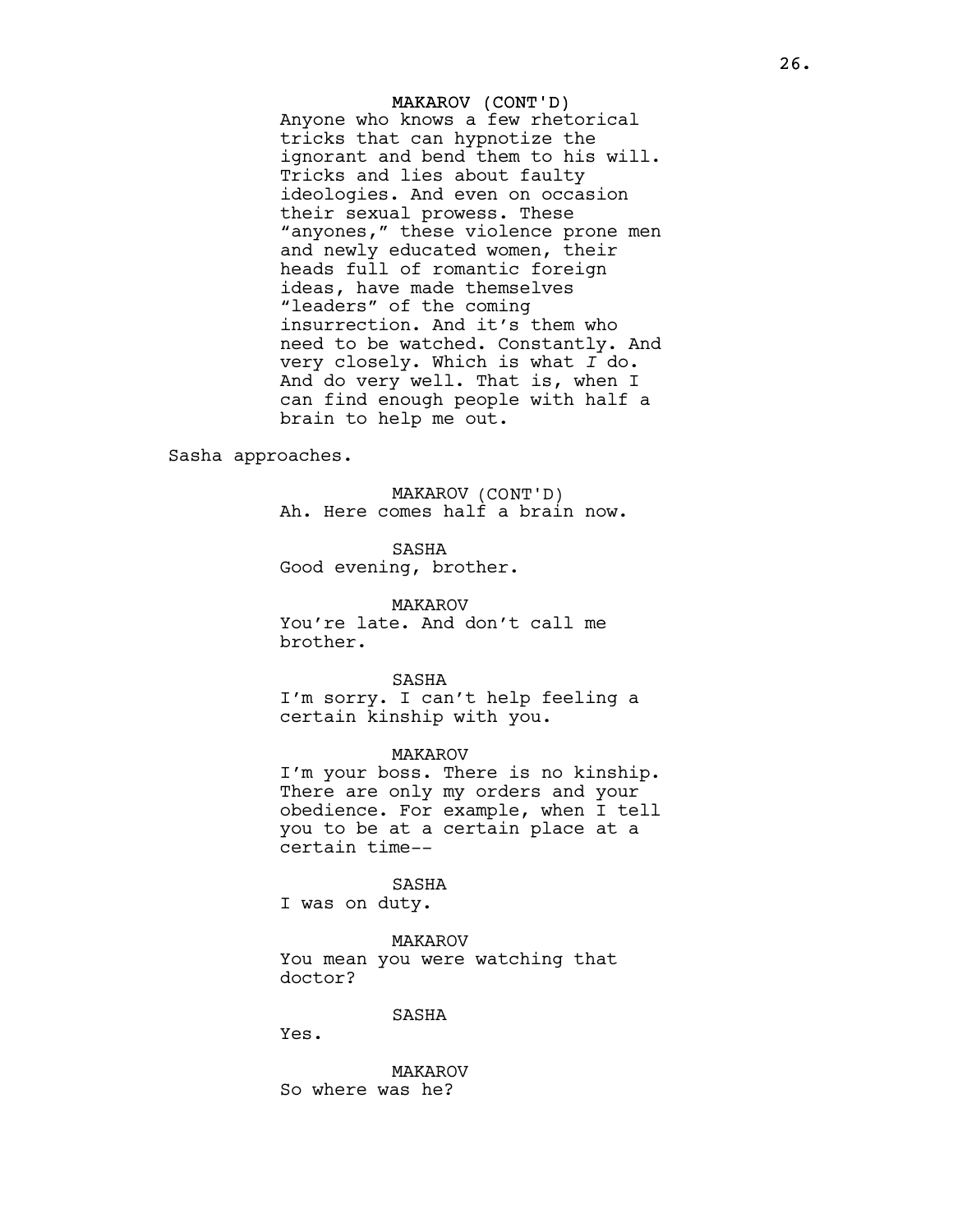SASHA

At home.

MAKAROV And how long had he been there?

SASHA Several hours.

MAKAROV Did he have any visitors?

SASHA

No.

MAKAROV Was the house still lit?

SASHA

No. All dark.

MAKAROV So you were watching a man asleep in his own bed then.

SASHA Well yes maybe. Now that you-

### MAKAROV

And you were so intent on that task that you forgot you had a place to be. Someone to meet. Or did you fall asleep yourself, leaning against a fence perhaps?

SASHA

You saw?

MAKAROV

No.

SASHA You were told then.

MAKAROV No. I neither saw nor was told.

## SASHA

Then it was just a lucky guess. Good for you. But that's never gonna happen again, Boss.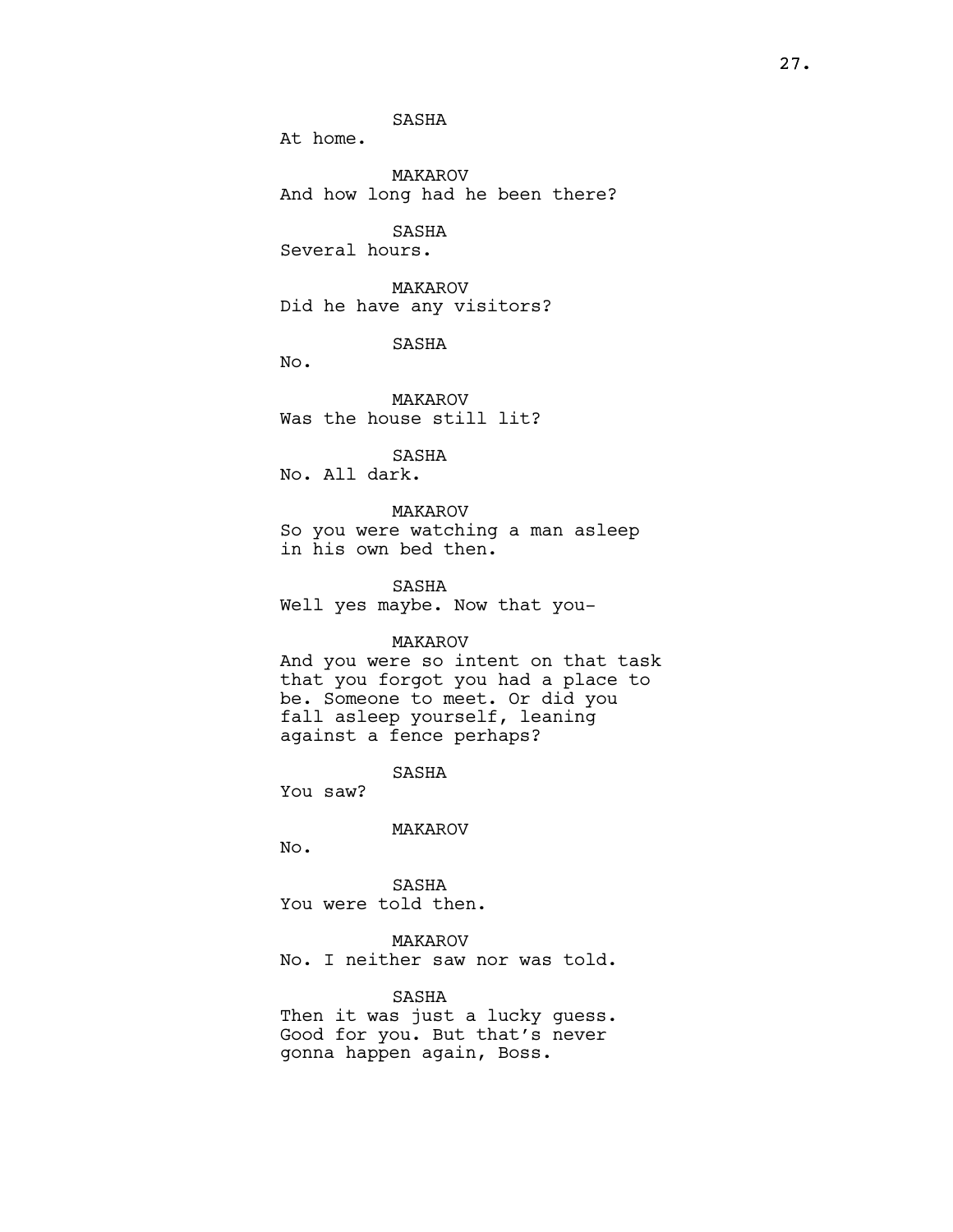### MAKAROV

Meaning what? That you won't fall asleep on the job or that you won't let me trick you into admitting it?

#### SASHA

Both. I mean either one. But mostly the first one. No more sleeping. I mean when I shouldn't be. But here's the thing, I was very tired and--

### MAKAROV

Shh. I'm going to tell you something, and now that you're refreshed from your nap, I'm hoping you'll be able to take in all I say and remember it very clearly.

## SASHA

Absolutely.

## MAKAROV

I need you to be better. Things are happening very quickly, and we need more information if we want to be prepared for all that's coming.

#### SASHA

I couldn't agree more.

#### MAKAROV

Your agreement is another example of something I don't require. Just pay attention to what I'm saying. You need more sources. Many more. And much better ones.

SASHA

Yes. All right. And how should I find them?

#### MAKAROV

You're not expected to find them. We'll find them. You'll manage them.

SASHA Sure. But suppose I find one myself.

MAKAROV Well if by some miracle you pull that off then--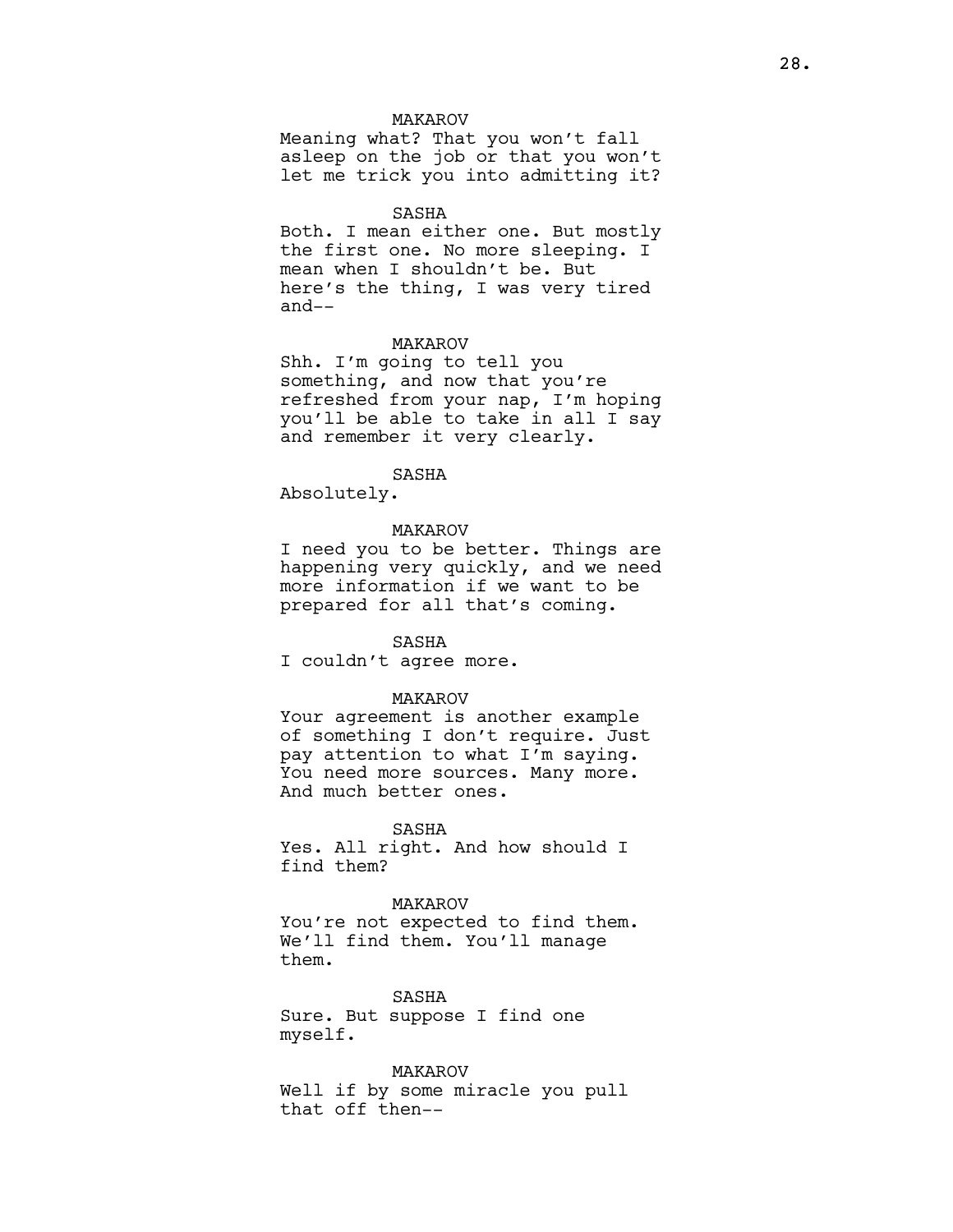### SASHA

That will be a feather in my cap?

#### MAKAROV

A very small feather. Nothing to brag about. But in the meantime there's a bookshop. People that we need to know more about often go there.

SASHA

Why?

### MAKAROV

To get books.

## SASHA

Of course. But for what other reason, is what I think I'm asking.

#### MAKAROV

There is no other reason, Sasha. Everything these people need to know about, and what to think about what they know about, is in those books. They are full of dangerous subversive thinking and we, the Czar's agents, need to know more about them.

## SASHA

The books?

MAKAROV

The people.

SASHA

And the books?

## MAKAROV

No! Just the people! We need to know who buys these books that recommend upsetting the established order. And that means you need to make contact, and recruit the owner of this shop. Can you do that?

#### SASHA

Is there money in the budget for a healthy bribe?

MAKAROV Yes. But first apply pressure.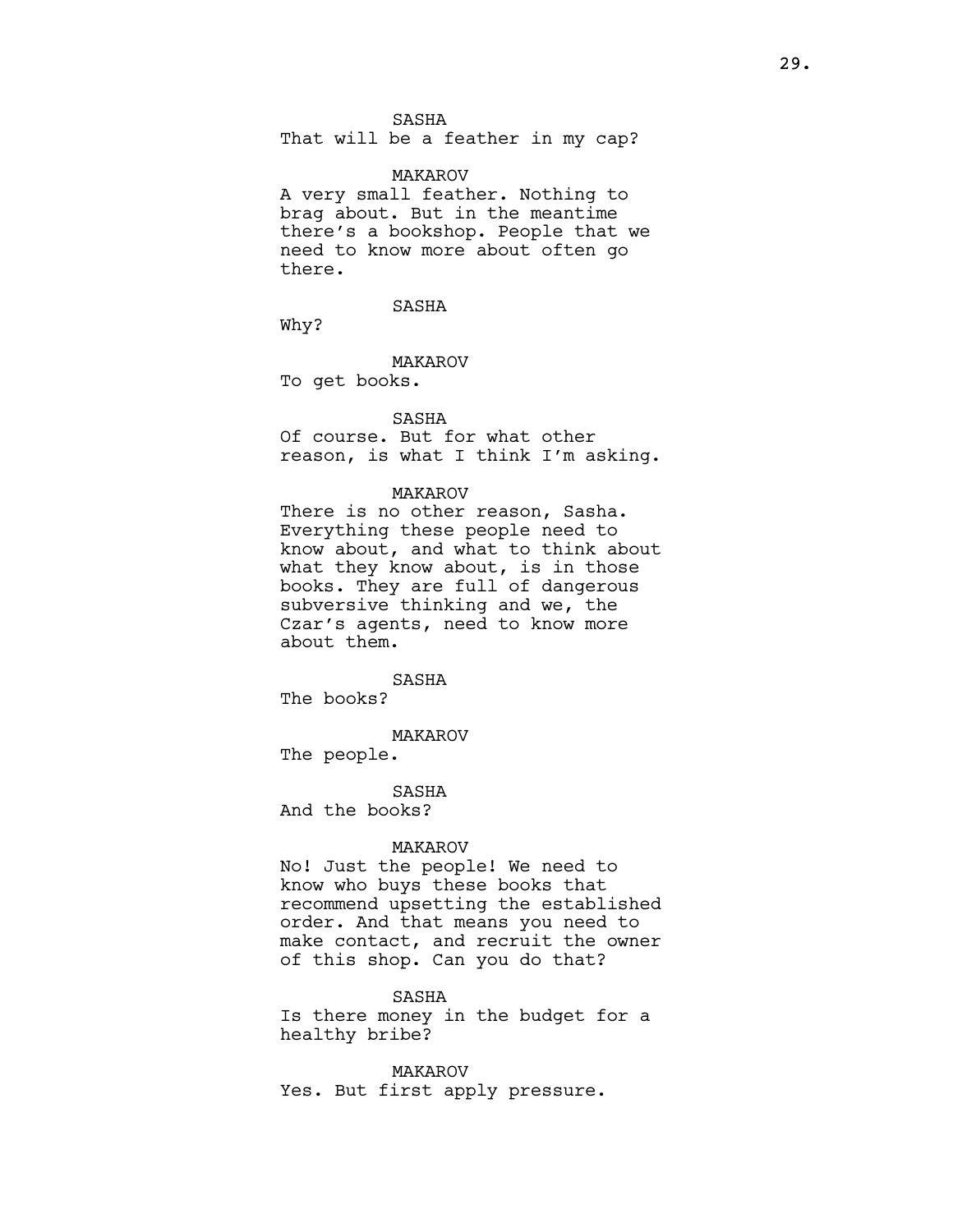SASHA You mean threats.

MAKAROV Clearly. And if those don't work use force.

SASHA You mean a beating.

#### MAKAROV

Yes. But not too severe. And after that...if there is still resistance we'll find money to give him.

SASHA Good. Because some of these merchants only respond to money.

## MAKAROV

He's not a Jew if that's what you're implying.

SASHA I was. And he's not?

## MAKAROV

No. Not all merchants are Jews. Not all Jews are merchants. Not everyone who likes money is a Jew.

## SASHA

Oh...

MAKAROV Many of us have other concerns. Some of us are even spies.

SASHA Oh. So...you're a Jew.

### MAKAROV

Yes.

SASHA And have I offended you?

## MAKAROV

Yes.

SASHA And... will I be punished for that?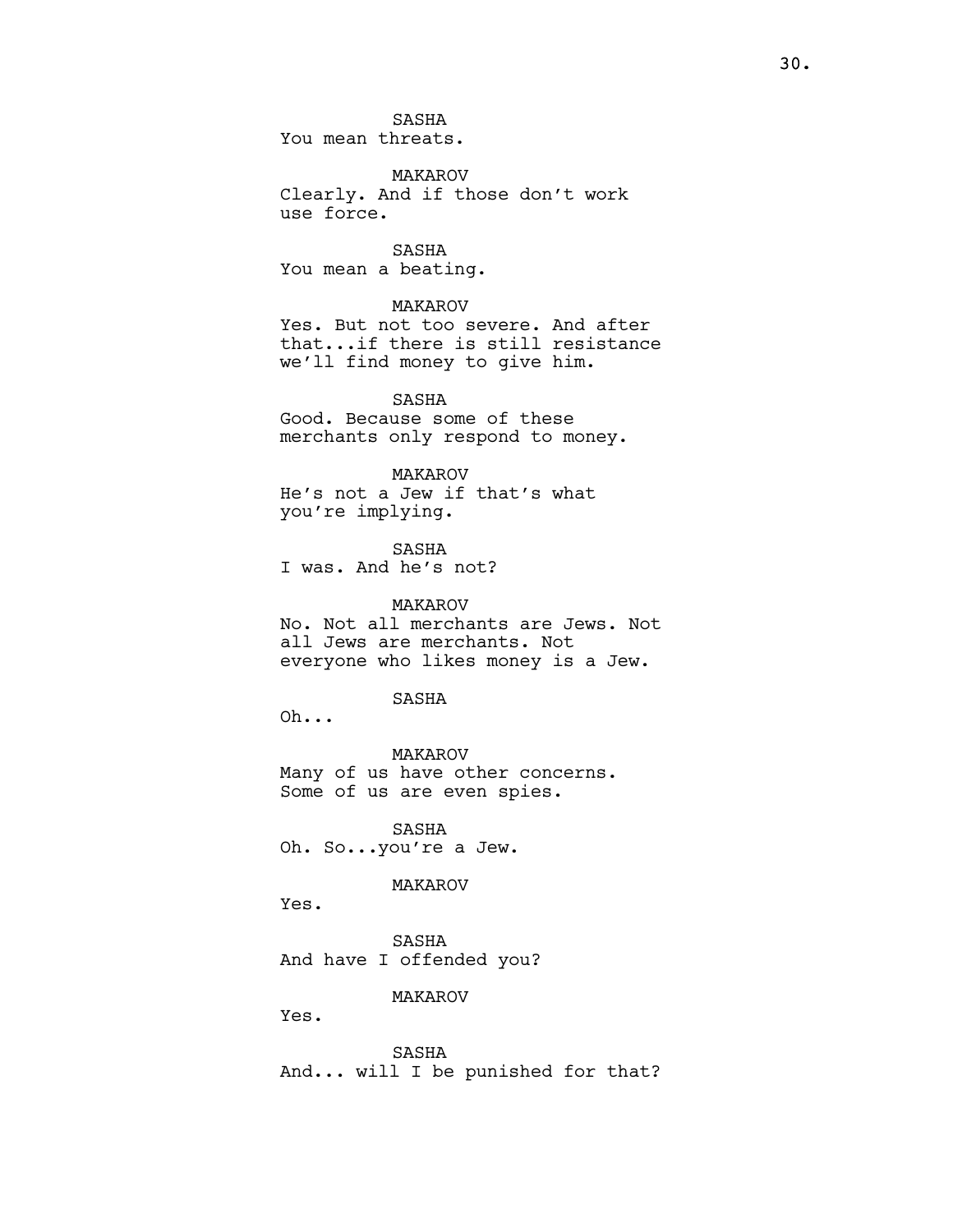## MAKAROV (as he leaves) Eventually.

Sasha tries to light a cigarette, but he is too nervous to bring the match to the cigarette and eventually gives up.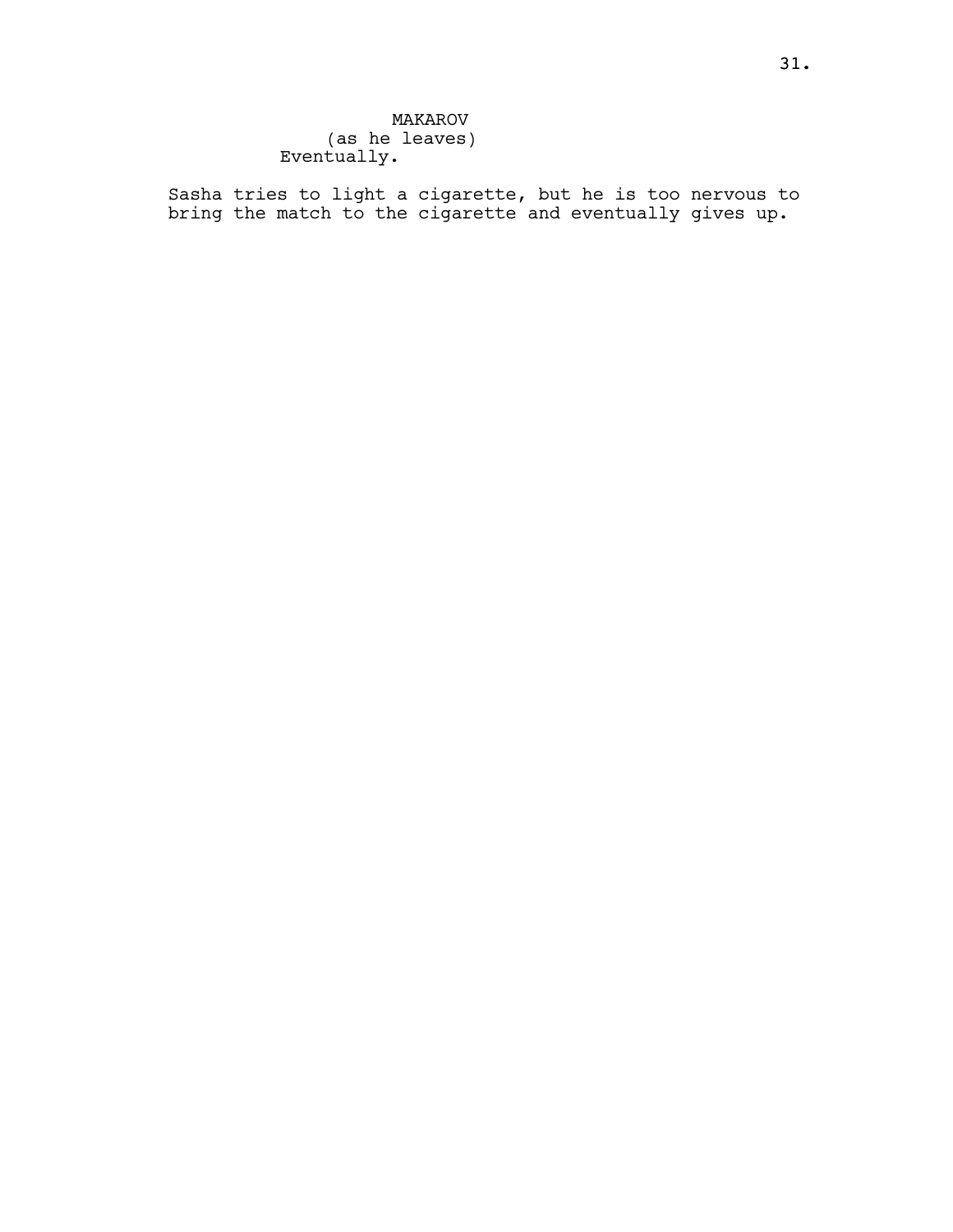SCENE 6

Bookshop. Olga and her slightly older sister Maya are browsing through the piles. Some of which are now spread on the floor. Maya has short cropped hair and wears trousers and boots. Vasley can't take his eyes off Olga ho is piling the books she wants in his arms.

> OLGA Do you think you'll ever manage to get these organized?

VASLEY Our cook quit. I've been busy taking care of the meals and some of the Master's other needs.

MAYA It doesn't matter. I enjoy the randomness of it all.

OLGA (to Vasley) What other needs?

VASLEY

I'm sorry?

OLGA What else do you have to do for him?

MAYA Stop pestering him.

OLGA I want to know. (to Vasley) So?

VASLEY I can't tell you.

OLGA Is it a secret?

VASLEY I don't know. But I can't tell you no matter what. (gestures to Maya) I can tell...her.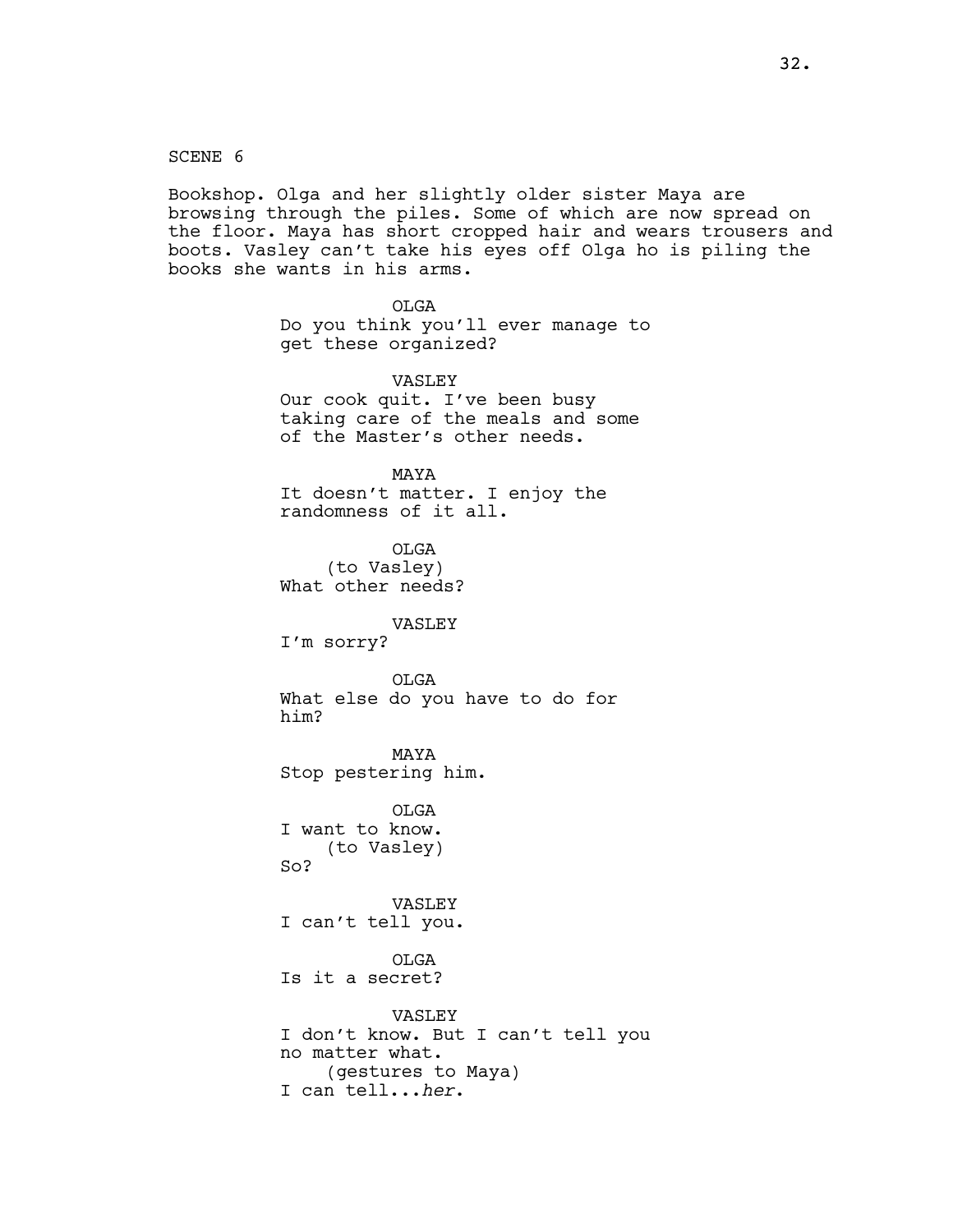OLGA Why her and not me? VASLEY She looks more... MAYA (to Vasley) Like a man? OLGA Because... she's wearing pants? VASLEY Well that and-- MAYA My hair. VASLEY Yes. Your hair. OLGA Oh Good God. You know, if you weren't so ignorant you'd know that many women in Western Europe are-- MAYA Olga. Shh. OLGA What's wrong? He knows he's ignorant. (to Vasley) Don't you? VASLEY Of course. MAYA It doesn't mean you can rub it in. It's not his fault that he hasn't been able to travel. OLGA You're right. (to Vasley) I'm sorry. I have a lot on my mind these days. We're planning... a large event.

Maya goes to Vasley. Leans in.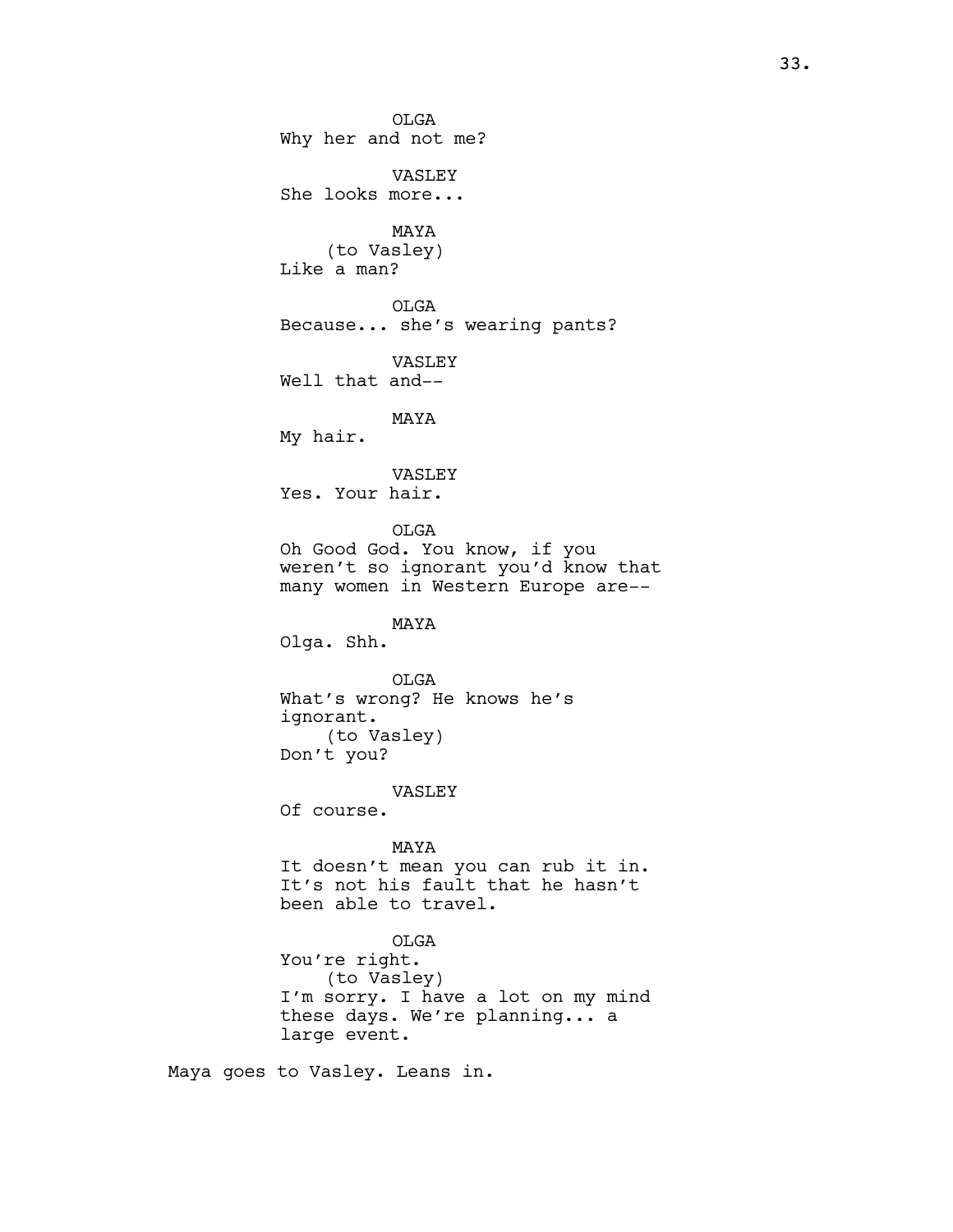(MORE) MAYA Just whisper. What is it that you do for your "Master"? Vasley whispers in her ear. MAYA (CONT'D) Right. That's what I thought. (taking Olga's pile from Vasley) He procures for him. She pus the pile on a table. And point at it for Olga. But olga is already turning on Vasley OLGA So you're not only ignorant. You're sickening. MAYA Olga. If he wants to keep his job, maybe he doesn't have a choice. OLGA There's always a choice. (to Maya) How often do you bring these poor women to him? VASLEY Every Monday. OLGA Today's Monday. Is there someone up there with him now? MAYA What's that to you? OLGA (to Vasley) Is there? VASLEY Not yet. I'll go for her when it gets dark. OLGA (to Maya) Because he doesn't want people to see her come in. (to Vasley)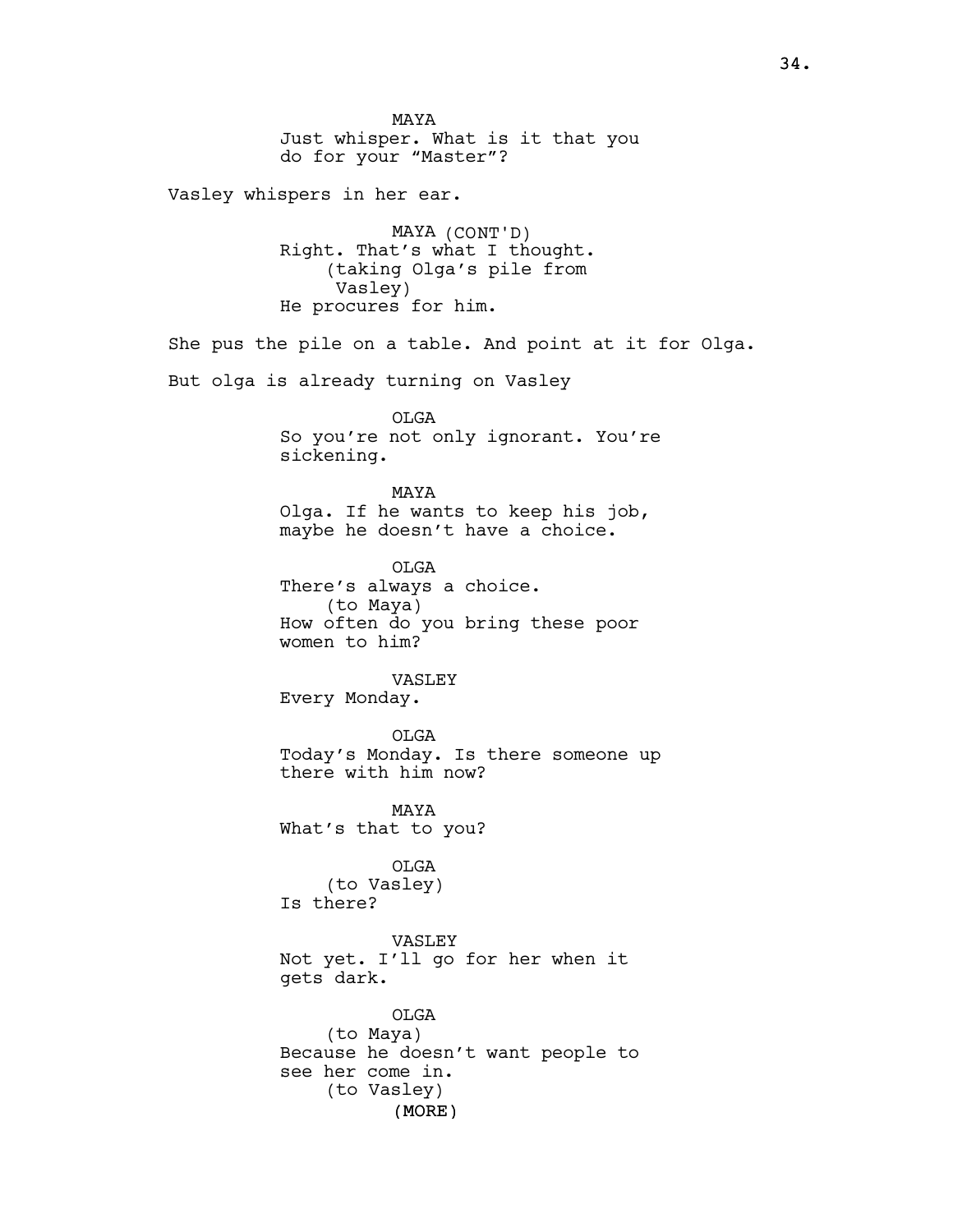OLGA (CONT'D) Are they actually women. Or are they more like girls? VASLEY When is a woman a girl? OLGA When she's under 18. MAYA Sixteen. OLGA No. Eighteen at least. Preferably 20. (to Vasley ) How old are they usually? VASLEY (chuckles a little) Definitely not 20. OLGA Sickening! (to Maya) Did you hear that, Maya? They're still children. MAYA You just turned 20 yourself. OLGA But I was a mature adult by the time I was 15. I'm going up there to talk to him. She starts off. MAYA Olga. Don't! OLGA (to Maya) Don't? That's it? Don't!? The old degenerate. And with his condition. (to Vasley) Does he warn them? VASLEY The ones I bring have it too. He has a list of them, and I-- OLGA You go fetch them.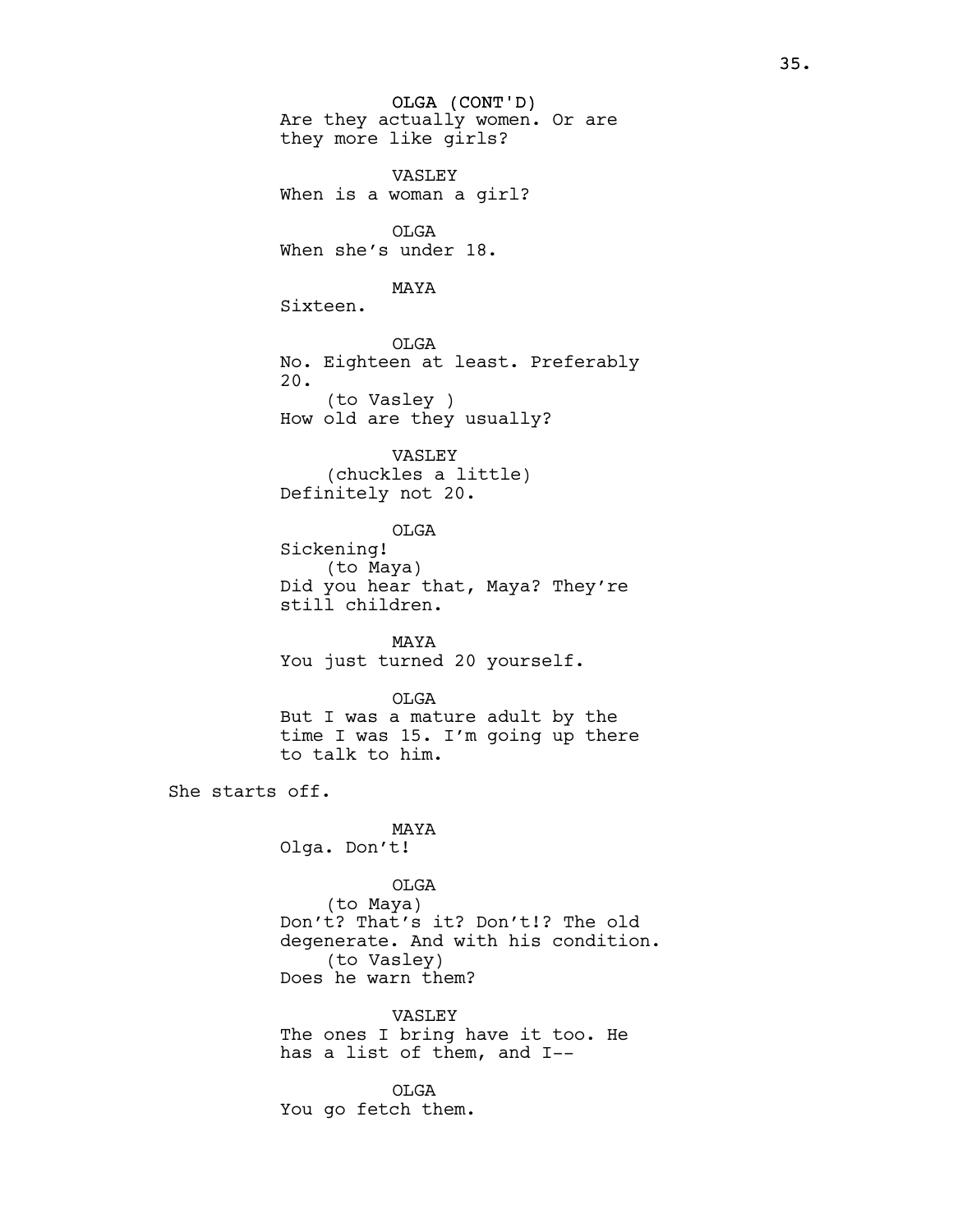### VASLEY

Well sometimes they're brought. Or they just show up. But mostly I go get them while the stew is simmering. Please, if you go up there he'll know I told you. And he'll beat me.

# MAYA

Does he beat you often?

# VASLEY

Never. But I'm sure this would change that.

OLGA (to Maya) This is just so wrong.

MAYA Yes. But very common.

OLGA

And that should stop us from doing something about it?

MAYA Only if it's something rash that might cause us to receive... unwanted attention.

She points to Olga's pile.

MAYA (CONT'D) (to Vasley) We'll talk about this, and let you know how to proceed.

VASLEY Do we really need to proceed? I

might lose my job. Be thrown out on the street. Starve to death.

# MAYA

(to Olga) Is that what you want for him, Olga?

OLGA No. But he's still... (she picks up her books, looks at Vasley) Very disappointing.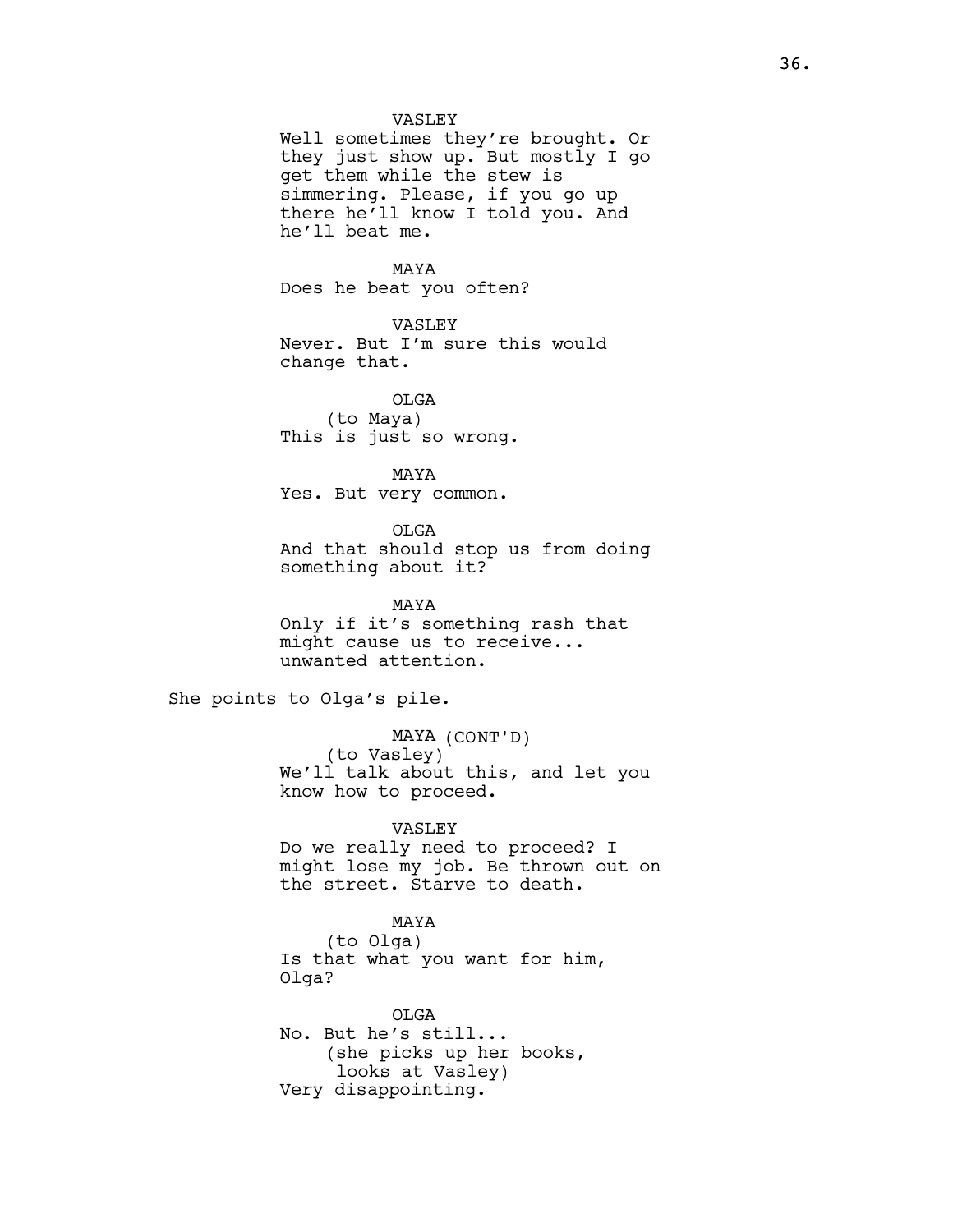Maya hangs back.

VASLEY Well at least now I'm just disappointing. I don't think I could stand being sickening. I mean not to her. I mean...

MAYA (smiles) I understand. She smiles. Men fall in love. She gets a bit harsh. They stay in love. (she starts out, stops) Just to warn you, your situation here might never change. We probably won't come up with a satisfactory solution. We haven't come up with one to anything else so far.

She leaves just as Sasha is entering.

SASHA Who were they?

VASLEY

Who are you?

Sasha hits him in the face. He falls back into a pile of books. Some of then spill off.

> SASHA Your new boss.

MASTER (from above) What the hell is going on down there!

SASHA Tell him it's nothing.

VASLEY (yelling up) Nothing. Everything is fine.

MASTER (from above) I'm getting hungry! Did you hear me?!

SASHA Tell him yes.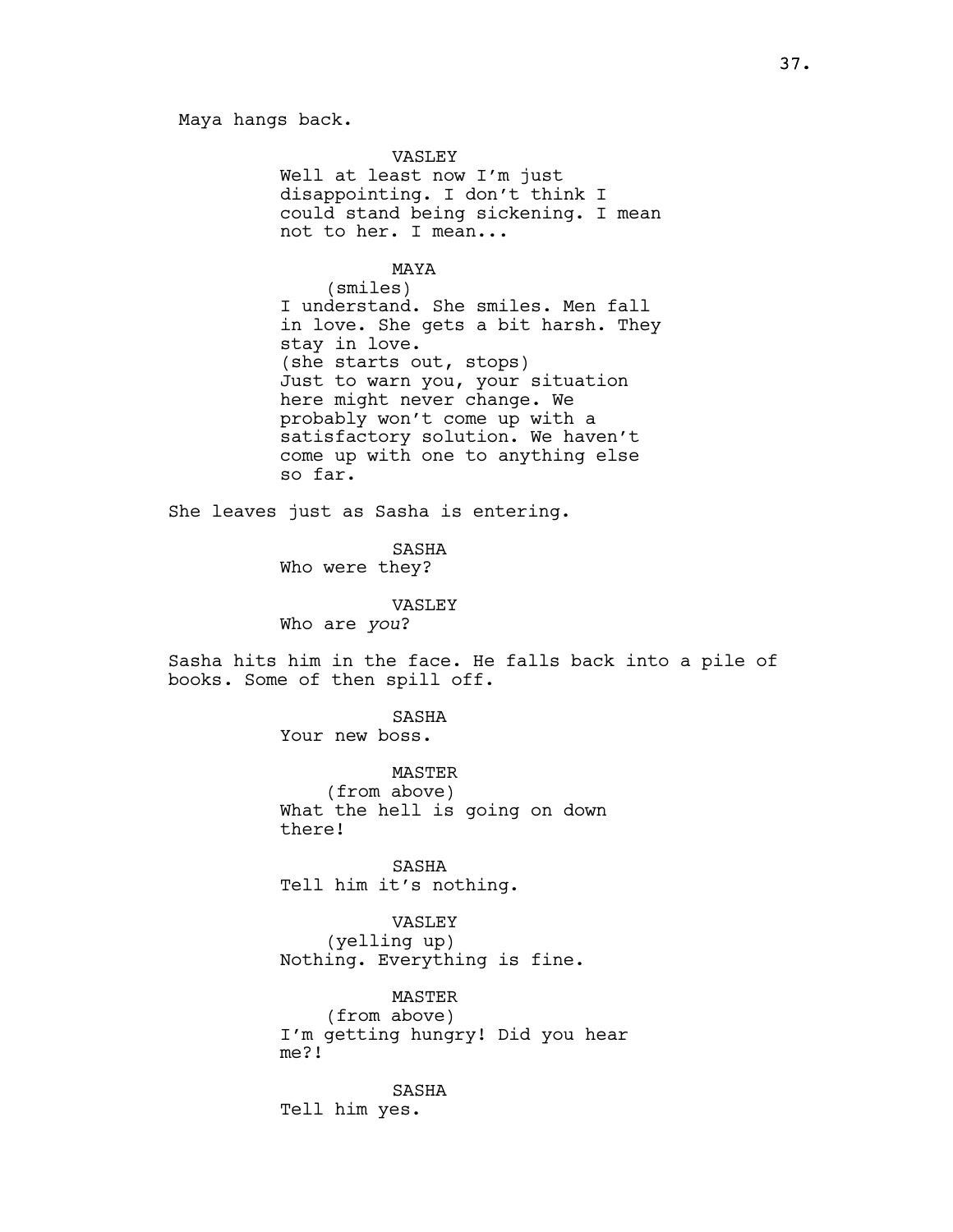VASLEY Yes! I heard you. I'll start supper soon!

SASHA But first you need to do something. Tell him.

VASLEY (to Master) I have to do something first!

MASTER

What?!

VASLEY (to Sasha) What?

# SASHA

You need to listen. I'm going to tell you what I want you to do and where I want you to go. And you need to listen to me very closely, okay.

MASTER So what is it then. What do you need to do?! Answer me, dammit!

SASHA Okay that's enough of this.

Sasha rushes up the stairs. Heads in.

MASTER What is this? Who are you?!

SASHA No more questions!!

A slap. A groan.

MASTER All right. (whimpers) But...who are you?

Another slap. Another groan. A whimper

SASHA

I said no more questions! Now be quiet, and let me finish my discussion with your clerk!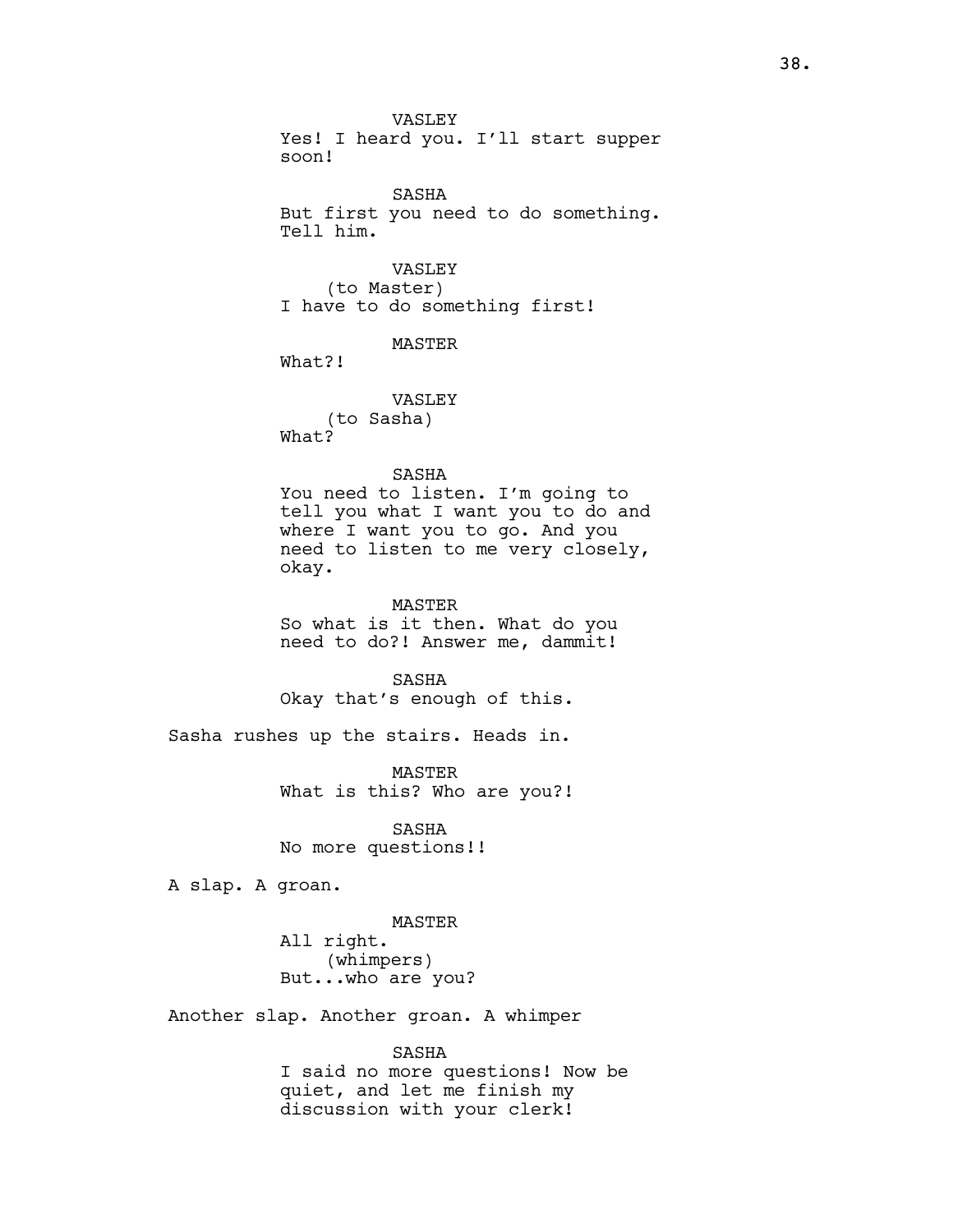Sasha hurries down the stairs.

SASHA (CONT'D) Now where were we?

Sasha approaches Vasley.

VASLEY (takes a step) I was here. (points) And you were over there.

Sasha looks at him, puzzled. Gets closer, looks at him more closely.

> SASHA Are you being clever with me?

> > VASLEY

No, sir.

SASHA Okay. So I'll ask you again. Where were we?

VASLEY Well I was definitely just here. But you might have been closer to the--

Sasha hits him again, and Vasley collapses.

SASHA (leaning over him) Ready to listen now?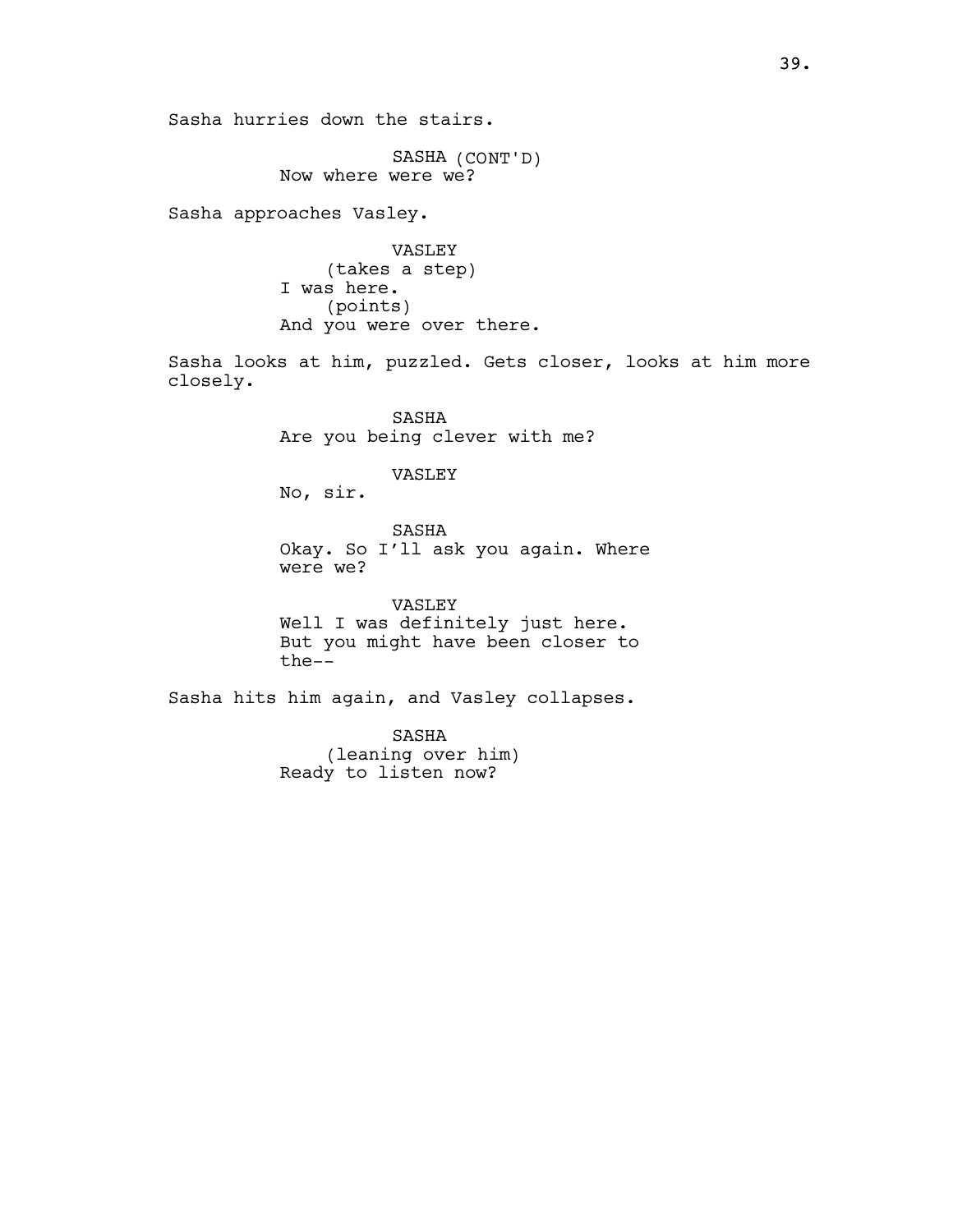SCENE 7

Makarov waits at a table in a tavern..

Sasha enters.

# MAKAROV

Where is he?

SASHA

He's coming. He had to make excuses to the owner.

MAKAROV The owner, yes. He should be the one your boy reports on most regularly.

### SASHA

Because?

MAKAROV Of his profession. Books are a kind of lechery. They excite imagination. Create useless agitation. That's our official position on the subject, by the way.

SASHA Our position on...books.

MAKAROV

Yes.

Sasha takes out a pad.

MAKAROV (CONT'D) What's that for?

SASHA I think I should be writing this down. These things you tell me could prove to be useful.

MAKAROV Even though you don't actually understand them.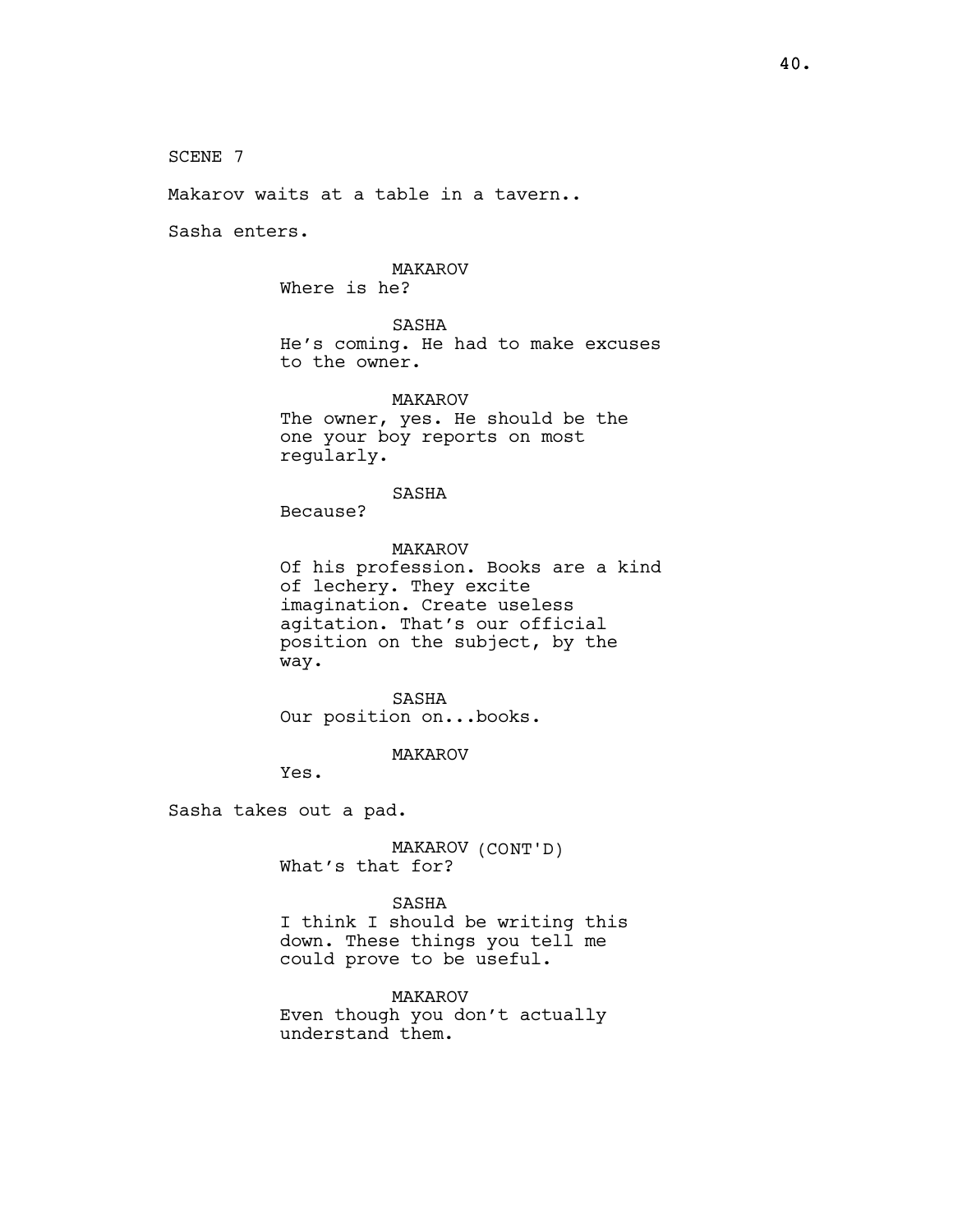SASHA

I meant useful for me to say to other recruits. To keep them from...

MAKAROV

From what?

# SASHA

Reading?

# MAKAROV

Good. All right then. Write this down as well. Books used to be valuable when they were about history. But new books inspire hostility towards life. Imagination destroys faith.

# SASHA

And causes agitation. (off his look) That's what you said once before about imagination. That it causes--

### MAKAROV

So you have a half decent memory. A good memory can sometimes compensate for low intelligence.

SASHA

I'll remember that.

# MAKAROV

Fine. As long as you don't try to explain it. And promise me you'll never read a book. Especially one of these new ones.

(to Audience)

Only old people should be allowed to read these new books. Because after a certain age the experience you have protects you from the discord and violence they propose. No one over fifty wants to live through more upheaval.

### SASHA

Is that why they hurry up and die?

#### MAKAROV

I'm over fifty. Do I seem impatient to meet my end?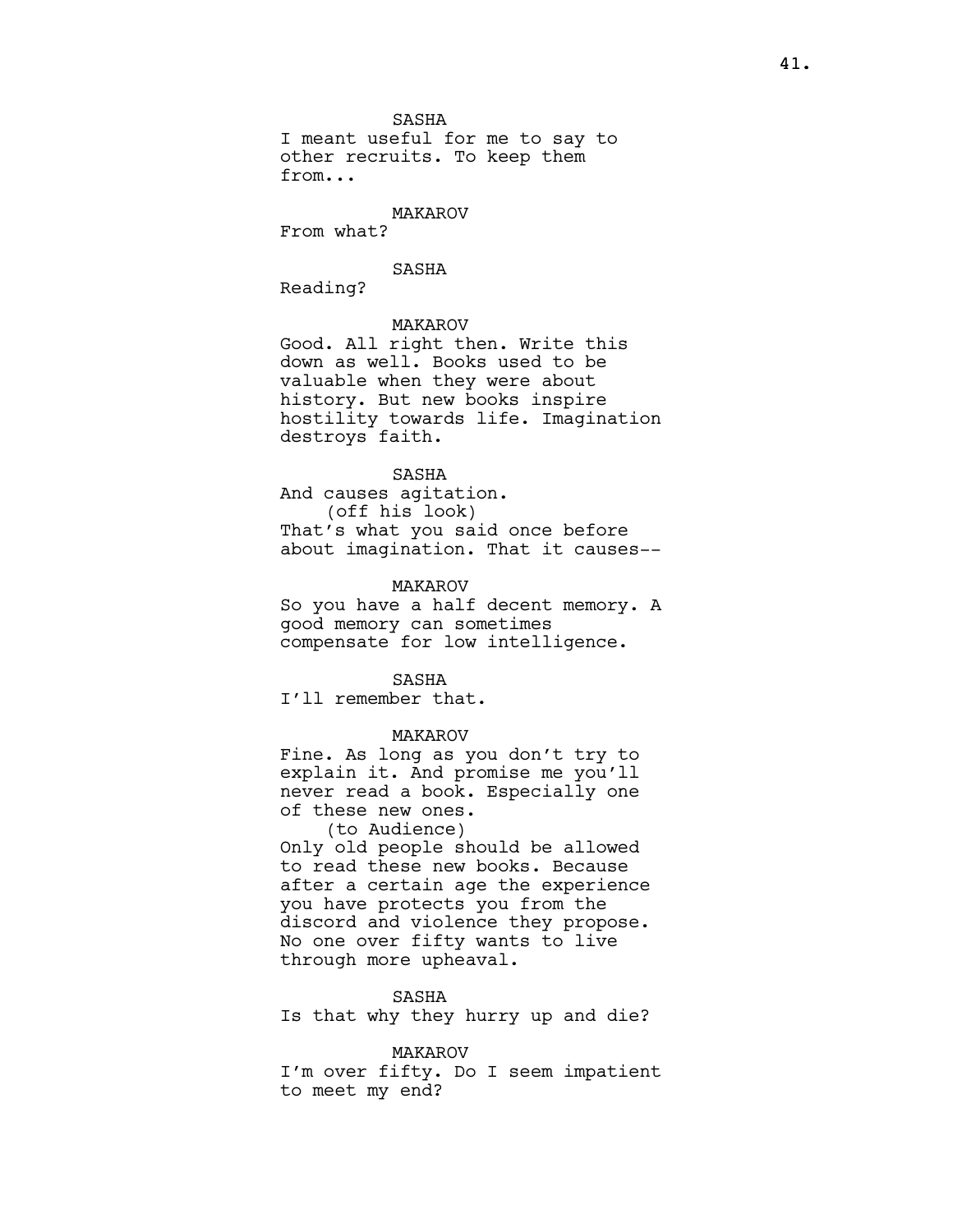42.

SASHA You're different.

MAKAROV Yes. Because I dream constantly about a better life.

Vasley is entering. There is a large bruise on his face. Makarov looks at Sasha.

> MAKAROV (CONT'D) Is that him?

> > SASHA

Yes.

MAKAROV What a pathetic creature.

SASHA Too pathetic to be of use?

MAKAROV Absolutely not. You looked much the same when I found you.

SASHA I'm pretty sure I didn't slouch so much. (to Vasley) Well come sit down. Why are you just standing there?

Makarov gestures to Vasley in a friendly manner. Vasley still hesitates a little.

> MAKAROV What happened to his face?

> > SASHA

I hit him.

# MAKAROV

Why?

SASHA To establish my authority. Just like you did to me.

MAKAROV You were insolent. And full of yourself. This man is already somewhat broken. Never do it again.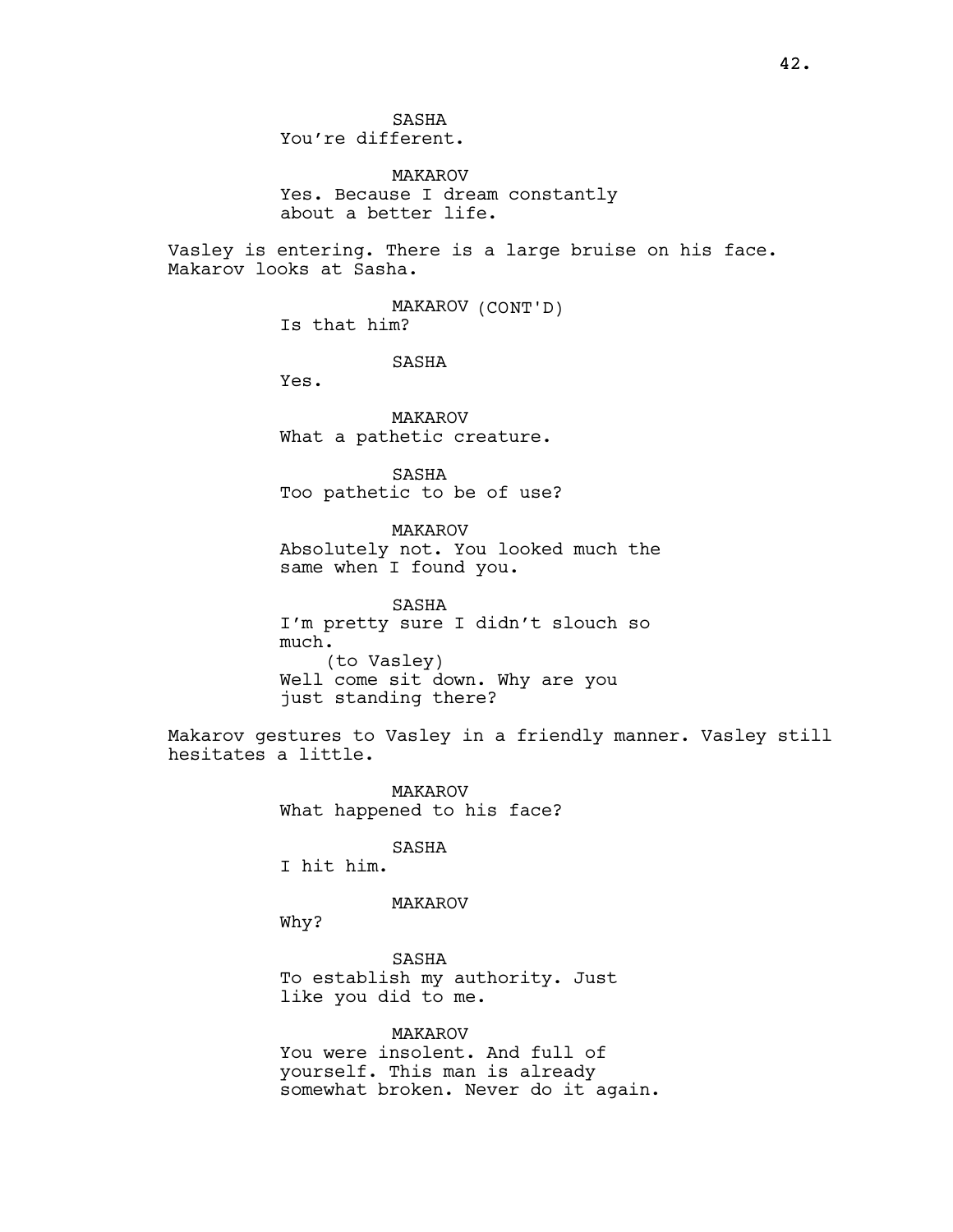Vasley is at their table. He sits.

MAKAROV (CONT'D) So you were able to get away.

VASLEY My boss is busy right now.

# MAKAROV

With a customer?

# VASLEY

No. She might take a book with her... after they're done. But only to sell. I don't think she can read.

MAKAROV Done doing what?

### VASLEY

What they do. Or what he does to her. I don't really know what that is.

MAKAROV Would you like me to tell you?

VASLEY No thank you.

SASHA You can tell me.

VASLEY Yes. Or later, I might actually show you. (to Vasley) Do you want something to drink?

# VASLEY (CONT'D)

No.

SASHA Thank you.

VASLEY

For what?

SASHA Don't just say "no" to him. Say "no thank you".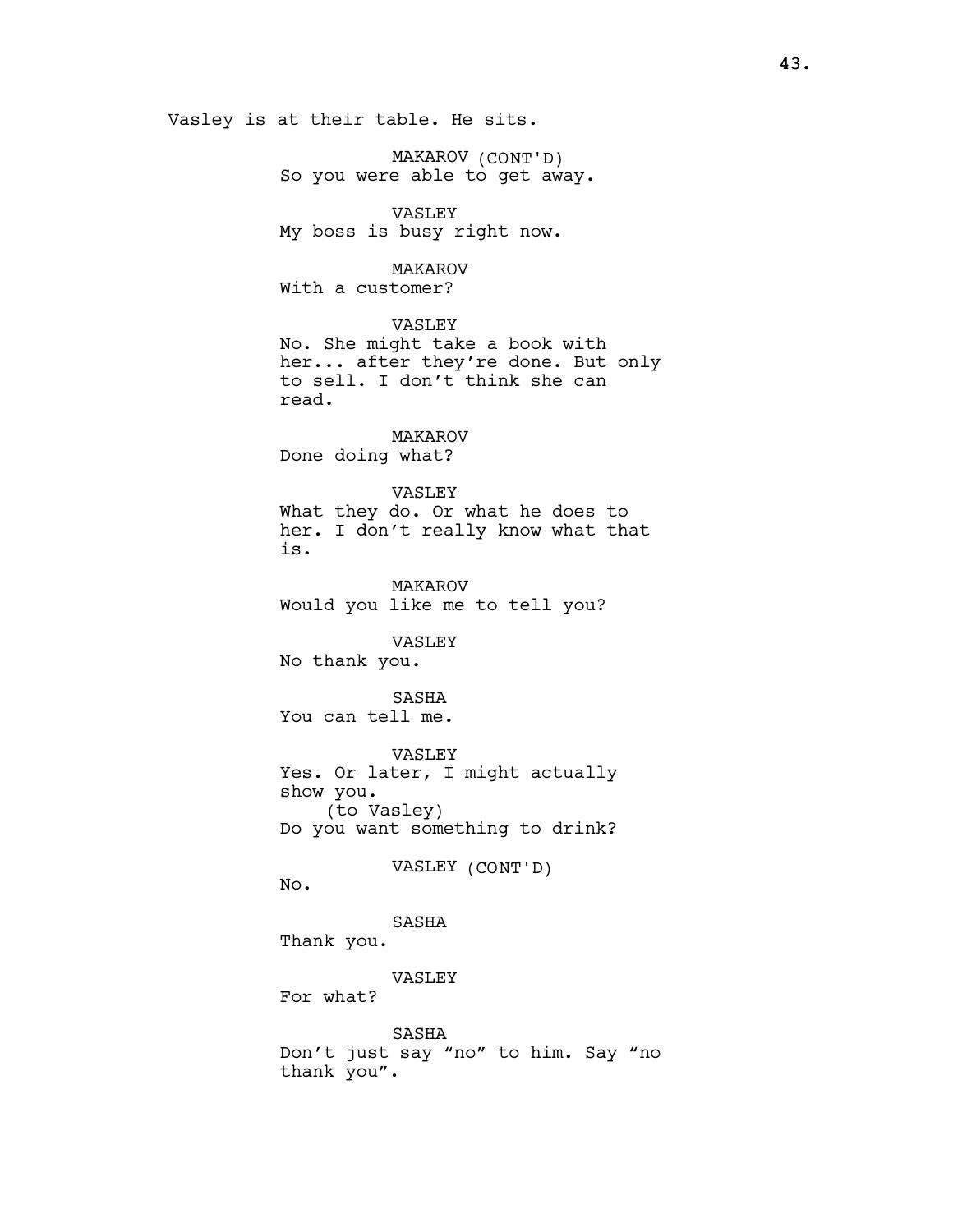MAKAROV That's not necessary. (to Vasley) Do you know why you're here? VASLEY He told me I had to come or I'd get a lot more... (points to bruise) ... of this MAKAROV He was wrong. I assure you he'll never say or do anything like that to you again.

SASHA Unless he deserves it. Like I did.

MAKAROV Which I know he won't. (to Sasha) Wait outside.

SASHA But suppose you say something I could maybe use later.

MAKAROV You mean you might want to quote me.

SASHA Not without your permission.

MAKAROV

Outside.

Makarov just looks at him. Sasha nods, leaves.

MAKAROV (CONT'D) So you only came here to avoid a beating.

VASLEY Yes. Unless I had another reason I'm not sure of right now.

MAKAROV

I'm sorry?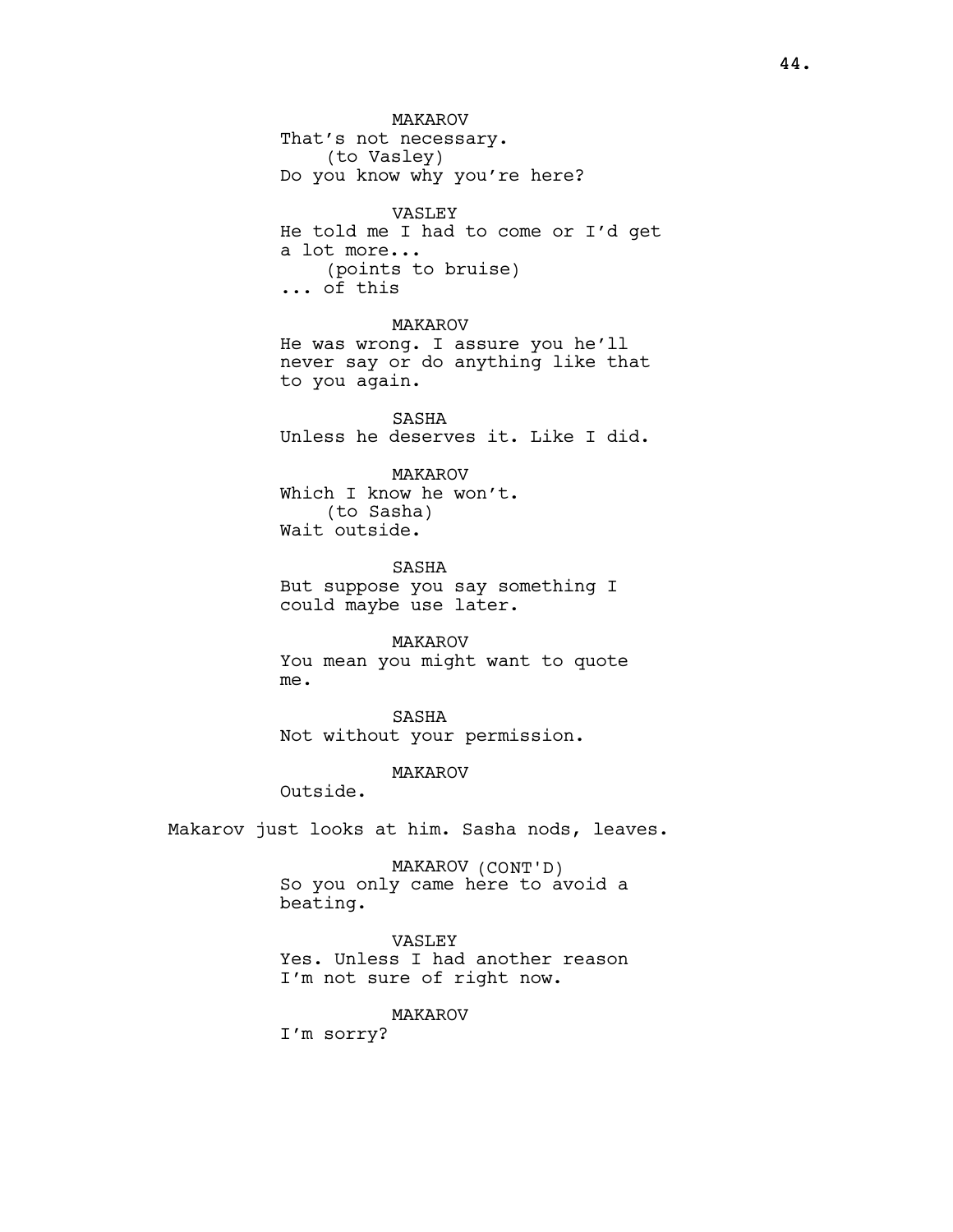### VASLEY

I sometimes do things for reasons that only become clear to me much later. Why did you want me here?

### MAKAROV

To talk about a better job for yourself. A more important job.

# VASLEY

You mean a job where I'd be useful in some way?

MAKAROV You'd be helping your country.

VASLEY Why would I want to do that?

MAKAROV Don't you love your country?

VASLEY

No. Why would I?

MAKAROV Because it's part of your life. It protects you.

### VASLEY

From who?

### MAKAROV

People from other countries who want to come here and steal our valuable resources. The Germans. The English. Do you know anything about those peoples?

### VASLEY

I know that the Germans speak German. And the English speak English.

# MAKAROV

And imagining that they invade us one day soon, do you have any desire to speak either of those languages?

### VASLEY

I don't think about things like that.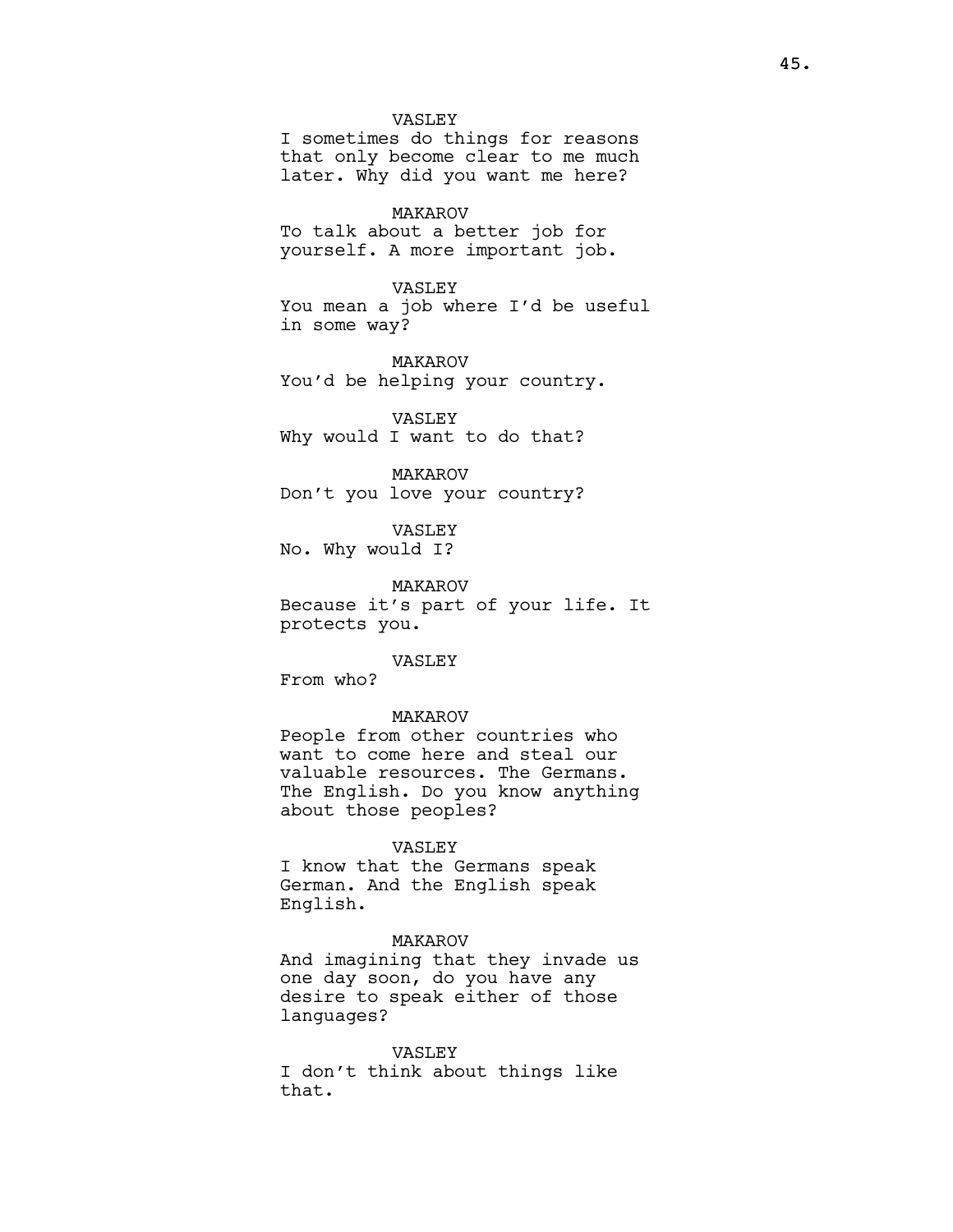# MAKAROV

What do you think about?

### VASLEY

Well for the last couple of years, food mostly. And also heat. When I get cold I think a lot about heat because I can never get enough of it

### MAKAROV

And the same with food? You don't get enough of that either?

#### VASLEY

Who does?

### MAKAROV

I do. Would you like to have a job that assures that you never have to worry about getting enough food or heat ever again.

### VASLEY

Is that the kind of job you're offering me?

#### MAKAROV

I'm not offering anything. We're just talking. I'm telling you things. You're listening. I'll eventually ask you questions. You'll try to answer them. I'll guide you if you're having difficulty.

(to Audience) We'll proceed in that manner and eventually I'll come to a decision about his suitability. You'll find out how it went soon enough. In the meantime...

(to Vasley) Do you want something to eat?

# VASLEY

Do they serve anything here with meat in it?

MAKAROV Everything here has meat in it.

VASLEY Then I'll have some, yes.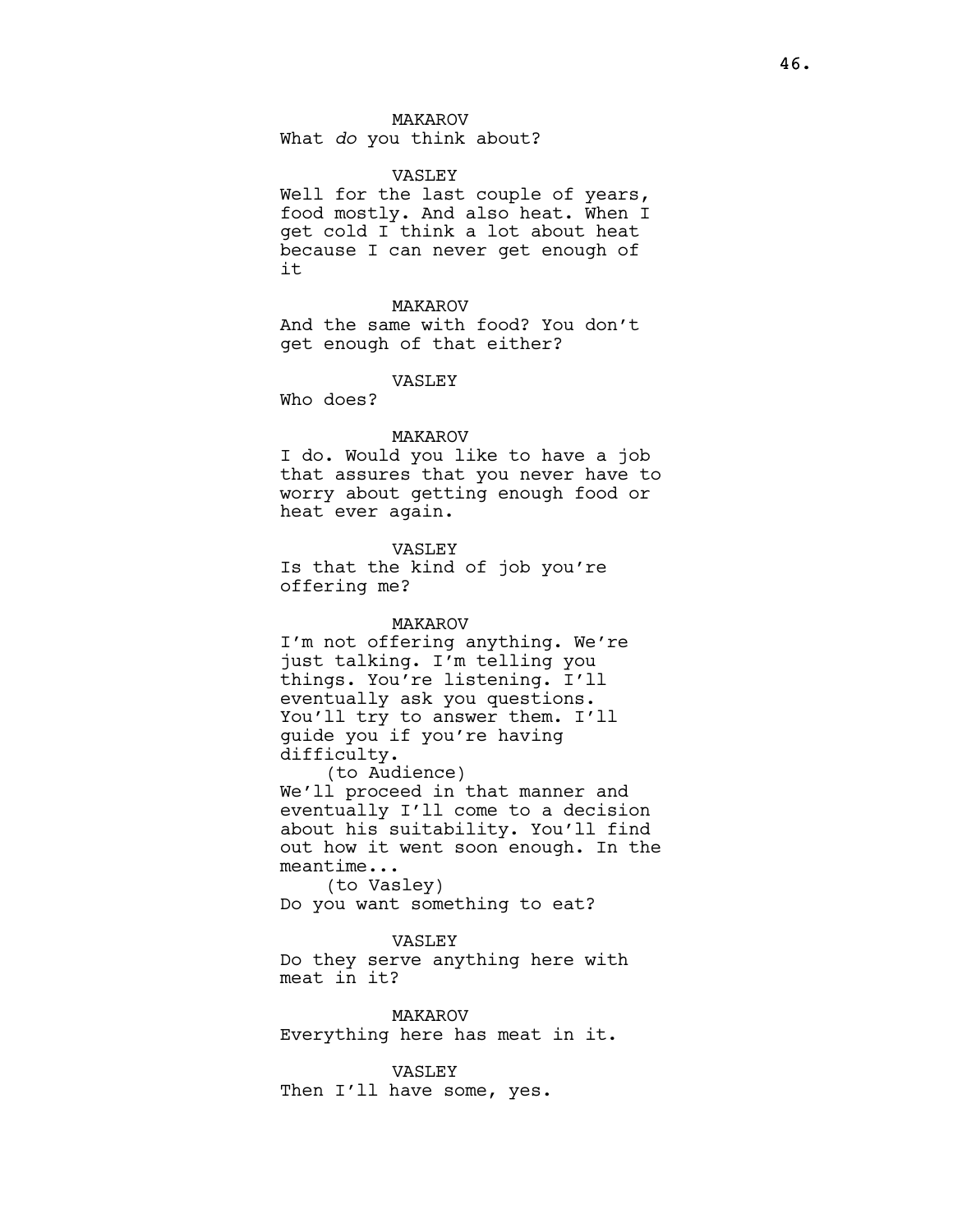MAKAROV You'll have what exactly? The beef? The mutton? The pork?

VASLEY I have to choose? It's been so long since I've had any of those things.

MAKAROV Of course. I understand. You poor fellow.

Makarov raises his hand for service,

MAKAROV (CONT'D) (to Audience) Pathetic? Yes. But he'll work out just fine.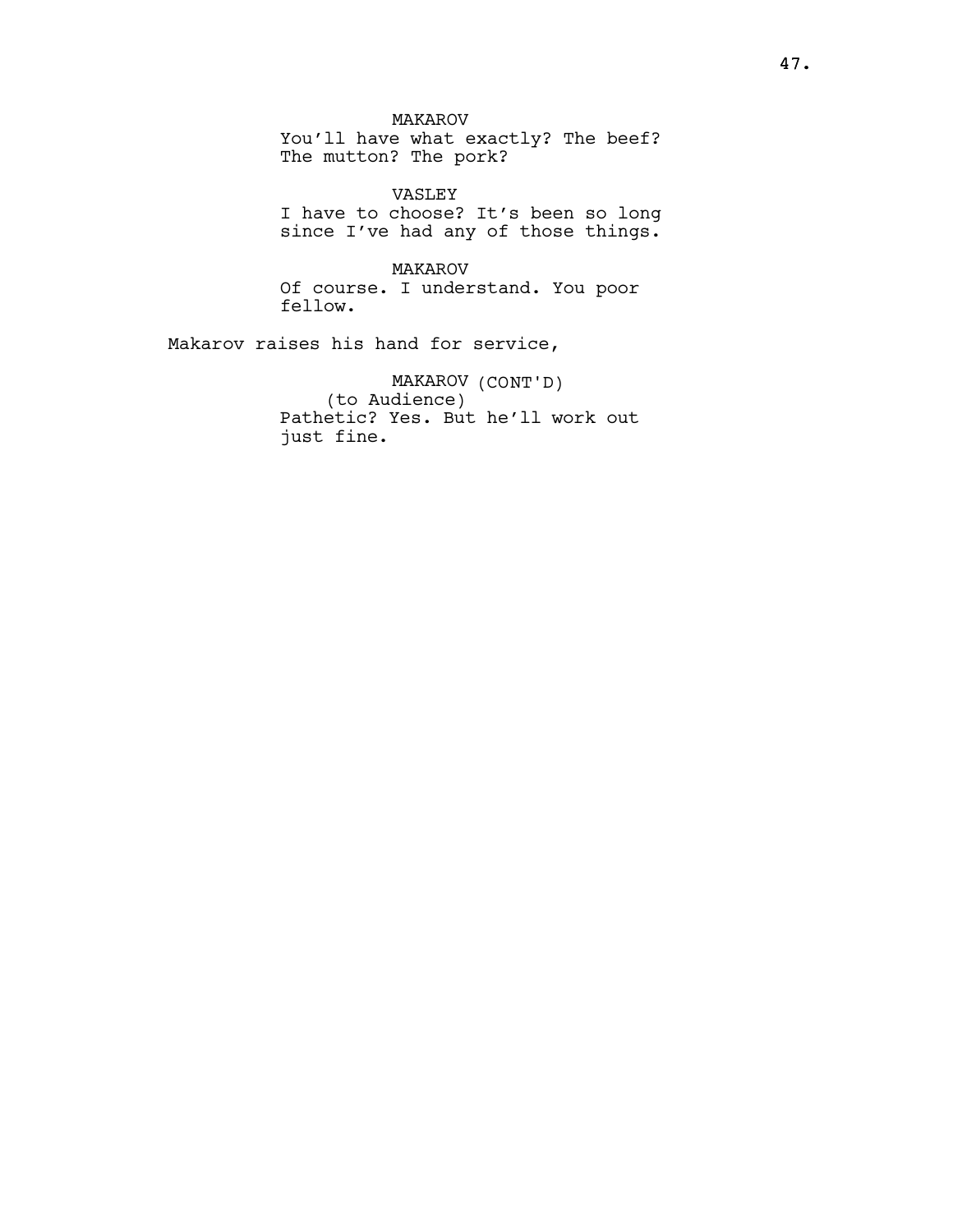SCENE 8

The Village. Piotr in his blacksmith apron sits on the bench beside Rayisha who wears a mourning scarf.

### PIOTR

It came on her suddenly, didn't it.

### RAYISHA

So many people are saying that to me.

# PIOTR

They just mean that it's good she didn't suffer.

RAYISHA Except that she did.

### PIOTR

But not for long. Some people suffer their entire lives, Rayisha. You, for example. You could be in for some difficult times now. Did your mother make arrangements for your care?

#### RAYISHA

She never had time to do anything except keep us both alive.

### PIOTR

So how will you live?

RAYISHA

The priest suggested a convent.

# PIOTR

That's all he could come up with, eh.

# RAYISHA

Yes. And I hate that idea. I'd rather walk into the forest and let the wolves tear off my flesh.

PIOTR

Better you take whatever little the church has to offer.

RAYISHA Can I stay with you and your wife?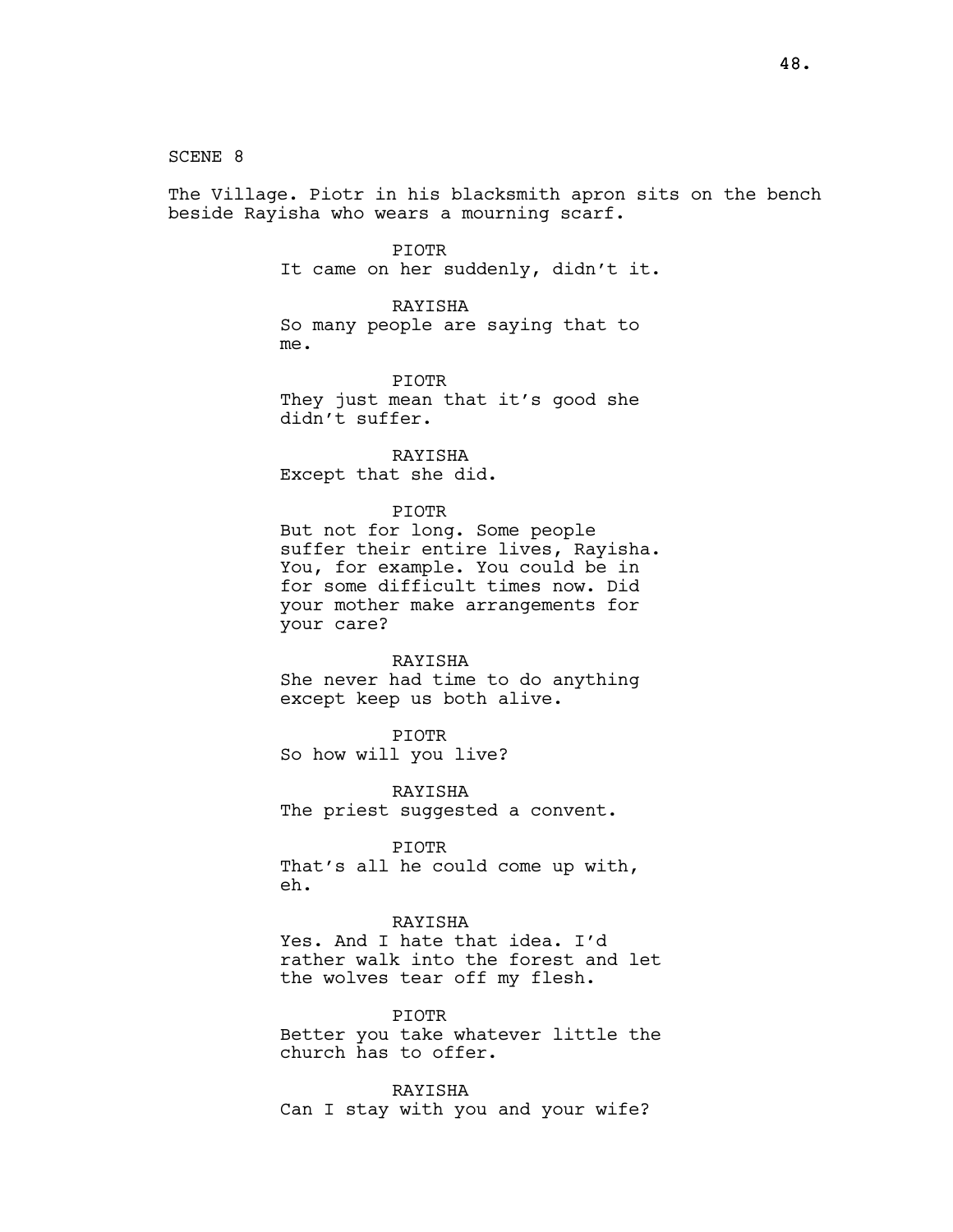PIOTR

My wife's been driven insane by the heartache of five still births.

RAYISHA I won't be any bother. I'll stay out of her way. And I can cook.

# PIOTR

There's very little to eat, so that won't help your case. And even if she let you stay, eventually she'd do something really awful to you.

RAYISHA Worse than the wolves?

# PIOTR

I'd rather not find out. I think we should get you to Petersburg.

## RAYISHA

Petersburg. No. I can't survive there.

### PIOTR

Not on your own. But we'll try to get you set up somewhere. I'll send Yakov with you. He knows where Vasley is, and maybe between the two of them...

# RAYISHA

Vasley scares me.

PIOTR You're worried he might do something to harm you.

### RAYISHA

It's not what he might do. It's how he thinks.

# PIOTR

Yes that's a mystery, for sure. Vasley is an orphan. A child left to his own devices becomes a man without an anchor. Nobody knows why he thinks or does anything. Including himself probably.

Yakov is approaching from the distance, carrying a bag of coal.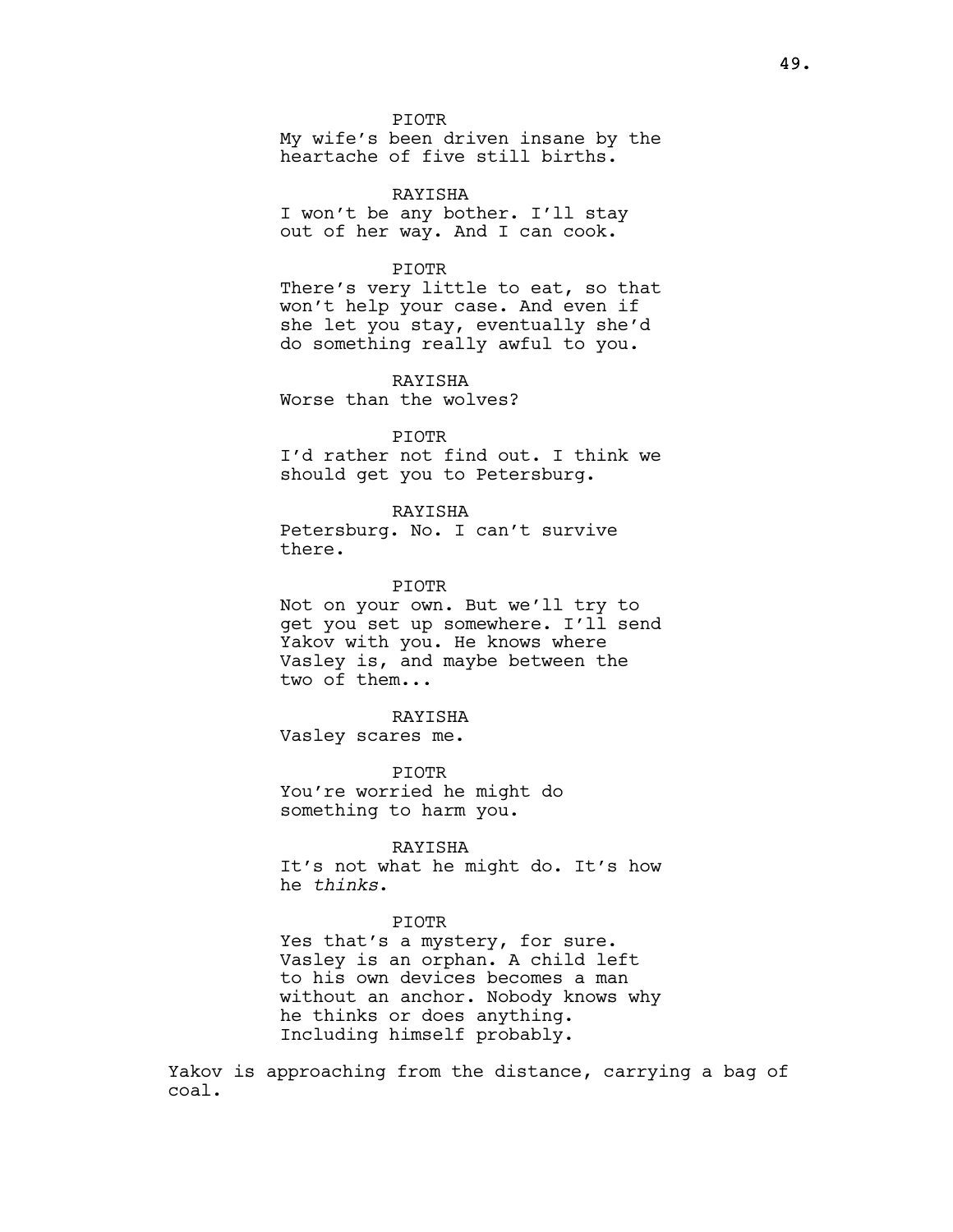Is that Yakov approaching?

PIOTR

Yes...

RAYISHA Don't force him to do this. He'll resent me.

YAKOV

(near now)

I got the coal. But I think they'll be overcharging you for it.

PIOTR

So if they ever get another horse I'll overcharge them for shoeing it. That's how the system works.

RAYISHA

There could be something wrong with that system.

PIOTR

Well when you get to Petersburg you'll find someone who knows of a better one.

YAKOV How is she getting to Petersburg?

PIOTR

You're taking her there. And I don't want to see you back here until you've found a safe situation for her.

YAKOV

And if I can't?

PIOTR

Then still don't bother coming back. Because you won't have a job waiting for you.

RAYISHA (to Yakov) He doesn't mean that.

(MORE) YAKOV I don't care if he does. I don't think I'll come back anyway.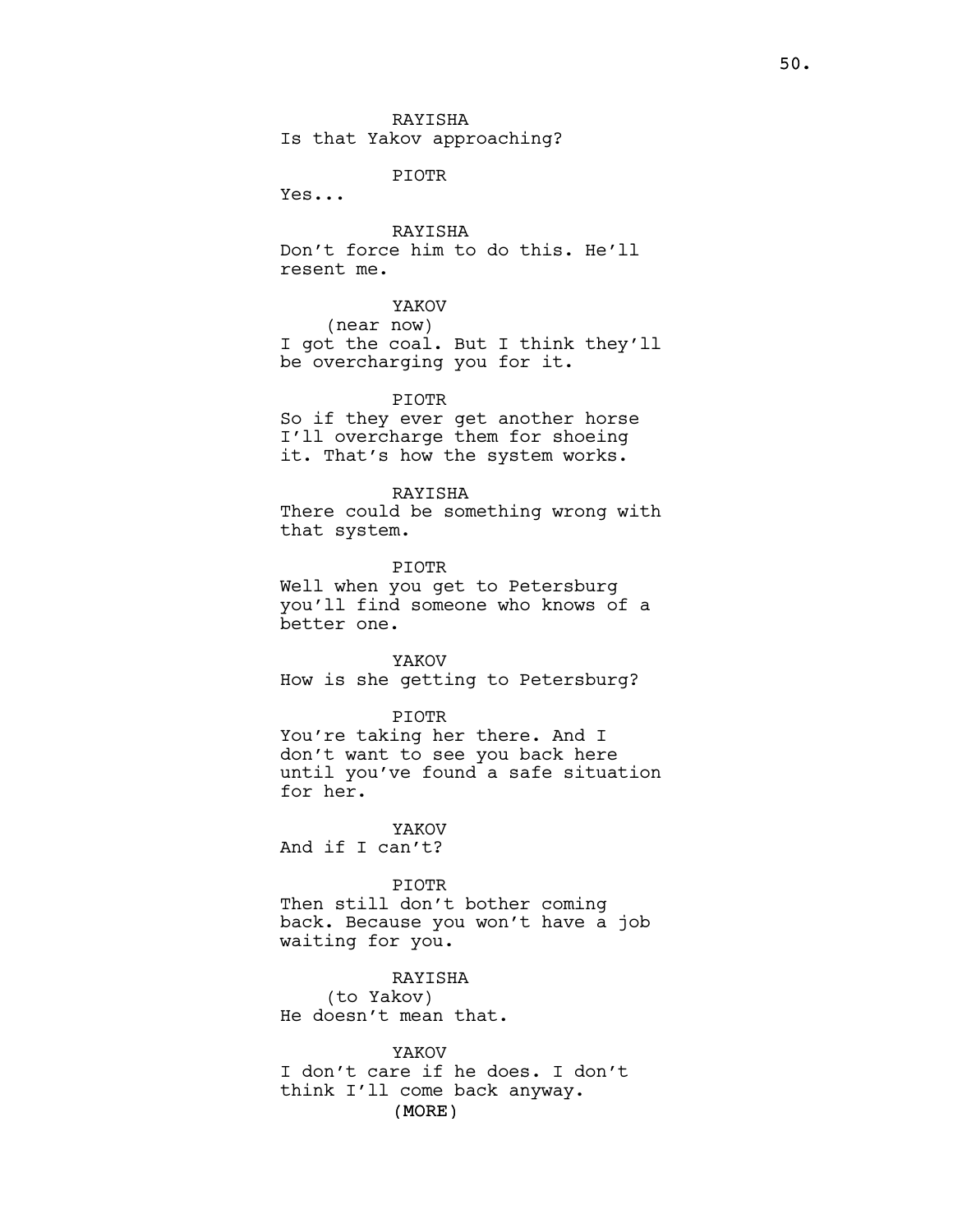# YAKOV (CONT'D)

I'll get you into a good circumstance, and then I'll find one for myself. If worse comes to worst, we can join the thousands of starving people banging on the gates of the Czar's palace and wait for our dear leader to have his army gun us all down.

PIOTR That's the spirit. Look on the bright side.

YAKOV (touches Rayisha's shoulder) We'll leave tomorrow. Pack lightly. It's a long walk.

RAYISHA We're going to walk?

PIOTR No I can give you the train fare.

RAYISHA Oh that's so generous. Thank you, Piotr.

YAKOV Yes. Thank you, Piotr.

PIOTR You're paying your own way.

YAKOV Of course I am. I don't know what got into me.

Yakov laughs and leaves. Rayisha hugs Piotr.

# RAYISHA

I owe you my life.

PIOTR (helping her leave) Well let's see how it turns out first.

RAYISHA No no. I do

PIOTR Please stop.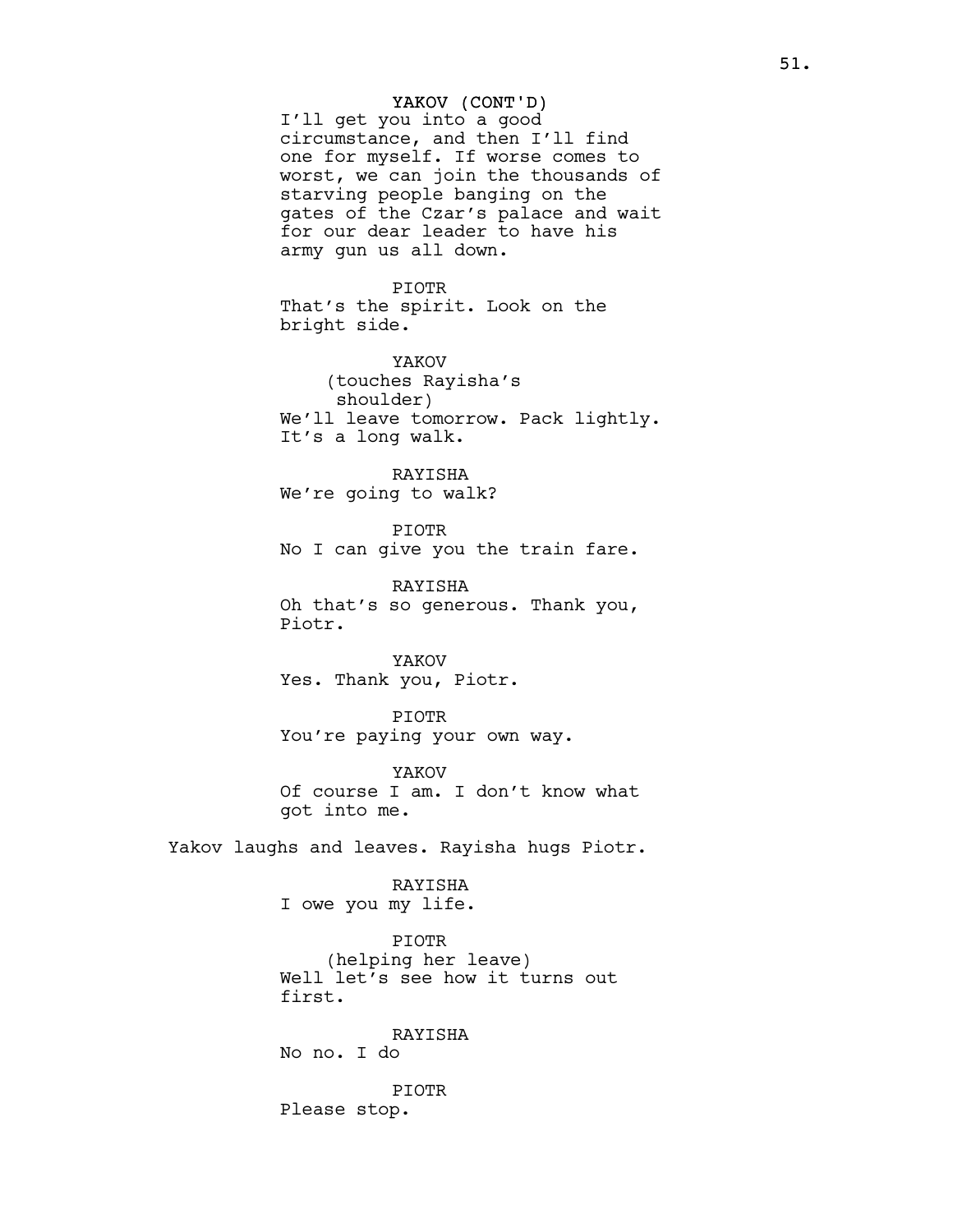RAYISHA But I do... PIOTR Please... It's too much... RAYISHA But... PIOTR

Shh...

 $\sim$ 

 $\mathbf{v}^{\text{max}}$ 

52.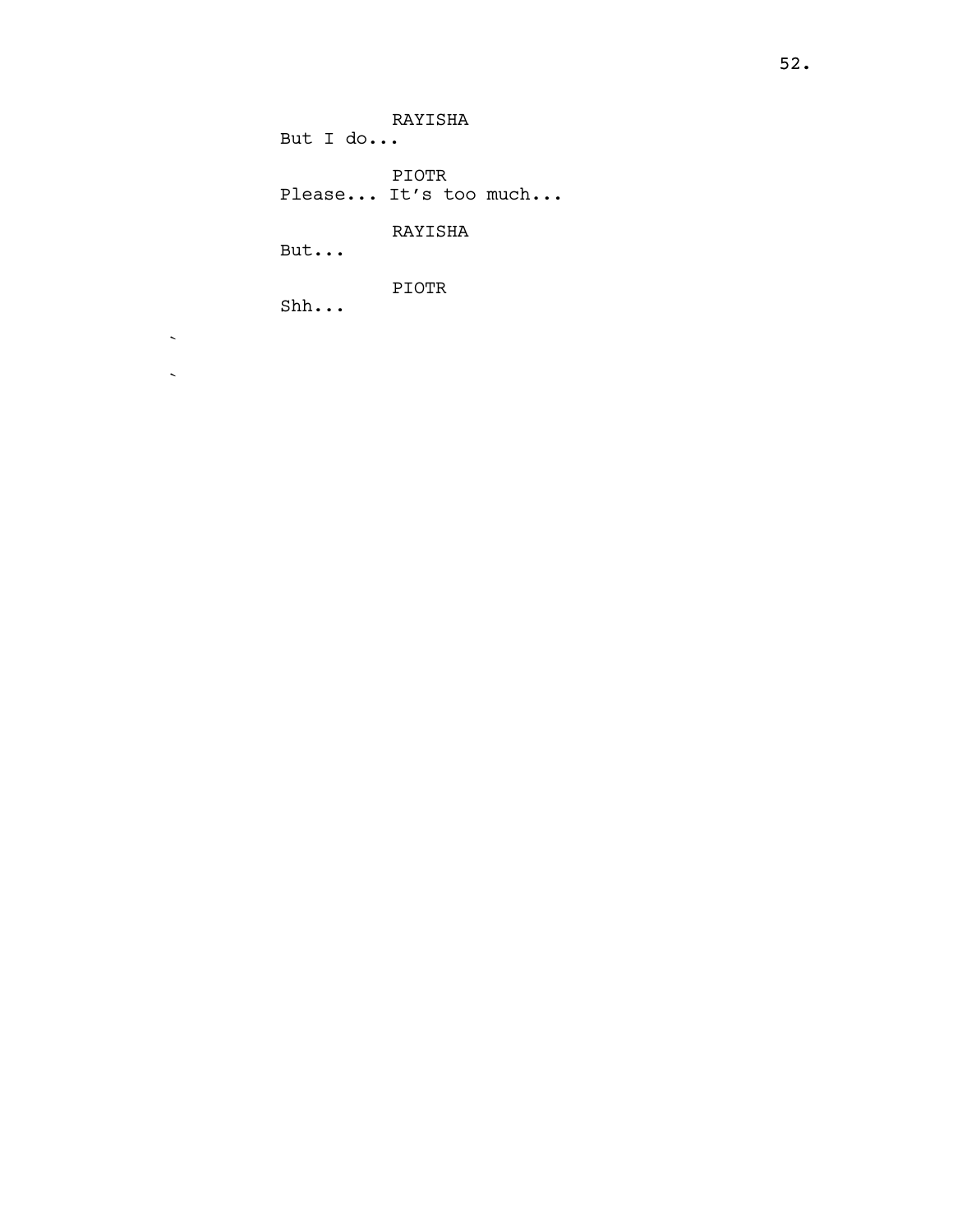SCENE 9

Tavern. Sasha has joined Vasley and Makarov at their table. Sasha slowly, arduously takes notes while Makarov talks. And Vasley devours some kind of stew.

### MAKAROV

Our targets are all very much alike. They read the same books. Think and do the same things. They're the most predictably annoying generation we have ever had. They preach liberty without ever considering its dangers. And they have never been able to recognize one undeniable truth. That submission to the law is essential to the survival of man. (to Sasha) Did you get all that?

SASHA

Sort of. And thank you for allowing me to rejoin you.

#### MAKAROV

Well even if you can't clearly explain the reasons for our actions, you should at least be able to repeat the official jargon.

SASHA

So that I can tell our recruits.

# MAKAROV

Or the court where you'll have to defend your actions if things don't go our way. But let's not dwell on that. Tell Vasley here the most important thing you've learned about being an agent for the Department of Safety.

SASHA Well for one thing, we can't arrest all the subversives, or we'll be out of a job. (he laughs) That was just a joke.

MAKAROV A stupid joke.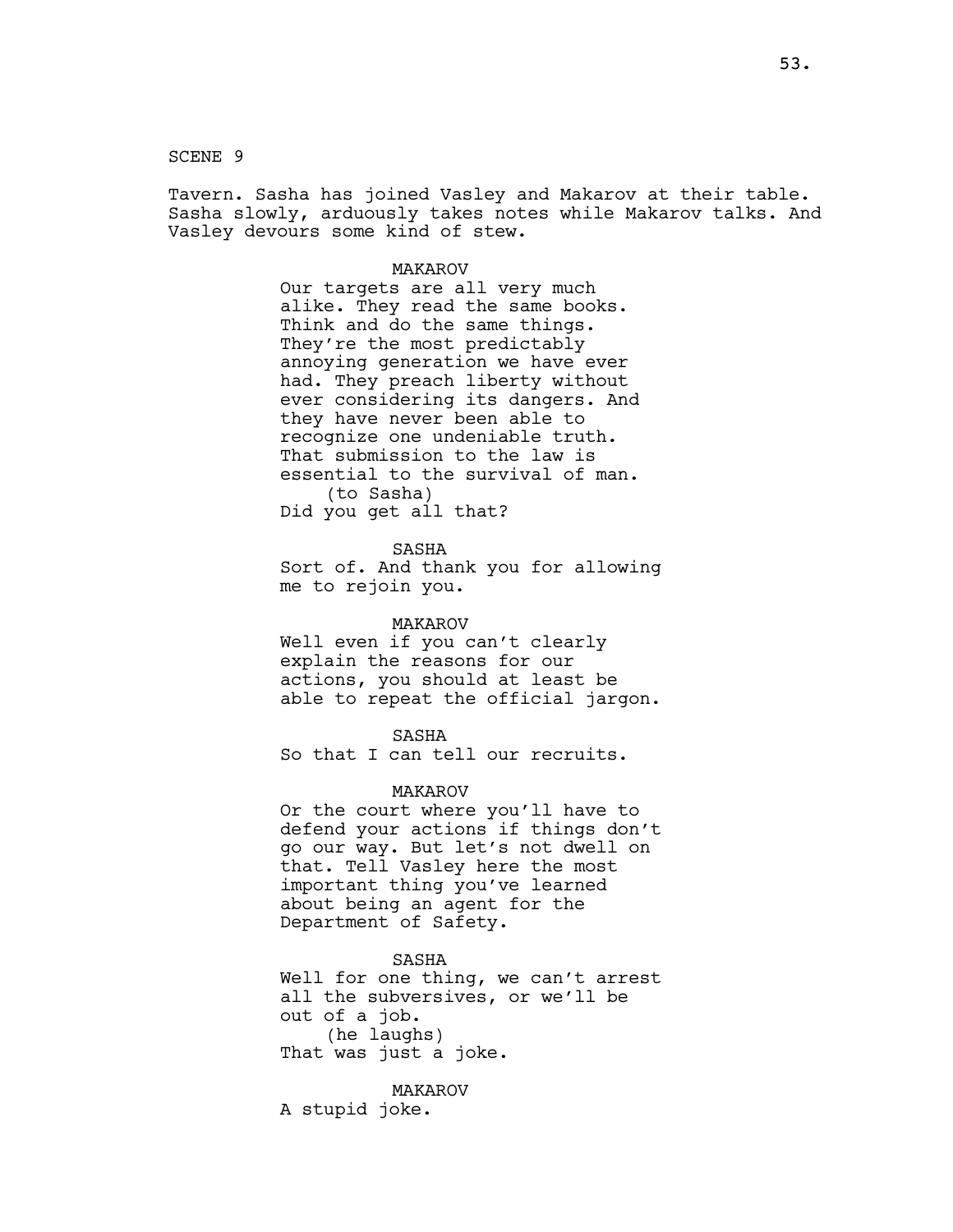Absolutely. (to Vasley) Forget it immediately.

### MAKAROV

(to Vasley) But even in that stupid joke there's a grain of truth. We won't know when the swamp has been completely drained. So instead of dredging forever, bring the suspects quickly to the surface and into the light of everyday life.

### VASLEY

How?

### MAKAROV

(to Sasha) Tell him.

### SASHA

I could. But it'd be a lot better coming from you.

Makarov smiles. Pats Sasha on the head.

# MAKAROV

# (to Vasley) Offer your support. We'll provide you with money to give them. Not too much or they'll become suspicious. And always show enthusiasm for their beliefs. That way when you question what they've been up to, it will seem only that you're keen to know more about their cause.

SASHA That's what I do.

### MAKAROV

You mean since you stopped beating and murdering them.

# SASHA

I've never mur-- (to Vasley) Well once or twice but that's when I was new at it. And my habits from the past were hard to shake.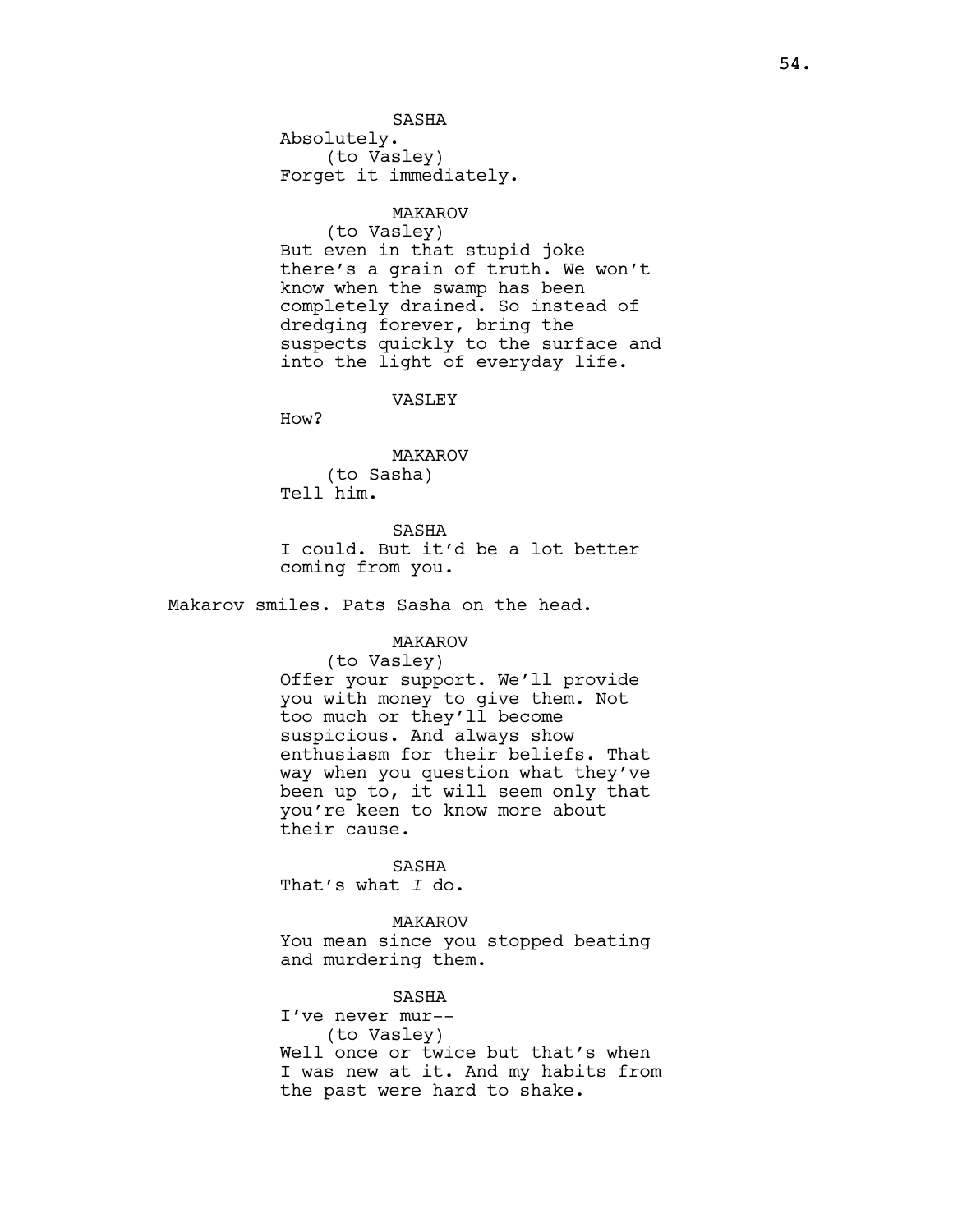# MAKAROV

(to Vasley) He was a criminal. Part of the Streina Boys gang. Every one of them a killer or a thief. We recruited quite a few of them. The more uncivilized ones we eventually had to send off to the camps.

SASHA And I sure didn't want that happening to me.

MAKAROV And that's why he worked so hard to get house broken.

VASLEY You mean like a dog.

### MAKAROV

Exactly like a dog. Anyway the objective is to keep information flowing. For the time being you should stay in the bookshop, and get close to the regular customers. That man and woman who were leaving when Sasha showed up...

#### VASLEY

They're both women. Sisters.

MAKAROV (to Yakov)

You told me they were--

SASHA I was sure they were--

VASLEY One of them wears pants.

### MAKAROV

Why?

VASLEY She's been to Europe.

# MAKAROV

Well...besides all that, what did you make of them? Are they just followers? Or are they types that people could be drawn to? Possible leaders.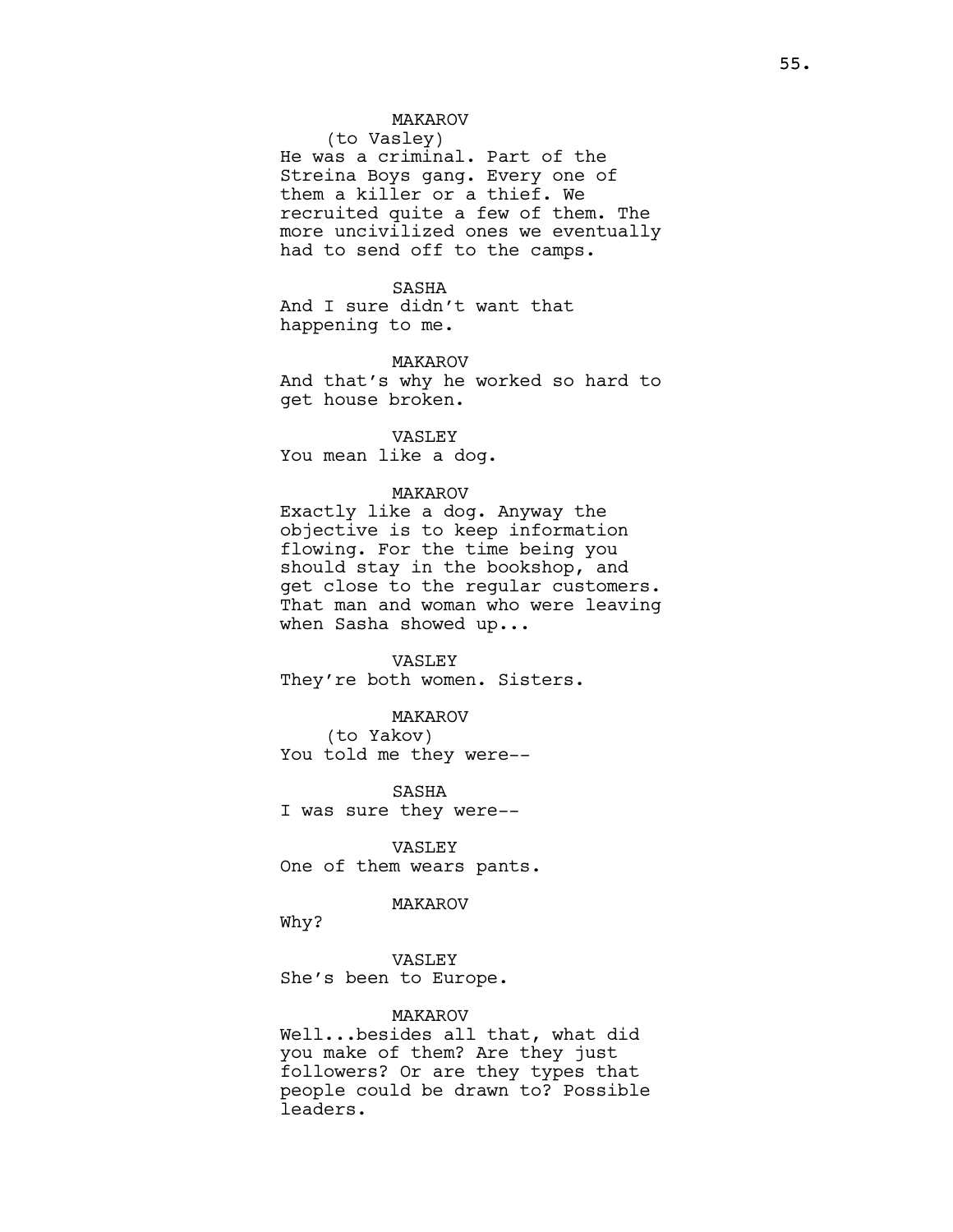VASLEY Maya might be.

SASHA I bet she's the one in the pants.

VASLEY Yes. But I don't think it's because of the pants.

SASHA Explain.

MAKAROV (to Vasley) Don't bother. What about the other one?

# VASLEY Olga. I'm not sure about her. When I see her or try talking to her, I get dizzy.

SASHA Dizzy? What are you, a child? (to Makarov) Dizzy...

# VASLEY

(to Makarov) She's...appealing. But so is Maya. And strong. They're both very strong.

MAKAROV But you're smitten with Olga. Has she shown any interest in you?

VASLEY She finds me annoying.

# SASHA

Everyone probably finds you annoying.

VASLEY That's true. But her reason is something I'd rather not talk about.

SASHA What is it?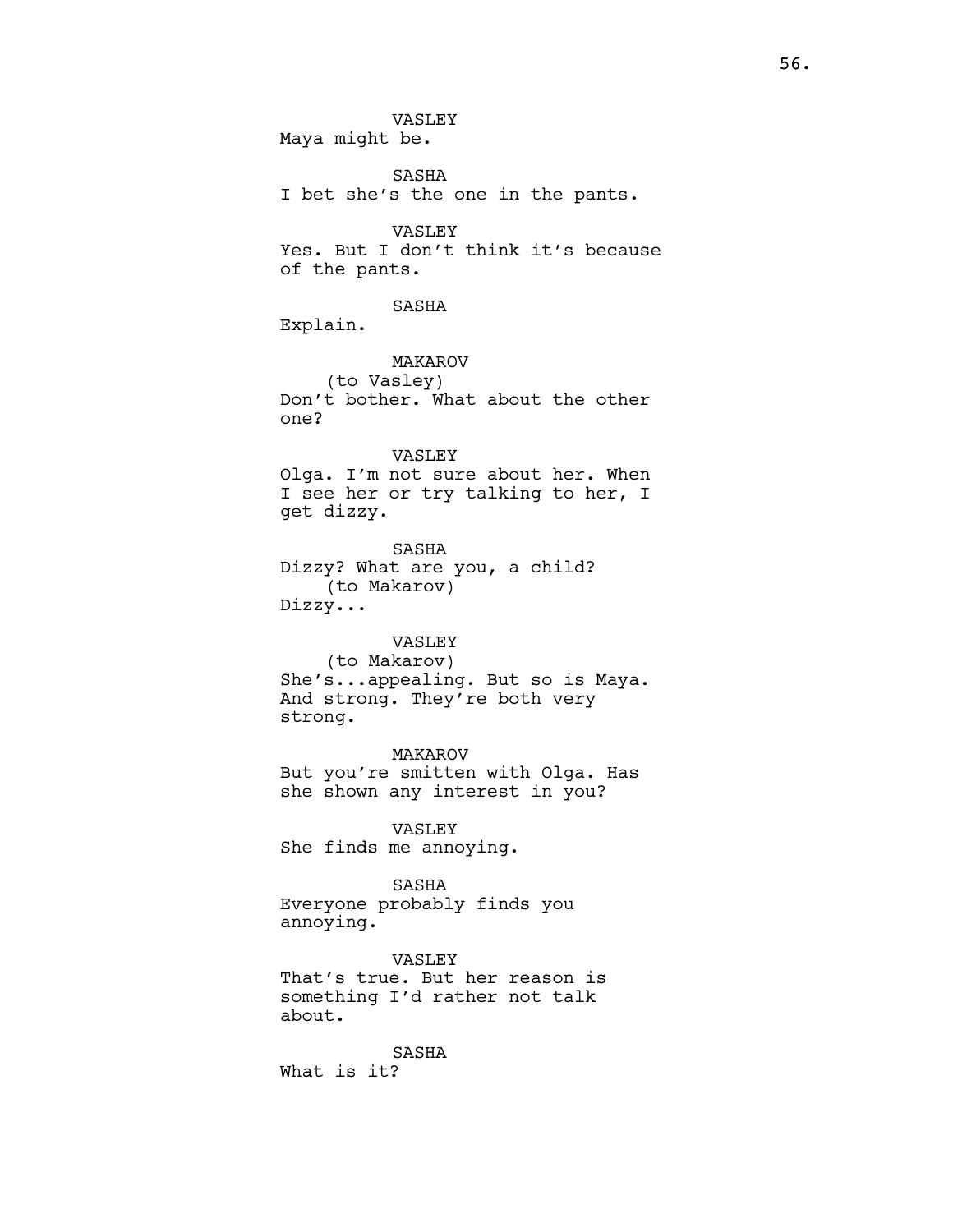MAKAROV

He said he doesn't want to talk about it.

SASHA He's allowed to do that? There's nothing I won't talk about.

# MAKAROV

You might consider reviewing that policy. I've heard more than enough about your digestive problems, for example. (to Vasley) Continue.

#### VASLEY

Well just when I was starting to be convinced she didn't want anymore to do with me, she brought me a new pair of socks. And a few days ago she made me soup.

SASHA Sound like she pities you.

MAKAROV

Does she?

VASLEY Yes. I'm sure that's it.

### MAKAROV

Well pity is better than nothing. Use it. Bring her closer to you. (standing) Sasha will be your handler.

VASLEY

What's that?

# SASHA

Your boss.

### MAKAROV

(to Vasley) Your connection to me. When he contacts you, just report anything you think might be important.

### VASLEY

And by important you mean... useful.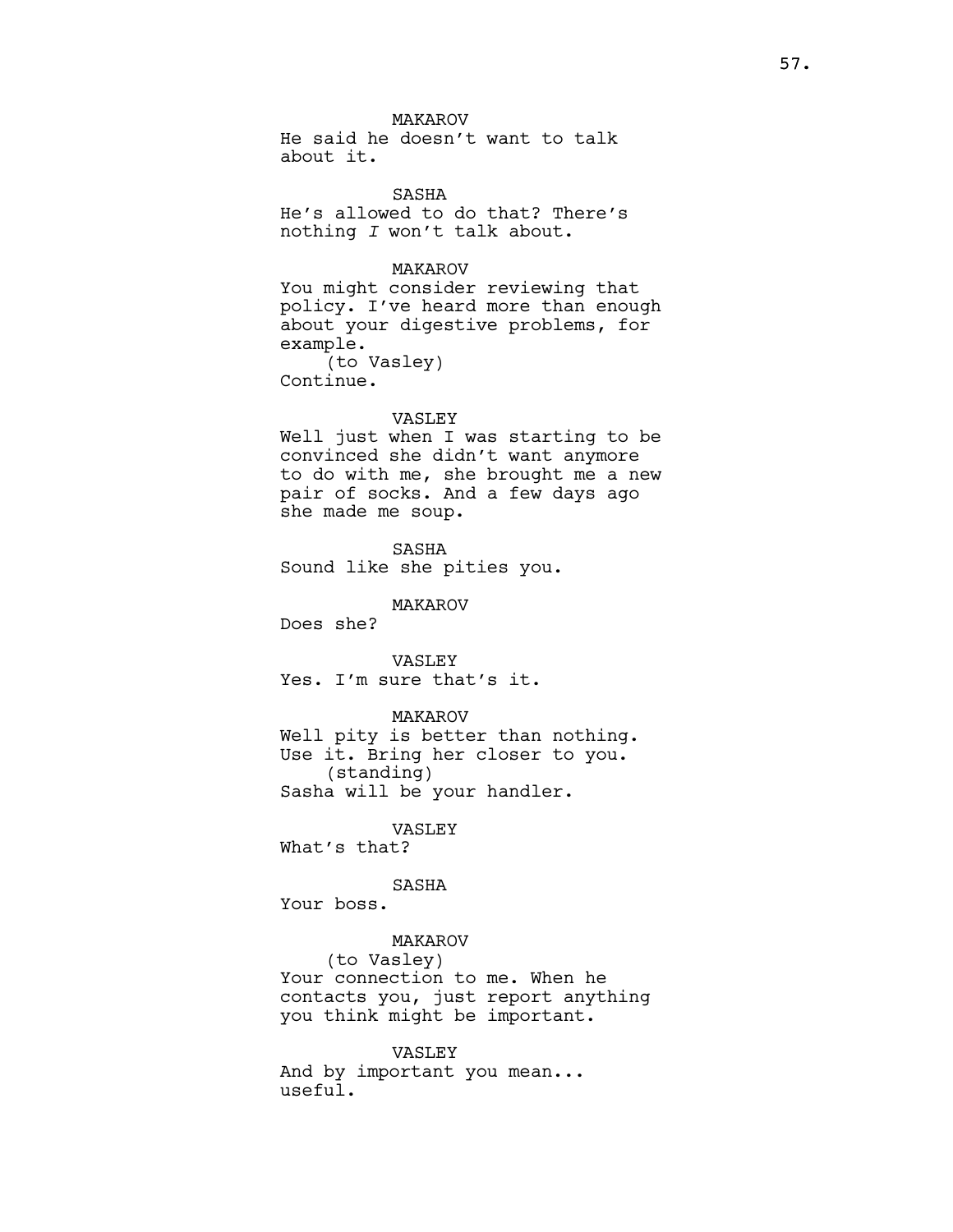MAKAROV

Exactly. (extends a hand) Welcome to our fraternity.

They shake.

Makarov leaves.

SASHA An impressive man, isn't he?

VASLEY He has a good voice. And I like the way he sits.

SASHA What's that mean? The way he sits?

# VASLEY

He sits like he doesn't feel weakened by it. I feel at risk whenever I'm not on my feet. Don't you?

SASHA No. Well maybe. A little. Anyway what did you make of everything he told you?

VASLEY (thinks) It made me more hungry.

Vasley continues to eat his stew. Sasha watches him, then checks his notes.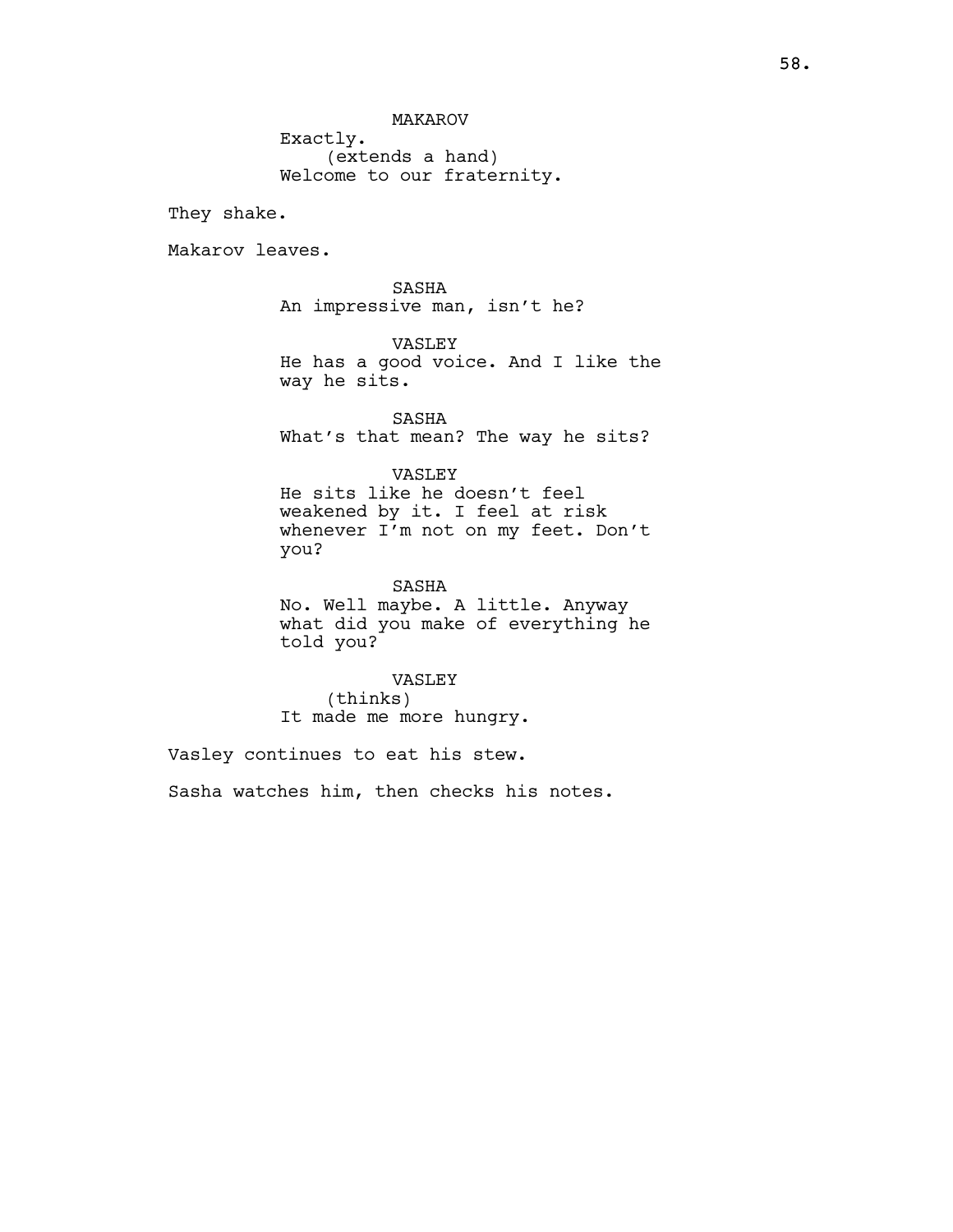SCENE 10

Yakov and Rayisha arrive in Petersburg during the Bloody Sunday riot. They are huddled under a tree with mayhem all around them. Shouting, screaming, gunfire, horses on the run. Rayisha has her head on his chest, cowering.

> RAYISHA What's going on?! What do you see?!

YAKOV Horses trampling people. Soldiers shooting in all directions.

RAYISHA And those explosions!

YAKOV Bombs. At least two of them. Something has gone very wrong.

RAYISHA You think we could be killed?

YAKOV Who knows. Nice welcome, eh!

RAYISHA What should we do?

YAKOV Stay here and wait for it to stop, I guess.

RAYISHA Suppose it doesn't. Suppose it gets worse. What do we do then?

YAKOV

I don't know.

An explosion.

They both scream. Yakov is much louder.

YAKOV (CONT'D) You shouldn't scream like that. It'll bring attention.

RAYISHA You screamed too.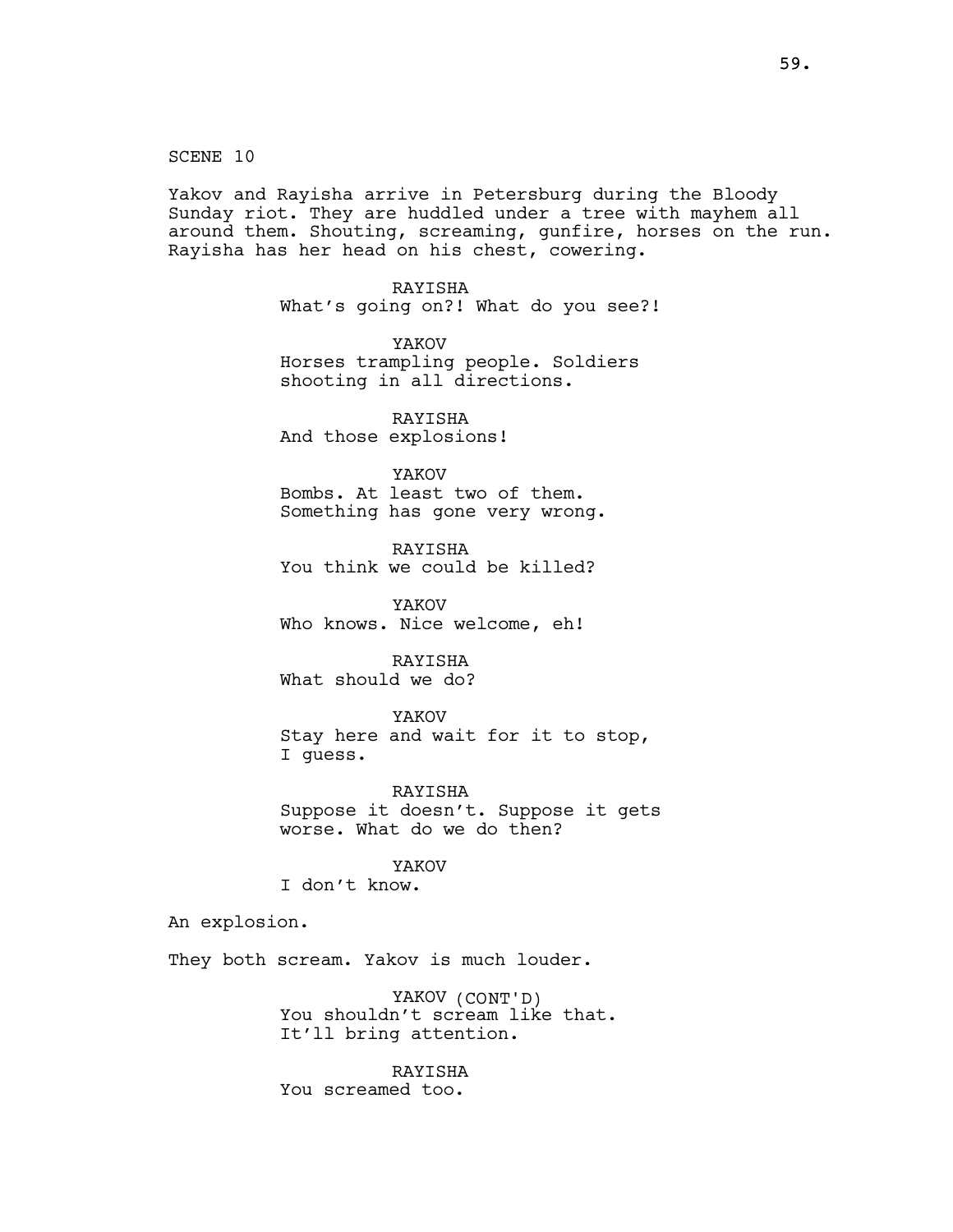YAKOV

I did?

Another explosion. Yakov grabs her and they both fall to their knees. Cowering.

> RAYISHA This is horrible! What is this!?

YAKOV I'm not sure! A riot? A strike? An uprising...

Another explosion very near them! Rayisha screams again.

RAYISHA You didn't scream that time.

YAKOV I wanted to.

More gunshots. Other people screaming.

RAYISHA It sounds like the end of the world!!

Yakov puts her on his bac. They rush off

Smoke. Lots of it.

FADE OUT ON THIS.

A LIGHT UP ON:

VASLEY SITTING ON HIS COT. HIS HANDS OVER HIS EARS. ROCKING SLOWLY BACK AND FORTH.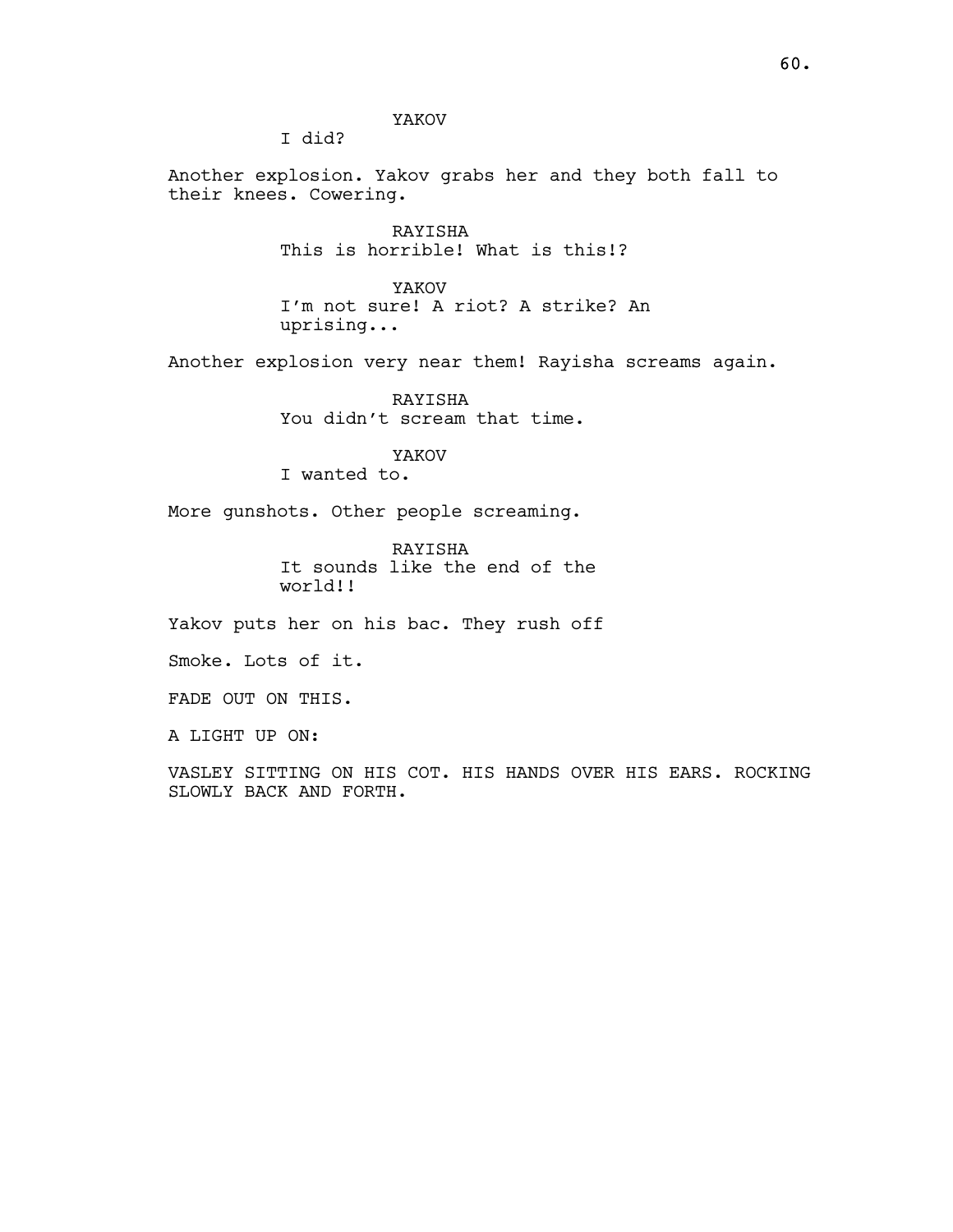SCENE 11 The Bookshop. Vasley sweeps while the streets erupt in violence, and the Master yells at him from above. MASTER This is it! I told you this was coming. The people have found out about all the corruption that's been going on. (stepping on to the landing) They always uncover it eventually no matter what dark corner it's hidden in. Do you remember me saying that!? VASLEY No... MASTER What!? VASLEY No! I don't!! MASTER Well do you remember this? The masses will revolt from fear of starvation. The Czar's army will murder them from fear of what they'll do if they're left to starve. That was a prediction. Do you remember me making it. It was wasn't that long ago. Well do you remember or not?! A knock on the door. Vasley ignores it. VASLEY

I remember something like that.

MASTER "Something like that" Mother of Christ! Where's my supper?!

VASLEY It's too early,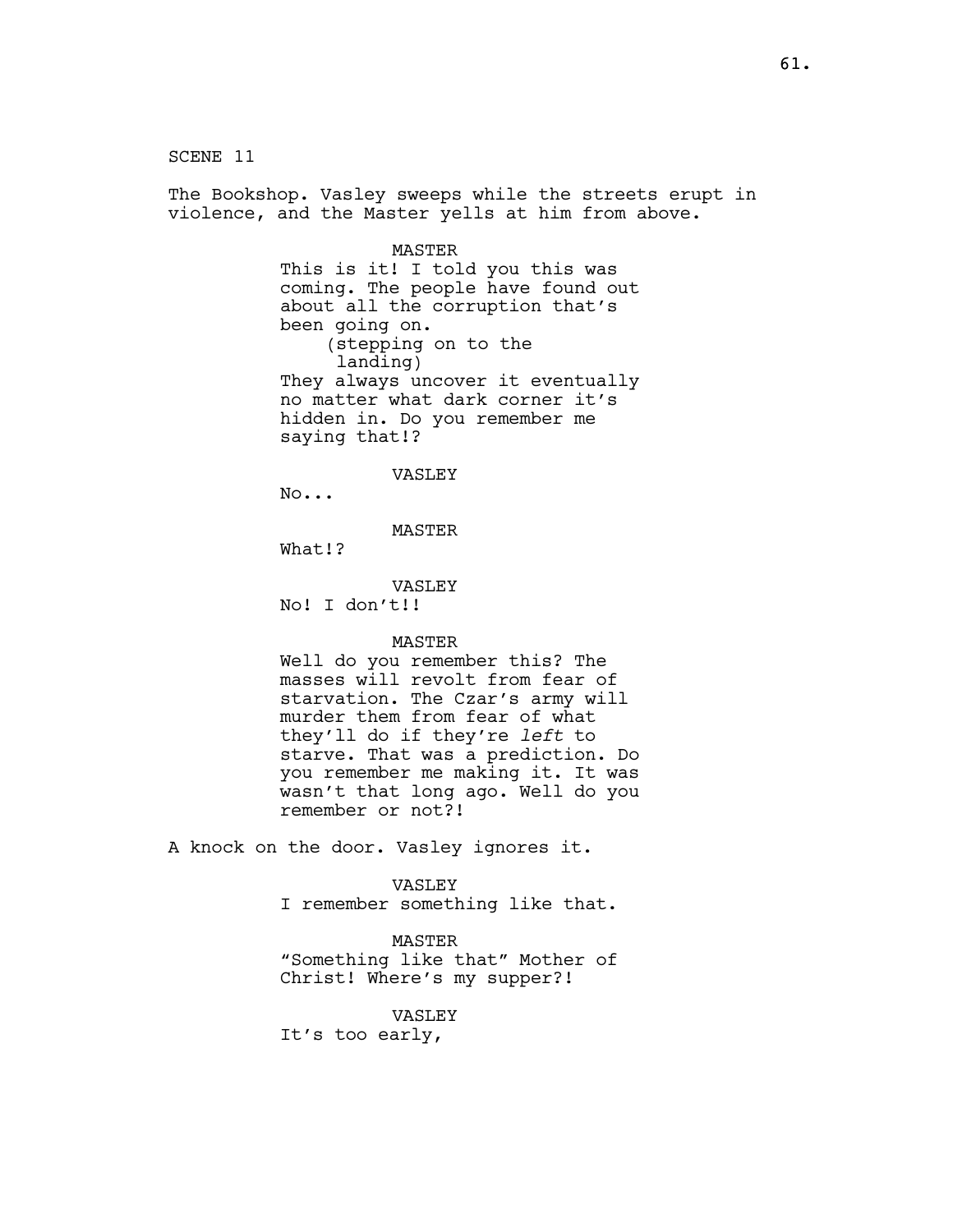MASTER

Says who. It's not too early if I'm hungry, is it. What are you doing down there anyway?

Another knock.

VASLEY Sweeping the floor.

MASTER

Oh dear God. The streets are on fire, and you're sweeping the damn floor. You might be too stupid to live through these times.

VASLEY I was thinking that myself.

# **MASTER**

What?!

## VASLEY

You might be right!!

Another very loud knock on the door. And another. Vasley leaves.

# MASTER

What's going on down there now?!

Vasley comes back. A very angry Yakov with Rayisha still on his back follows on.

> YAKOV What the hell, man! Didn't you hear us knocking?!

VASLEY Yes but I was scared. You could have been anyone.

YAKOV Some other human beings looking for shelter, you mean! So you're still a pathetic weak1ing!

VASLEY

Well under the circumstances... Are you all right, Rayisha?

YAKOV Does she look all right? She's scared half to death.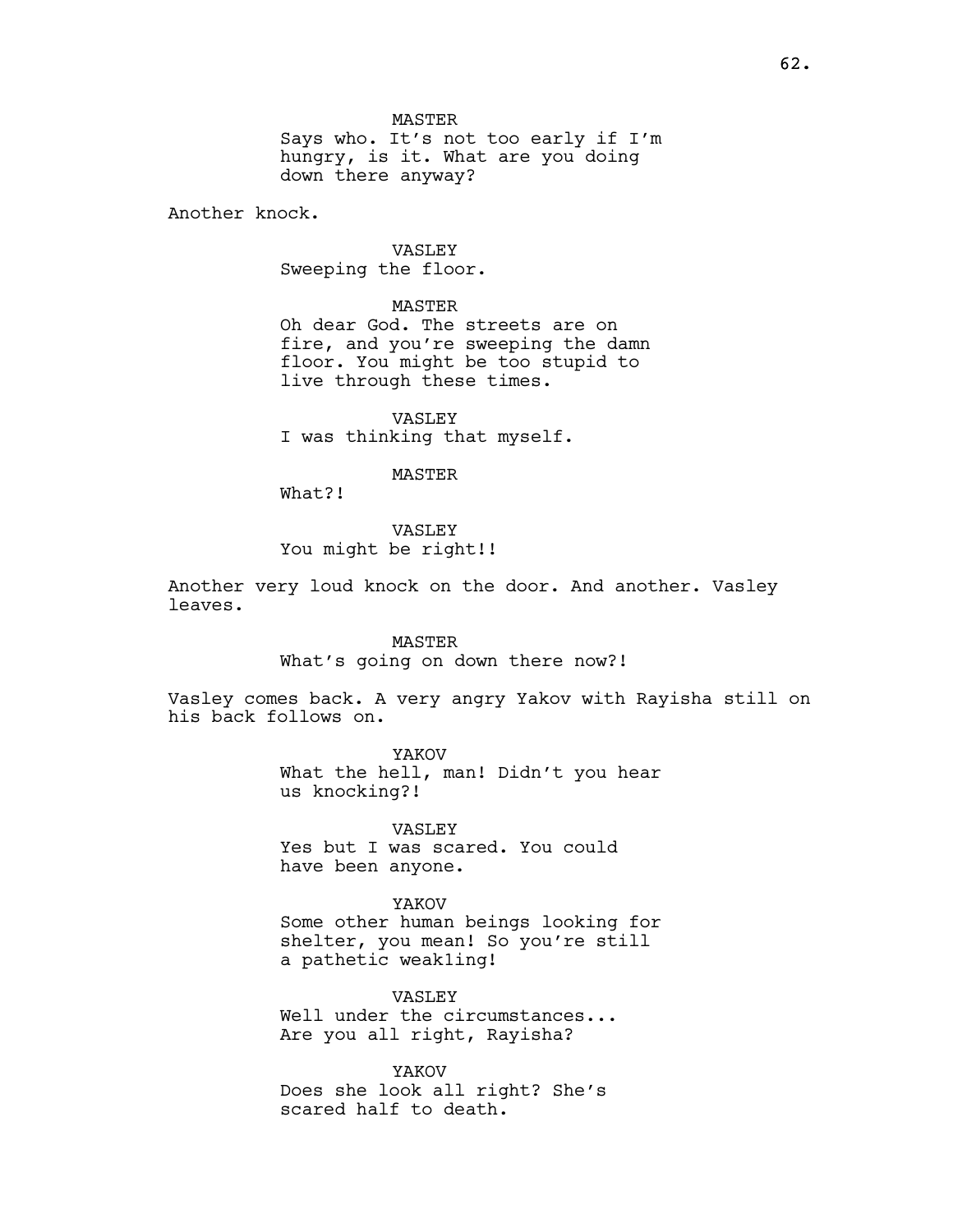RAYISHA

Please tell us what's going on out there?

VASLEY It's hard to know exactly.

YAKOV The soldiers are shooting people!

### VASLEY

Are you sure? Maybe they're just shooting in their general direction. Trying to warn them.

RAYISHA Warn them about what?

# VASLEY

That...they need to stop what they're doing.

YAKOV

And what's so bad about what they're doing? Are they objecting to something?

VASLEY Objecting? Do you mean protesting?

#### YAKOV

Yes. Yes. Protesting. Are they protesting?

VASLEY

Yes. Probably.

RAYISHA Protesting what?

### YAKOV

Working conditions. Taxation levels. The food supply. I bet it was the food supply. That always gets people going.

RAYISHA Is there a food shortage here, Vasley?

# VASLEY

Yes. Maybe.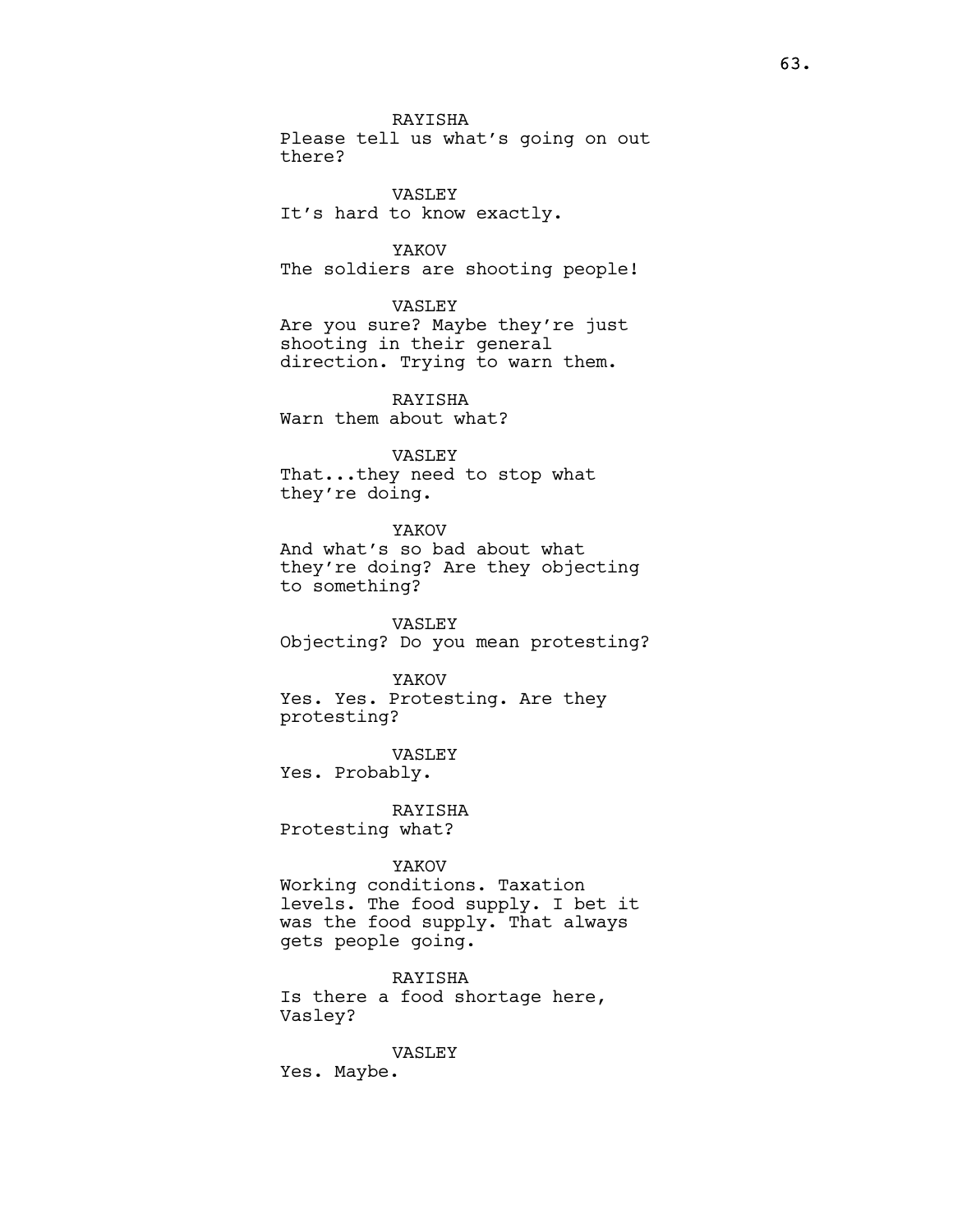### YAKOV

What do you mean maybe? Is there enough food for the people or not. Is this a legitimate protest, or is it just a bunch of people getting together to make noise and cause trouble?

### VASLEY

Look, let's none of us ask or answer any more questions, all right. Let's just hope it all stops and we can get back to...whatever we were doing.

# YAKOV

You mean sweeping the floor? What's wrong with you?

# RAYISHA

People might be getting killed out there.

VASLEY Well maybe that's better.

# YAKOV

Better than what?

#### VASLEY

Better than having to deal with the pressure some of us are under. Having to deal with making decisions that are just too difficult too make... even under... normal...

The Master is approaching the landing.

RAYISHA Who's that coming?

# VASLEY You should leave.

# YAKOV

Why?

### VASLEY

Just leave.

YAKOV And go where? We were told you could help us and we--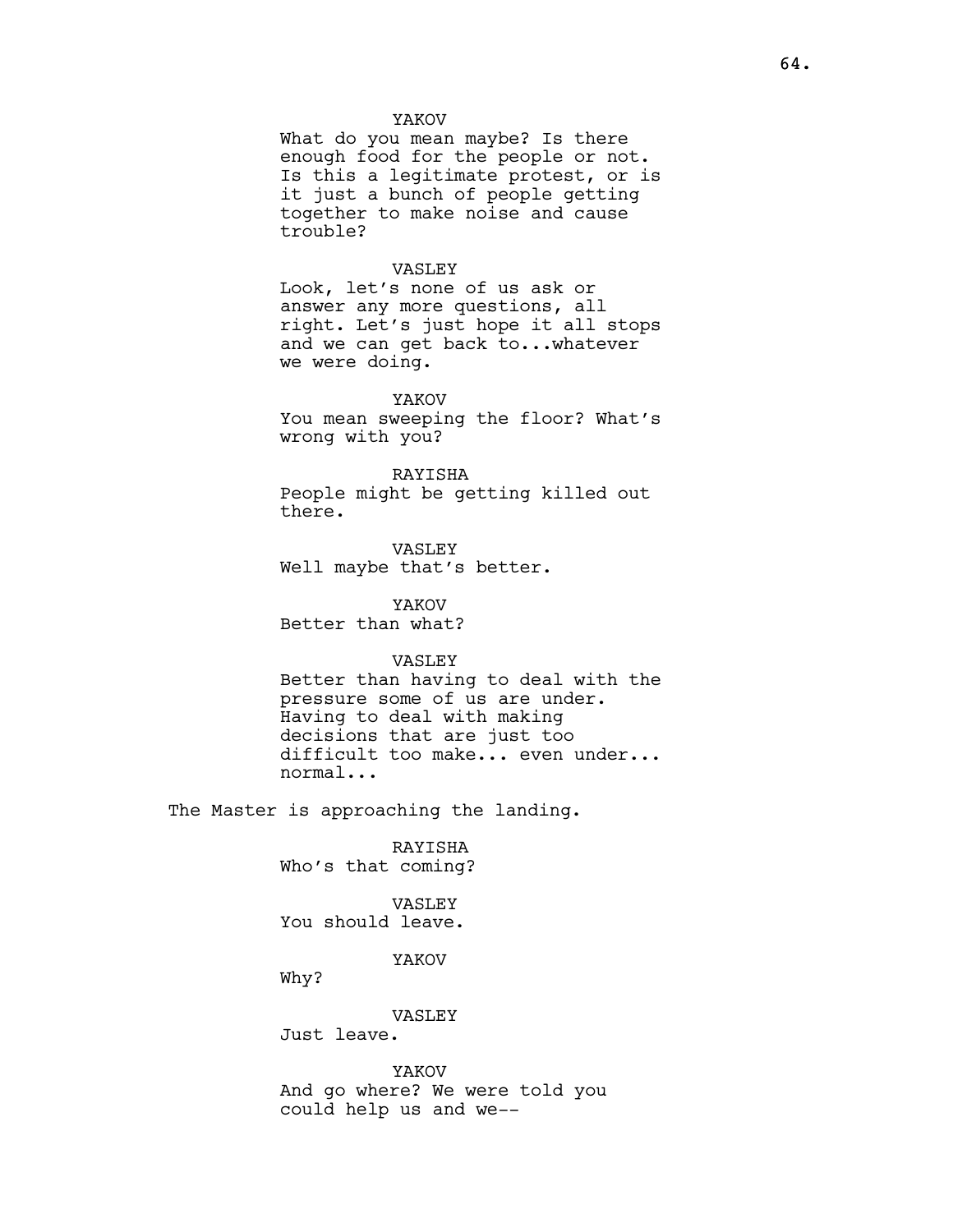VASLEY It's the Master.

YAKOV The Master? You mean Piotr's cousin?

He puts Rayisha down

VASLEY No. Half brother. And he'll see her and think she's...

The Master enters in a soiled night gown. He looks even more sickly.

### MASTER

This was not supposed to happen until I was long dead! (takes a few steps down) I can't be subjected to all this in my condition. I provided them with those books on the understanding that nothing too drastic would happen in the near future. A few meetings. The exchange of information. The continued education of the oppressed. And eventually even the army. That would have been enough for now. (stops) Weren't they aware of the rumours about the positive things the Czar has enacted. Even my female companions have heard them. The latest one in particular should have been encouraging. It's about a new law that grants people the right to not believe in God. If that's not progress, then what the fuck is?! But oh no, there wasn't enough patience. Not enough faith in the ability to transform blind obedience into organized resistance. And this is what we get! (notices Rayisha) Well aren't you a sweet young thing?

He starts back up into his room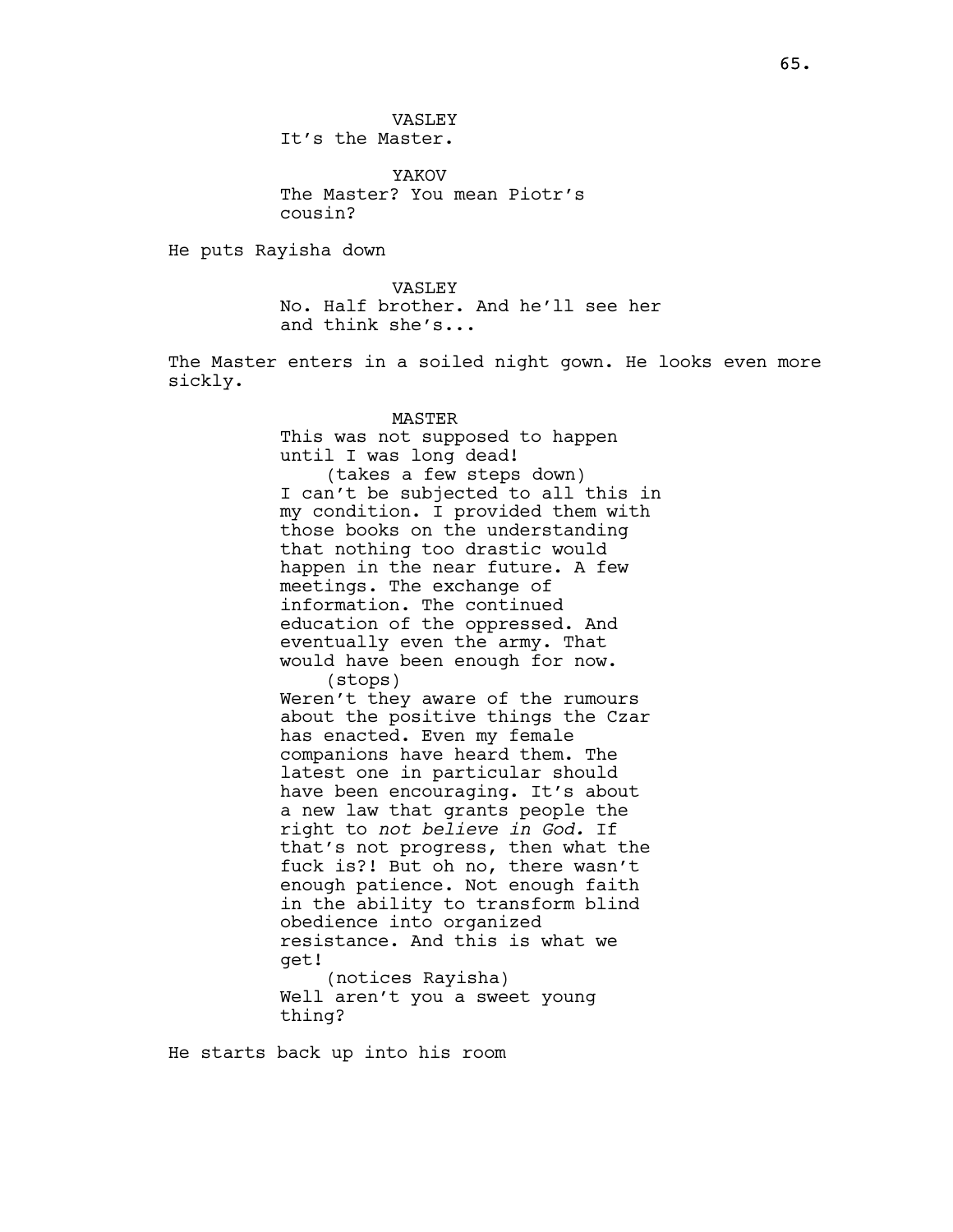MASTER (CONT'D) (to Vasley) Yes. Make sure they're all blind from now on. They won't get so upset when I get too close. Give me a minute or two then send her up. And that man there who brought her. Give him a coin and send him on his way.

He is gone.

VASLEY You have to leave. There's no sanctuary here.

### YAKOV

Well not for her, there isn't. What have you got yourself into here, Vasley?

## RAYISHA

(to Vasley) Why does he want me to up there? Does he need some cleaning done?

YAKOV Oh for Godsake. You're in the city now, girl. You can't ask stupid questions like that. (to Vasley) Even though she has every right to.

Olga comes in supporting a wounded Maya who almost immediately collapses on to the floor

> VASLEY How'd you get in?

OLGA The door was unlocked.

MAYA You better go see to that.

# VASLEY

What?

Vasley is trying to bring Olga into focus.

OLGA

Vasley! What are you doing? Stop blinking at me like that, and go make sure the door is locked!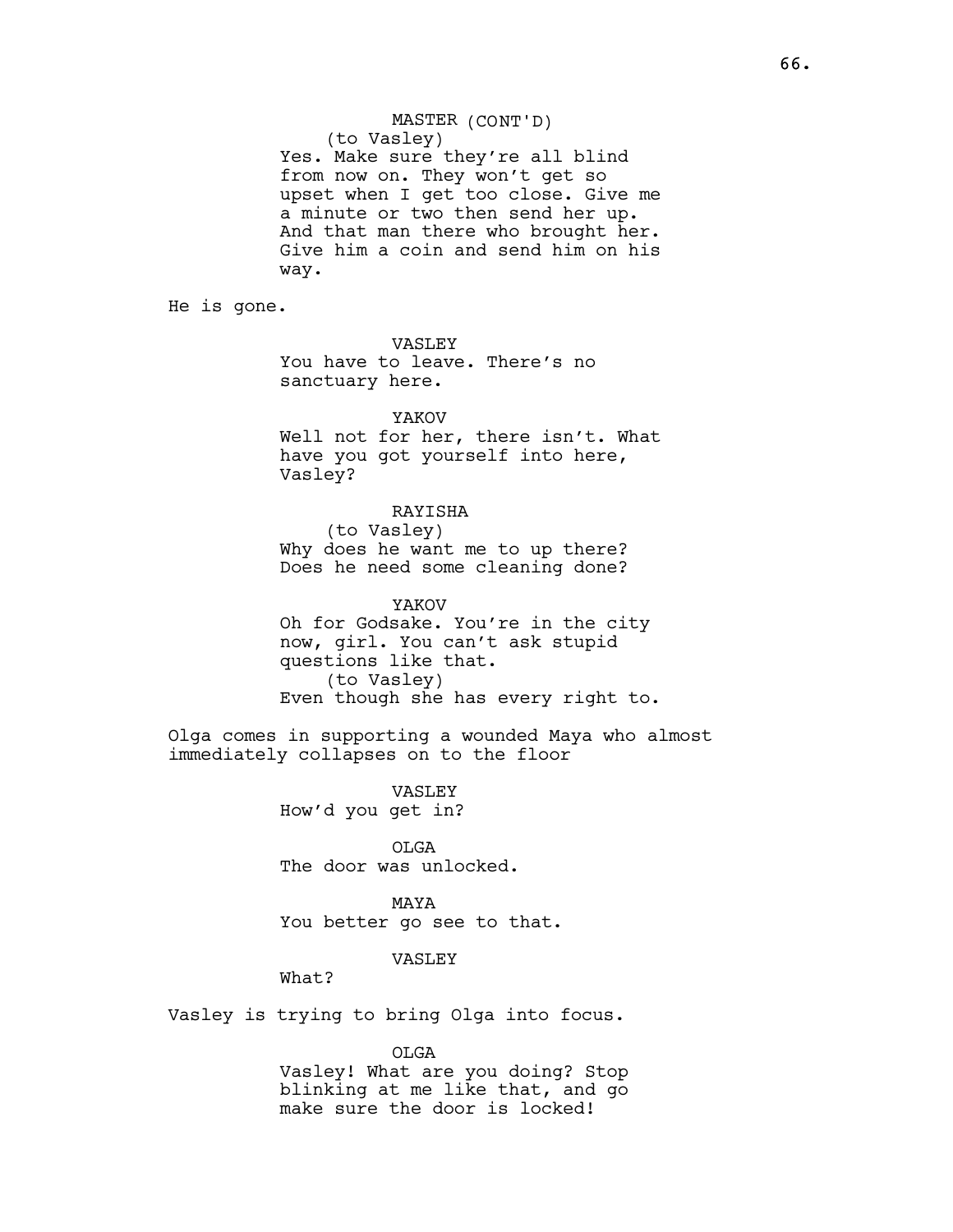VASLEY Yes. I can do that!

He runs off.

MAYA (to Yakov) Quite a night, eh.

OLGA Were you in the rear of the crowd?

YAKOV No. We just arrived.

OLGA Too late though.

# MAYA

(trying to breath) The starting time was clearly marked in the pamphlet we provided.

RAYISHA He meant we just arrived in the city.

MAYA Oh well then...welcome. Hope you enjoy your stay. It's usually not so noisy, but...

She is trying to steady her breaths.

YAKOC (to Olga) Why is he having trouble breathing?

MAYA Her. I'm a...her.

OLGA And she's been shot.

# MAYA

Somewhere near my...shoulder. It's not too bad. I think I might be in shock though.

Olga is looking at Rayisha more closely. Vasley returns.

OLGA She's blind?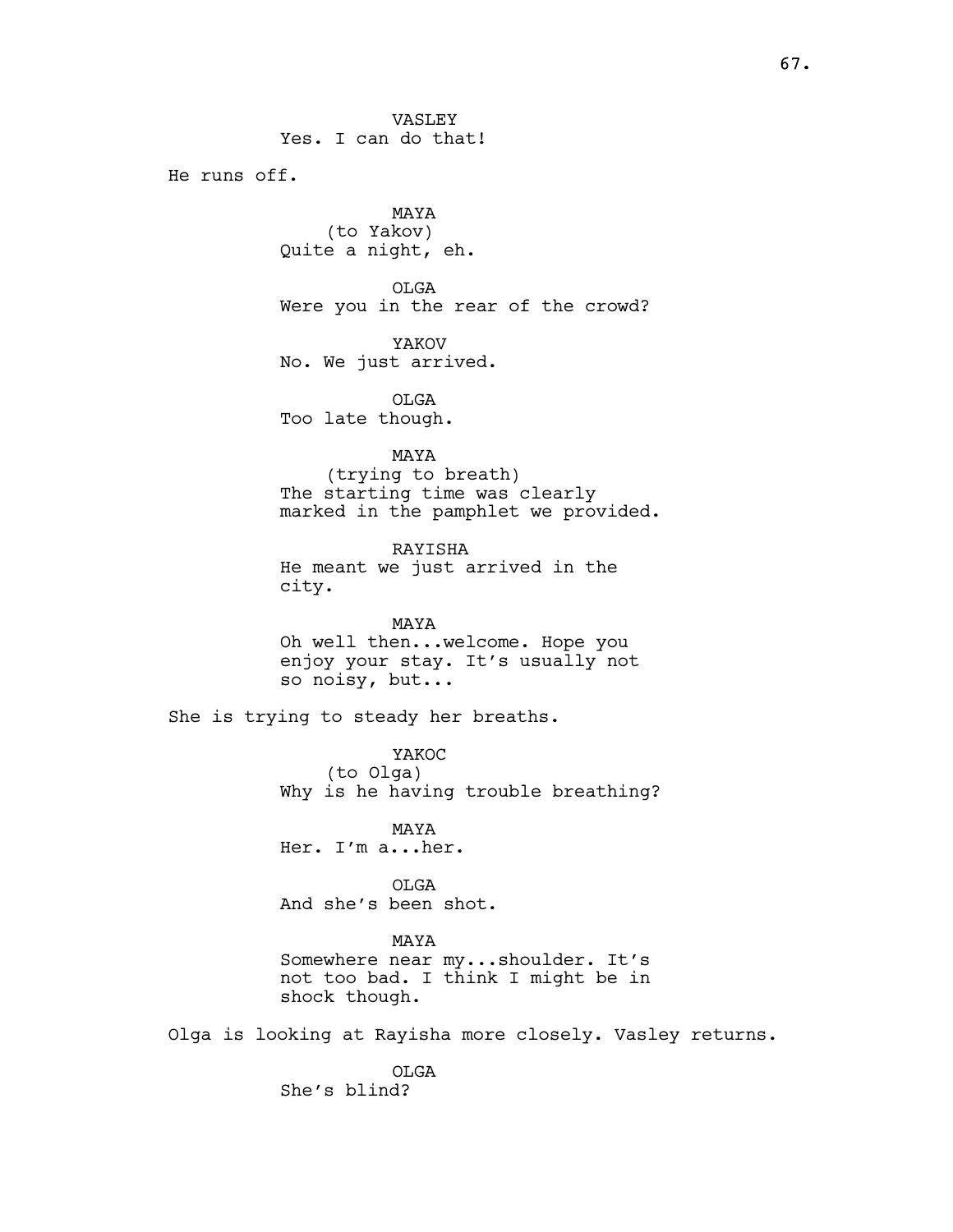# YAKOV

Yeah.

OLGA Well this is no place for someone who's...defective.

YAKOV Don't call her that.

MAYA He's right. It sounds harsh.

OLGA

It'll be a lot harsher if she finds herself in the middle of that insanity out there.

### VASLEY

Good point. But...it actually does sound better out there now. So you can probably leave.

# OLGA

Who?

VASLEY (trying not to look at her) All of you. Yes. Even you. I mean I need you all to leave. Because these are complex issues. The issues out there. And I need time...to think about them.

OLGA What's there to think about? The army and the police are attacking people.

VASLEY Unless they were provoked.

# OLGA

They weren't.

# MAYA

Their mere presence was a provocation to the protesters though.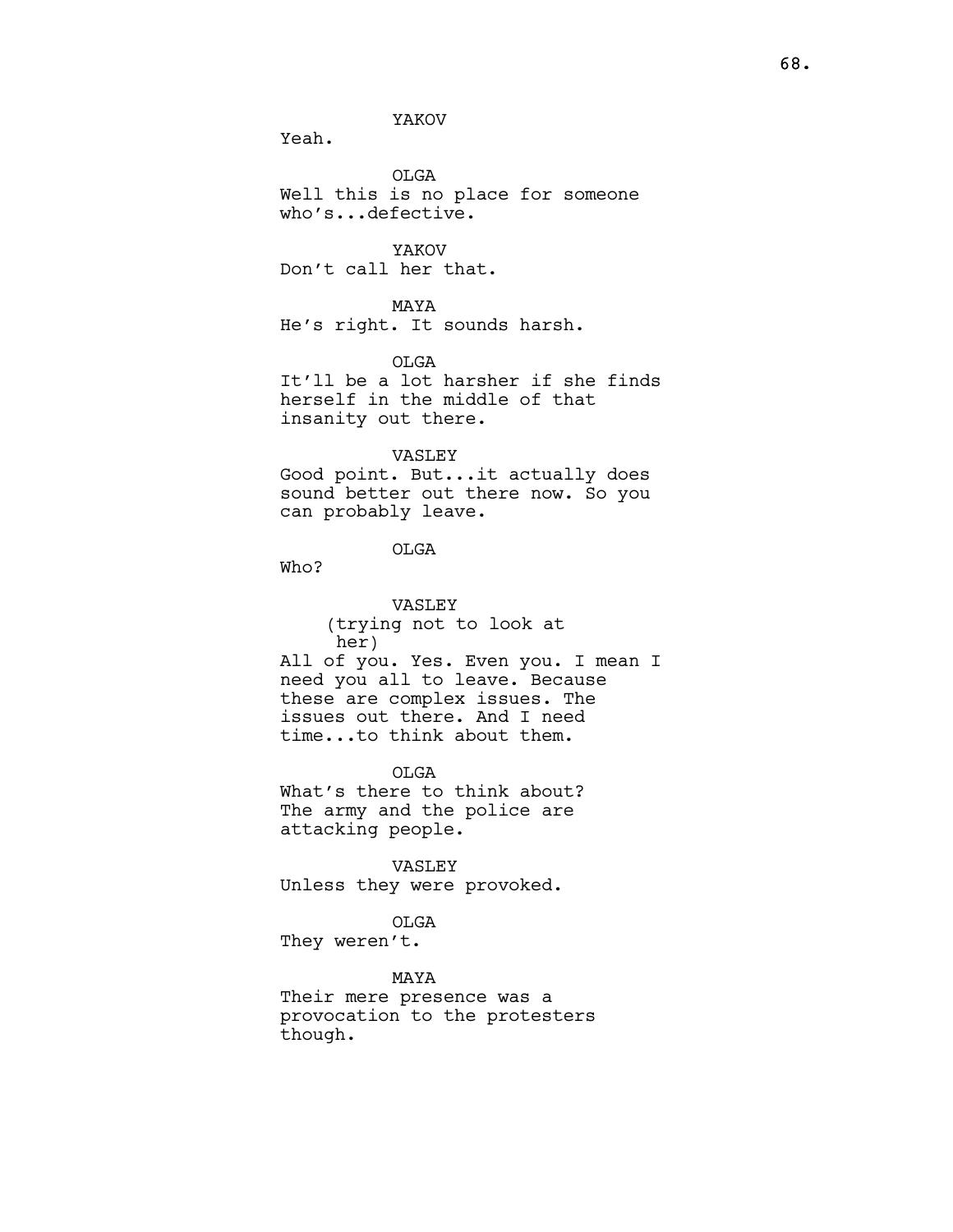I see. Yes. Well if the army provoked the protesters and they in turn provoked the army to shoot at them. Then, of course, that would be something else. Unless, I mean even so...some of us need to eat. And a place to sleep. And too much unrest might mean--

# YAKOV

What are you talking about?

### VASLEY

I'll need time to find an answer to that. Right now you all have to leave.

OLGA (off Maya) But she's injure!

YAKOV And we have nowhere else to go.

MAYA No he's right. We'll compromise him if we're found here.

#### VASLEY

What's that mean? Compromise me with who? About what? I just meant ... I mean I really just meant that... I have tasks to perform. And a meal to prepare.

MAYA Of course. And it does seem quieter out there, so... (to Olga) We can probably make it home.

OLGA All right. But... (off Rayisha) We're taking her with us.

MAYA Definitely. We can't leave her to that decrepit bastard upstairs.

OLGA (to Yakov) You disgust us.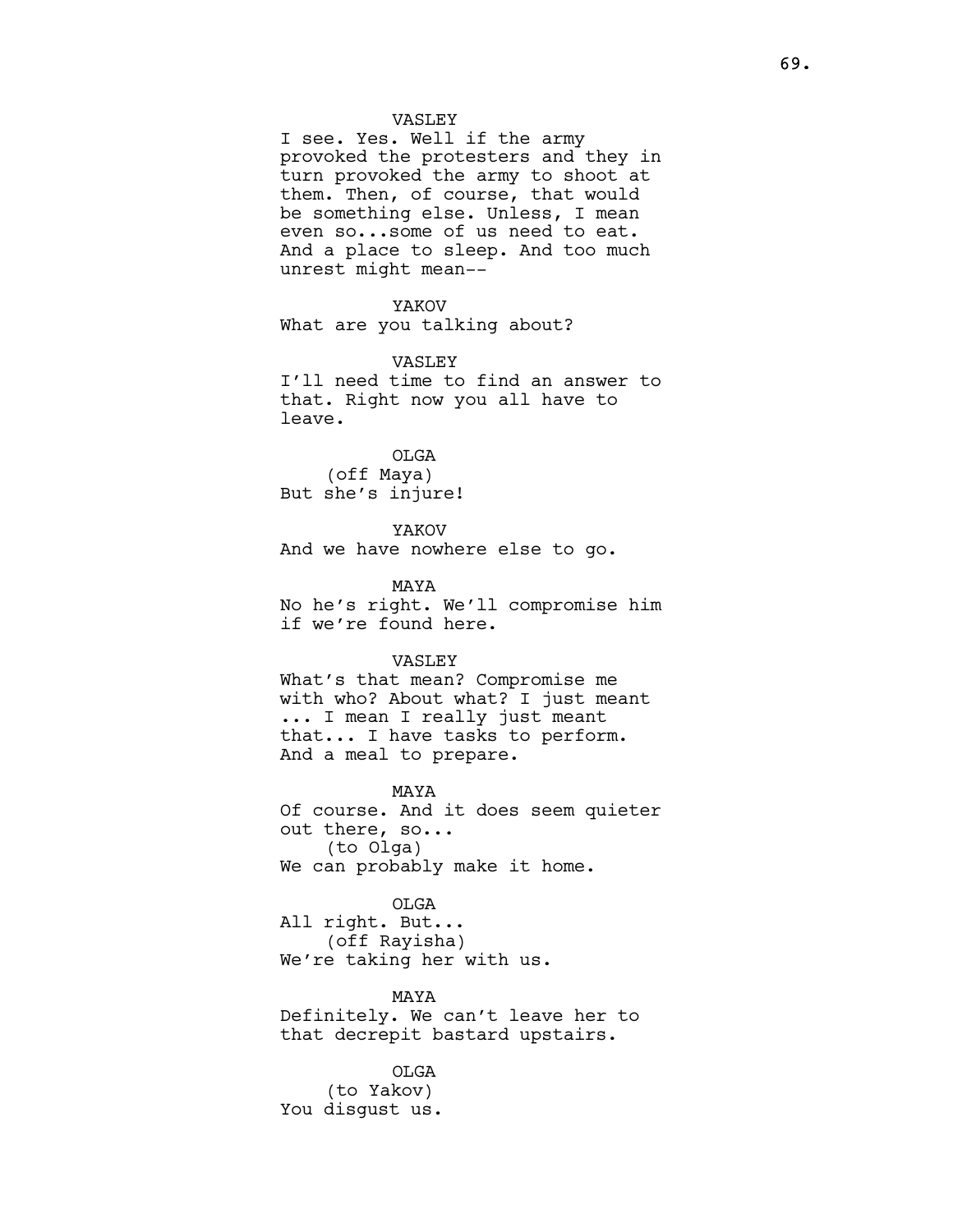YAKOV Why? Oh. No, she's not... I'm not... OLGA (to Yakov) How many more like her do you have working for you? YAKOV Working for me? No-- OLGA (to Vasley) And are they all going to be blind or maimed from now on? VASLEY No I'll put my foot down about that. She starts off, leading Rayisha. RAYISHA Yakov? YAKOV Go with them. They have a home to go to. That's not something to turn your back on. MAYA (to Yakov) You can come too if you want. OLGA Maya. Please. He's a pimp. MAYA

(to Olga) So can't pimps be reformed? (to Yakov) Please. Come along.

Olga helps Maya out.

YAKOV Okay. Sure. But let's get something straight. I'm not a--

But they are gone.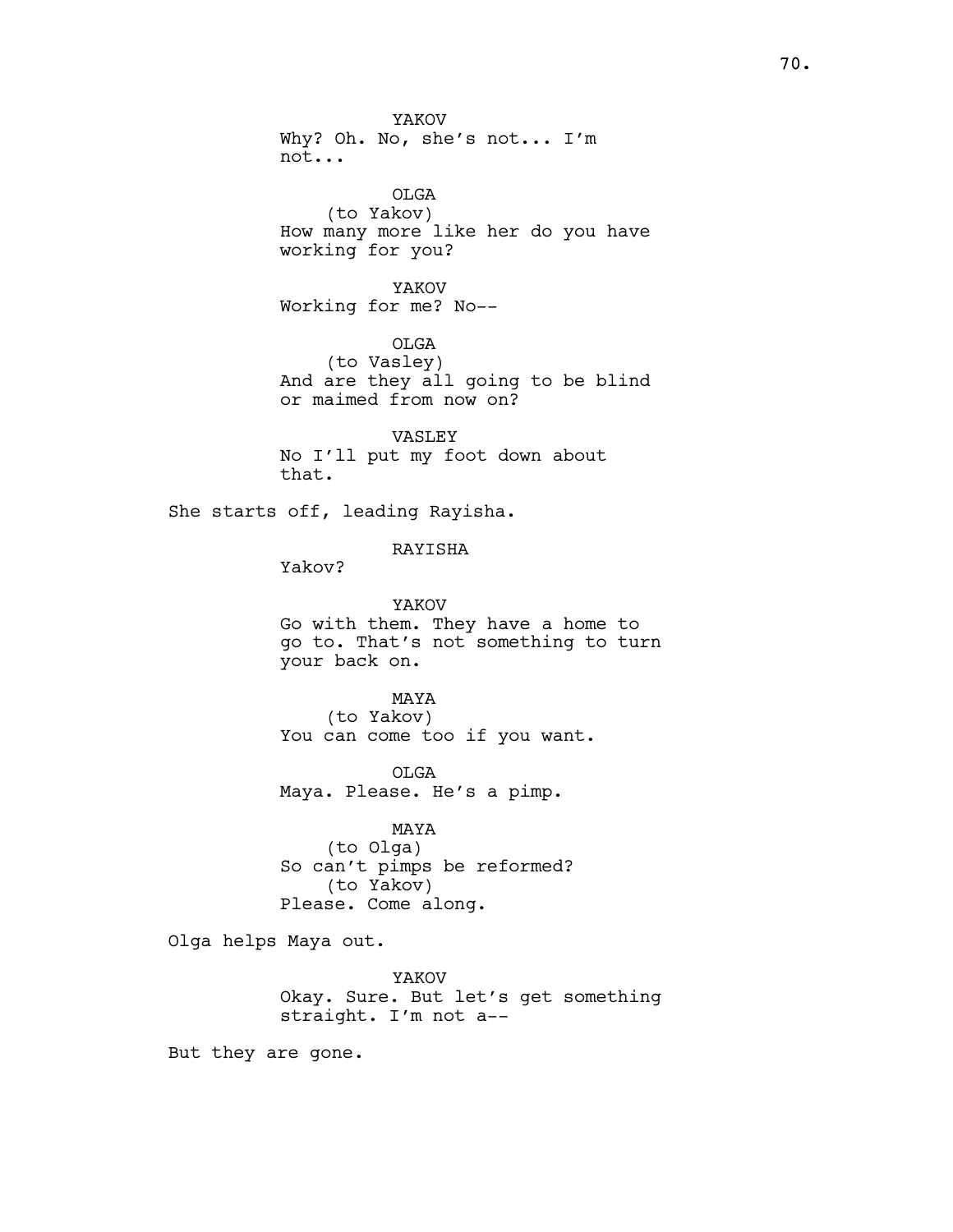(to Vasley) Who are they anyway? How do you know them?

### VASLEY

I'm not prepared to answer those questions because of the possible consequences.

## YAKOV

Who from?

VASLEY

Everyone. Now just leave before they get too far ahead, and you lose them. They're your only chance of sleeping indoors tonight

Yakov hesitates.

VASLEY (CONT'D)

Yakov hurries off.

Leave!

VASLEY (CONT'D) (sits on his cot) I need time to think. About what to do. Or not do. Or not even think about doing... Then there are the questions. Not just other people's questions but my own. (stands) Why do I need to know who was provoked or not provoked, who reads these books, or who follows what these books say to do. I've already been told what to think and do about all that. And by someone who's willing to pay me for thinking and doing it. Or for not thinking and still doing it (sits again) Yes. Right. Good... I mean good

enough. For now. I hope.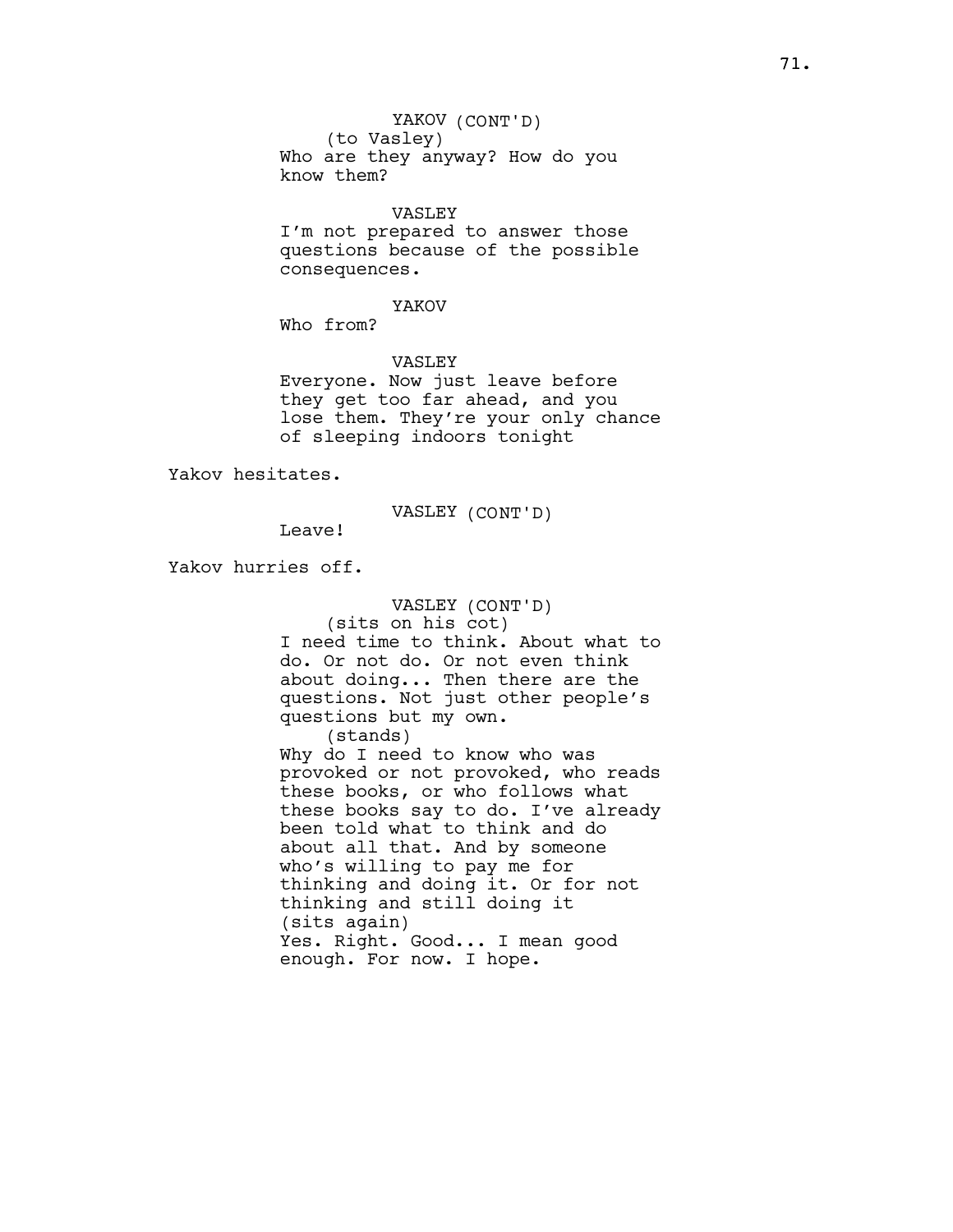SCENE 12 Olga, Maya, and Rayisha hurry on, but pause to give Maya a rest. But Yakov is right behind them. YAKOV No don't stop! MAYA (collapses on the ground) Just a few minutes. OLGA I need to look her wound. RAYISHA Look to see if the bullet went all the way through. OLGA Yes... Right. (looking) It did. Olga takes off her scarf to staunch the flow of Maya's blood. RAYISHA Good. Then there's less chance it will fester. YAKOV (to Olga) She and her mother helped with these things back home. RAYISHA When the idiot village boys accidently shot each other while hunting. (to Yakov) You wounded two of your friends, didn't you. YAKOV Just trying to get them before they got me. Yakov and Maya both laugh. OLGA Oh for godsake.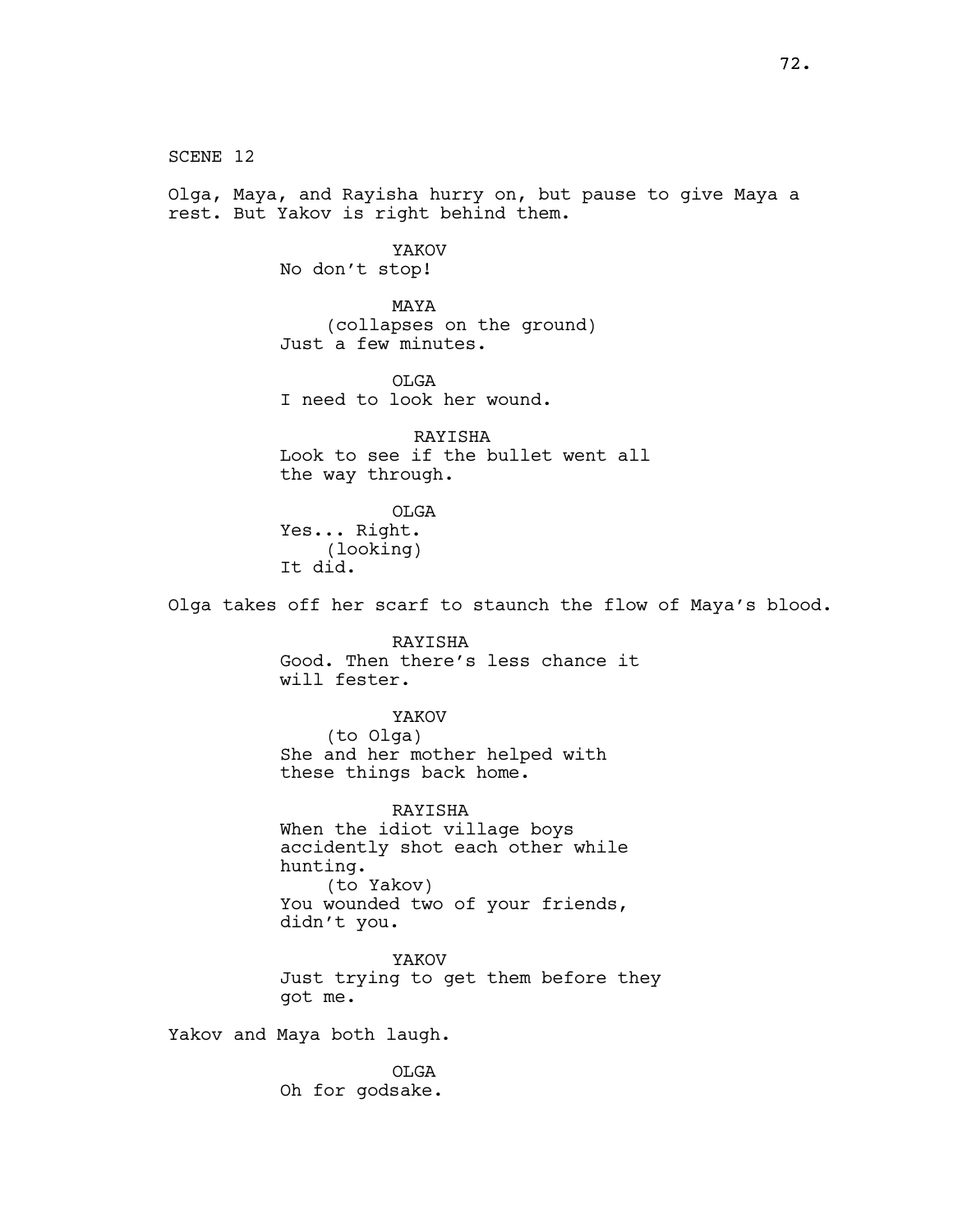MAYA Come on. That was funny,

OLGA (to Yakov) So you're from the same village. Is that where you get most of the girls for that monster.

YAKOV There you go again. You've got that all wrong.

RAYISHA He's who Piotr told us to go to for help.

# MAYA So you came here for shelter, and you found yourself in the middle of a slaughter.

RAYISHA A slaughter. It was that bad?

MAYA

It started out well enough. We were trying to warn the government what would happen--

OLGA If they didn't make changes.

MAYA

We thought if they saw how much support we had it might bring them to their senses. But as usual--

OLGA

They proved how ignorant and selfish they are to care. They're going to need a very strong taste of what they've been dishing out.

MAYA

The march was led by one of the few priests who's not owned by the government. He was arrested almost immediately.

OLGA

He'll be tortured then murdered. And there are a lot of us who will want revenge.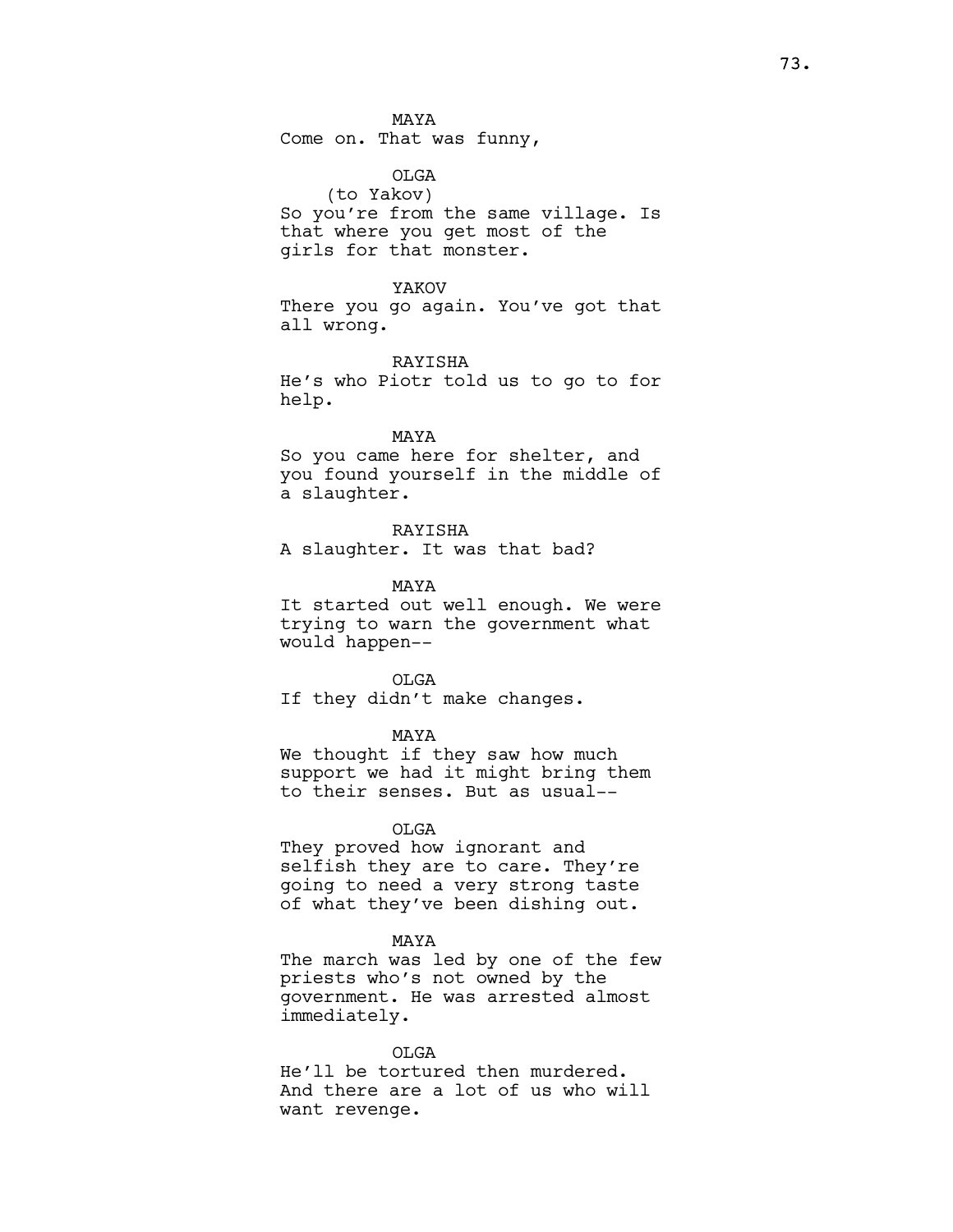MAYA She means justice.

OLGA But first revenge.

YAKOV When you say "a lot of us..."

MAYA She means people who care about people like you.

YAKOV When you say "people like you..."

RAYISHA She means people who don't have very much. They want to help us.

YAKOV Good. What I need help with most is finding a job.

RAYISHA And I'm afraid of starving to death on the street.

OLGA Of course you are. We can help you both.

An explosion

MAYA She means we can try.

More rifle shots

Maya starts off. Supported by Olga.

MAYA (CONT'D) But right now I need to get to our house, and lie down in my bed.

Yakov and Rayisha follow.

YAKOV She has a bed. A real bed.

Sounds of people approaching quickly. More loud shots.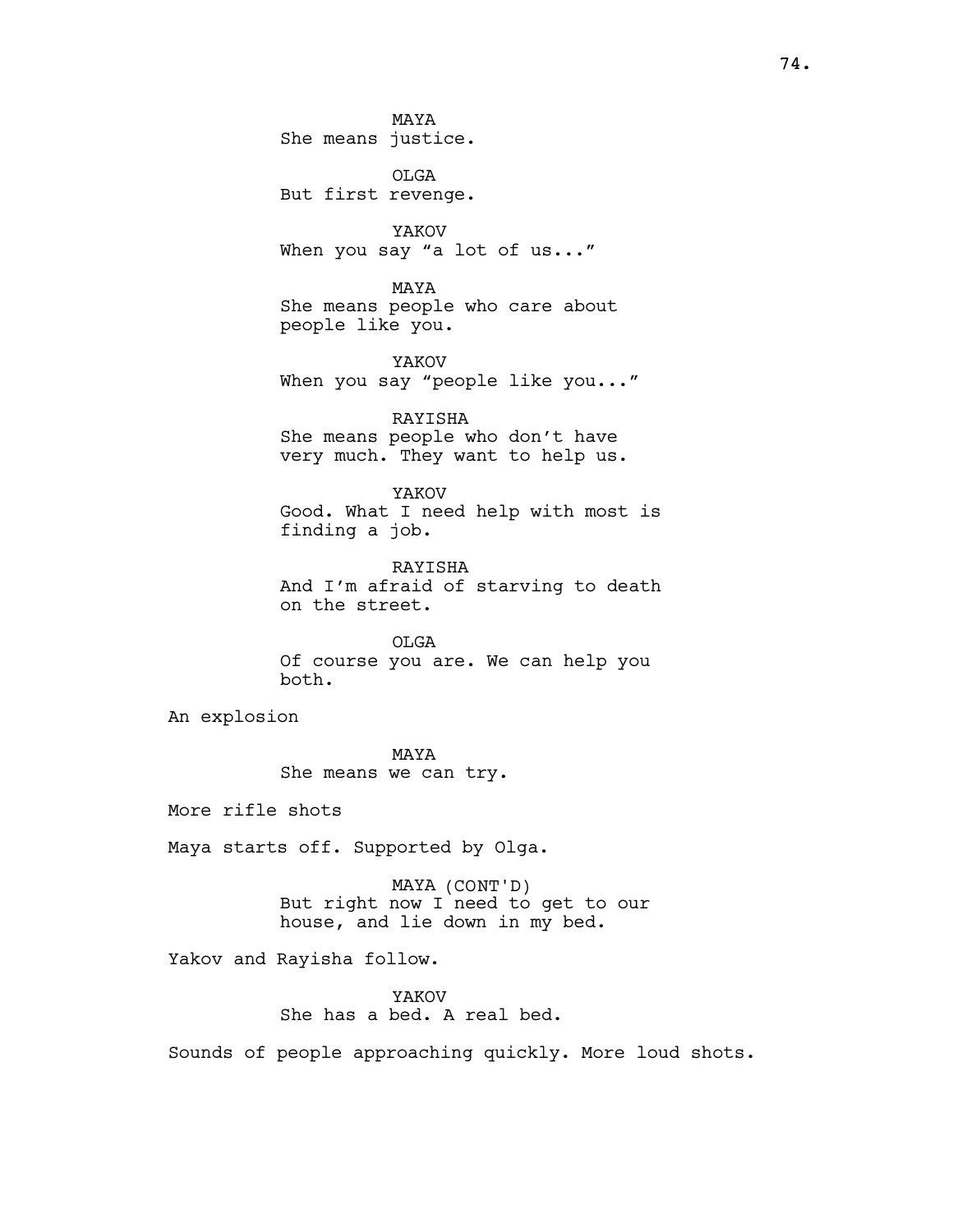MAYA We better hurry. They're probably trying to round up stragglers.

They start running. Gunshots over their heads.

YAKOV (ducking) That one went just by my ear. (turning) Bastards!! (running with the rest) They're soldiers. They should be protecting us. Not trying to kill us, right.

MAYA

In theory.

They are all off.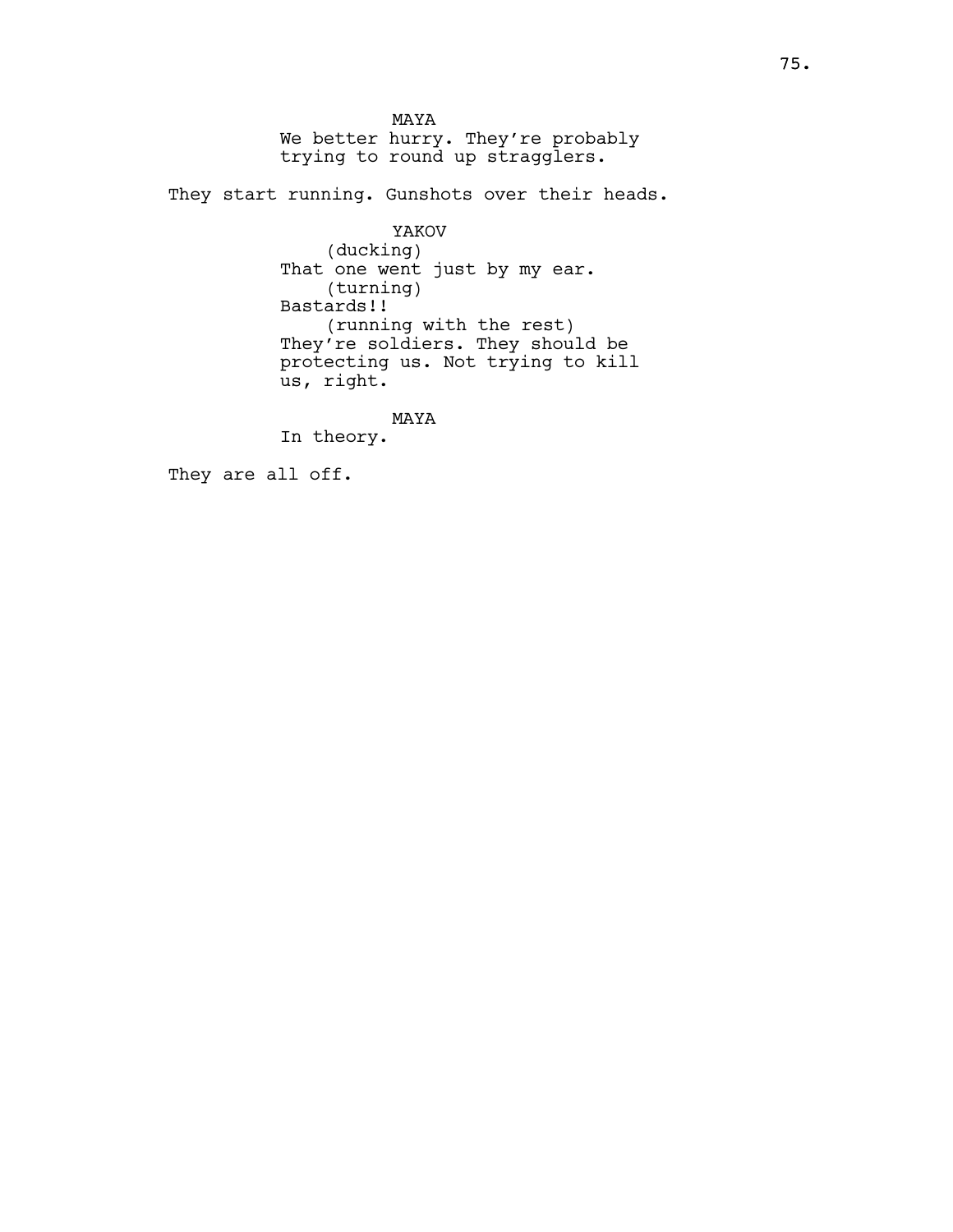SCENE 12A Piotr comes on holding a letter

PIOTR

(with excitement) A letter from someone in Petersburg who thinks he's my brother. I've had to gather you together to hear it because most of you were too goddamn lazy to learn how to read. (reading)

There has been an uprising. Our side lost. Something I knew would happen if desperation caused people to move too recklessly. But there the idiots were. Marching down the street yelling out their stupid slogans when the Czar's mounted soldiers tore into the crowd without mercy. Mercy. That's a word which will be meaningless in our country forever. Hundreds killed. Many more injured. And I'm sure there's more to come from both sides. As for Vasley, he still can't decide if he should let his brain or his asshole do his thinking for him. But even he must be worried that the future will be very bleak and dangerous.

(to the assembled) And so should all of us!

HE LEAVES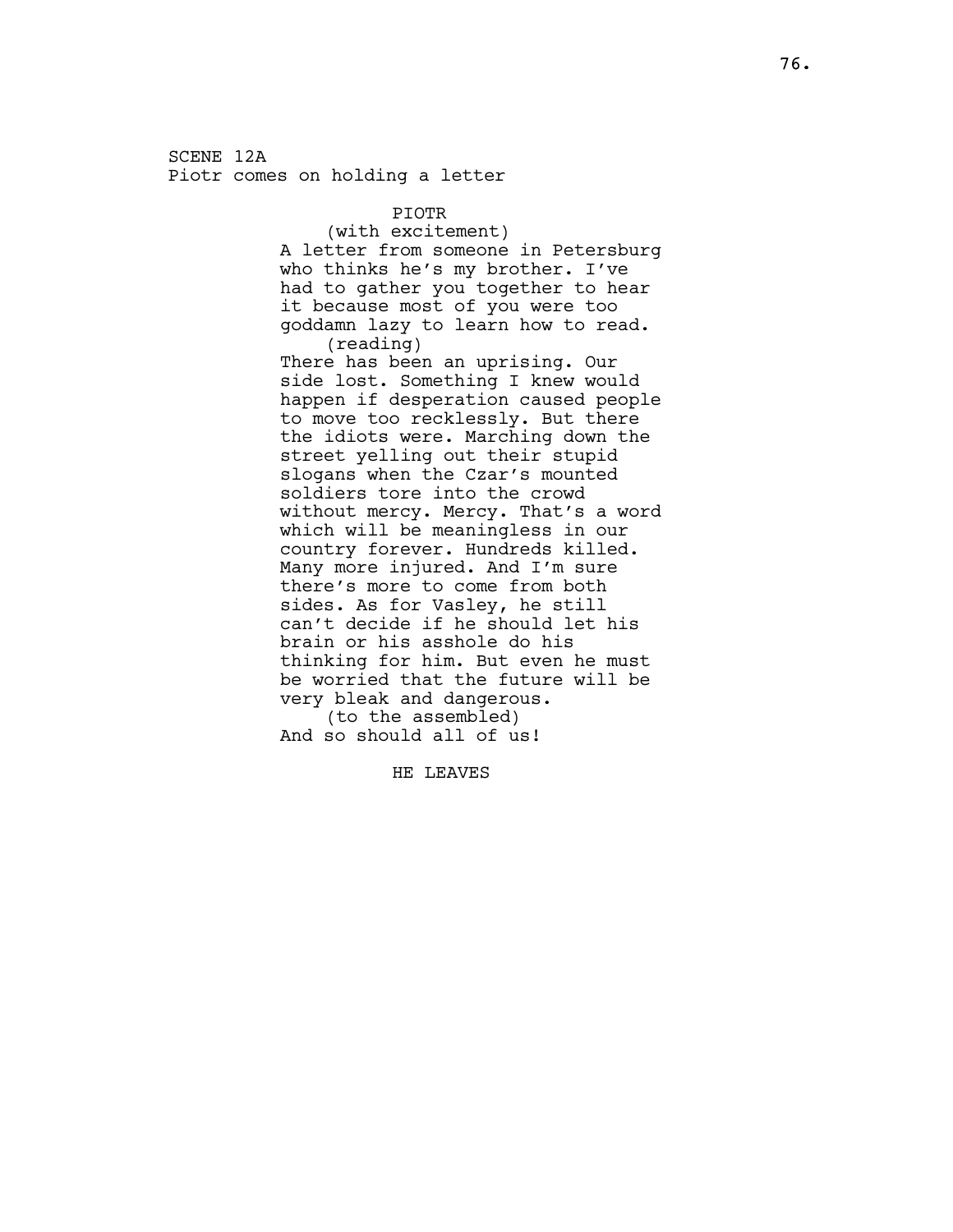SCENE 13 Tavern. Vasley in new pants and shirt, waits alone. Just staring at the drink in front of him. A loud exchange of voices from somewhere in the tavern. It's over fast, but it has put Vasley on edge. Yakov enters in a factory worker's jacket. YAKOV There you are. Your Master gave you my note then. VASLEY No he threw it out. I found it in the trash. YAKOV Good for you. (sitting ) It's been some time, eh. I see we both have new clothing. VASLEY Yes. I have a paying job now. YAKOV A job which requires you to look presentable. VASLEY And you found work in a munitions factory. YAKOV You knew that? VASLEY I saw you entering the factory. YAKOV Because you just happened to be there. They just look at each other. VASLEY I was watching. I'm with the Department of Safety.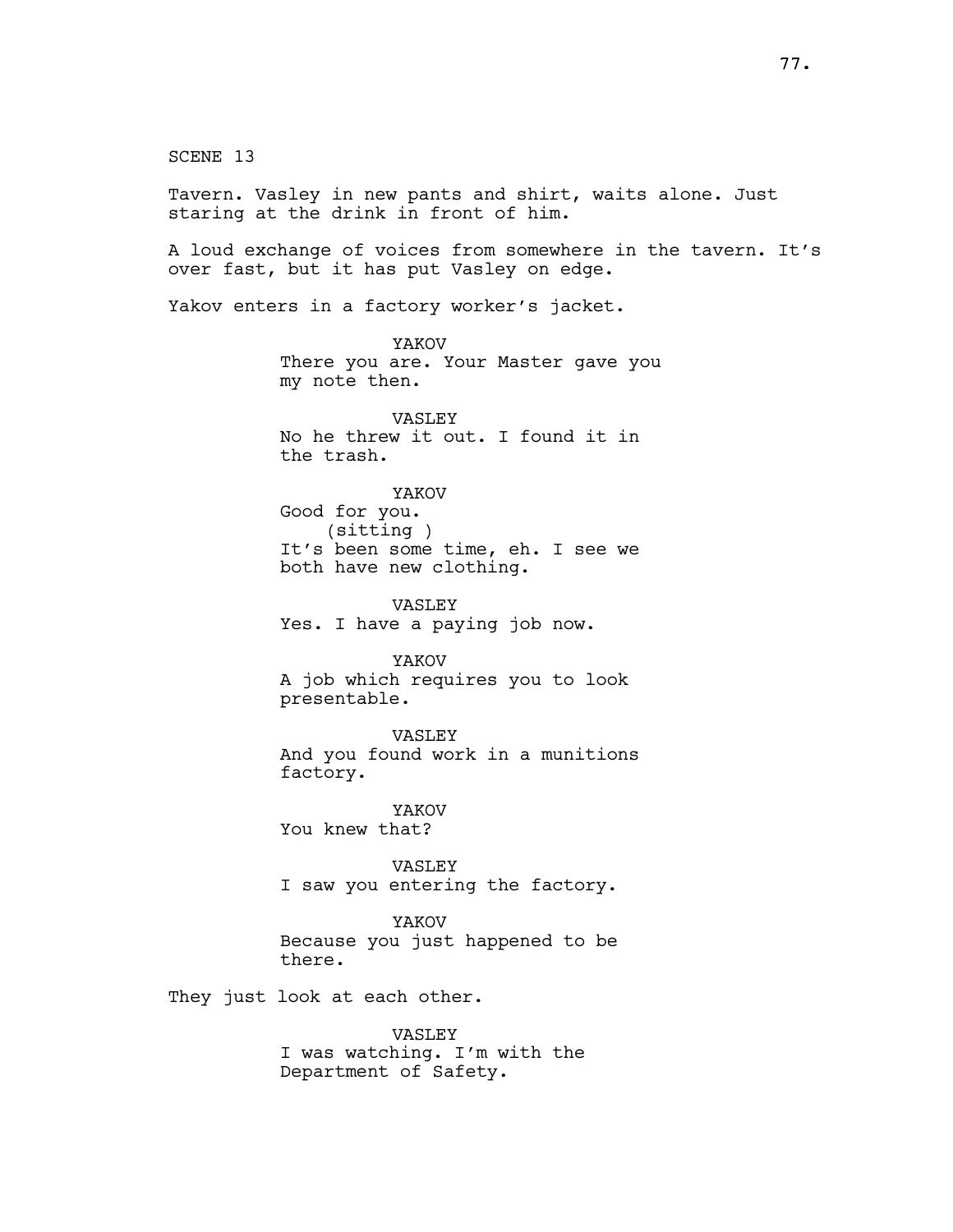You're a spy?

## VASLEY

No I'm just someone who watches and reports to actual spies.

### YAKOV

And now you're reporting on the factory?

## VASLEY

I'm looking for signs that there could be more of what happened that bloody Sunday.

## YAKOV

More of the army shooting people and trampling them with their horses.

## VASLEY

More of the things that brought that on. Bad feelings about the Czar. Have you noticed any of that in the factory?

## YAKOV

I've noticed plenty of that. Is that why we're meeting? Do you want names?

VASLEY Are you willing to provide them?

YAKOV Do you pay for information like that? Because I'll need the money in advance.

### VASLEY

You mean right now? I only have so much on me.

## YAKOV

Well whatever you have, I'll take.

Vasley produces some money. Hands it over.

### VASLEY

Also, those sisters you met at the book shop, I believe you're still in touch with them.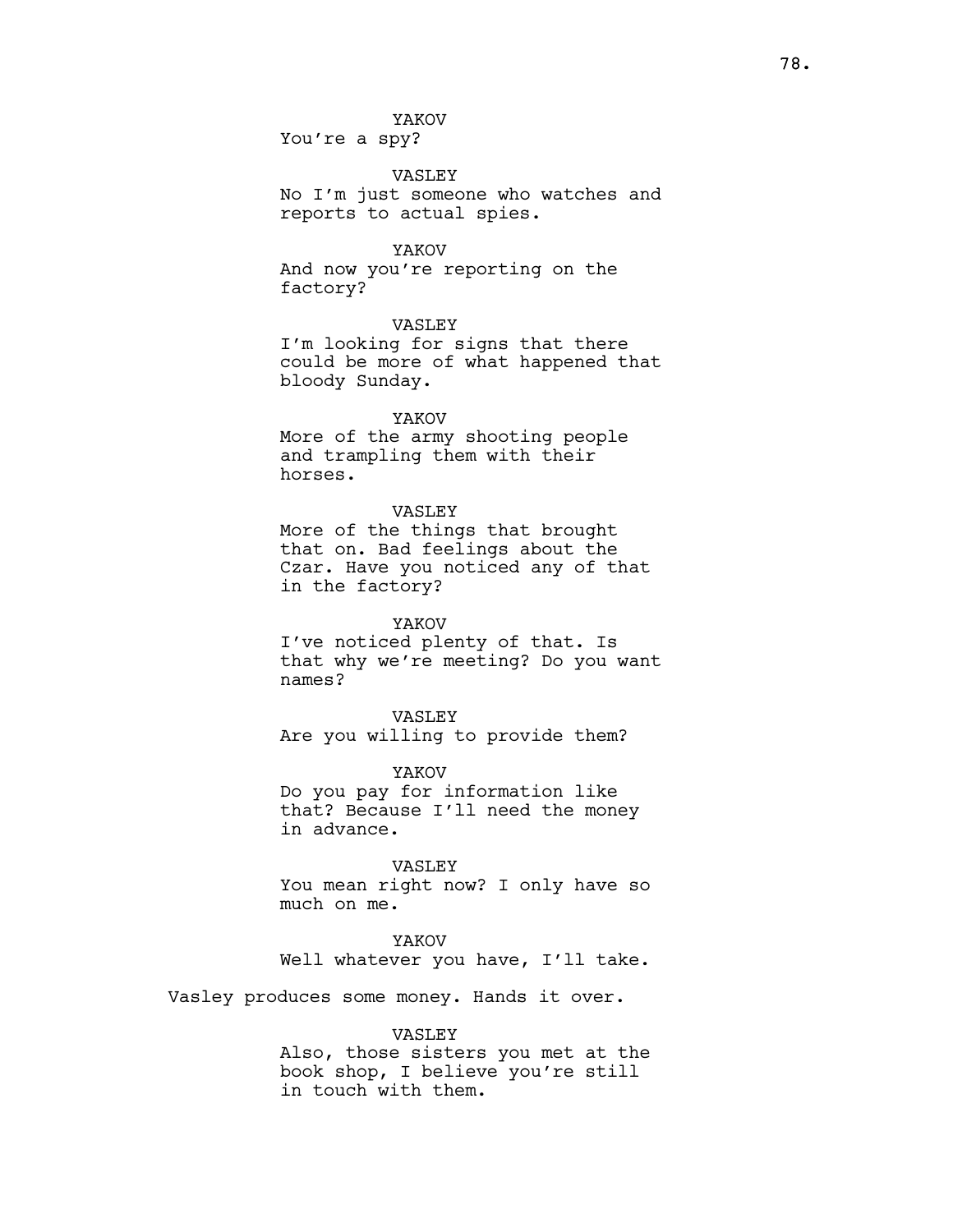## YAKOV

So you've been watching them too.

VASLEY But only from a healthy distance.

## YAKOV

What's that mean? A healthy distance.

### VASLEY

Well there are...certain feelings that I need to keep under control. I can't tell you what they are.

### YAKOV

I think I can guess. You're a sad little creature, aren't you?

## VASLEY

Yes. I suppose I am. But anyway, I'll need you to keep me informed about their activities?

### YAKOV

Whatever you say. So I'll be a spy too. Two orphans helping out the Czar. Who would have thought?

#### VASLEY

They did. The Czar's people target orphans to work for them because we don't have the support that allows us to say no.

#### YAKOV

Hmm. Vasley Klimkov has an intelligent thought. And he expresses clearly. So do you enjoy the same things the people you work for do. Do you enjoy the opera, for example?

#### VASLEY

The opera?

#### YAKOV

Yes. That large fancy place where people sing loudly in a foreign language.

#### VASLEY

Things like that are for everyone, Yakov.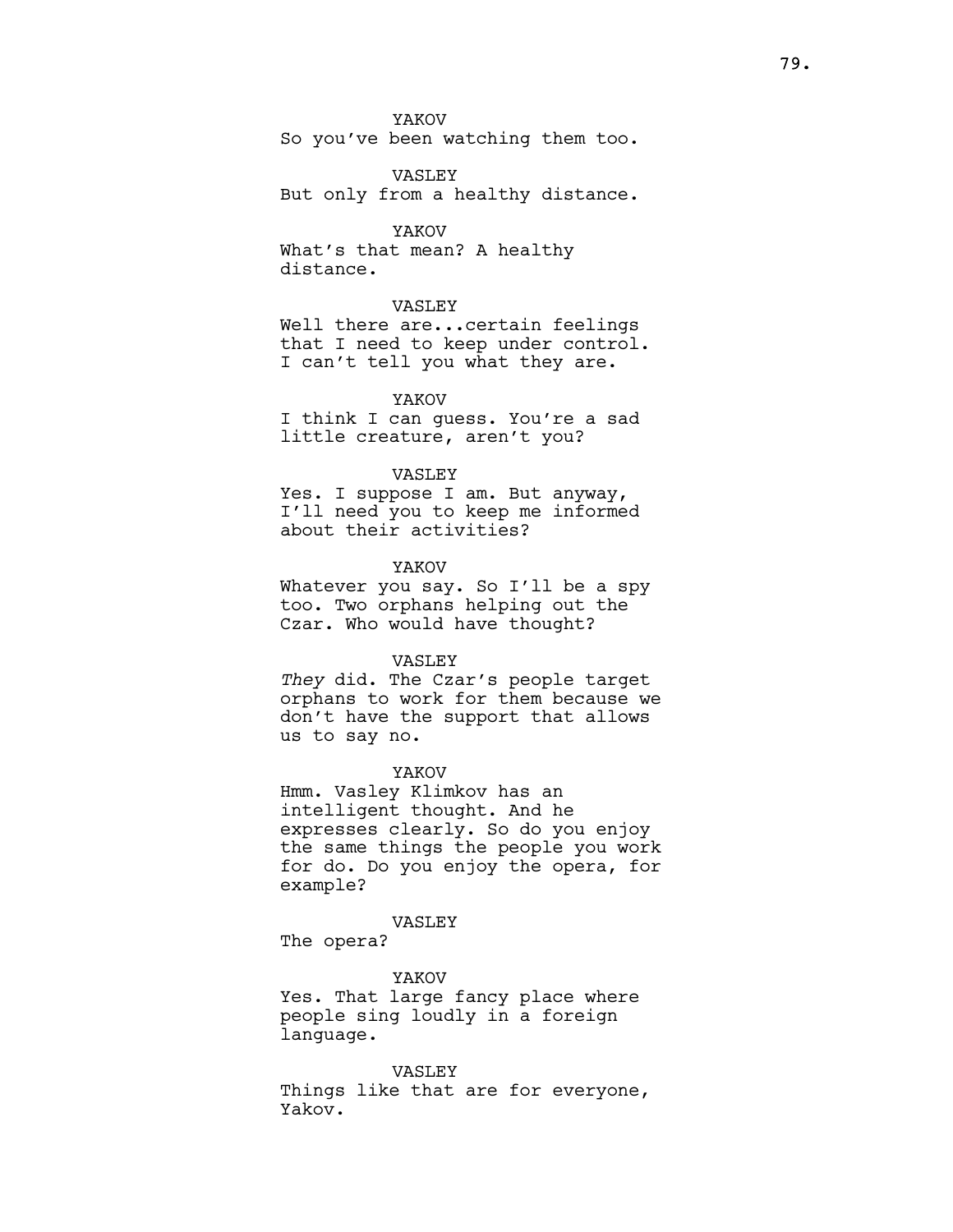### YAKOV

The hell they are!! What about fresh fruit? You must get plenty of that. Or do the Czar, and his good for nothing family, keep most of it for themselves?

#### VASLEY

Well I don't eat very much, so--

## YAKOV

That's not the point. Do you want me to tell you what my point is?

#### VASLEY

Well now that you're receiving government money from me you shouldn't actually have a point. Unless it's the same as the government's.

### YAKOV

Not even about fresh fruit, or the opera?

### VASLEY

Well even then I'd have to decide if that point was one the government would agree with.

#### YAKOV

And if you decided that it wouldn't, you'd have to report the people who made the point. Whatever it was.

#### VASLEY

Well they pay me. And they're much more organized. And stronger.

#### YAKOV

For the moment at least. So you're a coward who's just doing your job out of fear.

VASLEY Well what else could I be, or do, when I have no defenses.

### YAKOV

You could do nothing! Just hide from your superiors. Offer them no assistance.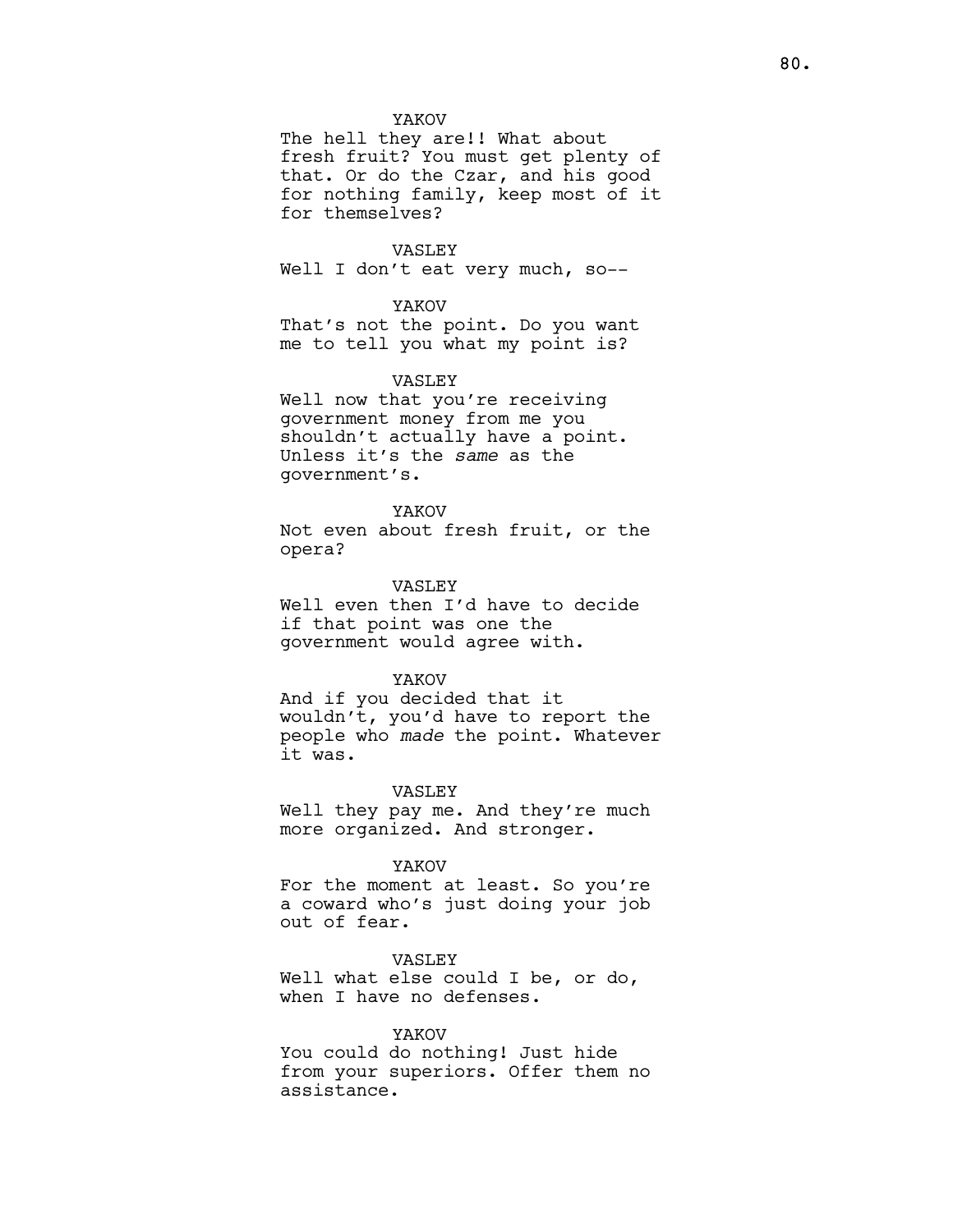VASLEY Can someone you do that with the... other side?

YAKOV The people, Vasley. The other side are the people that you spy on.

VASLEY So with that point of view I take it that you're not actually willing to join me. So that was all a game for you?

YAKOV A game. A test. The money was a little bonus. Yes I'm fully committed to the rebellion. Always have been, I think. Even before I knew there was one.

Yakov stands, takes off his jacket, rolls up his sleeves.

YAKOV (CONT'D) Where do you want this to happen?

VASLEY You're planning to beat me.

### YAKOV

It's been quite awhile. I'm sure you must have missed it. So right here? Or outside?

VASLEY It won't change my mind.

YAKOV I'm not interested in changing your mind. I want to break your back.

### VASLEY

I'm sorry. I can't let that happen. Just the thought of it is making me ill. So... (taking out a pistol) I'll have to rely on this. They insisted I carry one.

Yakov looks at him.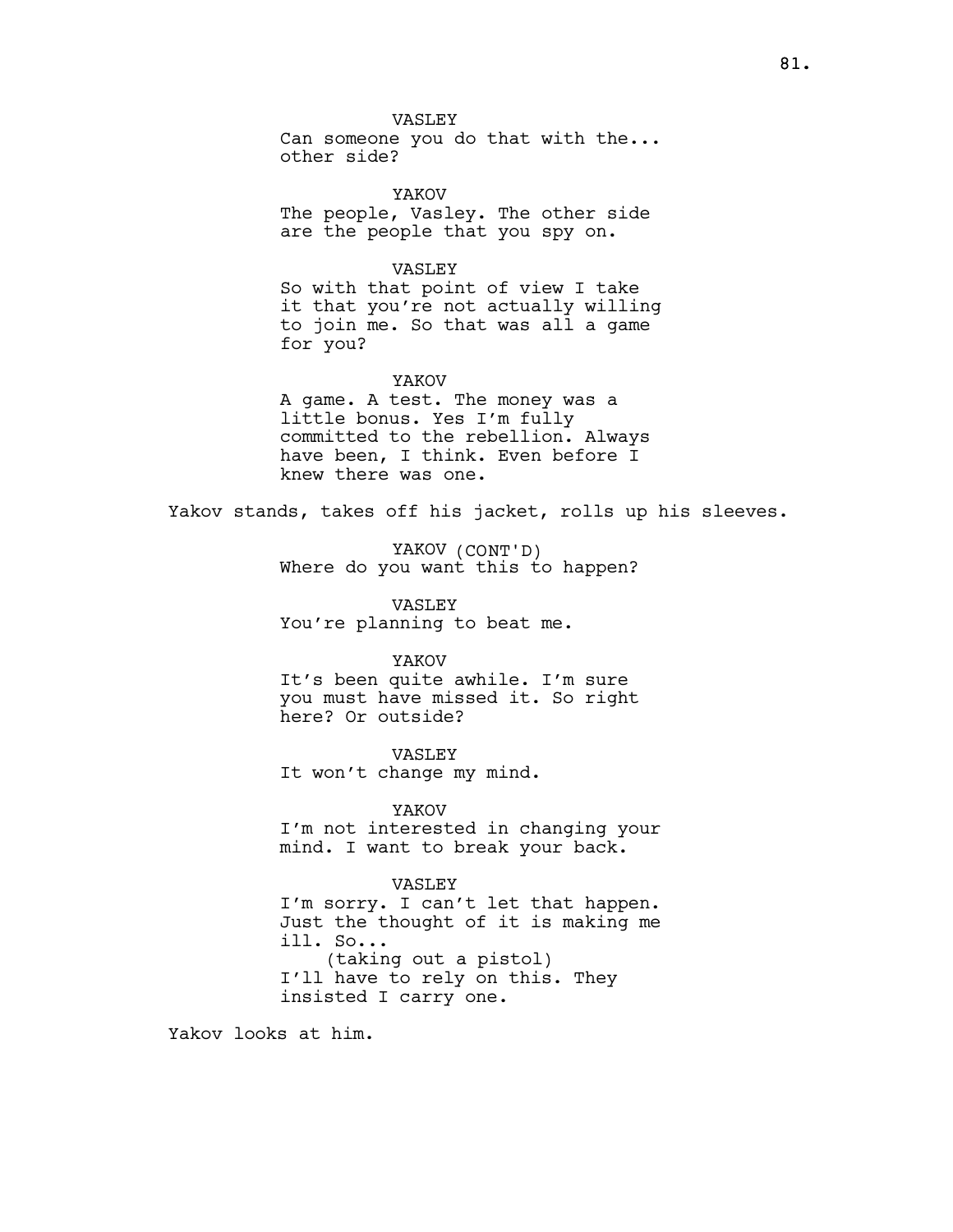YAKOV You might have to pay for what you're doing to our world. Your bosses won't survive.

VASLEY I think that's possible, yes.

YAKOV Well whatever happens... Good luck to us both.

VASLEY How's Rayisha doing?

YAKOV She's being taken care of. I'll pass on your regards.

VASLEY My regards. Yes. Do that.

Yakov shakes his head, smiles sadly. Picks up his jacket. Leaves.

Vasley looks at his gun.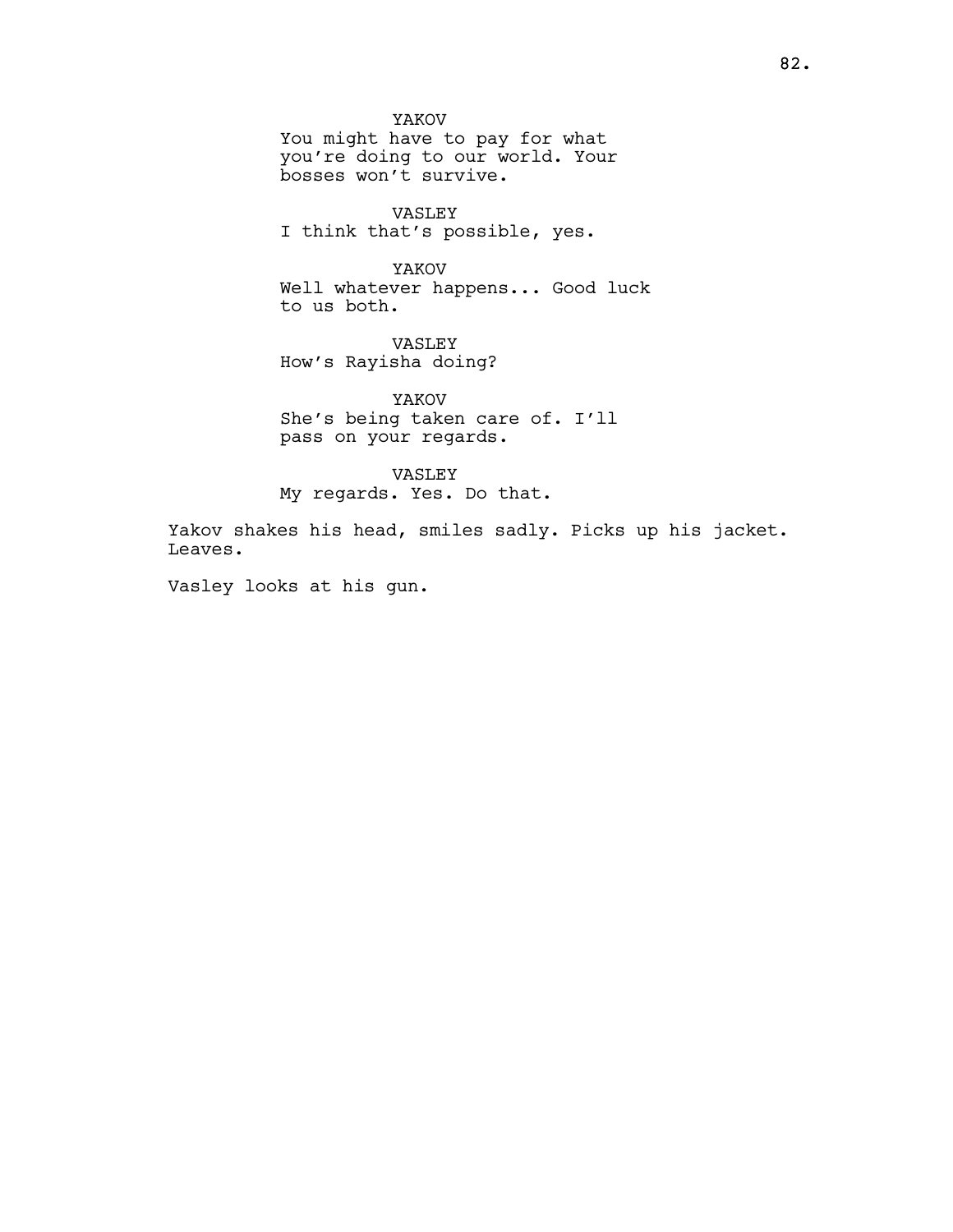SCENE 14

Makarov is behind his desk at the Department of Safety, reading a report. There is a portrait of the Czar suspended in the air.

Sasha enters. Makarov continues to read without acknowledging his presence. Sasha clears his throat. Again. Same result.

SASHA

Sir... (no response) Sir... I'm here, sir.

MAKAROV

(looking up) Yes you are. Have you compiled your list?

SASHA

Yes, sir. Thirty-eight names with addresses. Twice as many as any of my colleagues.

MAKAROV It's not a competition, Sasha.

SASHA

No disrespect, sir, but I'm pretty sure it is.

MAKAROV

Then let's just say that it's not a competition you're favoured to win. There are factors which don't you help your case. Your mental instability, for example.

#### SASHA

That's a product of my abandonment and the harshness of my childhood, as you know. And I'm working on it.

## MAKAROV

Well don't work too hard. It might not be something you can overcome. Tonight's raids will be a major challenge.

SASHA So I'll be in charge then.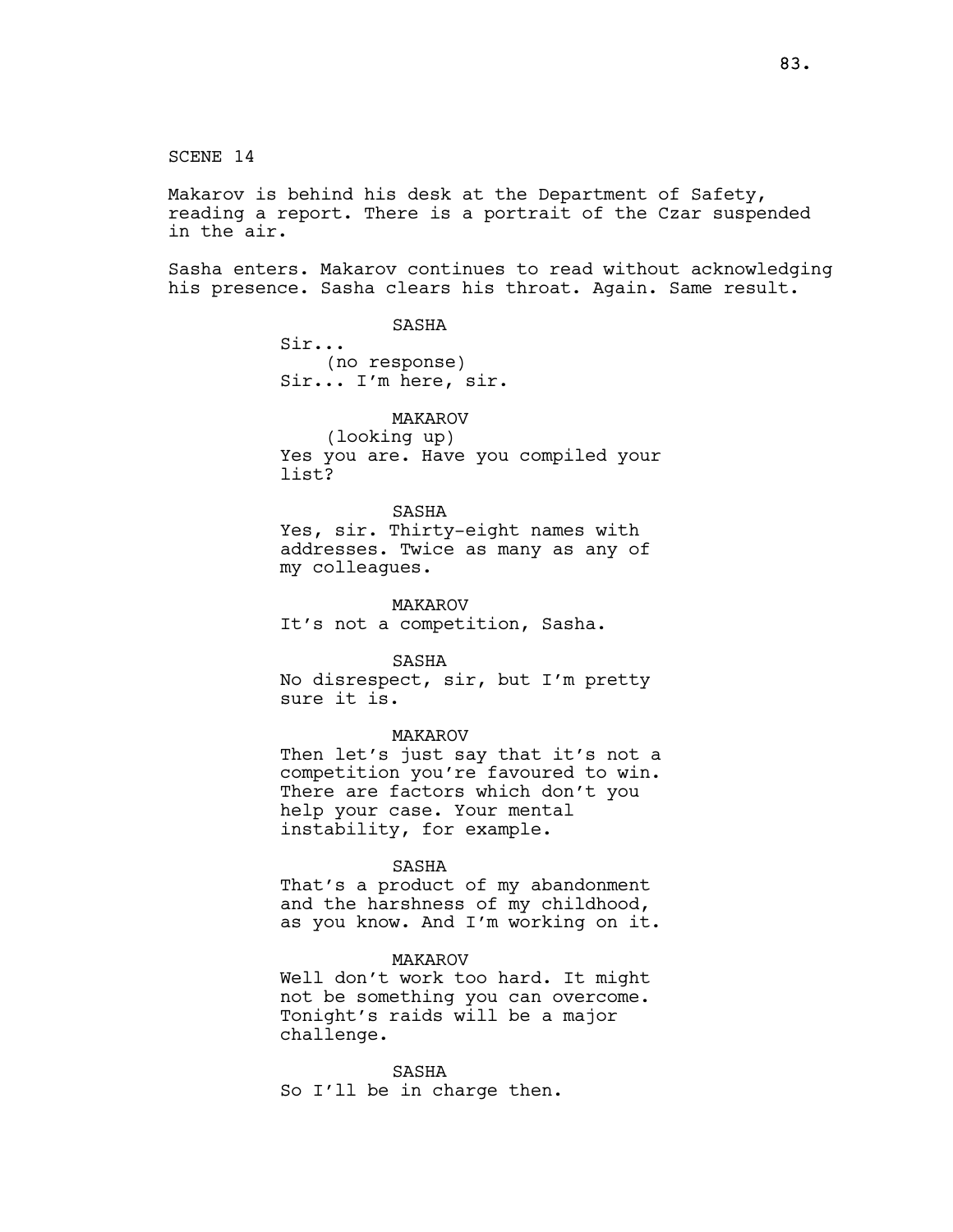## MAKAROV

As much as you ever are, yes. Where's Klimkov?

#### SASHA

I don't know. Maybe he's run away. So many of us have. Run off. Or switched to the other side. And Klimkov isn't the most reliable person.

### MAKAROV

Don't be fooled by the fact that he appears to be in a constant stupor. He has qualities he keeps hidden. As for changing sides, he's too cautious to expose himself to the dangers those desperate people are in.

Vasley enters.

MAKAROV (CONT'D) And there he is now.

VASLEY

Sir?

MAKAROV We were wondering if you'd deserted us to join the rabble.

### VASLEY

I thought about it, but I wasn't sure how to make the approach.

MAKAROV A joke. Good for you. (to Sasha) Be careful with this one. He's feeling his oats.

Vasley hands Makarov a few pieces of paper.

MAKAROV (CONT'D)

How many?

(MORE) VASLEY Sixty-three. That includes the dozen that are usually at the meetings Olga and Maya have every night. (to Sasha)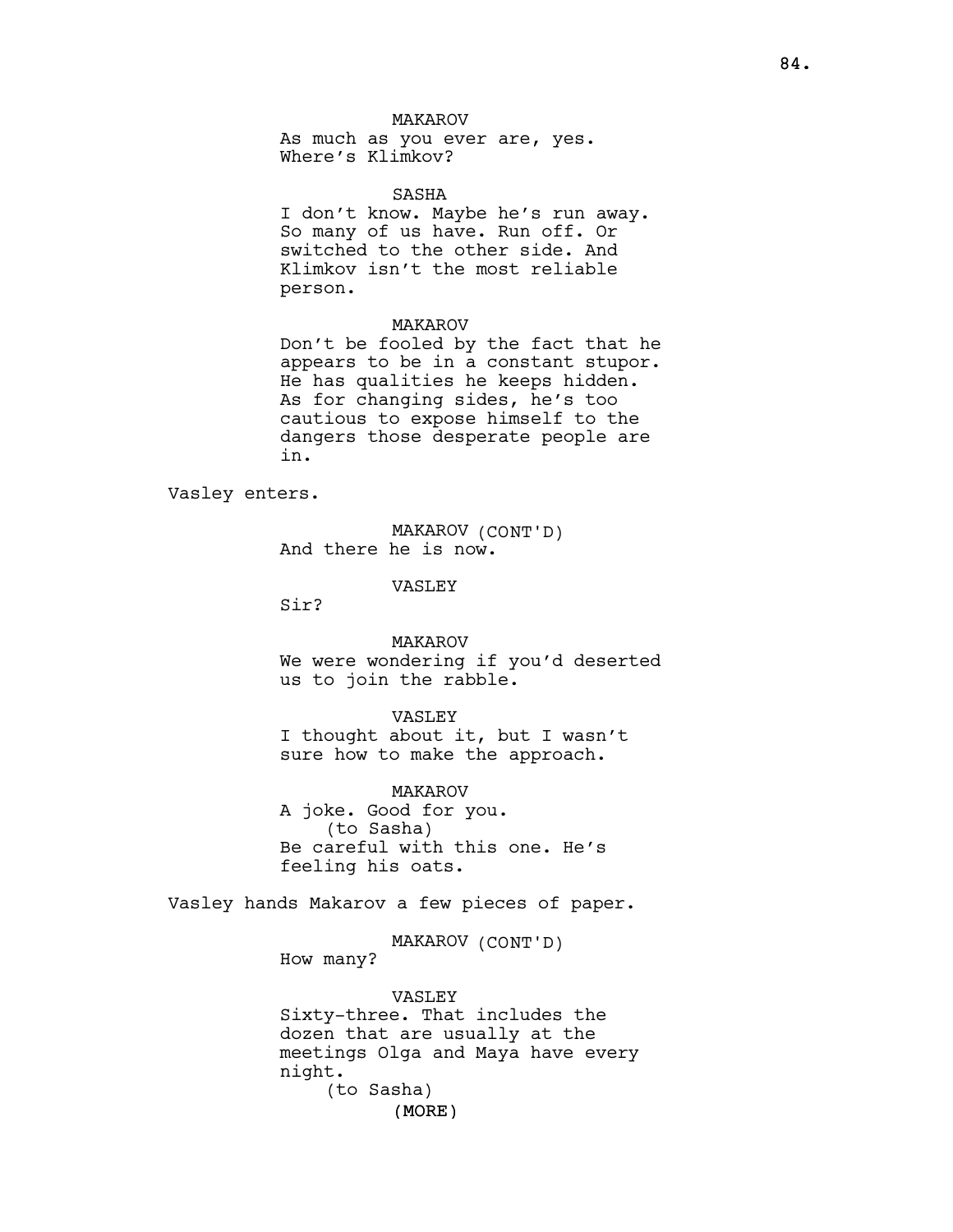VASLEY (CONT'D) They're the sister graduate students.

SASHA I know who they are. I shot one of them.

MAKAROV For no good reason.

SASHA She was yelling obscenities about the Czar.

MAKAROV Everyone in Russia has at one time yelled an obscenity about the Czar. (to Vasley) And your friend at the factory?

SASHA We can grab him tonight. He works the late shift.

VASLEY You're sure about that?

## SASHA

(to Makarov) He think he's the only one who's been watching.

### MAKAROV

We've had a half dozen men on it. That factory has too many people coming and going when it should just be closed because of the strike. They're making something.

SASHA I suspect bombs.

MAKAROV Based on what?

VASLEY He always suspects bombs.

MAKAROV And why not rifles, Sasha? Or even pistols.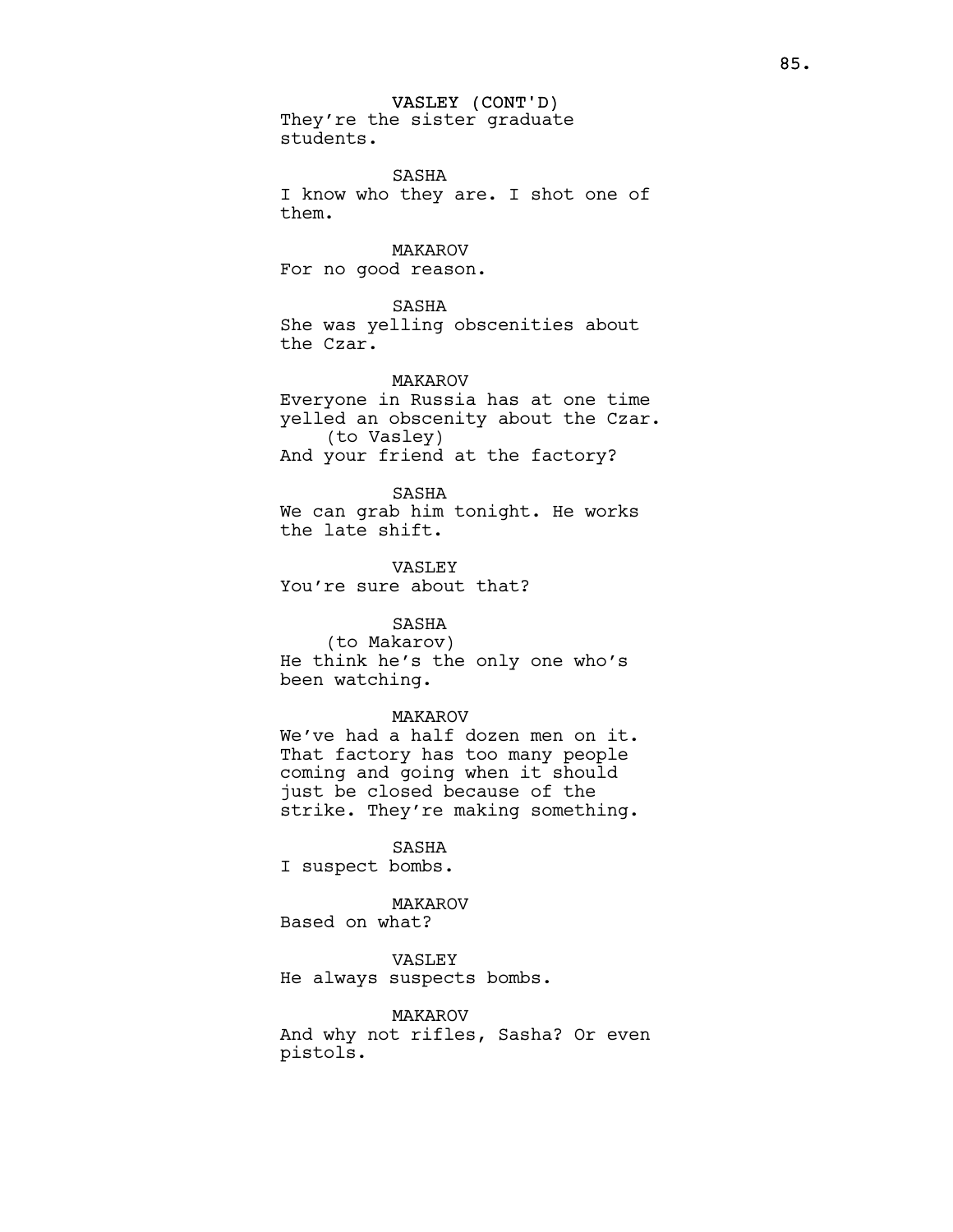SASHA (scoffing) Pistols... (immediately regretful) Sorry... VASLEY (to Makarov) It's rifles. I got a look inside. MAKAROV Good for you. All right... (standing) Here's the situation. Tonight, if this roundup is handled well, we could set their movement back on its heels. Many of the people we're arresting will be very hard to replace. But if we fail and they find themselves in a position to make some demands, very soon after that there will be a constitution. And that constitution will guarantee that sweeping reforms occur. Those reforms, I guarantee you, will not be good for feebleminded fools... (to Sasha) ...like you. (to both) You will be put away in a prison or... (to Sasha) ...in an asylum... (to both) ...and never be heard from again. So get the job done. You're fighting to maintain the status quo. And therefore, your actual survival. Sasha, you can go.

Sasha hesitates. Looks at each of them.

MAKAROV (CONT'D) I said go. Get your people prepared.

Sasha leaves.

MAKAROV (CONT'D) (standing) Vasley. Have you made plans?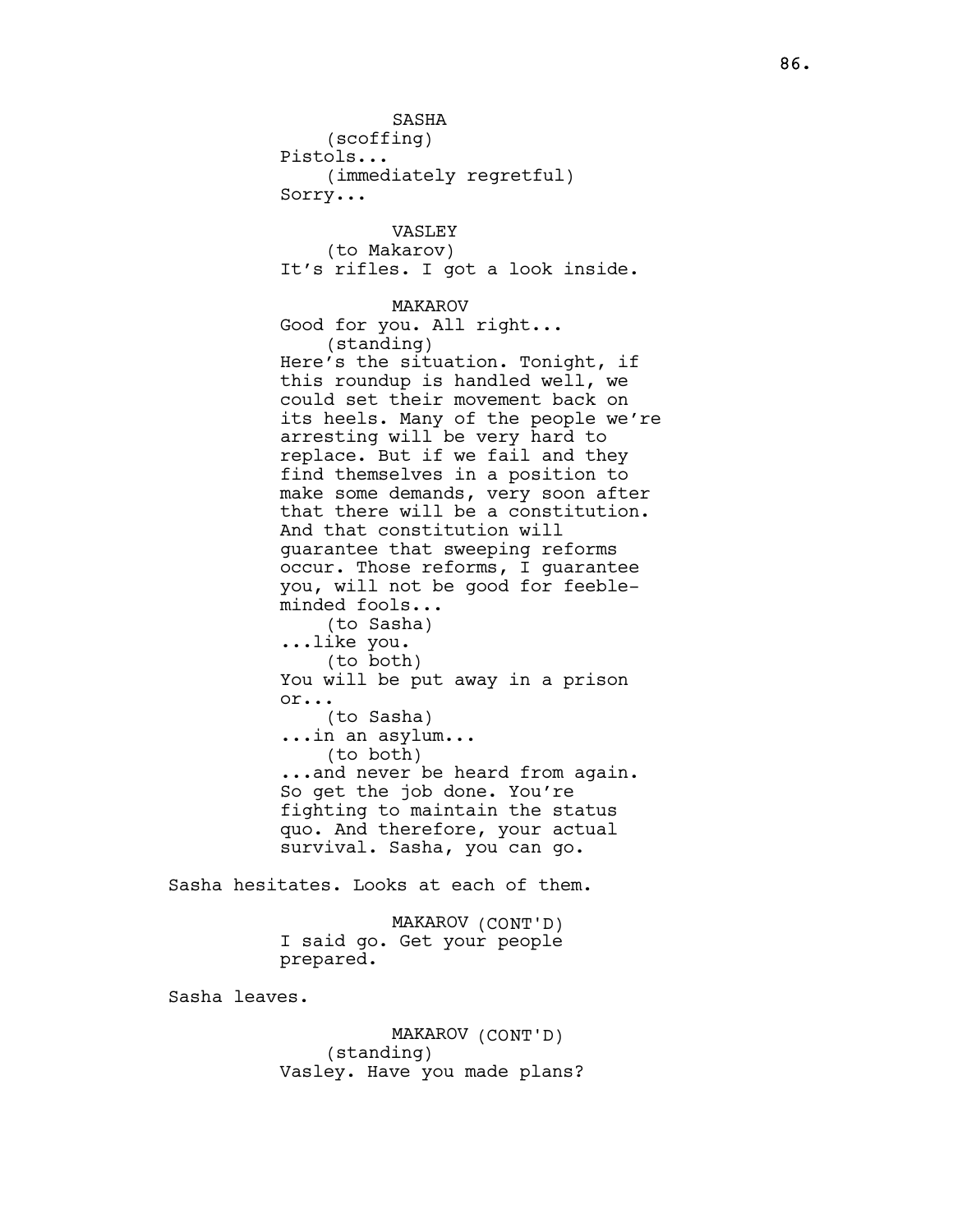## VASLEY

Sir?

## MAKAROV

For what you'll do if things don't go our way. Not all the people love our Great Czar.

## VASLEY

That's true. Many of them think he's an idiot and a criminal.

MAKAROV And do you agree with them?

VASLEY

Do you?

## MAKAROV

Of course. All you have to do is listen to what he says. It's a miracle he's lasted this long. Anyway...

(to Audience) I'm off to the Argentine. I think I'll feel safer there win or lose in the short term. Fresh air. A moderate climate. A good place to relax and just fade away. The people could very well prevail eventually. They possess a desperate bravery. (Vasley) Make plans for yourself, just in case...

Vasley nods and starts out.

MAKAROV (CONT'D) Oh. And keep a close eye on Sasha tonight. I'd like most of the people we arrest to arrive at the jail alive.

Vasley nods and leaves.

Makarov watches him go.

MAKAROV (CONT'D) (to Audience) I have a weak spot for the young fellow. I'm not sure why. I had a dog once.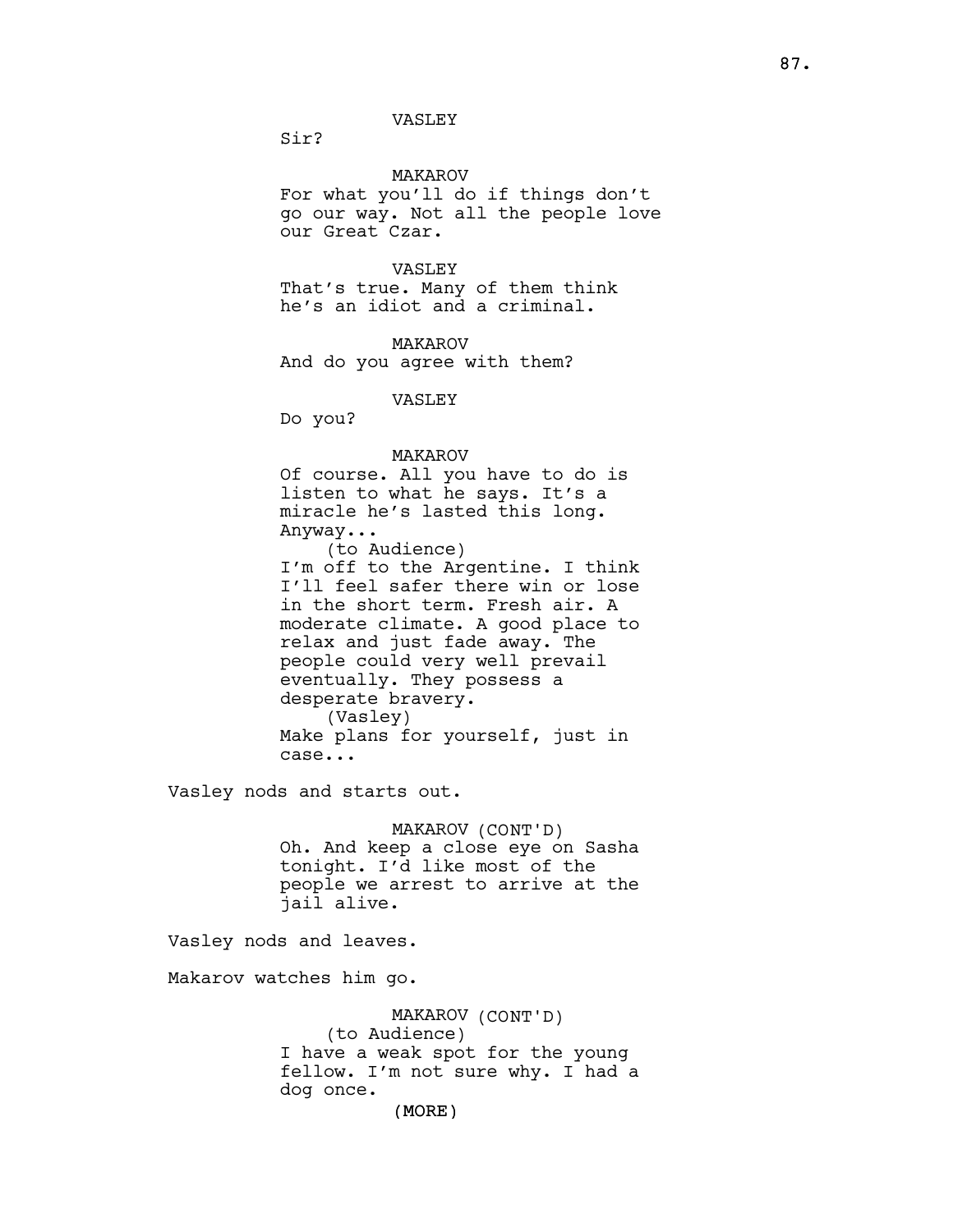### MAKAROV (CONT'D)

I was always having to tell people he was much smarter than they gave him credit for. Sometimes the dog proved me right. Other times he just begged for food. But at least he did it with a certain amount of dignity.

## LIGHTS CHANGE

Sasha and Vasley, both in a hurry, come face to face on the streets.

> SASHA You better watch yourself tonight, pal. I've got instructions to keep an eye on you.

#### VASLEY

I've got instructions to keep an eye you.

SASHA

(grabs Vasley's ear) Hey, don't fool around. Your position is not as secure as you think.

### VASLEY

Neither is yours.

### SASHA

(pulls the ear harder) I told you not to fool around! You should have brought those sisters in a long time ago. If I see you trying to help them escape I'll put a bullet in your head.

## VASLEY

(breaking away) Thank you for the warning.

Sasha watches him go.

SASHA (yelling after him) It wasn't a warning! It was a threat!!

He starts off in the other direction. Stops. Thinks. And runs off to follow Vasley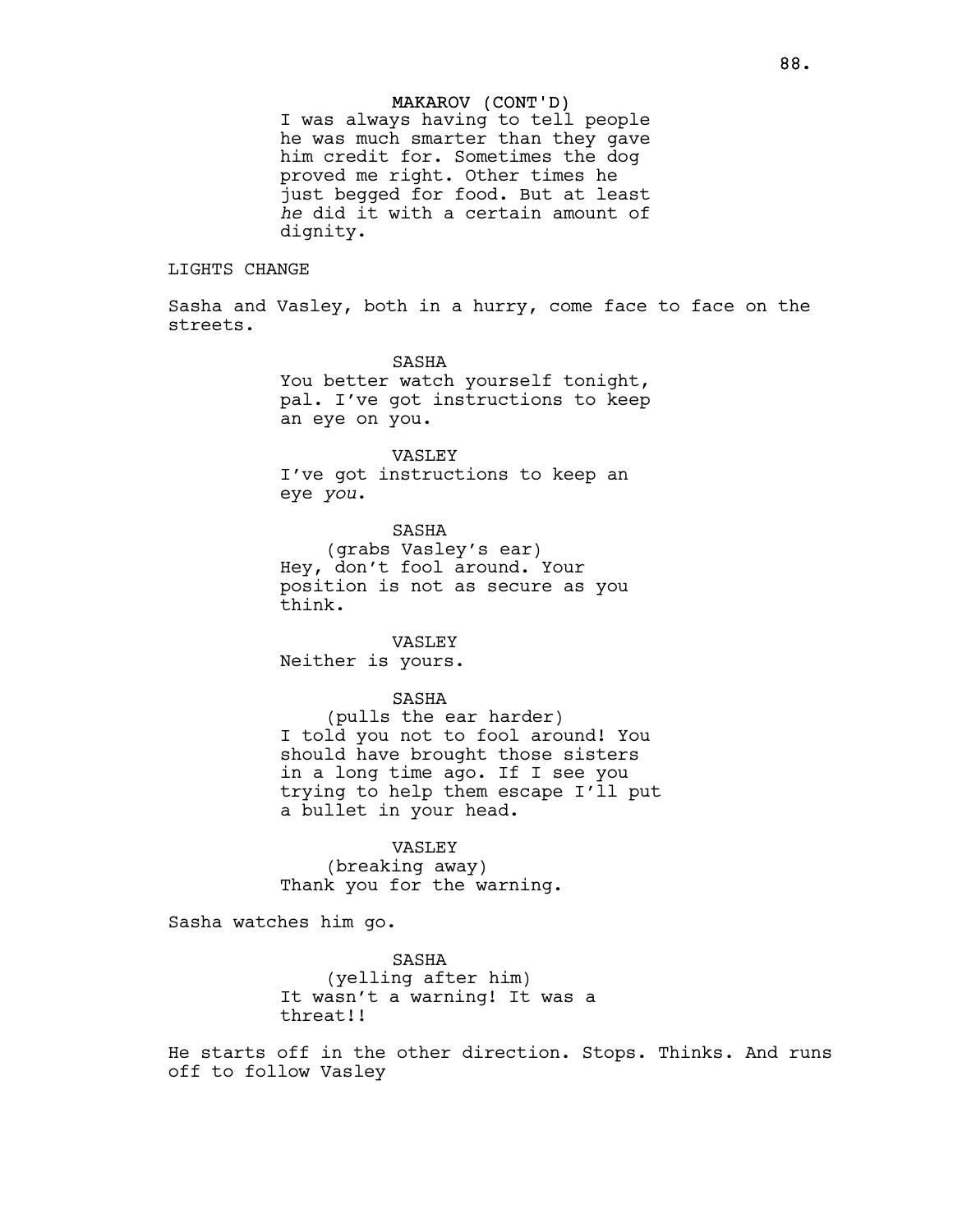SCENE 15 Darkness. Vasley and Yakov are on the run, but Vasley keeps stumbling. Several men are after them. Lots of shouting and instructions in the near distance. YAKOV For godsake. Try to stay on your feet. VASLEY Sorry. I was never taught how to run properly. YAKOV It's not something you need to be-- (picking him up again) Okay this won't work. We have to hide. Quickly under this bridge. They duck down. A crowd of invisible noisy men pass by. YAKOV (CONT'D) All that just for me? What did you tell them? VASLEY That you were smart. YAKOV And that's a crime now, is it? VASLEY Well a lot of men ran from that factory, so they're after them too. YAKOV They ran because they were scared. VASLEY They ran because they were making rifles. YAKOV Yes. For the army. VASLEY For the army? Not for the rebellion? Is that why you're not on strike?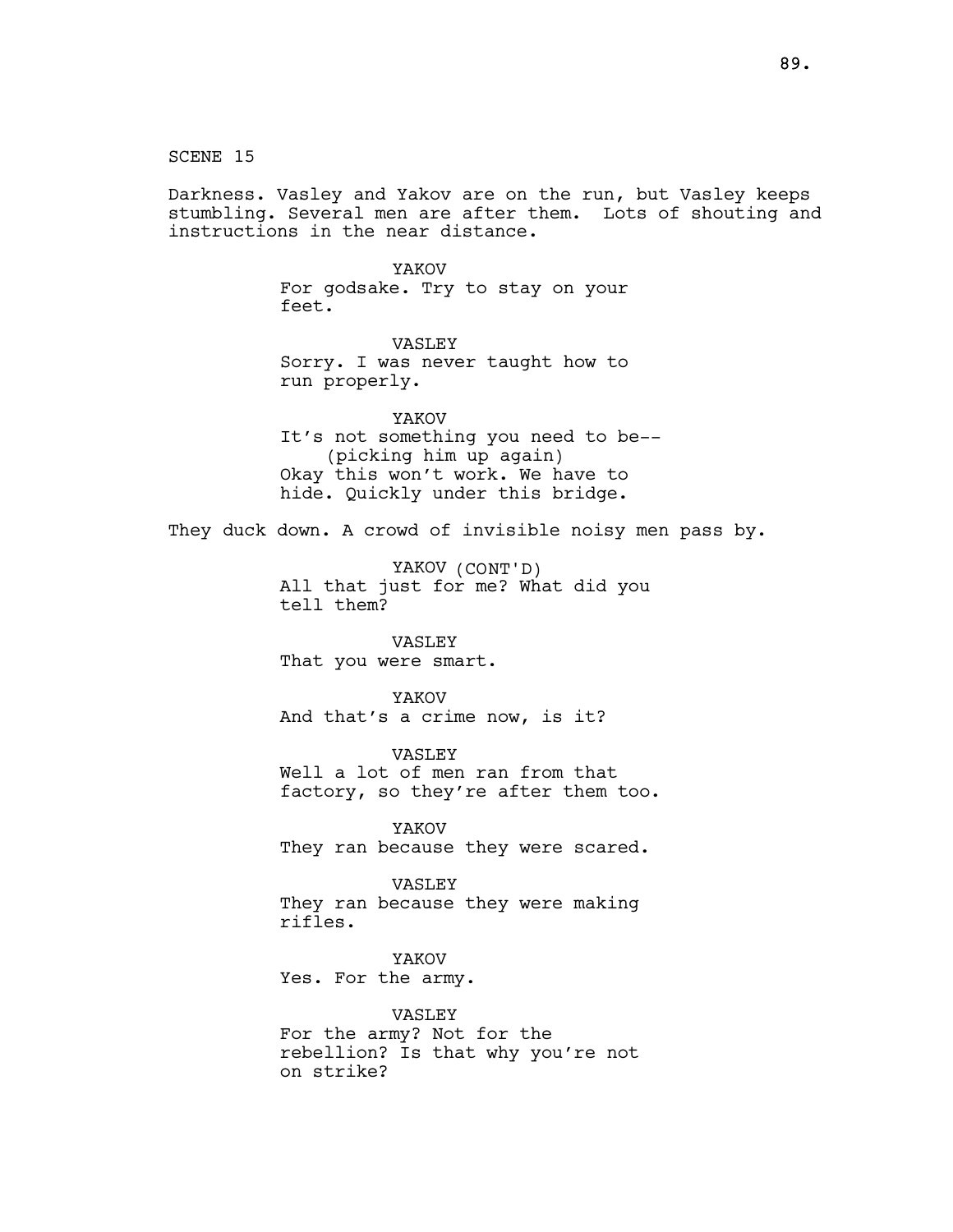YAKOV

Yes. Three officers showed up and threatened to shoot us all if we didn't keep working.

VASLEY They couldn't do that without authorization.

#### YAKOV

Well they seemed authorized to me. And your spy bosses don't know that's why the factory is still open?

## VASLEY

No. The army must have plans to attack the bureaucracy as well.

YAKOV

As well as who else?

VASLEY

I'm told that in the new environment many different factions will be vying for power. It's already dangerous for people like me.

YAKOV So why'd you put yourself at risk to come save me?

VASLEY It wasn't really for you. It might be safe to move now.

They stand and move out.

VASLEY (CONT'D) It was for Rayisha. If Olga and her sister are arrested tonight, Rayisha will need someone to take care of her.

YAKOV

If you knew they could be arrested, why didn't you warn them?

## VASLEY

I couldn't. They're being watched.

They look around and proceed cautiously.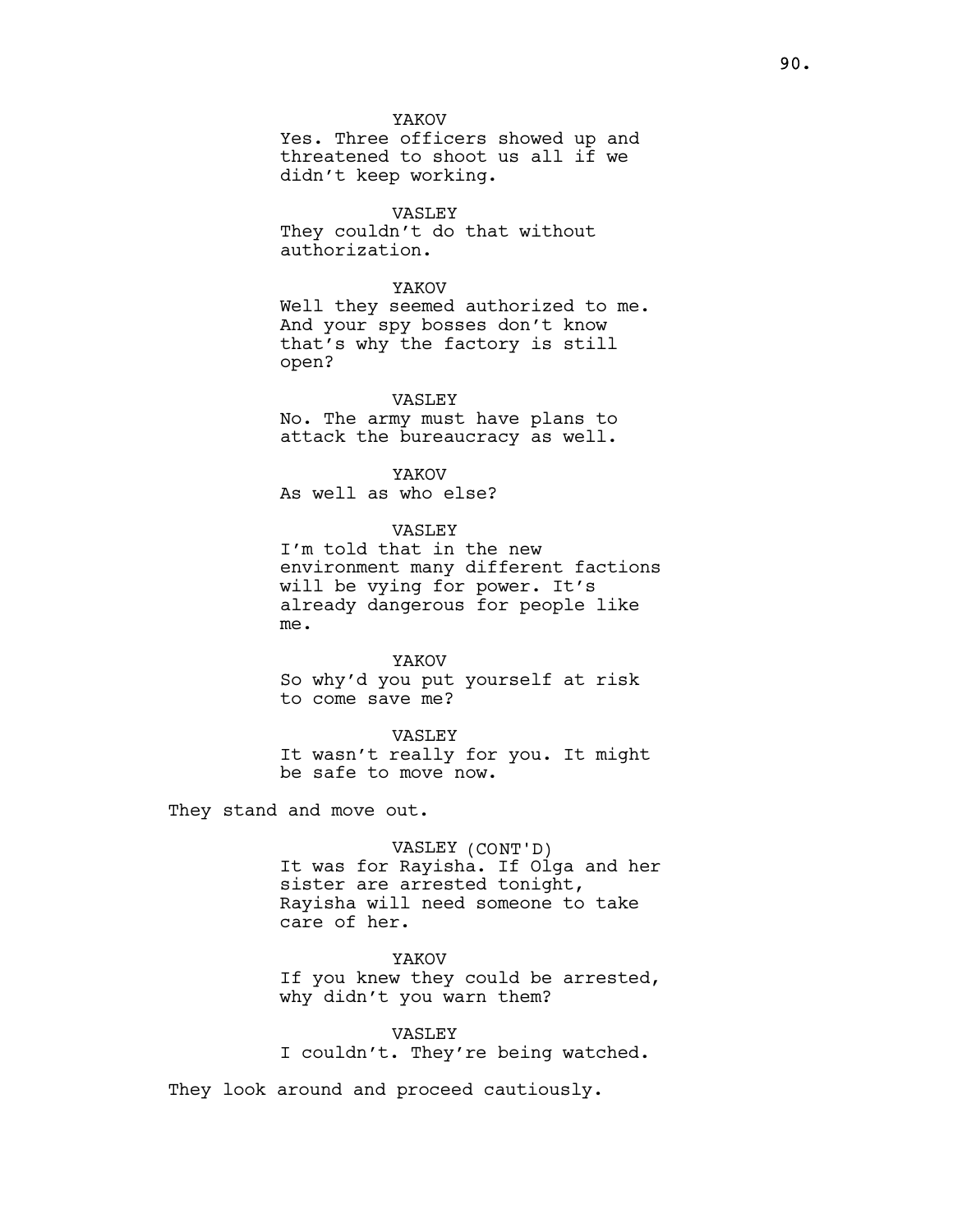YAKOV

So they'll be thrown in prison, and that's it for them, eh.

VASLEY

Well Maya will probably lead any insurrection, but I might be able to save Olga. If I can do that, I'll take her and Rayisha both back to the village. Piotr sent a letter to tell me that his wife killed herself.

YAKOV/VASLEY

Finally!

#### VASLEY

Yes. So he'll be able to take Rayisha into his house now.

YAKOV And what will Olga do?

VASLEY (looking out and up) Olga is a dream that must stay alive.

YAKOV

What?

VASLEY Can you do this or not?

YAKOV

Yes. I can.

Sasha steps out of the darkness ahead of them. Gun out and pointed at them

> SASHA I told you I'd be keeping an eye on you. So you have gone over to the rabble.

VASLEY No. I captured him.

YAKOV Yes he beat me and took me prisoner. Doesn't look like he's got it in him, does he.

Vasley look at him.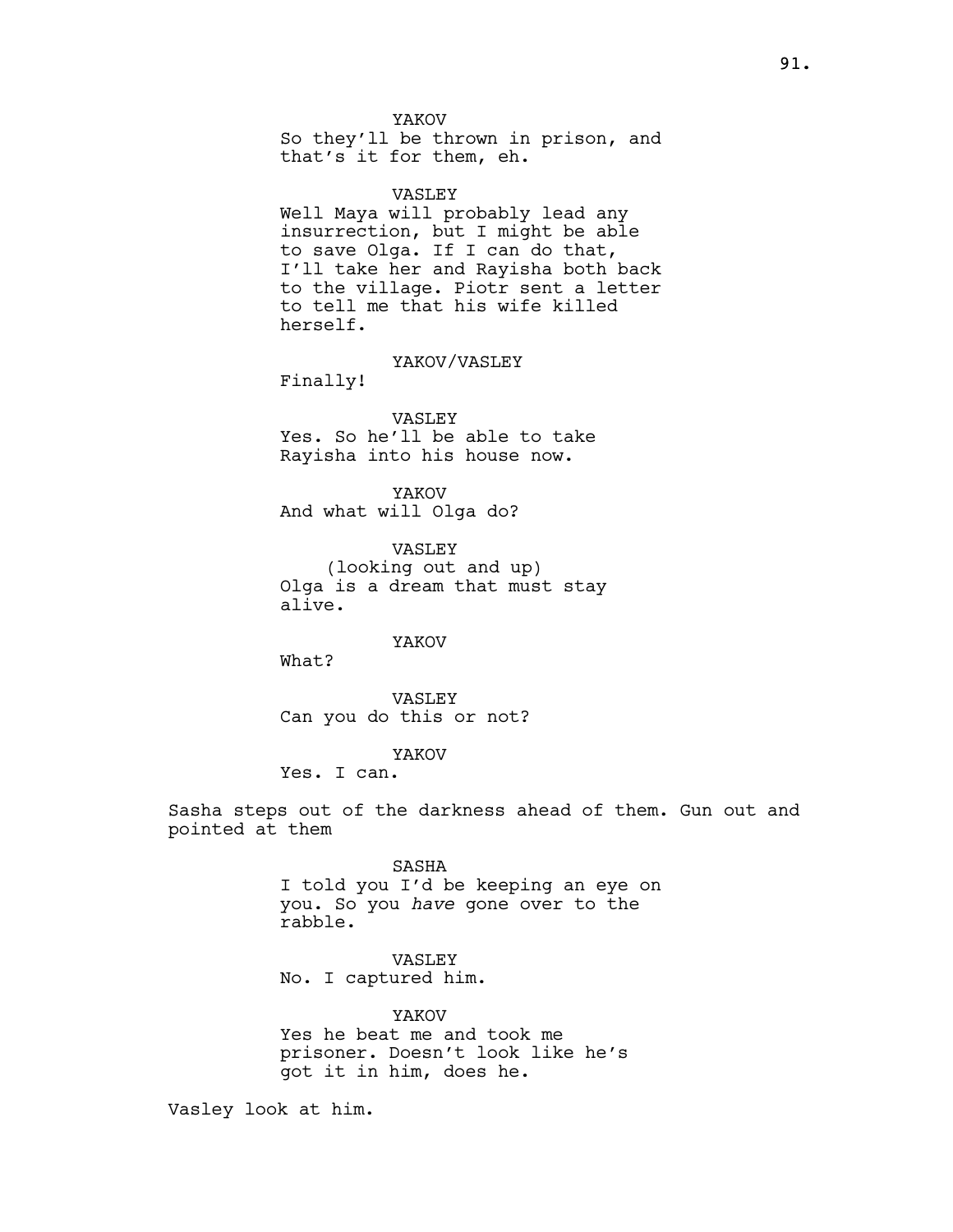SASHA No. It doesn't!

YAKOV Well in that case...

Yakov put his hand up and appears to be surrendering when he suddenly lunges for Sasha. Sasha shoots him. Yakov falls to his knees. Reaches for Vasley.

> YAKOV (CONT'D) (in pain) Oh... That was a mistake. (reaches for Vasley) Help me up... will you.

Vasley extends his hand, but Yakov falls all the way over. Dead. Vasley kneels beside the body.

> VASLEY He's dead. The boss told us he wanted people taken alive. He isn't going to like this.

SASHA He's not going to find out about it. (approaches Vasley) I'm going to enjoy this next part very much.

#### VASLEY

Maybe not.

Very quickly Vasley lifts the gun that he managed to take out a bit earlier without being seen and shoots Sasha. Sasha staggers back a bit, clutching his chest...

### SASHA

God I hate you... so much.

He falls. Dead.

Vasley stands. Looks down at both bodies. Lingering over Yakov.

### VASLEY

I'm sorry.

He runs off.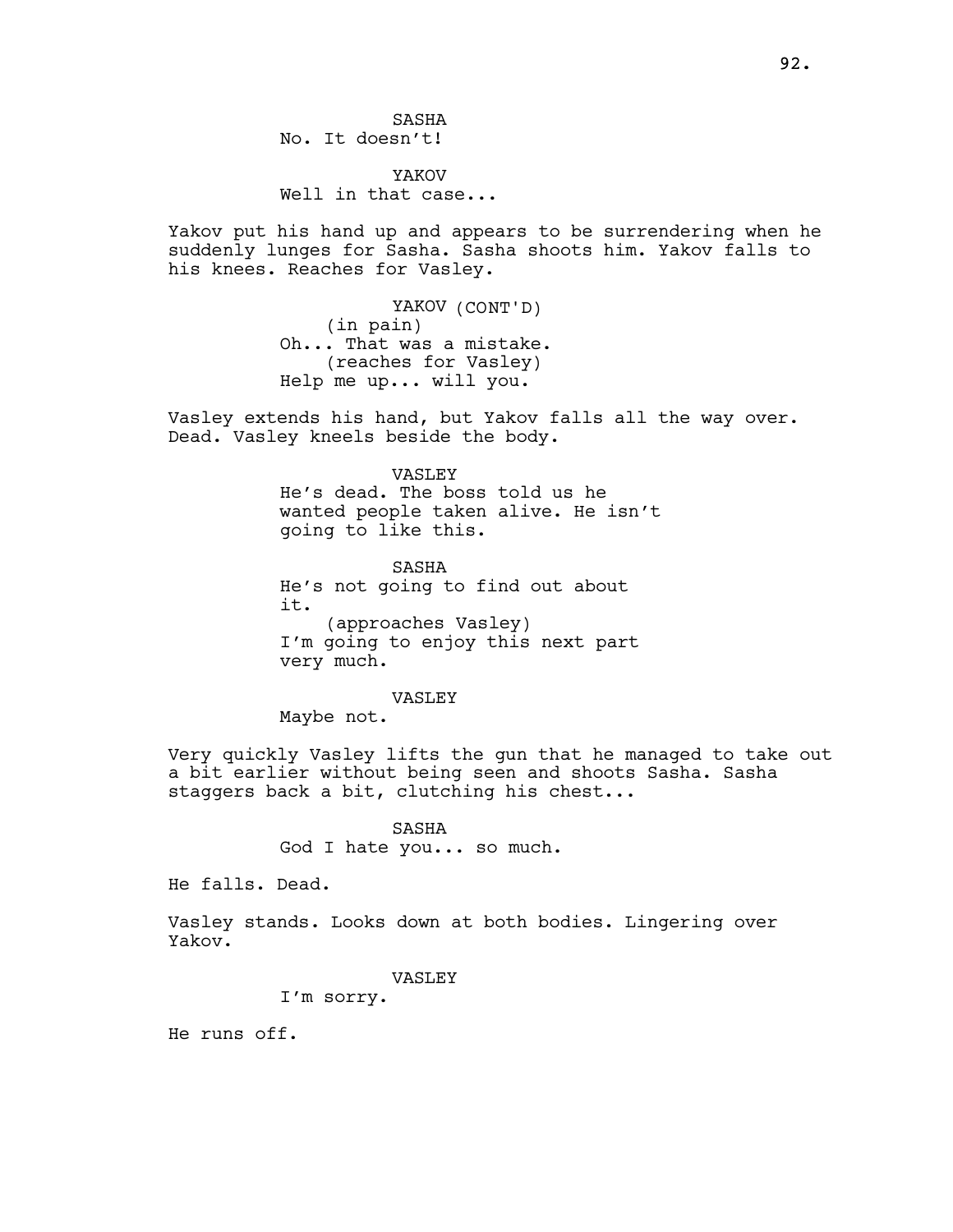SCENE 16

Makarov's office. Makarov behind his desk. Maya, in restraints, stands in front of him.

MAYA

Why aren't I in jail with my sister?

MAKAROV Your sister's not in jail. She escaped.

MAYA So you had her killed then?

MAKAROV

Is that what the word "escaped" means to you?

(off her look) She got clean away. It was our friend Vasley's doing. He took her into his personal custody and she never appeared that night again. You never know when your heart is going to get the best of you, right. Anyway, we don't know where she is.

MAYA

And you won't get any help from me in finding her. Olga or anyone else. The people you've rounded up tonight are all you're going to get. The rest will go underground and keep planning to overthrow you all. So go ahead. Torture me. You'll get nothing from me!

He stands.

### MAKAROV

I believe you. No need to pound your chest about it. I'm just curious about a couple of things. What exactly did you want from the people you were trying to influence with all your knowledge and opinions.

MAYA Want from them?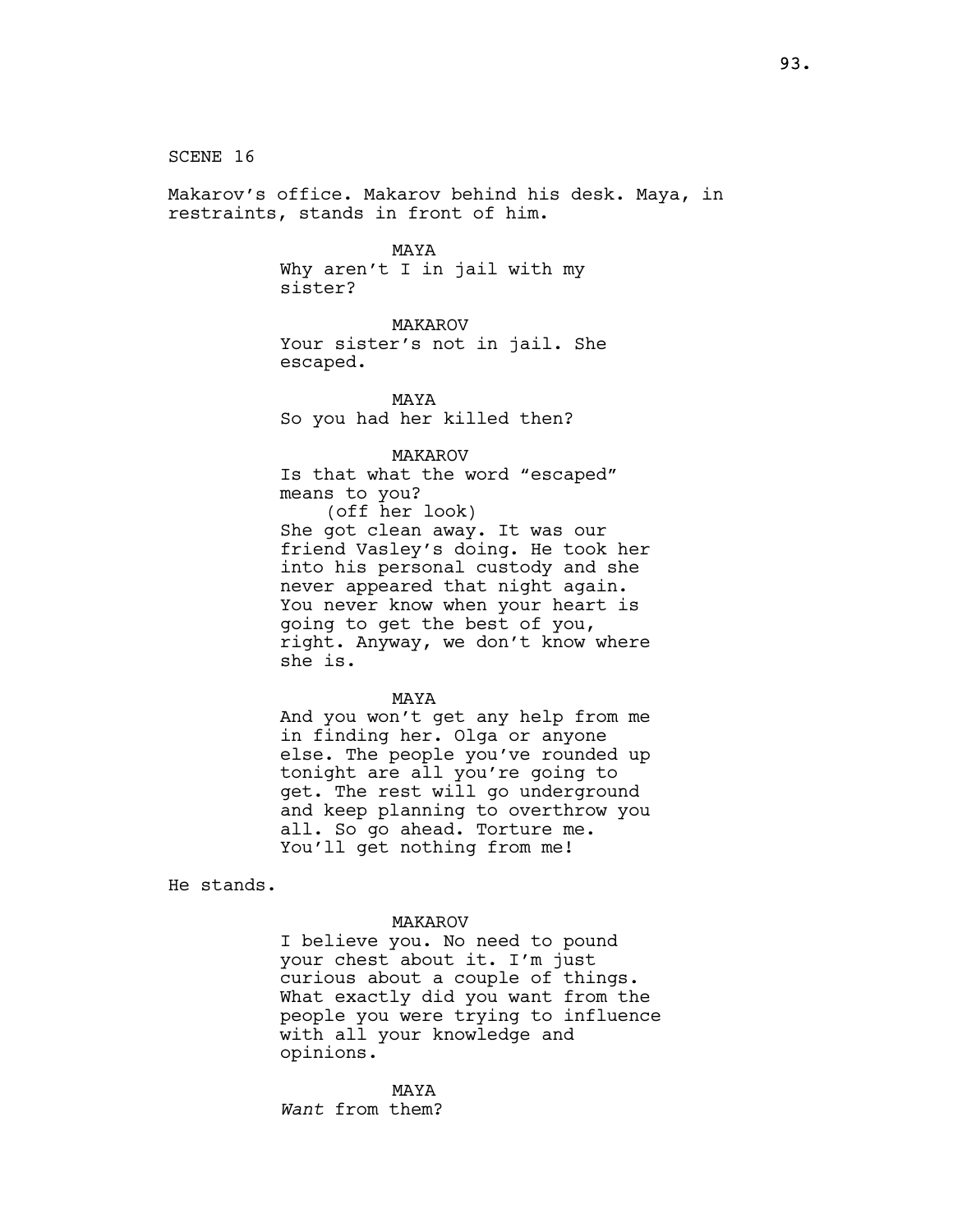## MAKAROV

You must have expected them to give you something. Or were you just satisfied with having an adoring audience?

MAYA We expected them to foment revolution.

## MAKAROV

Yes yes. Revolution. Kill the Czar and all that. But in the meantime. On a more personal, even emotional level, what did you want?

## MAYA

(looks at him) We "wanted" them to bind themselves to each other. And to believe in a future where life is better for everyone who needs and deserves one.

### MAKAROV

Deserves is an odd word to use. Just curious, do you think people deserve to be rewarded just for existing?

MAYA For just existing? No. For enduring? Yes. Absolutely.

MAKAROV All right. I acknowledge the difference. (smiles) Well... I'm glad we cleared that up. This is not the time for misunderstandings of any kind.

He undoes her restraints. She seems uncertain about why.

MAKAROV (CONT'D) (sitting again) I've been told that at your meetings you handed out books. Very long books.

MAYA Books of instruction and comfort.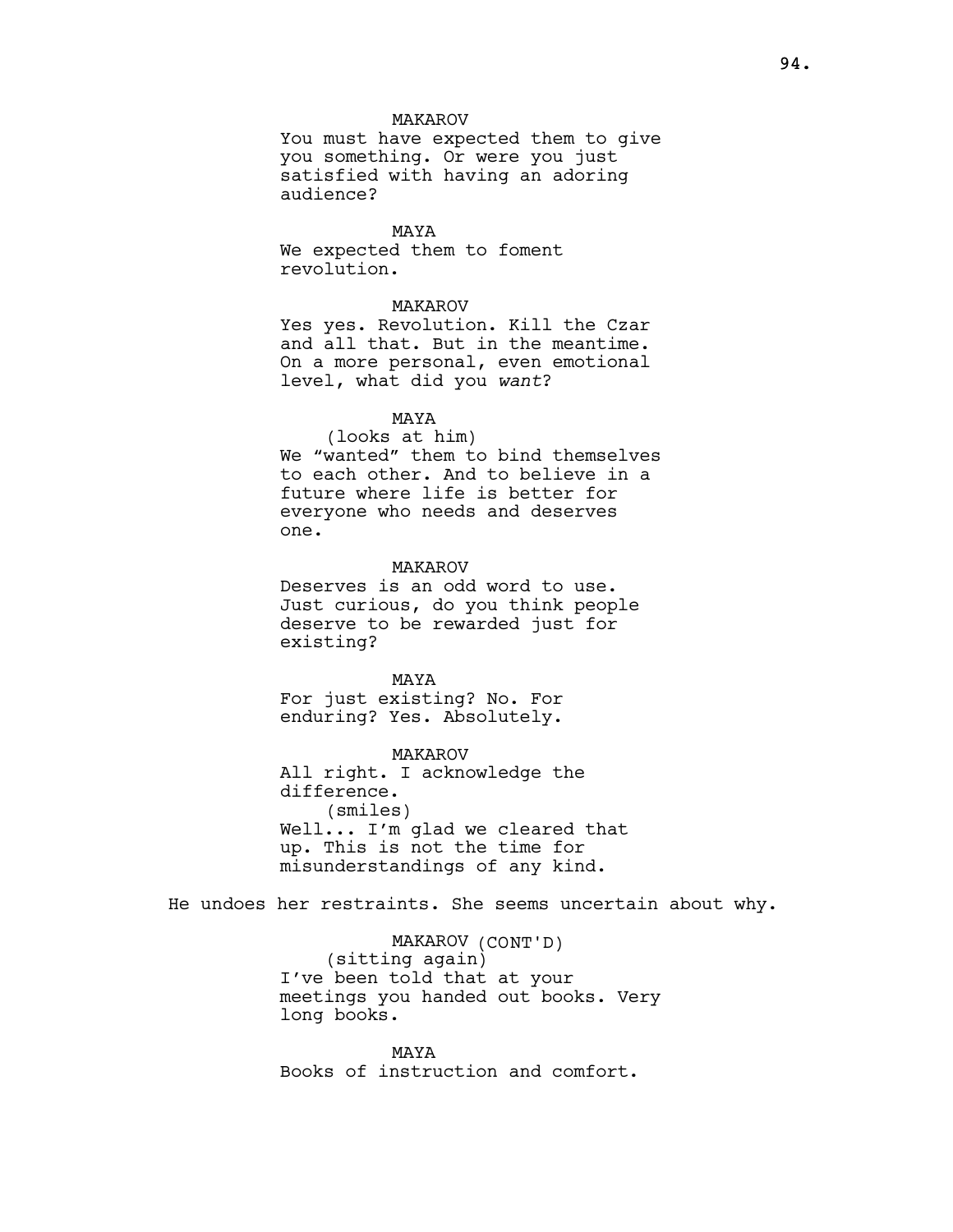Comfort.

### MAYA

Knowledge is comfort. Knowing how things work and what they mean, can make you feel less uncertain about your life.

### MAKAROV

Yes. But why did the books have to be so long? Wouldn't a pamphlet have sufficed. One that clearly outlined your beliefs and objectives. I assume these people only had so much time on their hands. They had jobs, didn't they? Or were they all from well-off families like you?

He stands, turns partially to the Audience.

MAKAROV (CONT'D)

(to both Maya and at times the Audience)

Although I might just be thinking about those great novels of ours. So very long. By the time I was in the middle of one I'd forgotten the beginning. And by the end I'd forgotten both the beginning and the middle. And all that was left was the sentiment.

(turning back to Maya) In our great Russian novels the sentiment is almost unbearable.

MAYA

That's because those novels carry within them the centuries old burden of the peasants and the crimes of the aristocracy.

## MAKAROV

I never got that. I just got depressed.

#### MAYA

Perhaps because you stopped thinking for yourself when you swore blind allegiance to the Czar.

He picks up a briefcase from the floor next to his chair.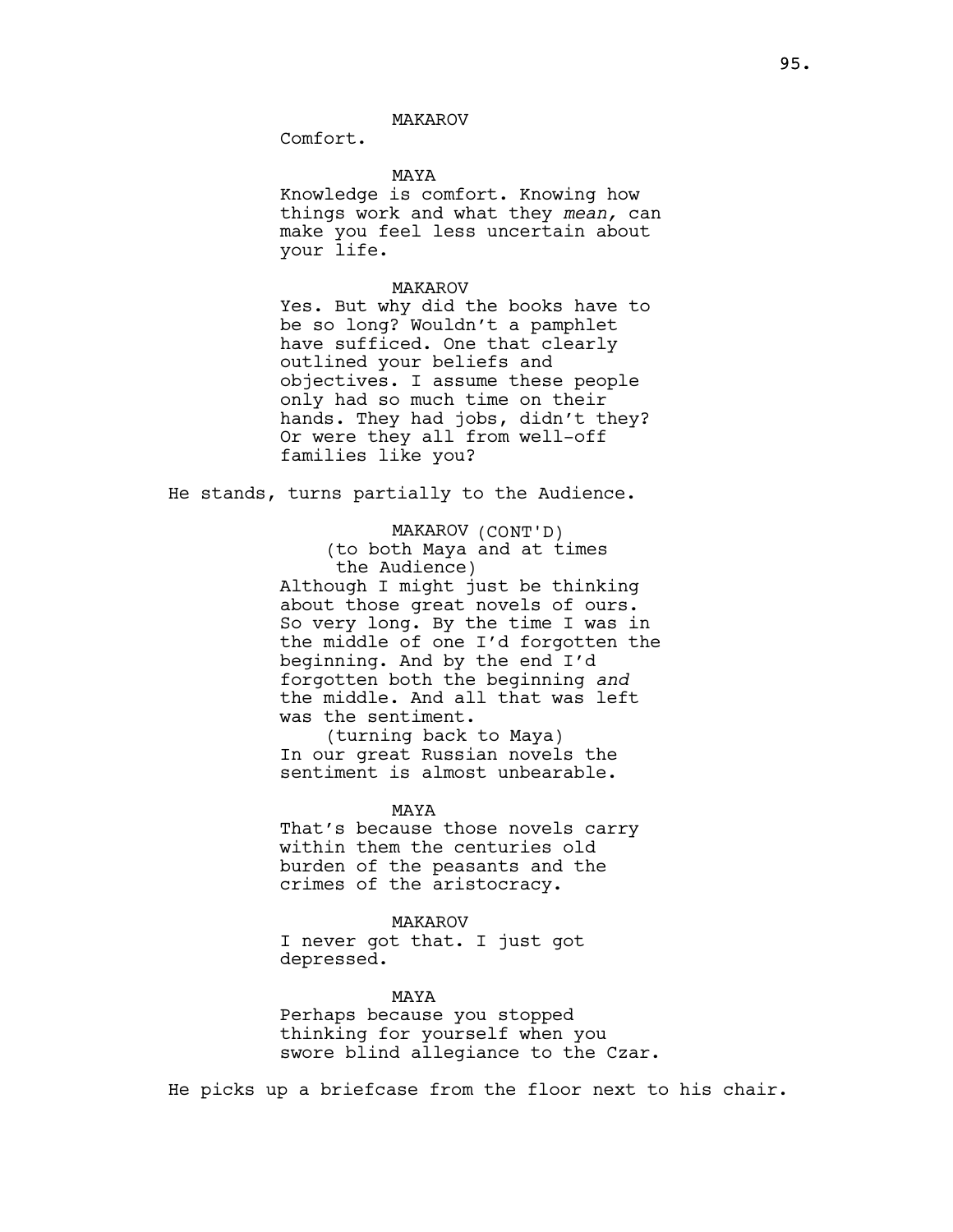## MAKAROV

(casually approaching her) If only that were true. Anyway it's been good chatting. And as for throwing you in jail... The way things are going, you'd probably be out in no time. So...

MAYA What does that mean? I can leave?

MAKAROV Yes. Or you can stay. (gestures) Sit.

(of his look) Sit in my chair. Take my desk. Take my position. I'm leaving. So you do the job. See if you can reconcile the state's desire to maintain public order with the overwhelming needs of the people. It might prove harder than you think. Especially now that the people are "binding" themselves together. (he starts off)

I'm off to the Argentine. But I wish you luck.

Makarov leaves. Maya watches him go then turns her attention to the desk. Makes a slight movement towards it. Hesitates. Then sits in the chair. Thinks.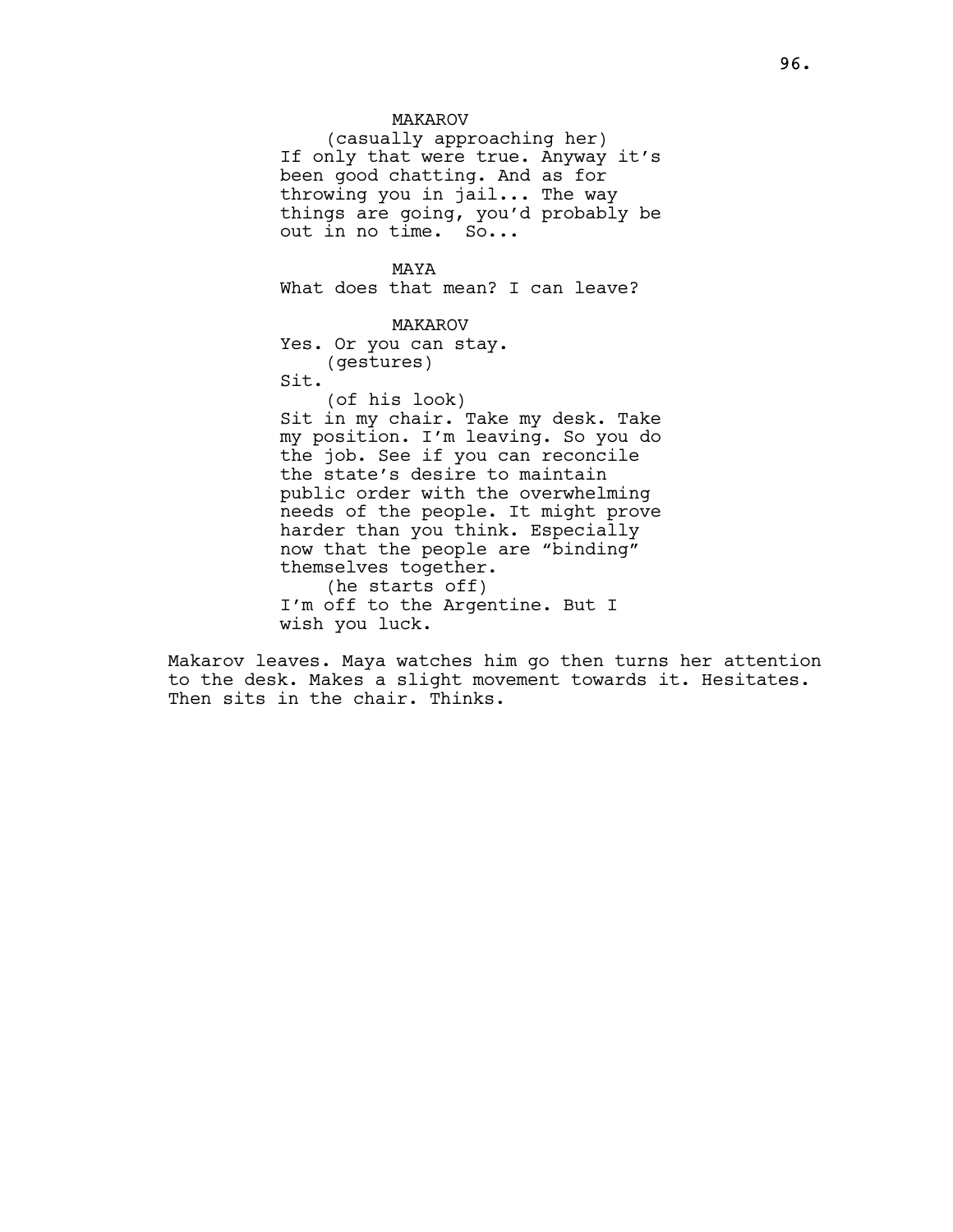SCENE 17

The Master is searching for a book in the much messier piles now on floor from being spilled at various times. He looks worse than ever and can barely move.

### **GRISHA**

What a fucking mess. But when you don't know what you're looking for that doesn't really matter, does it. Just need something special for my last read. Wish I'd taken in more erotica. I'd like to have one more glorious erection before passing. I also wish... No don't start with all that..."if only" and "what could have been bilge..." Just stick to what is real. To have changed a life I would have had to have a life.

Vasley enters. Dirty and worn out.

MASTER You're back. Why?

VASLEY Nowhere else to go.

#### MASTER

Your career as a spy is over I take it. The people you betrayed will probably hang you, you know.

VASLEY

I betrayed everyone.

### MASTER

(starting up the stairs) Well that's an accomplishment. But I'm talking specifically about the people you spied on. They'll string you up for sure. Not right away. They'll be busy hanging people much more important than you are. But they'll get to you eventually. Try to accept your fate and get on with whatever is left of your worthless life. It's not all your fault. You didn't get much guidance along the way. Not from me, anyway.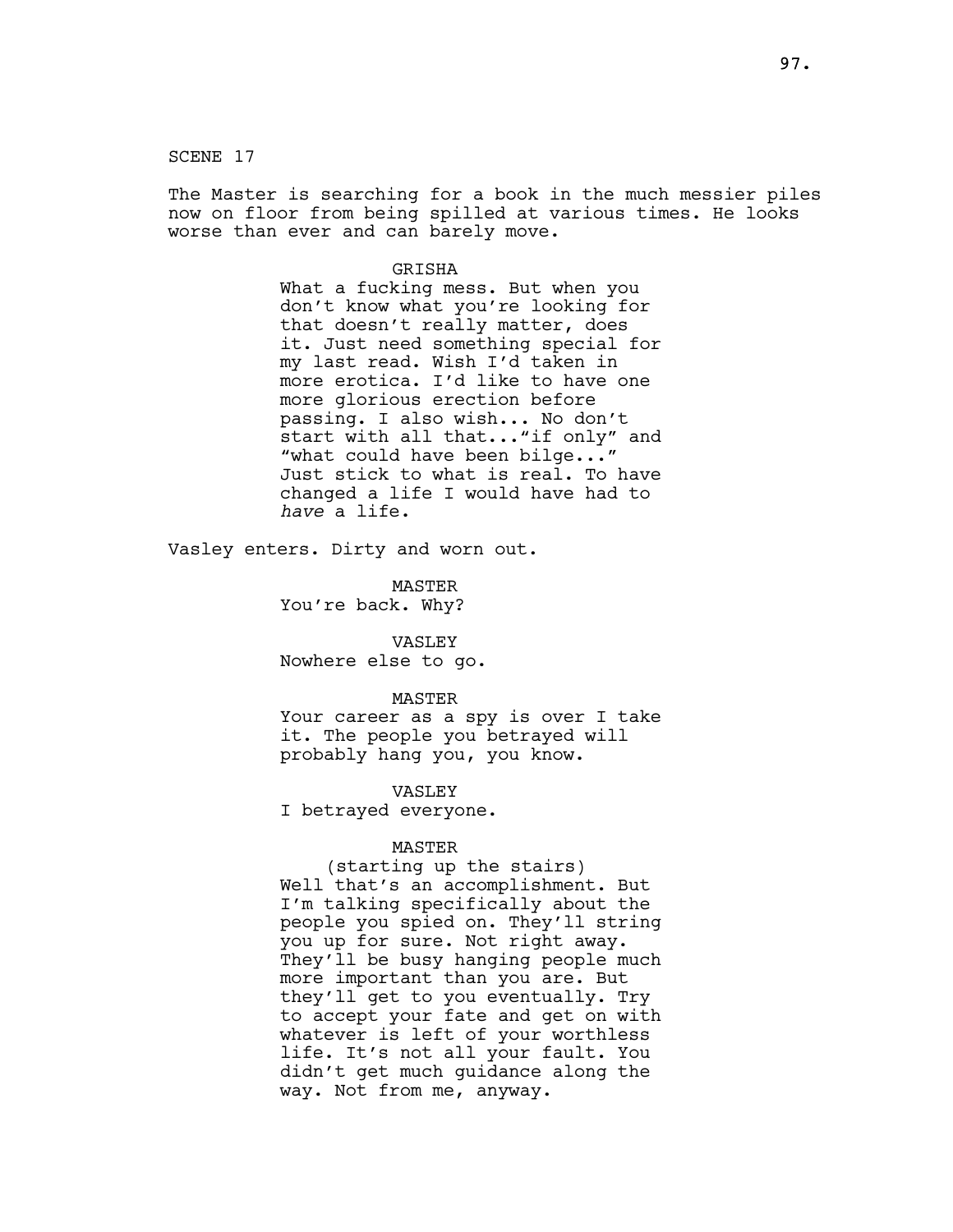VASLEY That's true. GRISHA Well I was already on my last legs when you showed up, so what did you expect. VASLEY I expected nothing. GRISHA Yes, That was very apparent. (starting off) Oh. That blind girl. I heard from Piotr that she made it home all right. So there's that... (stops) In case you've been worried about her. (no response) Well anyway... He starts up again. The Master's voice as he makes it to the landing and starts into the darkness

MASTER

You better start thinking about what you'll make for supper. I'm not dead yet! Did you hear me?!

VASLEY

Yes...

MASTER

What!?

VASLEY

Yes!

He stands slowly, looks around. Sits again. Suddenly stands.

VASLEY (CONT'D) (to himself) What about Olga? (after Master) Did you hear if Olga is all right!?

MASTER (off) Who the hell is she?!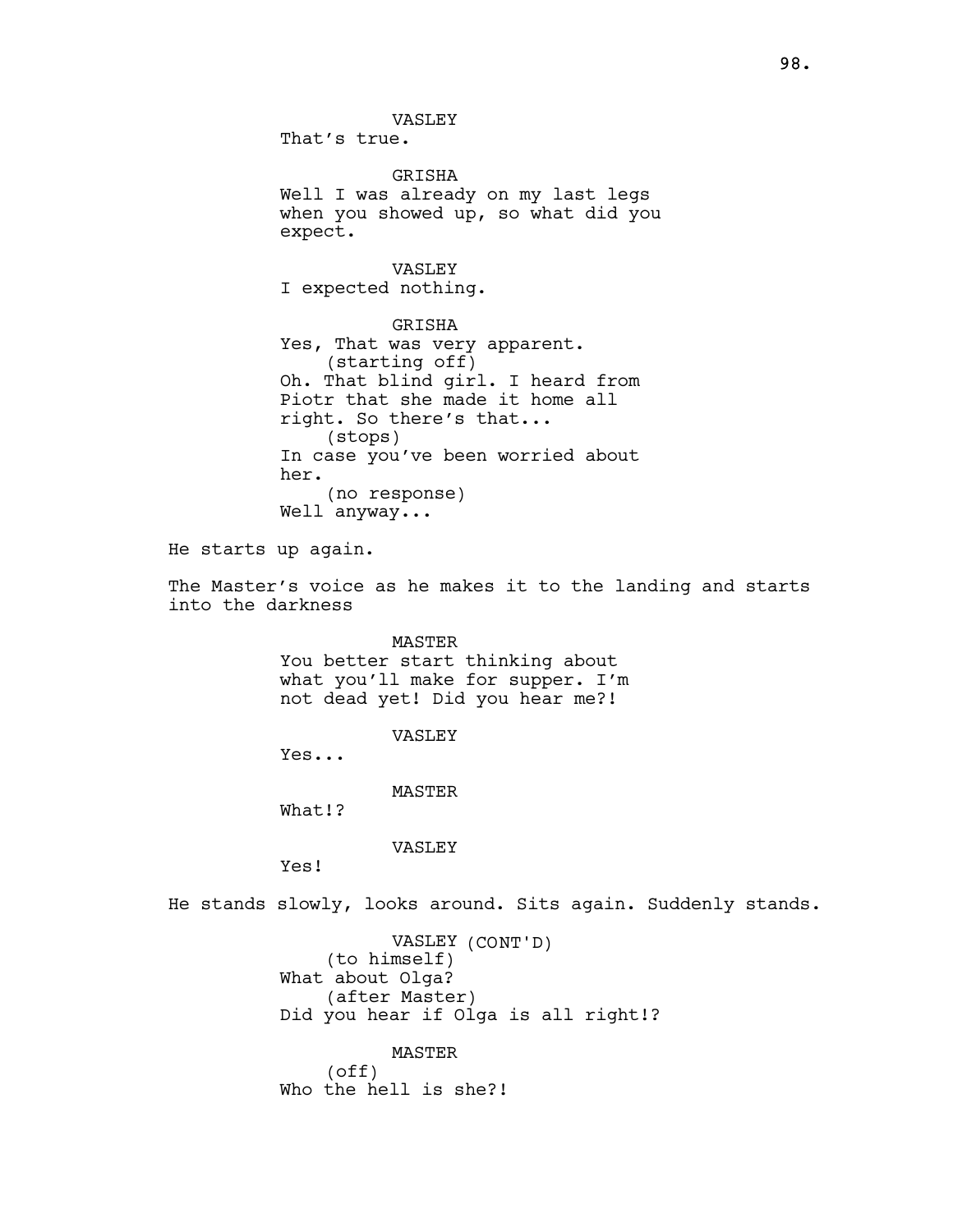Vasley sits again. Head in Hands.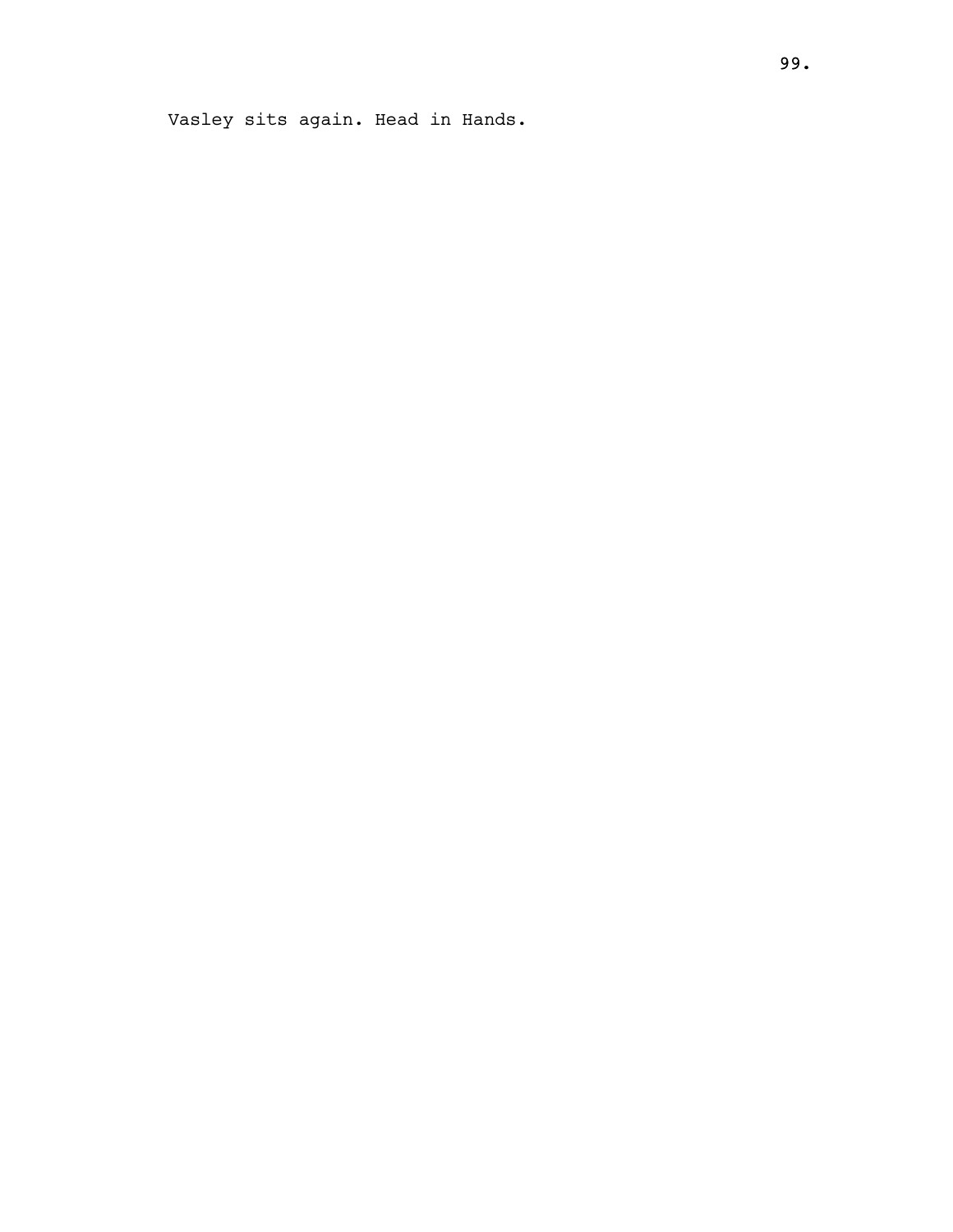SCENE 18 The village. Rayisha on a bench. Olga looking around. OLGA Will you be safe in this place? RAYISHA Piotr will take care of me. OLGA And when he dies? RAYISHA Well if there's no one else, there's always the forest. OLGA You'll live in the forest? (joining her) How will that be possible? RAYISHA It won't. But don't concern yourself with me. No one expected me to live this long. OLGA The uprising probably failed. I can't go back to the city until I hear it's safe. And if I don't concern myself with your wellbeing, I won't have much of a purpose in life, will I? Piotr comes on with a letter in his hand. PIOTR A letter from Vasley... (to Rayisha) Bad news. Yakov is dead. Rayisha lowers her head.

OLGA

How?

PIOTR

The police. He got caught in the same roundup Vasley saved you from. He resisted and...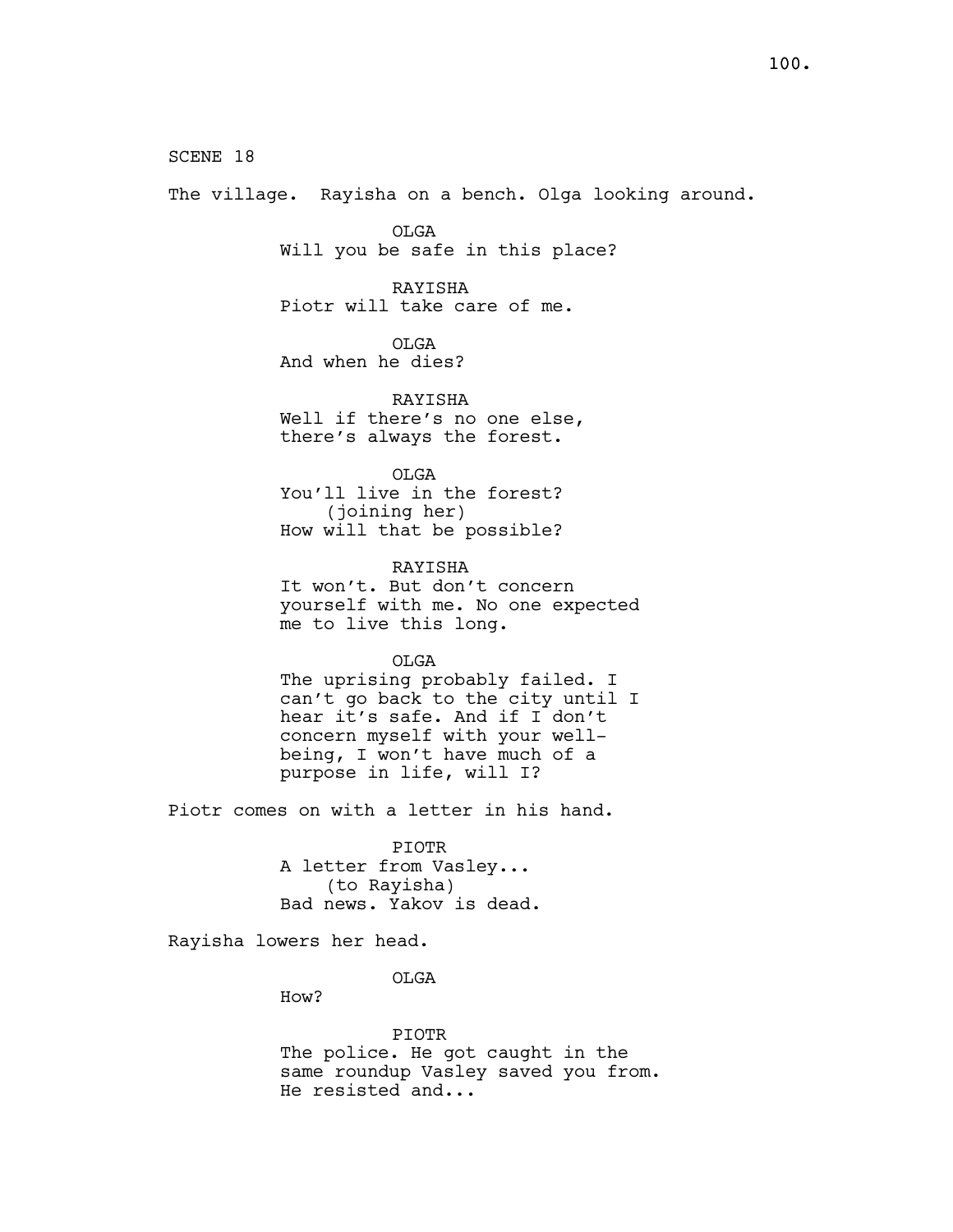OLGA They murdered him... Any word about my sister?

PIOTR Yes he goes on about that for awhile. (hands her the letter) Here... And thank you for bringing her back.

OLGA She's my friend.

PIOTR Is that so?

RAYISHA Yes. And we should let her stay with us for awhile.

#### PIOTR

Of course. For as long as she needs. We can't offer her much in the way of accommodation.

## RAYISHA

We've been sleeping in ditches and fields all the way here.

#### OLGA

I don't require luxury of any kind. I just want time to get my thoughts in order. In the meantime I can help out in any way you need.

### RAYISHA

Not in the house. That would be a waste. She can teach people in the village how to read.

### PIOTR

I've tried to do that myself since the school closed. Tried to give the young and the old a little knowledge about the world out there. They don't care about those things though. (leaving) It's so fucking depressing.

Olga turns to Rayisha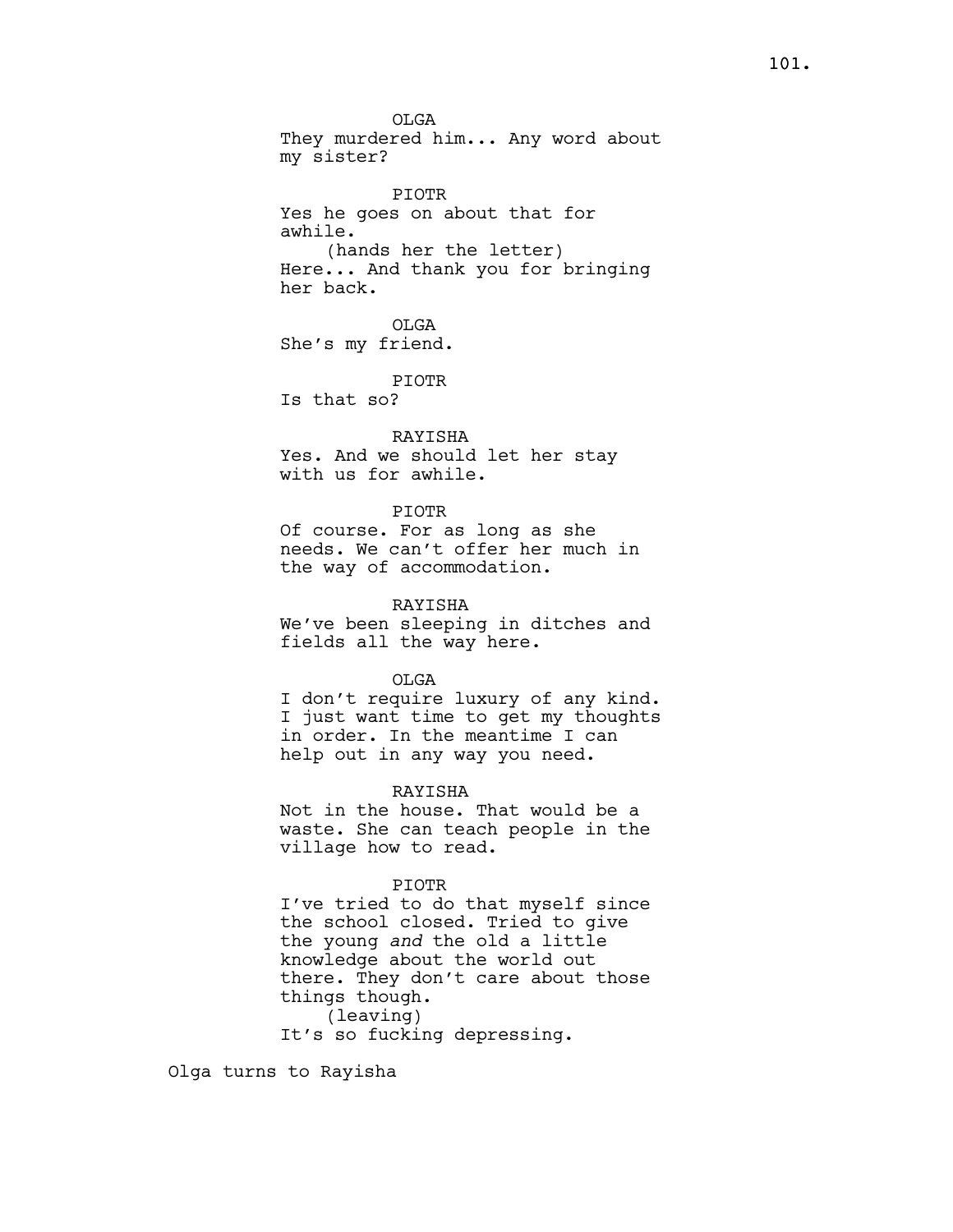OLGA What do you think?

RAYISHA I think you can make them care.

Olga takes her hand.

OLGA Do you want to hear Vasley's letter?

## RAYISHA

Please.

OLGA (reading) Tell Olga, if she is still there, that there is interesting, even startling news, about her sister. Apparently...

Lights here slowly fade

AND A LIGHT ON....

Vasley on his cot, surrounded by books, composing a letter in a note pad.

> OLGA/VASLEY She was offered a job in the Czar's secret police.

Olga and Rayisha stand and start off. Olga is still reading, but now she her voice is fading.

## VASLEY

(as he writes) And not just any job. The rumour is that she was actually in charge until it was discovered who she really was. People think that's bizarre, but I think it's just a normal bureaucratic mistake. After the truth about her was discovered she was arrested, but let out almost immediately because of having done such a fine and humane job in the two weeks she was in command. There's another rumour that she was able to find and destroy many incriminating files on you and your friends during her time there.

(MORE)